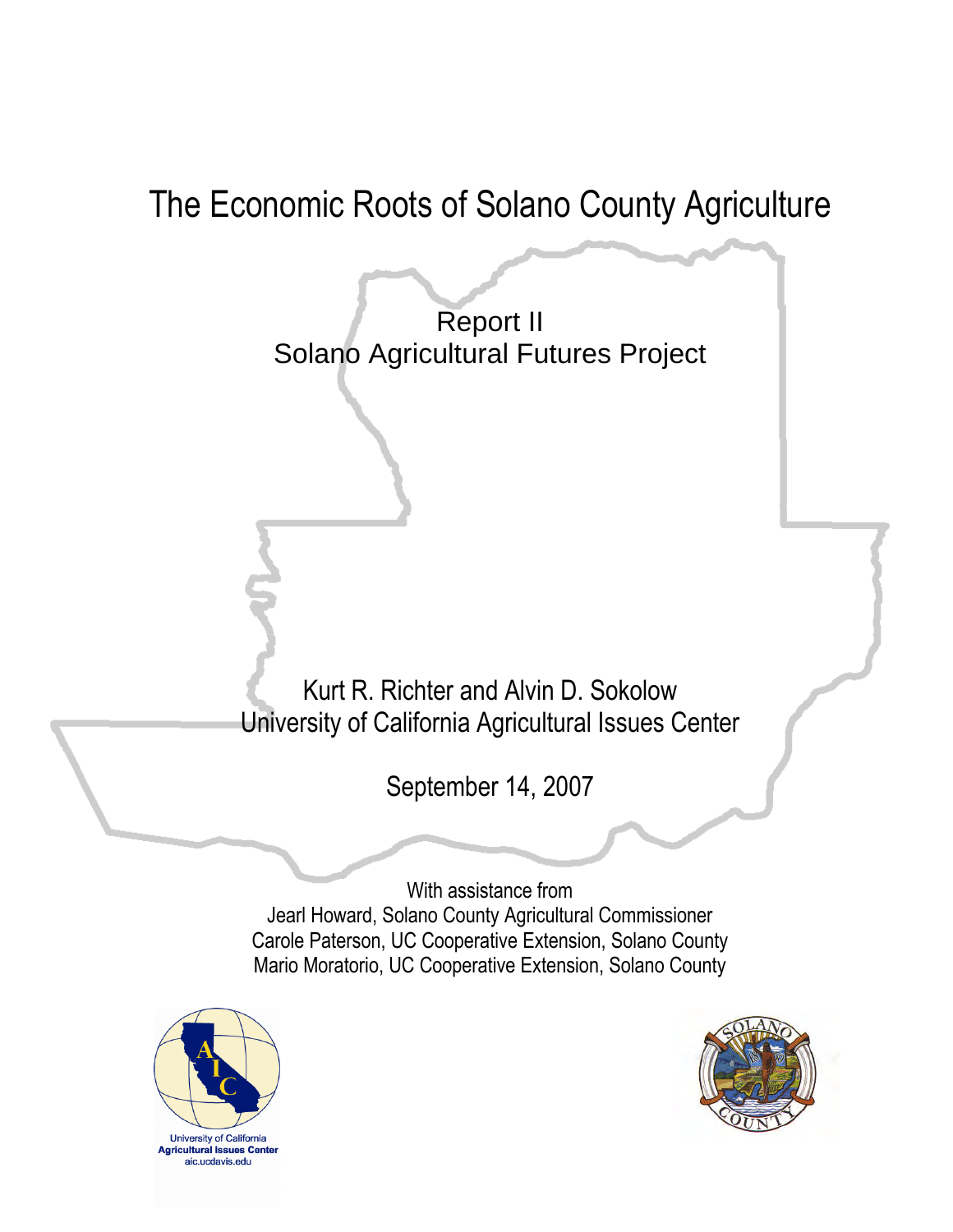# **Executive Summary**

This report is an analysis of the diversity of Solano County agriculture, particularly its economic dimensions. This is the second written product of the Solano Agricultural Futures project conducted for county government by the Solano County Cooperative Extension office and the Agricultural Issues Center of the University of California. The first report in early 2007 summarized the findings of ten focus group conversations with Solano County farmers and ranchers. The third report in the series will compare the agricultural policies of Solano and eight other counties, while the fourth and final report will present a set of recommendations to the Board of Supervisors. Both are due later this year.

We focus here on the major factors that influence the economic well-being of the county's agricultural sector. This is much more than a static analysis of current conditions; Solano County agriculture is in continual flux, so the report looks at past and ongoing trends and future prospects. It also dips below the surface of aggregate countywide conditions to examine the detailed components of Solano County agriculture, particularly the individual crop and animal commodities that are grown here and the agricultural systems that characterize different regions of the county. Appendices I and II present detailed profiles of 17 different commodities and the nine agricultural regions of the county.

Describing the local agricultural economy, the key findings are:

- Agriculture is a major part of both the economy and landscape of Solano County. It generates about \$370 million (commodity sales and related activities) annually and occupies 362,000 acres, 62 percent of the county's total area.
- Most farm parcels (as identified by the Census of Agriculture) are primarily rural homesites, located on small acreages and producing commodities of little, if any, commercial value.
- Total sales of crop and animal commodities in the county has gradually declined in value in recent decades in inflation-adjusted terms.
- Countywide market values, however, mask individual commodity trends, which change independently of each other. Among the top commodities in Solano County in recent years, sales of vegetables, walnuts, milk, and almonds have shot up in value while wheat, corn, sheep, beans, and tomatoes have declined. Grown locally a few years ago, sugar beets and fruit for canning are no longer produced in the county.
- The county has nine distinct agricultural regions, each characterized as a separate farming system according to commodities grown, soil conditions, cultivation practices and water conditions. Most important in commodity sales value are the Dixon Ridge, Winters, and Suisun Valley regions.
- Every dollar in agricultural commodity sales leads to an estimated additional 58 cents in off-farm income in the county through processing, farm supplies, machinery sales and other related economic activity. Similarly, each job on the farm or ranch generates an estimated 0.47 of a job elsewhere in the local economy.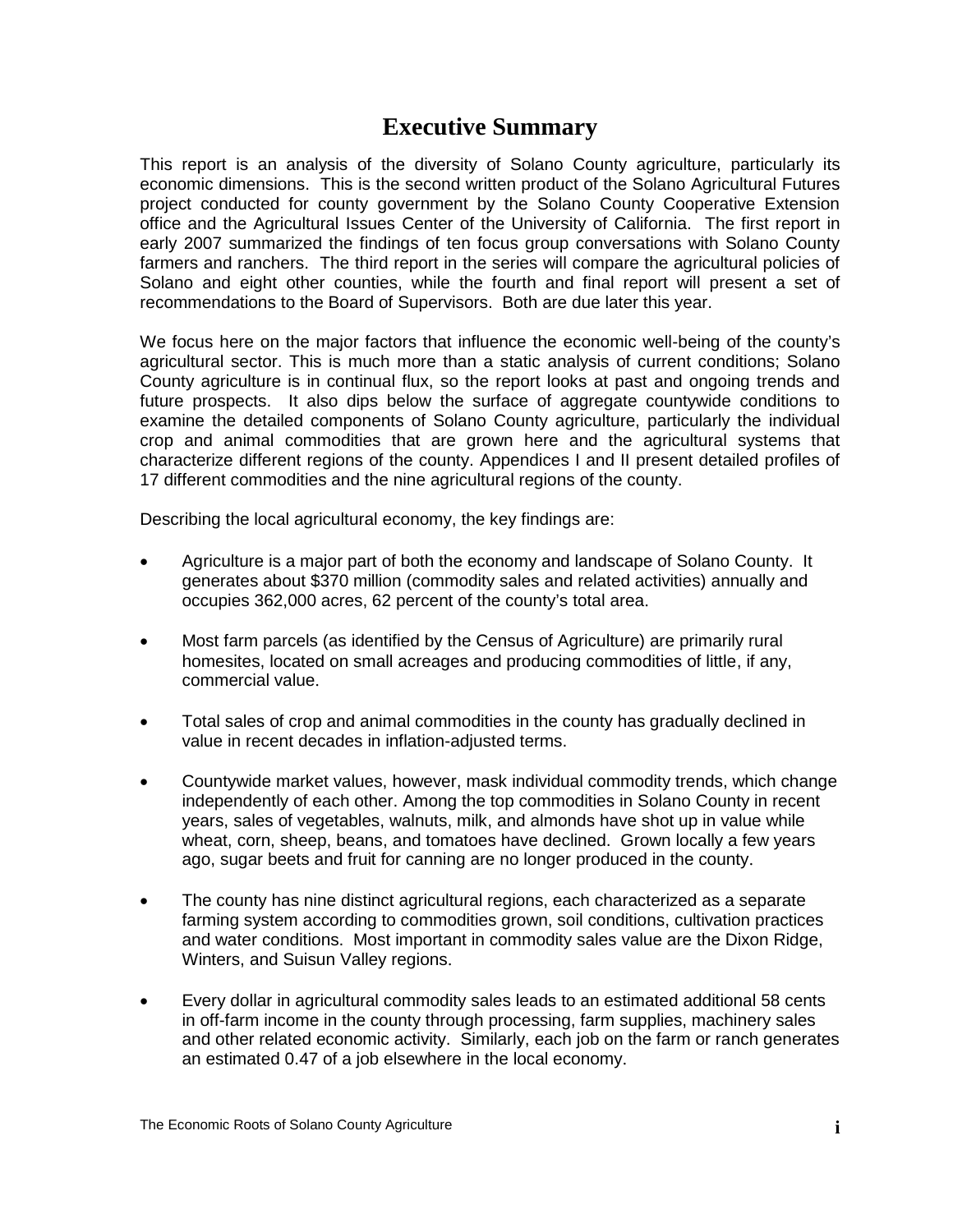- Besides commodity sales, Solano County producers earn income or other economic benefits from conservation payments, energy production, property tax reductions, and other uses of agricultural land and agricultural practices.
- Pushed by the demand for rural homesites from affluent buyers, prices of farmland in the county have escalated in recent years, making land unaffordable for farmers and ranchers seeking to expand. The minimum parcel size requirements under agricultural zoning do little to discourage residential purchases of farmland.
- The continued operation of local farms and ranches as largely family enterprises is limited by the aging of principal operators and the reluctance of younger generation members to take over these businesses.
- Local farms and ranches depend on elaborate systems of irrigation and drainage to grow crops and animals. Designed to move water to and through large parcels, these systems are upset by land divisions that create rural homesites.
- The history of modern Solano County agriculture covers a century and a half of evolving commodities and practices, with major changes brought about by shifts in global prices, irrigation, shipping, environmental conditions, competition from other regions, and new technologies.

What mainly drives the local agricultural economy are influences external to Solano County. The commodities produced by farms and ranches and their profitability is largely determined by global demand and prices for commodities, by corporate decisions about the location and availability of processing facilities and other commodity outlets, by competition from other regions of California, and by state and federal regulations.

Yet there are significant opportunities for local actions to reduce negative outside impacts and enhance the county's agricultural economy. Agricultural producers themselves are the most important agents in this arena in how well they can adapt to external changes. Needless to say, some Solano County producers are more successful than others in maintaining efficient and profitable operations.

Solano County government also has a role to play in contributing to the prosperity of farms and ranches. Most of this involves the county's policies and practices in land use and agricultural business regulations. Two examples drawn from the details of this report stand out:

- Zoning and other policies that control the placement of rural residences on agricultural parcels, with a view to limiting parcelization and urban impacts on farms and ranches.
- County government actions encouraging the location and retention of processing facilities and other outlets in the county for agricultural commodities.

The project's remaining reports will examine these issues in further detail.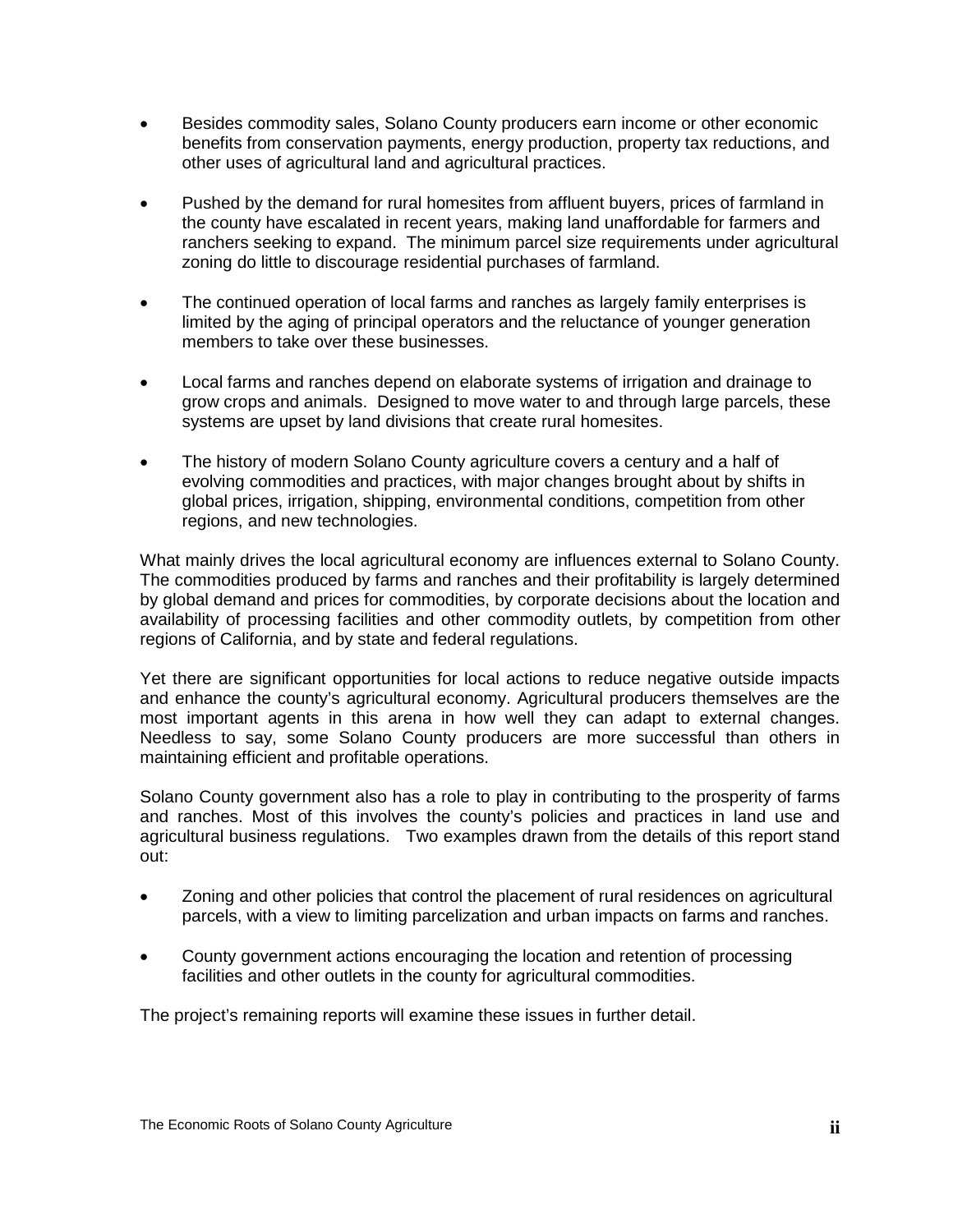Table of Contents

| FARMS AS ECONOMIC UNITS: DOES SIZE MAKE A DIFFERENCE?  5 |
|----------------------------------------------------------|
|                                                          |
| PROFILES OF COMMODITIES AND AGRICULTURAL REGIONS 11      |
|                                                          |
|                                                          |
|                                                          |
| THE HUMAN DIMENSION: FARM OPERATORS AND FAMILIES 30      |
|                                                          |
| A BRIEF HISTORY OF SOLANO COUNTY AGRICULTURE 34          |
|                                                          |
|                                                          |
|                                                          |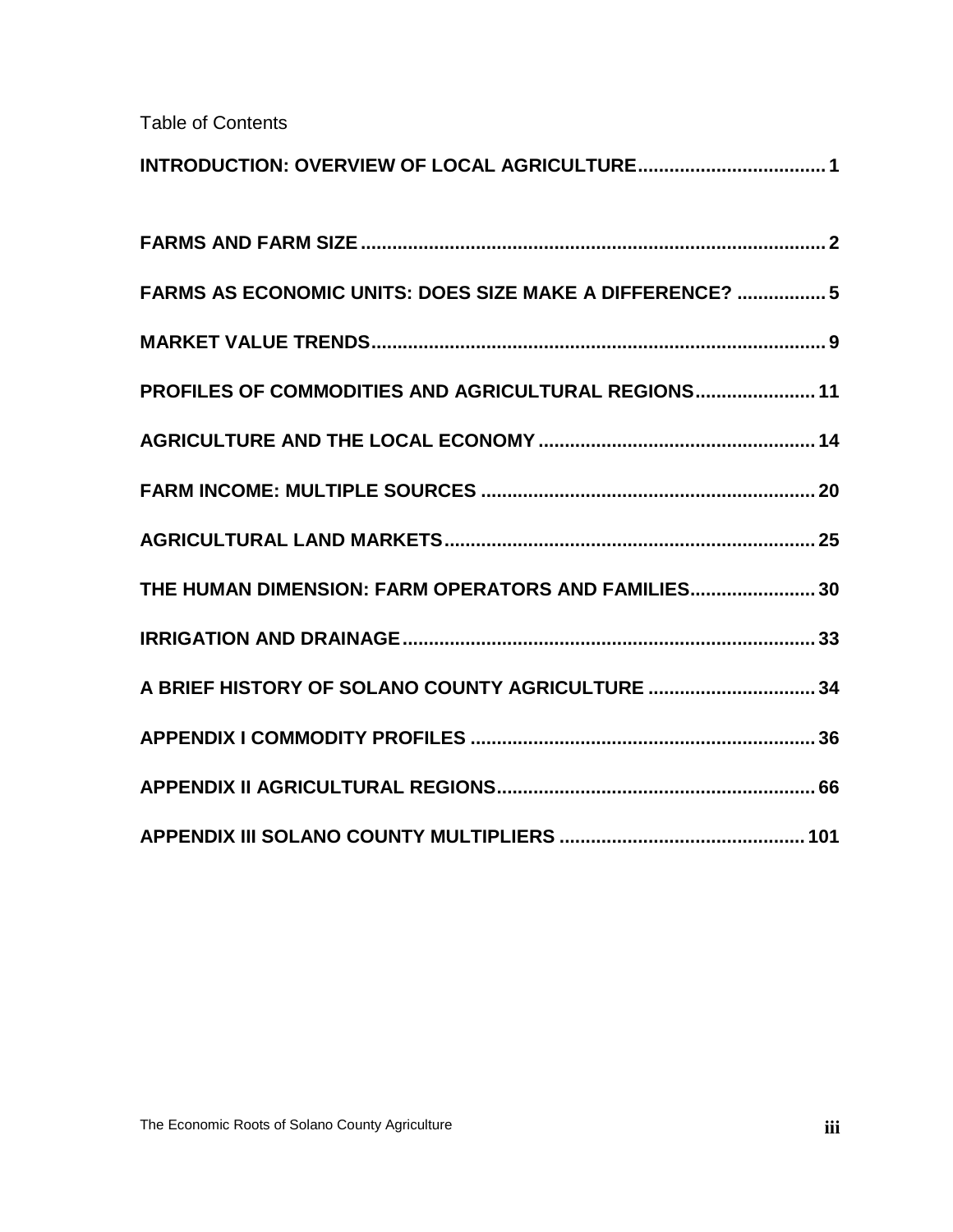List of Tables and Figures

| Farms and Farm Size, Solano County and California, 1987-2002 4               |
|------------------------------------------------------------------------------|
| Average Acres by farm in Solano County Devoted to Particular Commodities. 6  |
|                                                                              |
|                                                                              |
| Top 10 Agricultural Commodities in Solano County, By Market Value,  10       |
|                                                                              |
|                                                                              |
|                                                                              |
|                                                                              |
| Sources of Income from Agricultural Operations and Farmland in Solano        |
| Representative Market Values for Agricultural Land in Solano County, Spring, |
| Lot Splits (Minor Subdivisions) in Solano County Agricultural Zones, 1987 -  |
| Farm Operator Characteristics, Solano County and California, 2002  31        |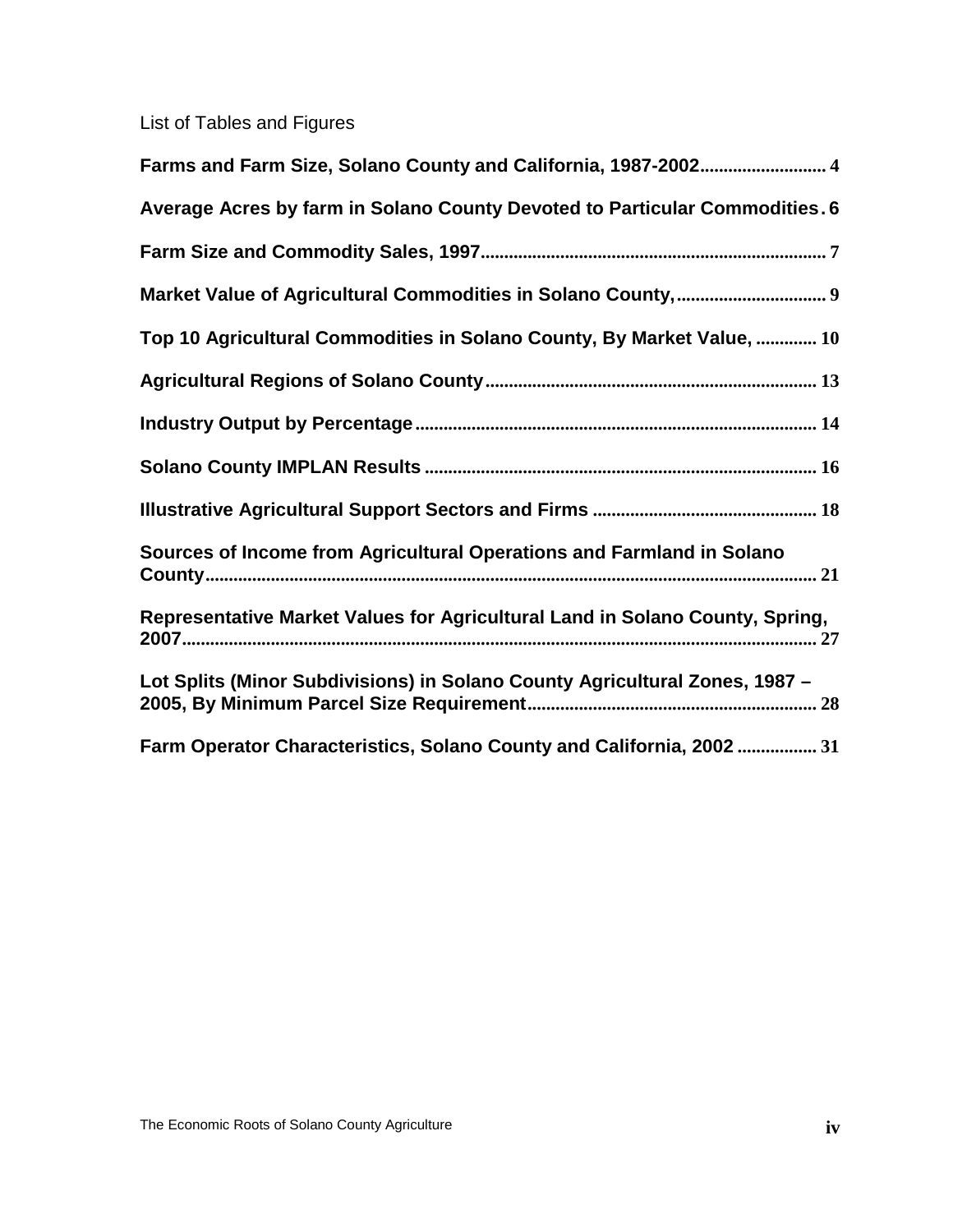# The Economic Roots of Solano County Agriculture

Solano Ag Futures Project

#### **1. Introduction: Overview of Local Agriculture**

Solano County has a diverse agricultural landscape. It combines parts of the Bay Area, Delta, Coastal Range and Sacramento Valley. The blending of these regions across the county creates a number of distinct agricultural production areas, each with different commodity mixes and cultivation characteristics.

For travelers passing through the County, the cropping and grazing patterns they see along the roads and in the hills are formed by individual farmers and ranchers trying to maintain profitable agricultural businesses. Some growers operate large row crop or livestock enterprises of hundreds or thousands of acres, selling in national and international markets, often using both owned and rented land. Other producers operate at a much smaller scale, some growing produce for nearby urban niche markets. There is no one particular type of farming operation—or even two or three—that typifies Solano County agriculture.

#### **This Report.**

We highlight here the major factors that influence the economic health of Solano County farms and ranches. Included are trends in farm number and size, agricultural impacts on the broader economy, support services and the processing industry, the human dimensions of local farming, the multiple income sources supporting agriculture, land market patterns, and the ups and downs of Solano County agriculture over time. Furthermore, to truly appreciate the diversity of the local farm sector, the report profiles 17 different locally produced commodities and nine distinct agricultural regions in the county. Appendices I and II present these details.

At the request of Solano County government, the University of California is conducting the Solano Agricultural Futures project, an 18-month comprehensive examination of the county's farm and ranch sector. Our focus is on the problems and future prospects of the economic base of local agriculture, with particular attention to the production and marketing of specific commodities. Two UC programs are involved in the project—the Agricultural Issues Center at UC Davis and the Cooperative Extension office in Solano County.

The project began in April, 2006, and has four major phases:

- *Farmer and Rancher Perceptions and Projections***—**as captured in focus group interviews and individual questionnaires.
- *A Detailed Profile of Agriculture in Solano County***—**covering production patterns, commodity markets, land ownership and leasing arrangements, agricultural land markets, operator and farm family characteristics, and the sources of agricultural income.
- *Lessons from Other Areas***—**a comparison of agricultural patterns and county programs in a half dozen other California counties.
- *Future Scenarios and Recommendations* —economic options for Solano County agriculture focused on commodity markets, the services provided by agricultural land, and the role of county government.

The report is both descriptive and interpretative. It is based on information from three major types of sources: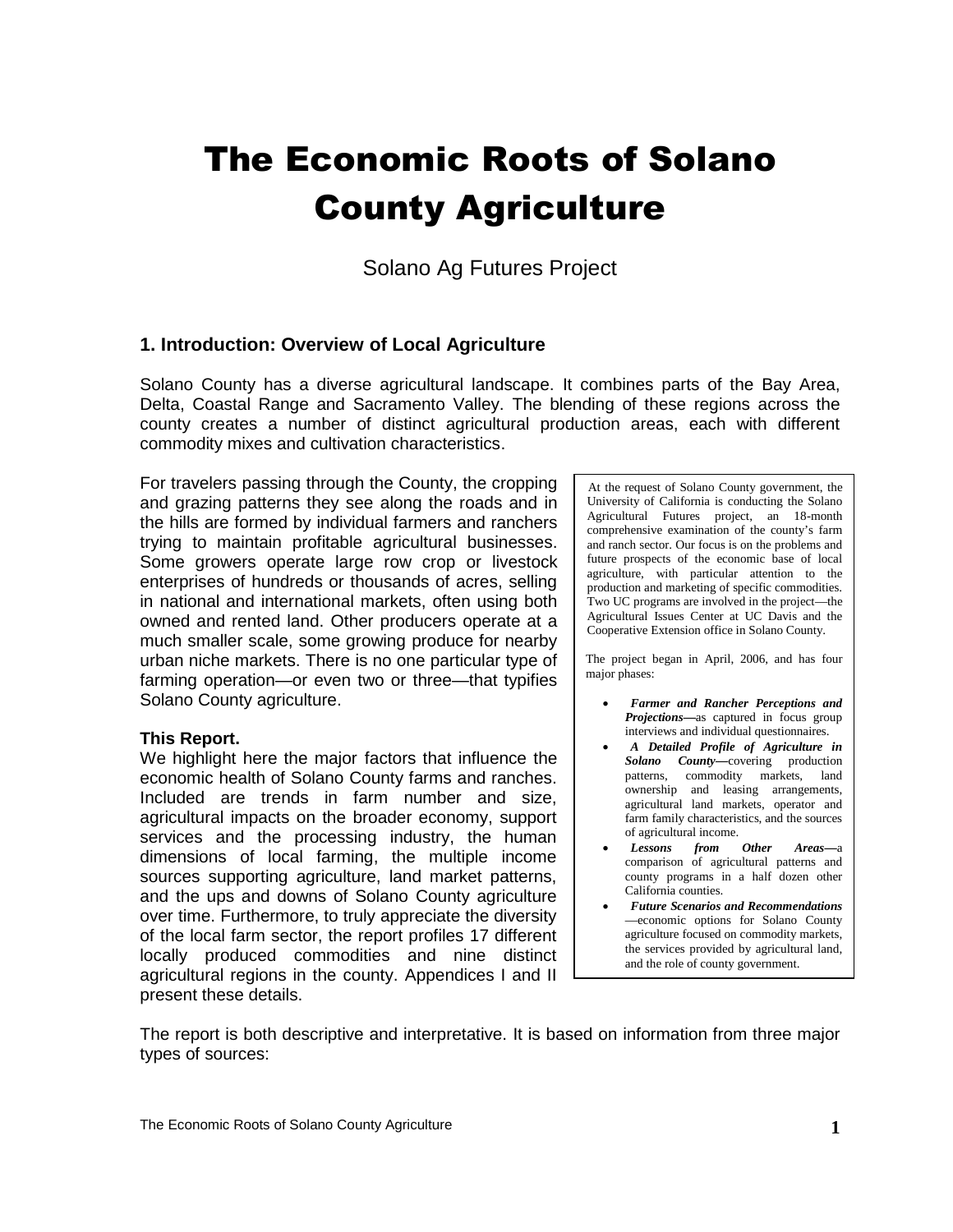(1) Published quantitative material such as the Census of Agriculture and the annual crop reports of the Solano County Agricultural Commissioner.

(2) Numerous structured and unstructured interviews with county officials, leaders in the local agricultural committee, other farmers and ranchers, and local experts in such agriculture-related areas as conservation programs, land markets, farm finance, and water.

(3) The results of our earlier focus group sessions with Solano County agricultural producers, including the individual questionnaires they completed.

#### **The Significance of Local Agriculture.**

How important is agriculture to Solano County? Agriculture has enormous significance to the county in land use terms. Farms and ranches are the dominant landscape features of the county, covering more than 60 percent of the county as noted in the accompanying Snapshot. Thus agriculture provides the bulk of the open space—scenery, habitat, vegetation, and other environmental resources. In effect, private landowners maintain the public amenities enjoyed by all residents and visitors to the county, buffering urban pressures and enhancing the quality of life.

Agriculture also contributes to the local economy, although it is no longer the dominant industry of many years ago. Greatly increased population, urbanization, and business growth in recent decades have expanded and diversified the economy, reducing the relative role of farms and ranches in the total picture. Still, the production of crops and animals and support businesses are important contributors to a balanced local economy. As the Snapshot shows, several hundred million dollars in commodity sales generate additional dollars through support and processing activities. Several thousand persons (including farm family members) either work on farms and ranches or in the dozens of allied businesses.

The landscape and economic dimensions of Solano County agriculture are interconnected. Farmers and ranchers are both business people and land stewards. In order to stay on the land and provide the open space resources so valued by others, they need a modicum of profitability. However, agricultural enterprises face challenges not experienced by other industries. On a yearly basis, producers confront weather and price fluctuations, governmental regulations, and other factors which directly affect their productivity and profitability, but are beyond their control. As a result, Solano County agriculture continually evolves as farmers and ranchers search for profitability by adapting to changing markets, technologies, urban pressures and other circumstances.

#### <span id="page-6-0"></span>**2. Farms and Farm Size**

In 2002, the most recent year counted by the Census of Agriculture, Solano County had 915 farms representing 351,000 acres in production. The average farm size was 384 acres.

The average, of course, masks a great deal of variation—farms range in size from parcels of a few acres to ranches spread over several thousand acres. As Table 1 shows, more than 60 percent of all farms in 2002 were in the smallest size category—less than 50 acres each. (A quarter of all farms were under 10 acres each.) Only 12 percent of all farms were in the largest category, 500 acres or more.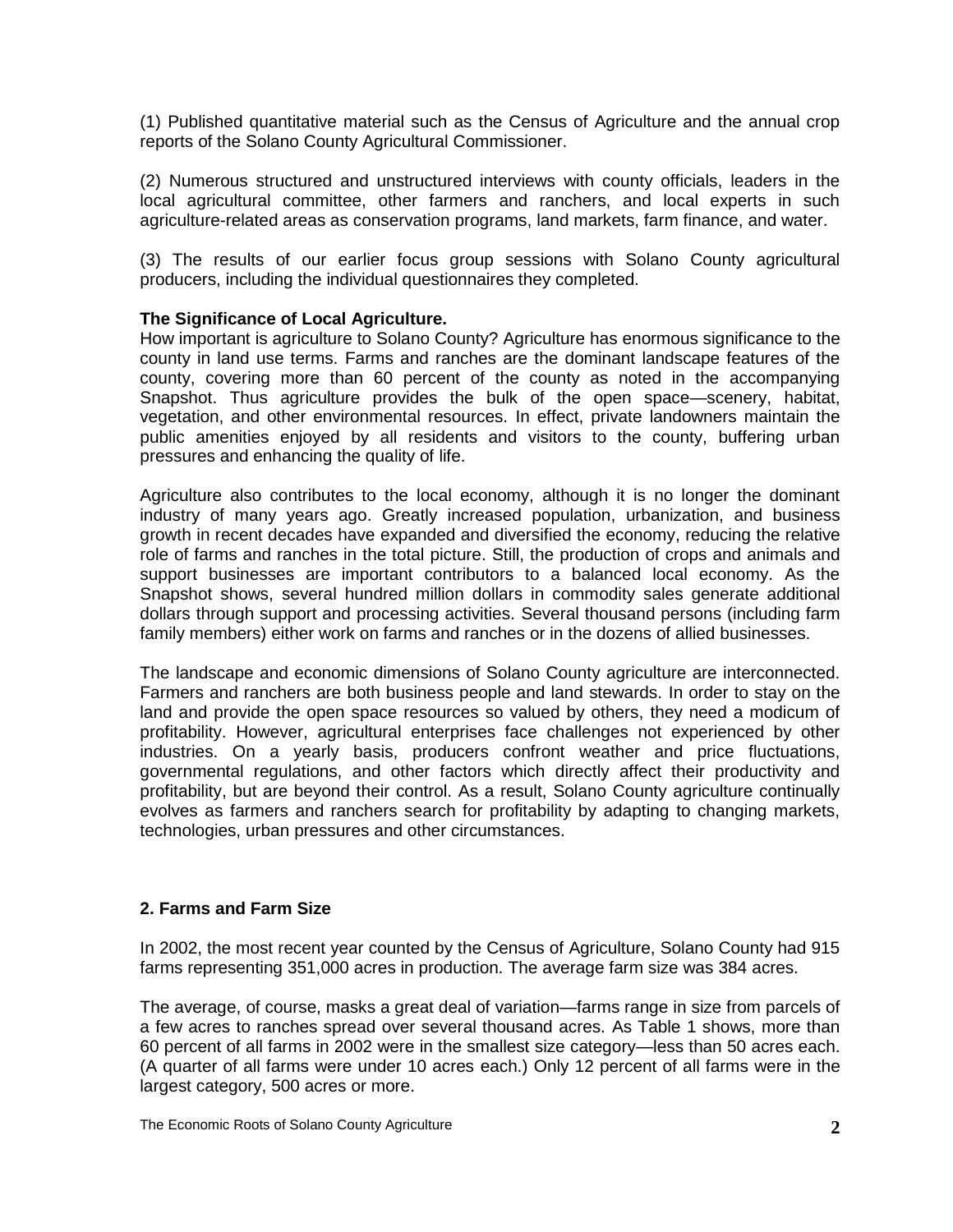The relative significance of the largest farms obviously changes when acre totals by size category are considered. With an accumulated total of 301,000 acres, the 113 largest farms together contained more than 85 percent of all agricultural land in the county. By contrast, the 552 farms in the under 50-acre category accounted for only 8,364 acres in 2002, 2.5 percent of the county's agricultural total.

#### **A snapshot of Solano county agriculture**

- **Land** 362,000 agricultural acres, 62% of county's total area (2004)
- **Soils and Typology: Considerable** variation, with flat to gently sloping terrain on prime soils in the northeastern and northwestern (Suisun and Green Valleys) sectors, moderate slopes on less prime land south of Dixon, and significant slopes on poorer soils in the Montezuma Hills and Vaca Hills areas. Prime soils (141,000 acres) account for 39% of total ag land in Solano County. Other cropland (19,000 acres) is 5% and grazing land (201,000 acres) is 56%.
- **Market Value of Agricultural Products: \$233 million (2006) 30<sup>th</sup> in** California
- **Farms:** 915, average 384 acres (2002)
- **Commodities:** 75 different crop and animal products; at least 21 have annual market values of \$1

million or more. Major commodity groups in annual market value are: (1) Nursery Stock: \$50 million; (2) Cattle and Calves: \$ 27 million; (3) Alfalfa: \$26 million; (4) Processing Tomatoes: \$19 million; (5) Walnuts: \$16 million (2005)

- **Irrigated Farmland:** 124,000 acres on 553 farms (2002)
- **Agricultural Animals:** Inventory: 14,500 beef cows; 3,900 milk cows; 58,800 sheep and lambs; 81,000 chickens (2002)
- **The Agricultural Landscape:** 56% in animal grazing; 28% in field crops; 5 % in orchards (fruits and nuts); 3.% in vegetable crops; 8% in other (2005)
- **Local Economic Impacts of Agriculture:** At least \$370 million in total economic activity, assuming an average 1. multiplier for the \$238 million in market value of products (2002)

*Sources: Annual Report of Agriculture,* 2005; Solano County Agricultural Commissioner; U.S. Census of Agriculture, 2002.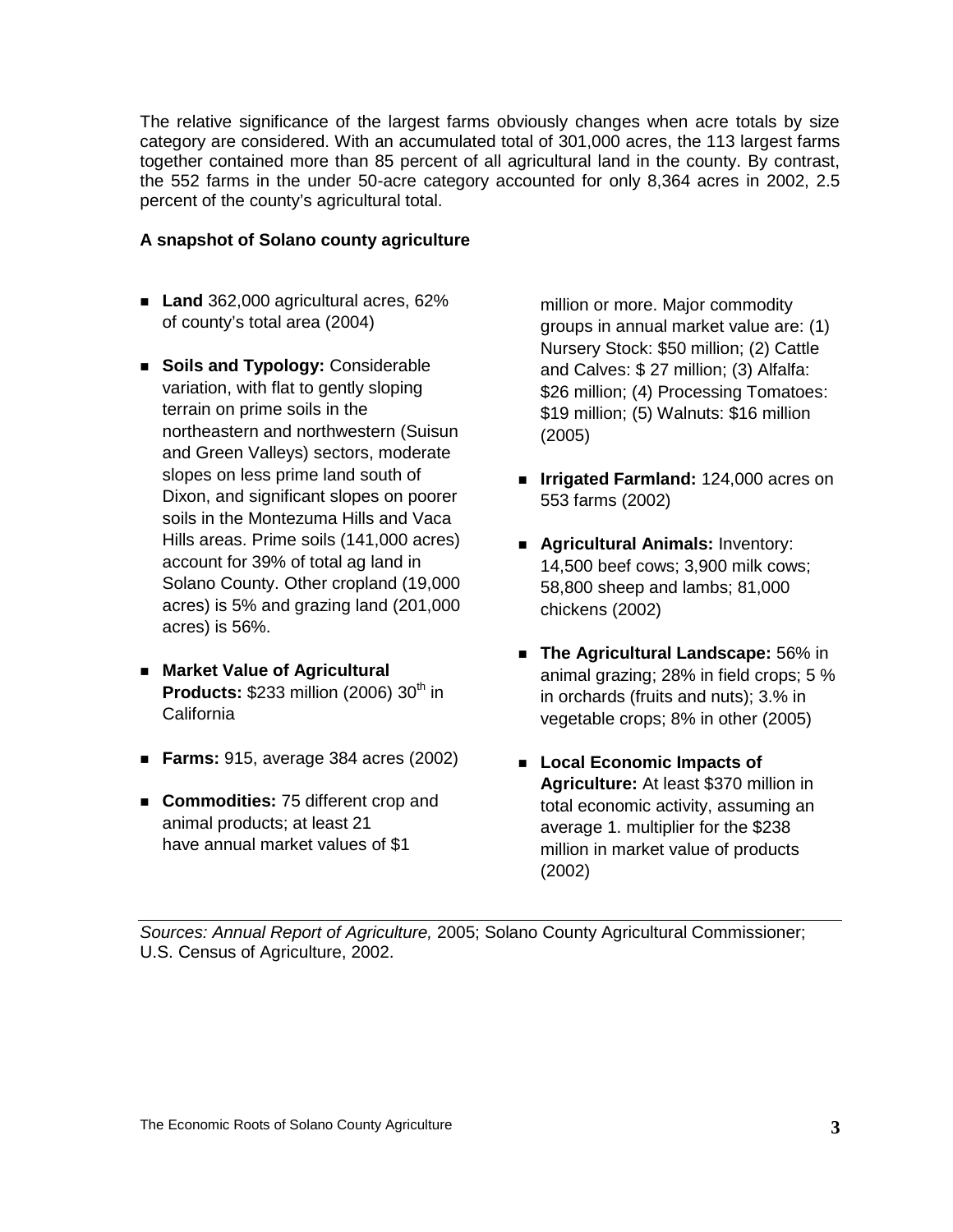Table 1 also details changes in farm numbers and size over a recent 15-year period, between the Agricultural Census years of 1987-2002. The recent trends include the following:

- Farm numbers in Solano County fluctuated during the 15-year period, first declining from 531 farms in 1987, then increasing to the most recent total of 552 in 2002.
- Most of the large increase in farm numbers between 1997 and 2002, from 795 to 915, was due to the sharp rise in the number of small farms—from 459 to 552, a 20 percent increase, in the 1-49 acre category. In part, this may have reflected the splitting off of individual lots from agricultural parcels to satisfy the demand for rural residences on large lots, combined with some continued agricultural activity on the new parcels. It also may have been the result of an increase in agriculture operations that meet the minimum \$1,000 annual income minimum for the U.S. Census of Agriculture definition of a "farm."
- The dominant position of the largest farms in combined acres remained unchanged during the 15-year period, holding at 85-87 percent of all agricultural land. But the number of the largest operations steadily decreased during the period from 143 to 113, largely as a result of ranch mergers.

| <b>SOLANO</b>       | 2002    |         | 1997    |         | 1992    |         | 1987    |         |
|---------------------|---------|---------|---------|---------|---------|---------|---------|---------|
| No. of Farms        | 915     |         | 795     |         | 850     |         | 895     |         |
| Average Acres       | 384     |         | 455     |         | 400     |         | 359     |         |
| Farms by Size       |         | percent |         | percent |         | percent |         | percent |
| Group               |         |         |         |         |         |         |         |         |
| 1-49 acres          | 552     | 60.3    | 459     | 57.7    | 485     | 57.1    | 531     | 59.3    |
| 50-499              | 250     | 27.3    | 213     | 26.7    | 246     | 28.9    | 221     | 24.7    |
| $500 +$             | 113     | 12.3    | 123     | 15.4    | 119     | 14.0    | 143     | 16.0    |
| Acres by Size Group |         |         |         |         |         |         |         |         |
| 1-49 acres          | 8,364   | 2.3     | 7,052   | 1.9     | 7,318   | 2.1     | 8,209   | 2.5     |
| 50-499              | 41,254  | 11.7    | 36,757  | 10.7    | 41,788  | 12.3    | 39,574  | 12.3    |
| $500 +$             | 301,835 | 85.8    | 316,293 | 87.3    | 291,222 | 85.5    | 237,653 | 85.1    |
|                     |         |         |         |         |         |         |         |         |
| <b>CALIFORNIA</b>   | 2002    |         | 1997    |         | 1992    |         | 1987    |         |
| No. of Farms        | 79,631  |         | 74,126  |         | 77,669  |         | 83.217  |         |
| Average Acres       | 346     |         | 374     |         | 373     |         | 368     |         |
| Acres by Size Group |         |         |         |         |         |         |         |         |
| 1-49 acres          | 49,134  | 61.7    | 44,912  | 60.6    | 47,574  | 61.2    | 51,195  | 61.5    |
| 50-500              | 22,097  | 27.7    | 20,558  | 27.7    | 21,395  | 27.5    | 23,045  | 27.7    |
| $500 +$             | 8,400   | 10.5    | 8,656   | 11.7    | 8,700   | 11.2    | 8,977   | 10.8    |

#### <span id="page-8-0"></span>Table 1. **Farms and Farm Size, Solano County and California, 1987-2002**

Source: Census of Agriculture, 2002, and earlier years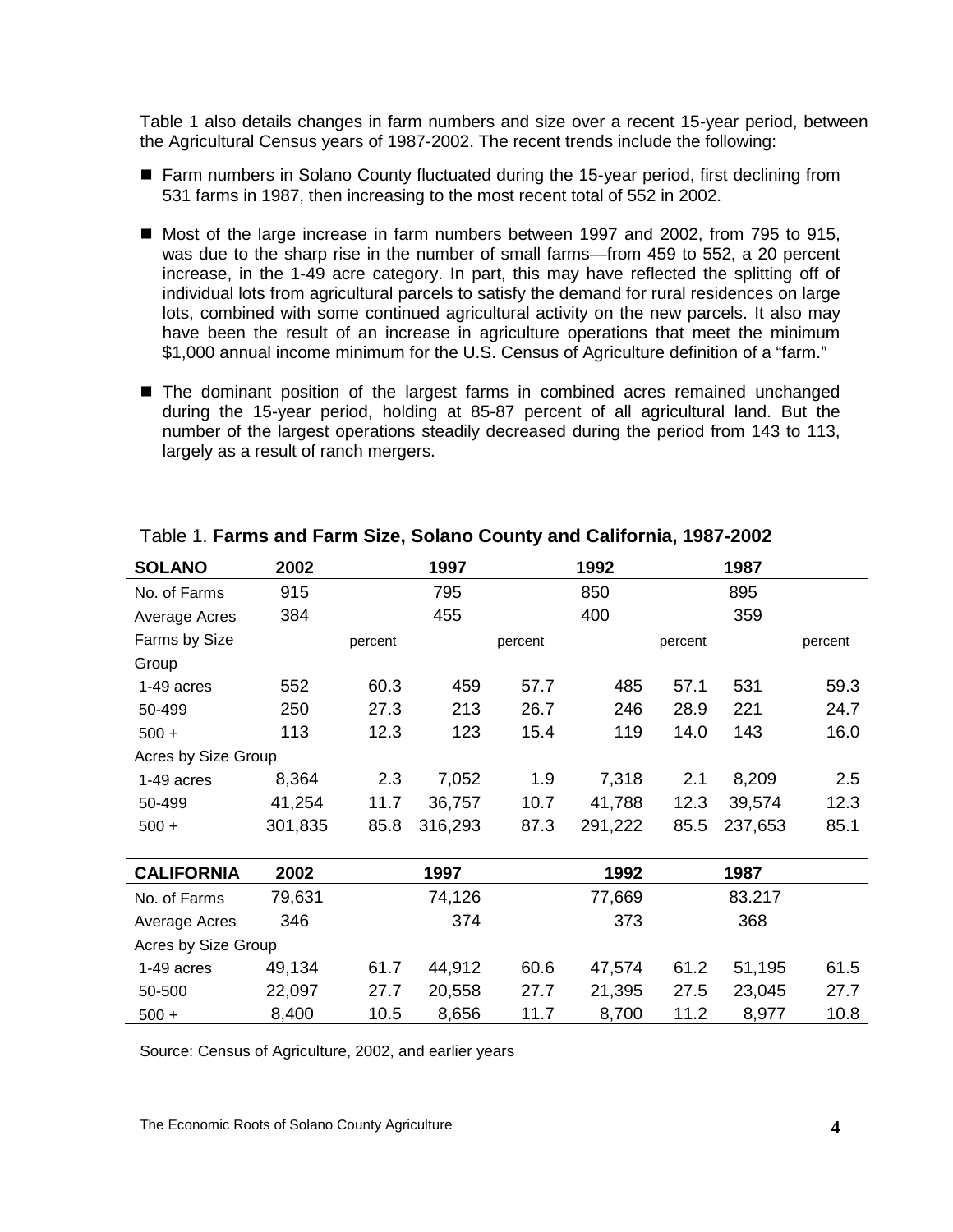#### <span id="page-9-0"></span>**3. Farms as Economic Units: Does Size Make a Difference?**

The many small Solano County farms (552 in 2002 under 50 acres) are a mixed bag economically. Including are a few commercially viable farms managed by full-time and other serious farmers. But the great majority of small agricultural parcels serve primarily as rural homesites with little, if any, commercial production. They are included in this tabulation because the Census of Agriculture uses an economically minimal definition of a "farm"—one that generates at least \$1,000 in annual commodity sales.

In fact, the \$1,000 minimum is not rigorously applied by the Census when it reports the number of farms per county every five years. The formal definition includes the potential for reaching the minimum; a farm is an enterprise "that produces and sells, or would normally sell, \$1,000 or more of agricultural products." (Appendix A, 2002 Census of Agriculture.) Thus 253 of the farms--a little more than a quarter of all farms in the county—actually reported income of less than \$1,000 in 2002; most probably had no commodity sales in that year.

Farm size obviously has some relationship to the economic health of a community's agricultural sector, and especially to the viability of individual farm operations. Viability can be defined in different ways. The strictest standard refers to the ability of an agricultural operation, an "economic unit," to totally support the income needs of a household. A less severe threshold is a "farmable unit," referring to a parcel size that can be efficiently managed as part of a larger farming operation.

Various factors affect the potential for operating a particular agricultural parcel as a viable enterprise. For example, some landowners accept a relatively low return from commodity production on a small farm if they have income from other sources and value the life style and other non-economic aspects of engaging in agriculture. An additional consideration is whether a small parcel as a farmable unit can be efficiently integrated into a larger operation; this is often a matter of location and the ease of moving equipment and labor between parcels.

Generally, the larger the total size of the farm the higher its productivity and profitability. Common belief asserts that most individual farm enterprises, to be efficient and profitable, require large parcels dedicated to commodity production of either plants or animals.

However, it is impossible to identify a minimum acre threshold for a productive agricultural operation throughout Solano County. The principal reasons that farm commodities differ greatly in their land requirements, market price and other factors. Producing field crops and livestock, for example, demands far more acres per individual farm than growing vegetable or orchard crops.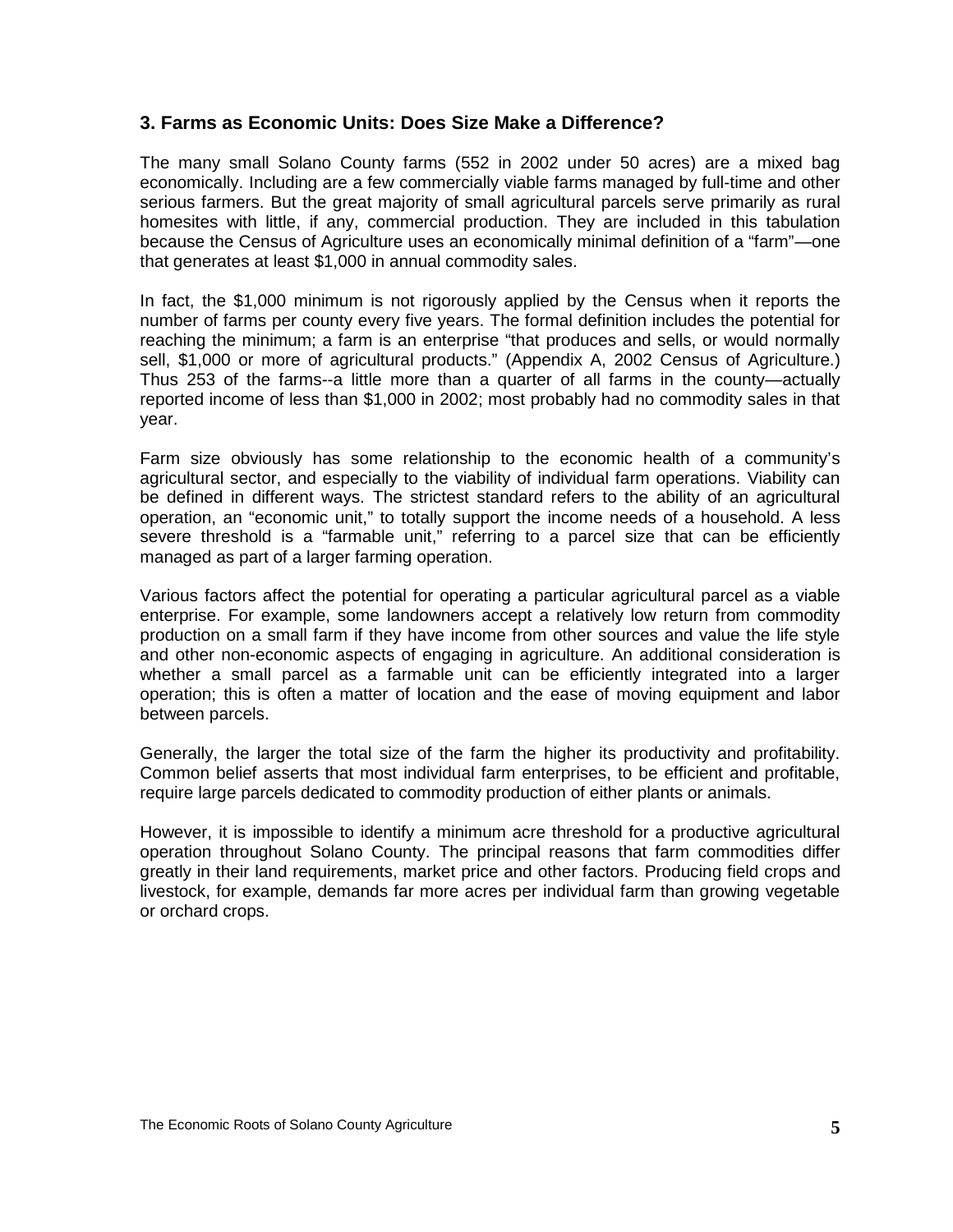<span id="page-10-0"></span>

| <b>Commodity</b>           | <b>Acres</b> | <b>Farms</b> |
|----------------------------|--------------|--------------|
| <b>Processing Tomatoes</b> | 509.6        | 21           |
| Wheat                      | 391.6        | 62           |
| Corn                       | 295.0        | 12           |
| Forage                     | 264.8        | 192          |
| <b>All Orchard Crops</b>   | 58.5         | 339          |
| Pears                      | 57.9         | 14           |
| <b>English Walnuts</b>     | 56.4         | 170          |
| Grapes                     | 45.9         | 79           |
| <b>Plums and Prunes</b>    | 30.1         | 71           |
| <b>Bell Peppers</b>        | 27.0         | 14           |

#### Table 1a. **Average Acres by Farm in Solano County Devoted to Particular Commodities (in descending order by acreage)**

Source: 2002 Census of Agriculture

Size obviously influences farm income. Table 2 shows the extent to which small and large farms in Solano County differ in commodity income. It compares farm size categories according to market sales of over and under \$10,000 year (which divides local farms into two groups roughly equal in size) for 1997, the last year the Census of Agriculture reported data for this statistic. Clearly, market sales increased with larger farm size. Only 28 percent of all farms less than 50 acres had sales of more than \$10,000 in that year, while 77 percent of all farms of 50 or more acres exceeded that threshold. The differences are greatest at the two size extremes—19 percent for farms under 10 acres and 100 percent for farms of 2,000 or more acres.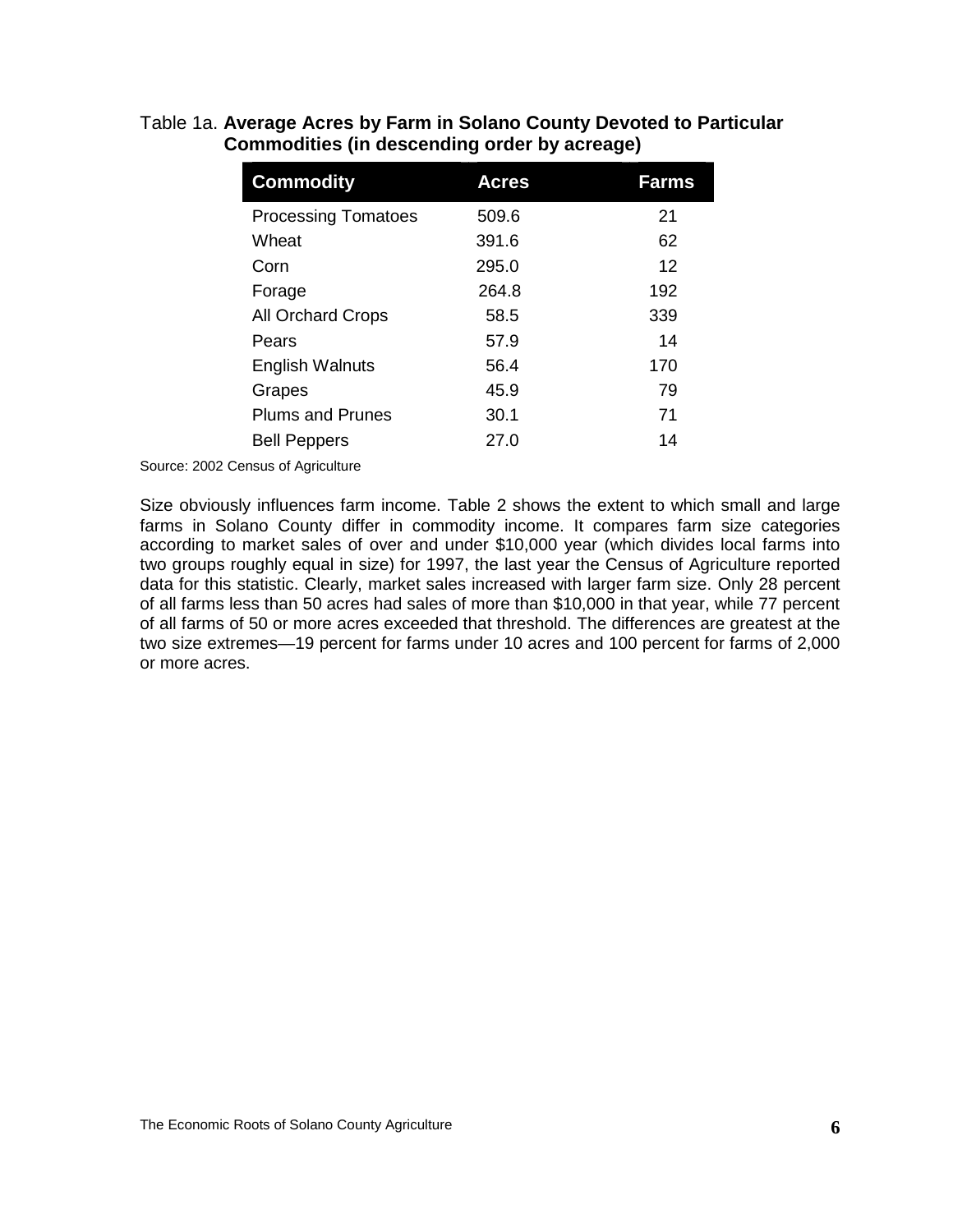|                                                      | Farms with Sales of<br>More than \$10,000 |                             | Farms with Sales of<br>Less than \$ 10,000 |                             |  |
|------------------------------------------------------|-------------------------------------------|-----------------------------|--------------------------------------------|-----------------------------|--|
| Size by Acres                                        | No. of Farms                              | % of Total in<br>Size Group | No. of Farms                               | % of Total in<br>Size Group |  |
|                                                      |                                           | percent                     |                                            | percent                     |  |
| 9<br>1 -                                             | 37                                        | 19.4                        | 153                                        | 80.5                        |  |
| $10 -$<br>49                                         | 93                                        | 34.5                        | 176                                        | 65.4                        |  |
| $50 -$<br>99                                         | 45                                        | 65.2                        | 24                                         | 34.7                        |  |
| 100 - 259                                            | 57                                        | 62.6                        | 34                                         | 37.3                        |  |
| 260 - 499                                            | 47                                        | 88.6                        | 6                                          | 11.3                        |  |
| $500 - 999$                                          | 31                                        | 91.1                        | 3                                          | 8.8                         |  |
| $1,000 - 1,999$                                      | 40                                        | 85.1                        | 7                                          | 14.8                        |  |
| $2,000 +$                                            | 42                                        | 100.0                       | 0                                          |                             |  |
| <b>Total</b>                                         | 392                                       | 49.3                        | 403                                        | 50.7                        |  |
|                                                      |                                           | percent of                  |                                            | percent of                  |  |
|                                                      |                                           | 795 farms                   |                                            | 795 farms                   |  |
| $\sim$ $\sim$ $\sim$ $\sim$ $\sim$ $\sim$<br>$100 -$ |                                           |                             |                                            |                             |  |

# <span id="page-11-0"></span>Table 2. **Farm Size and Commodity Sales, 1997**

Source: Census of Agriculture, 1997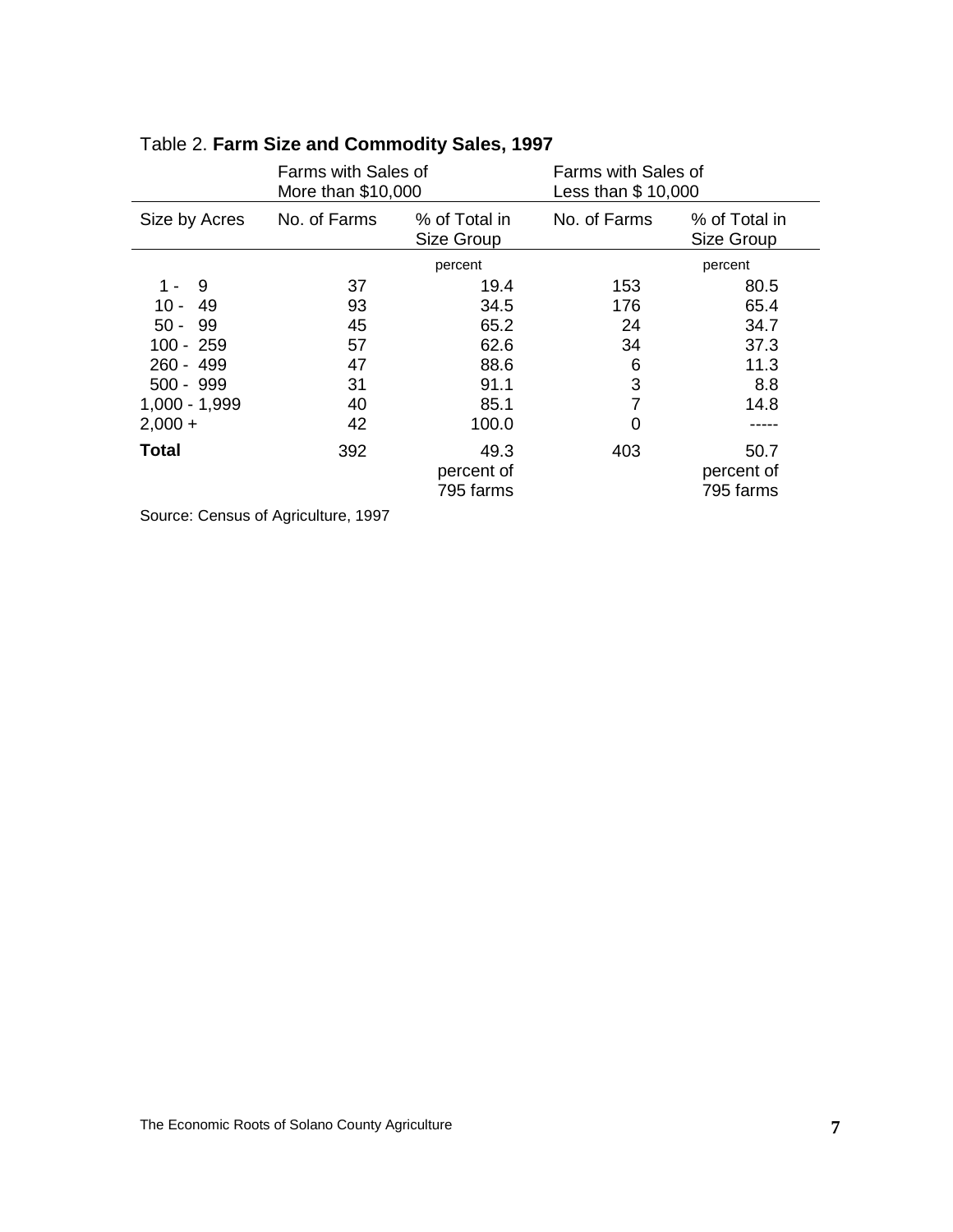This analysis suggests that very few small farms in Solano County earn significant income from commodity sales. However, the \$10,000 threshold is an arbitrary one and also limited in its economic significance. Referring only to the gross cash income of farm enterprises from commodity sales, it ignores net revenue—or profitability--after costs are considered.

A rough measure of profitability that counts farms according to "net gains and net losses" is also provided by the 1997 Census of Agriculture. While unfortunately not reported by different farm size categories, it confirms that the great majority of small farms in the county are not economically profitable. Only about a quarter (25.3 percent) of all local farms that had sales under \$10,000 (a rough surrogate for small size) also reported net gains in 1997, as compared to three-fourths (74.7 percent) of all farms with sales of \$10,000 or more.

We lack solid information on the number and distribution of economically successful small farms in Solano County. However, according to anecdotal indications from the focus groups and informal interviews, a few farms on 50, 20, 10 acre or even smaller agricultural parcels are enjoying substantial incomes. As exceptions, they highlight the challenges of such operations. To be profitable on a small parcel demands intensive labor from family members and low reliance on hired employees, a business plan, both management and cultivation expertise and skill, efficient use of machinery and water, access to reliable markets, convenient location if on-farm sales are part of the plan and protection from urban intrusions. It is unlikely that that most owners of small agricultural parcels in the county have these necessary qualities to operate their farms at the level of intensity indicated by the few successful small farmers.

Such aspects of farm parcel size should be considered in county land use policy and practices, especially in responding to the continuing demand for homesites in rural areas. A common argument offered by land owners and realtors, presented to county governments to justify lot splits for residential sales in agriculturally-zoned areas, is that splitting larger parcels down to 20-, 40-, or 80- acre lots (the minimum parcel sizes in the major agricultural zones of Solano County) does not preclude the profitable production of certain commodities on these downsized properties. In theory, they may be right. In practice, the successful operation of small farms is seldom accomplished without the intensive application of the human energy and natural resources suggested above.

#### **Information Sources**

- Census of Agriculture
- **Producer interviews**
- Focus group sessions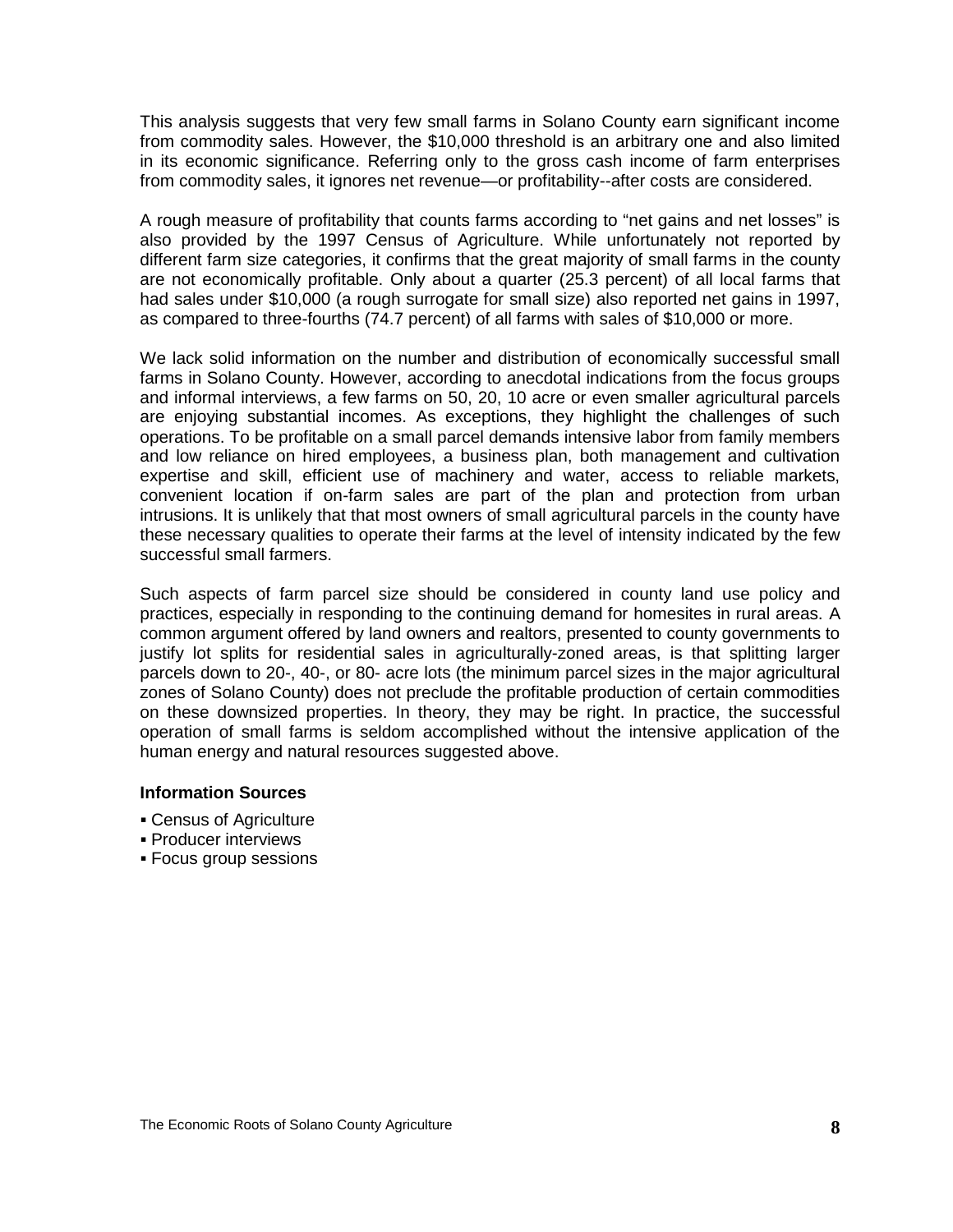#### <span id="page-13-0"></span>**4. Market Value Trends**

A simple measure of the economic activity of Solano County agriculture is the market value of farm and ranch production—the total prices received by operators for the commodities they sold. Total market value was \$233 million in 2006, the last year reported in the annual crop information collected by the county's Agriculture Commissioner. Raw market value numbers usually increase from year to year, but when adjusted for inflation they have declined over the years in Solano County, as noted in Table 3. Between 1981 and 2006, the inflation-adjusted value dropped from \$255 to \$199 million. Also Solano County market values in this two decade-plus period did not keep up with statewide increases, with the county's statewide rank dropping from 26th in 1981 to 29th in 2004.

#### <span id="page-13-1"></span>Table 3. **Market Value of Agricultural Commodities in Solano County, 1981- 2006**

|                                                  | 2006                                  | 2000                     | 1995                                | 1990                     | 1985                     | 1981                     |
|--------------------------------------------------|---------------------------------------|--------------------------|-------------------------------------|--------------------------|--------------------------|--------------------------|
|                                                  |                                       |                          | \$ Million                          |                          |                          |                          |
| Total<br>Inflation Adjusted<br>Solano State Rank | \$233.0<br>\$199.0<br>29 <sup>a</sup> | \$185.1<br>\$185.1<br>30 | \$180.3<br>\$195.8<br>28<br>Percent | \$175.2<br>\$214.8<br>30 | \$153.1<br>\$219.7<br>26 | \$151.0<br>\$255.5<br>26 |
| Solano % of California Total                     | 56 <sup>a</sup>                       | 62                       | 72                                  | 74                       | 92                       | 94                       |

<sup>a</sup>This is 2004 data, 2006 was not available.

Source: Annual reports, Solano County Agricultural Commissioner

Examining just these aggregate trends ignores fluctuations in the relative value of particular plant and animal commodities, the components of overall market value for the county. Table 4 traces changes in the top ten commodities by market value, at mostly five-year intervals between 1981 and 2006. Only four commodities (nursery products, cattle, hay, tomatoes) were included in the top ten at both the beginning and end of the period. Commodities that were added to the top ranks by 2006 or moved up significantly in place were vegetables (especially bell peppers), walnuts, milk, wine grapes, and almonds. Nursery products have been the number 1 commodity in value since 2000. On the other hand, the commodities that dropped out of the top ranks during the 25-year period were sugar beets (no longer grown in Solano County), wheat, corn, beans, sheep, and pears.

The top ten commodities in any one year represent between two-thirds and three-quarters of the total market value of local agricultural production. However, they do not constitute a complete list of economically important commodities in Solano County; the Agricultural Commissioner reports more than 20 crops and animal products that individually generate at least \$1 million in sales per year.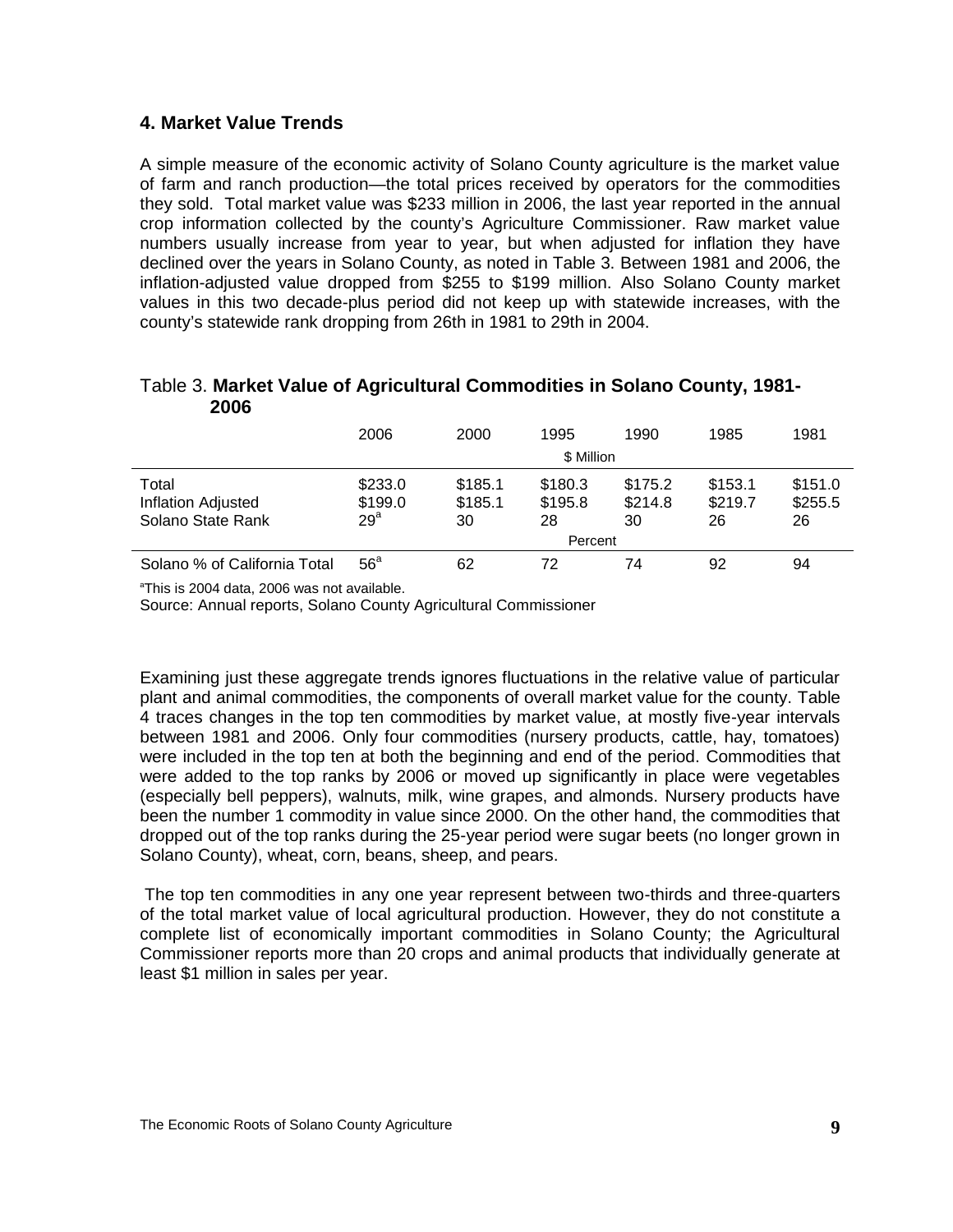#### <span id="page-14-0"></span>Table 4. **Top 10 Agricultural Commodities in Solano County, By Market Value, 1981-2004**

|    | 2006               | 2000               | 1995             |
|----|--------------------|--------------------|------------------|
|    | Nursery products   | Nursery products   | Tomatoes         |
| 2  | Cattle, calves     | Tomatoes           | Nursery products |
| 3  | Hay, alfalfa       | Grapes, wine       | Hay, alfalfa     |
| 4  | Tomatoes           | Cattle, calves     | Wheat            |
| 5  | Vegetables         | Hay, alfalfa       | Sugar beets      |
| 6  | Walnuts            | Corn, grain        | Corn, grain      |
|    | Milk, market fluid | Sheep, lambs       | Cattle, calves   |
| 8  | Grapes, wine       | Vegetables         | Grapes, wine     |
| 9  | Almonds            | Wheat              | Sheep, lambs     |
| 10 | Plumbs, dried      | Milk, market fluid | Walnuts, English |
|    |                    |                    |                  |
|    | 1990               | 1985               | 1981             |
|    | Tomatoes           | Tomatoes           | Sugar heets      |

| 3<br>4<br>5<br>6 | Tomatoes<br>2 Sugar beets<br>Nursery products<br>Cattle, calves<br>Corn, grain<br>Wheat | Tomatoes<br>Corn, grain<br>Sugar beets<br>Wheat<br>Cattle, calves<br>Nursery products | Sugar beets<br>Tomatoes<br>Wheat<br>Corn, grain<br>Cattle, calves<br>Beans: dry, edible |
|------------------|-----------------------------------------------------------------------------------------|---------------------------------------------------------------------------------------|-----------------------------------------------------------------------------------------|
|                  |                                                                                         |                                                                                       |                                                                                         |
|                  |                                                                                         |                                                                                       |                                                                                         |
| 7                | Hay alfalfa                                                                             | Sheep, lambs                                                                          | Nursery products.                                                                       |
| 8                | Sheep, lambs                                                                            | Hay, alfalfa                                                                          | Hay, alfalfa                                                                            |
| 9                | Beans: dry, edible                                                                      | Sunflower seed                                                                        | Sheep, lambs                                                                            |
| 10               | Beans, seed                                                                             | Plumbs, dried                                                                         | Pears                                                                                   |
|                  |                                                                                         |                                                                                       |                                                                                         |

Source: Annual reports, Solano County Agricultural Commissioner

#### **Information Sources**

- **Solano County Agricultural Commissioner**
- Producer interviews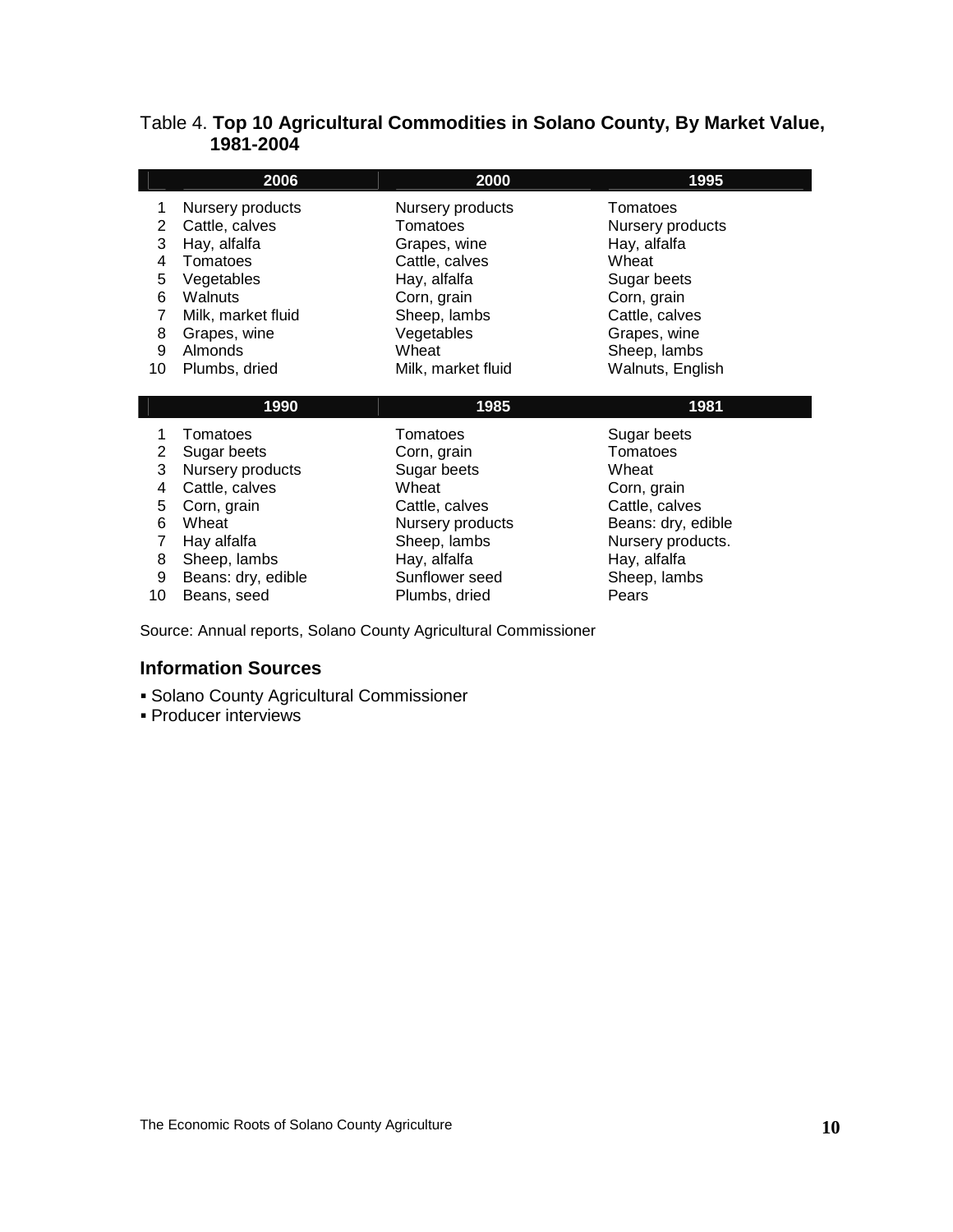#### <span id="page-15-0"></span>**5**. **Profiles of Commodities and Agricultural Regions**

Digging further into the details of individual commodities gives us a more complete understanding of the diversity of Solano County agriculture than is possible by viewing just countywide market value. Each of the 75 different crop and animal products grown in the county is distinctive in its combination of production practices, markets, location, and economic prospects. These conditions change over time, affecting profits and production. In any one year, some Solano-produced commodities generate profits for their growers, while others are money-losers. Farmers and ranchers consider these factors when making decisions about what and how much to grow.

While individually distinctive, commodities are also often linked to each other. For example, alfalfa hay produced in the county is sold as feed for milk cows and other farm animals. Many farmers grow more than one commodity on their owned and leased parcels, thus spreading out market and price risks. Also producers in certain regions of the county rotate the field crops they grow from year to year because of soil and other resource requirements.

Appendix I presents detailed profiles for 17 Solano County commodities. While most of the top ten commodities (cattle, alfalfa, processing tomatoes, walnuts, etc.) in market value are included on the list, some lower value commodities (prunes, fresh fruit, olive oil, etc.) are also profiled to present a broadly representative view of the county's agricultural production. Supplemented by maps and charts, the profiles follow a common topical outline.

Drawing from the profiles, here is a comparative summary of commodity differences and similarities:

- Current Status and Issues*.* Considering recent price trends, increasing production and anticipated continuing market demand, the economic futures of walnuts, almonds, alfalfa, several niche crops, and bell peppers seem bright. On the other hand, sheep, prunes, processing tomatoes, and wine grapes are on the decline in Solano County, although they are still important parts of local agriculture. Other crops, notably stone fruits and small grains, have an even more dismal future in the county's agriculture picture. Key current issues identified in the profiles include possible overproduction, the status of processors, and consumer preferences.
- Marketing System*.* There are diverse markets for Solano County products--global (processing tomatoes, almonds, walnuts), regional (alfalfa, milk), and local (niche fruit and vegetables). Some local commodities have shipped to one or two processors or other outlets (sheep, processing tomatoes, almonds, prunes), while others (niche fruit and vegetables, walnuts) have access to multiple markets. Grapes, processing tomatoes, sunflower seeds and some other products are sold through annual contracts.
- Market Value and Acreage Trends*.* Changes in the last 25 years are tracked and explanations for particular shifts in value and acreage are offered.
- Location and Cultivation Requirements. Most commodities grown in Solano County are location specific, benefiting from particular soil, climatic and other environmental conditions. For example, nut crops do well in the alluvial soils along Putah Creek in the Winters area, wine grape production is concentrated in the Suisun and Green Valleys,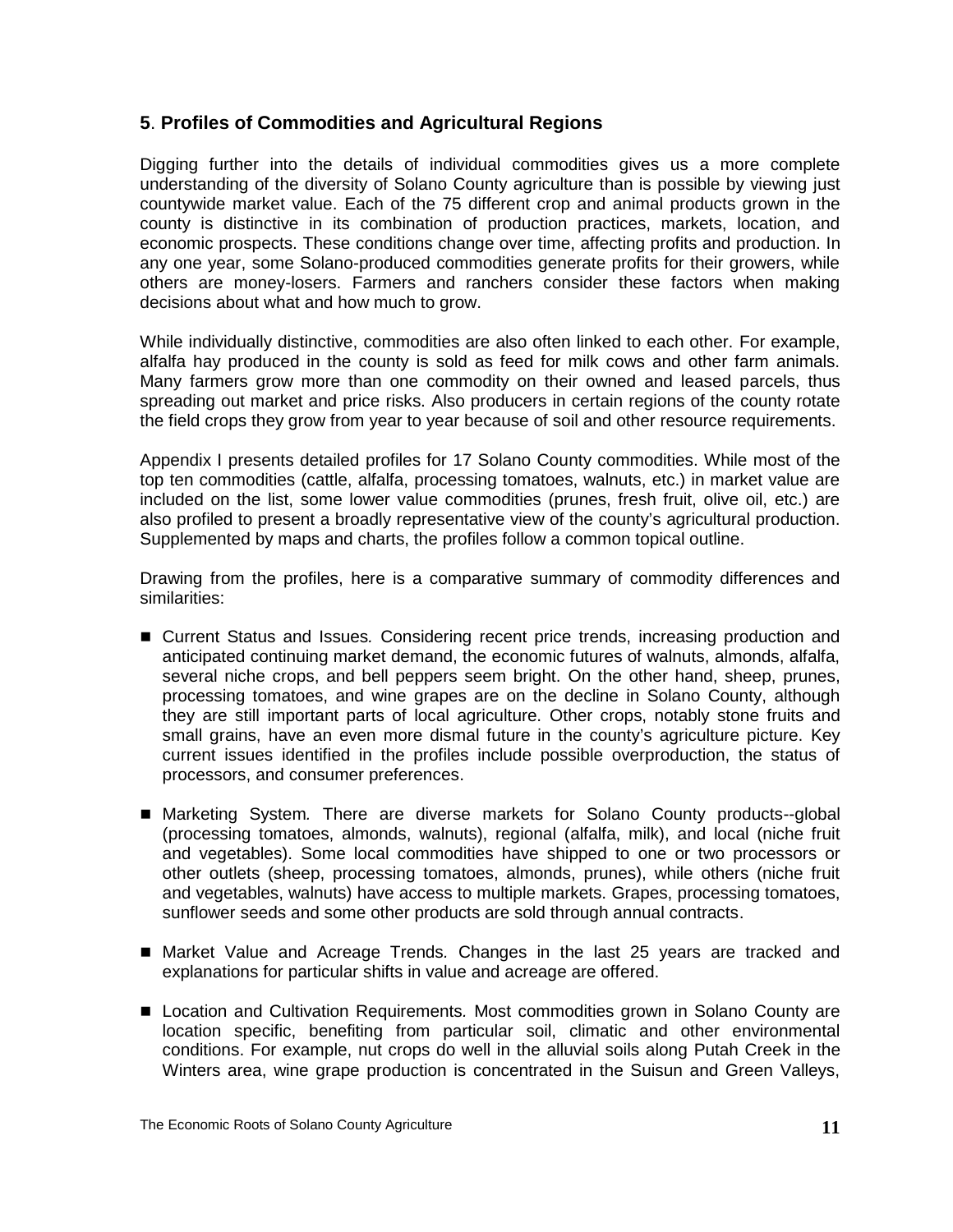while the open spaces of the Montezuma Hills region are suitable for sheep, cattle and grain production.

Going further to sort out commodities according to location, Appendix II profiles the characteristics of Solano County's nine agricultural regions. While some crops and animals can be produced in more than one area, each region is characterized by a particular set of commodities, soil and other environmental conditions, topography, urban pressure, history and agricultural infrastructure. The profiles identify a unique agricultural "system" for each region which includes cultivation practices and market arrangements.

The profiles cover these regions:

- 1. Dixon Ridge
- 2. Elmira and Maine Prairie
- 3. Montezuma Hills
- 4. Ryer Island
- 5. Suisun and Green Valleys
- 6. Winters
- 7. Jepson Prairie
- 8. Pleasants, Vaca and Lagoon Valleys
- 9. Western Hills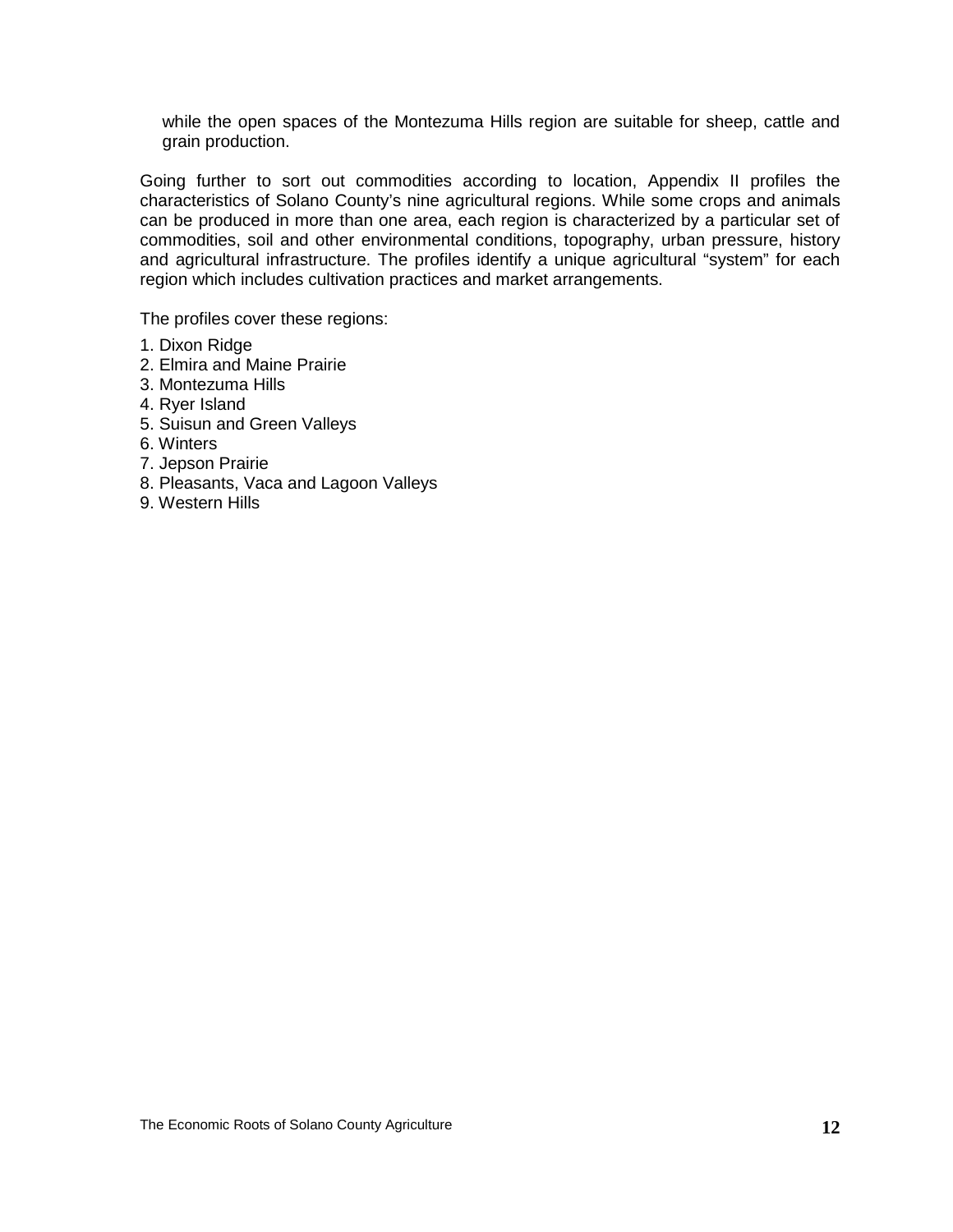### <span id="page-17-0"></span>**Figure 1: Agricultural Regions of Solano County**

# Legend

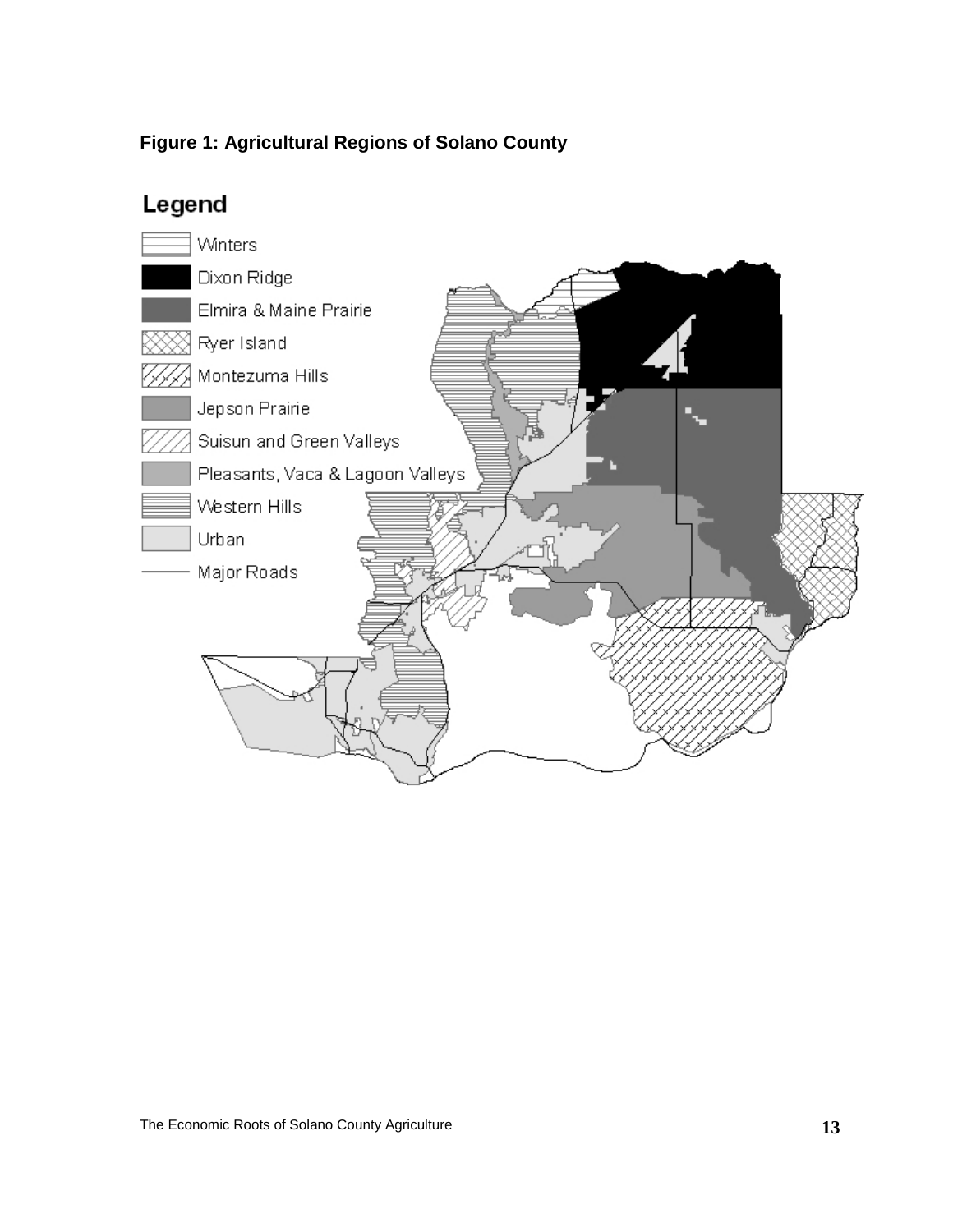#### <span id="page-18-0"></span>**6. Agriculture and the Local Economy**

Agriculture is a major part of the Solano County economy, in both the value of the direct production of crops and animals and the impacts of such activities on other local businesses and individuals. Farms and ranches directly generate these economic benefits:

- **.** \$233 million (2006) annually in commodity sales
- Additional millions every year in other services provided by farmland, including conservation payments and energy production.
- Employment of 558 full-time and 357 part-time farmers (among principal operators in 2002), additional farm family members, and hundreds of hired workers.
- Agriculture accounts for 7 percent of the total economic output in Solano County

By these measures, agriculture is one of the leading industries in Solano County. It ranks  $2^{nd}$ in percentage of industry output according to our research. Chart 1 presents how individual industries contribute to the total output of Solano County. It should not be surprising that Agriculture ranks second in Solano County. The industry is clearly an important part of the economic health of the County.



#### <span id="page-18-1"></span>**Figure 2: Industry Output by Percentage**

These numbers tell only part of the story. Agriculture is closely linked to other sectors of the local economy. The production of crops and animals has a ripple effect throughout the economy, stimulating jobs, services and other forms of economic value in a variety of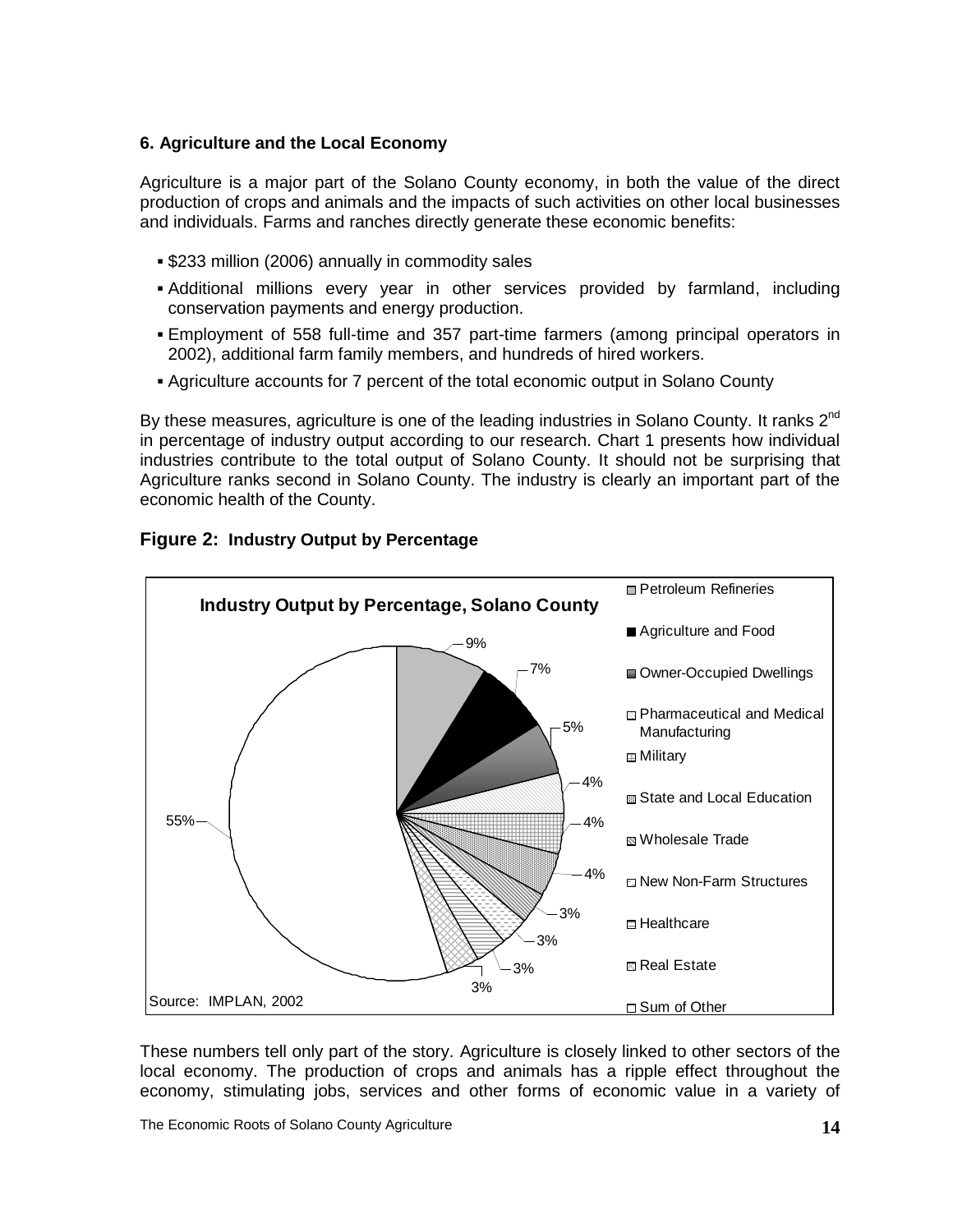businesses. These transfers flow in both directions, both from and to the farm. Agricultural products create off-farm benefits through processing, transportation, storage, and marketing to consumers,. At the same time, farms and ranches depend on the services and products provided by other businesses, including machinery, finance, fertilizer, and other supplies.

These connections extend across county boundaries. Neighboring or other counties in the region benefit when Solano grown commodities are shipped to them for processing or marketing or when Solano producers purchase farm supplies or other services in the other counties. To a lesser extent, commodities grown elsewhere are transported to Solano County for processing or farmers in other areas seek supplies here.

#### **Impacts on the Local Economy: The Multiplier Effect**

One widely used measure of the economic impact of agriculture is the so-called "multiplier", an estimated ratio of what a dollar value of commodity production on the farm generates in additional dollars in other sectors of a community or region. The conservatively-estimated industry multiplier for agricultural activity overall in Solano County is 1.58. For every \$1 earned by farm products, another \$.58 in income is created elsewhere in the county's economy. So the \$233 million in farm and ranch sales reported for 2006 became almost \$379 million in total local economic impact.

There is a separate multiplier for job creation—1.7 in Solano County. Thus for every full-time person working on the farm another .7 of a job is created elsewhere in the local workforce.

These multipliers vary by type of commodity, as Table 5 shows. Vegetables, fruits and nuts tend to have higher industry and employment multipliers than grain production, for example. The reason for such variations is that Solano County has more support and processing firms for vegetable, fruit and nut production than for grain farming.

Multiplier estimates are provided by a standard statistical model called IMPLAN, a type of input-output analysis that tracks product flows from producer to intermediary to final consumer. IMPLAN combines a database of firm activity by counties across the United States with a mathematical program that computes the regional multipliers. Each year, IMPLAN updates the database information inside the IMPLAN program. For this analysis of Solano County, we used the 2002 database of firm activity.

A summary of the IMPLAN results for Solano County are presented in Table 5. (A more detailed explanation of the IMPLAN output is found in Appendix III.) Table 5 shows that agriculture accounts for 7 percent of the economic output of Solano County and more than 8 percent of the value added in the county. This shows while agriculture is 7 percent of the economy, the added economic activity created from agriculture accounts for 8 percent of the economy. As to jobs, Table 5 notes that local agriculture employs 3.9 percent of all private sector workers in the county and accounts for 3.5 percent of total labor income.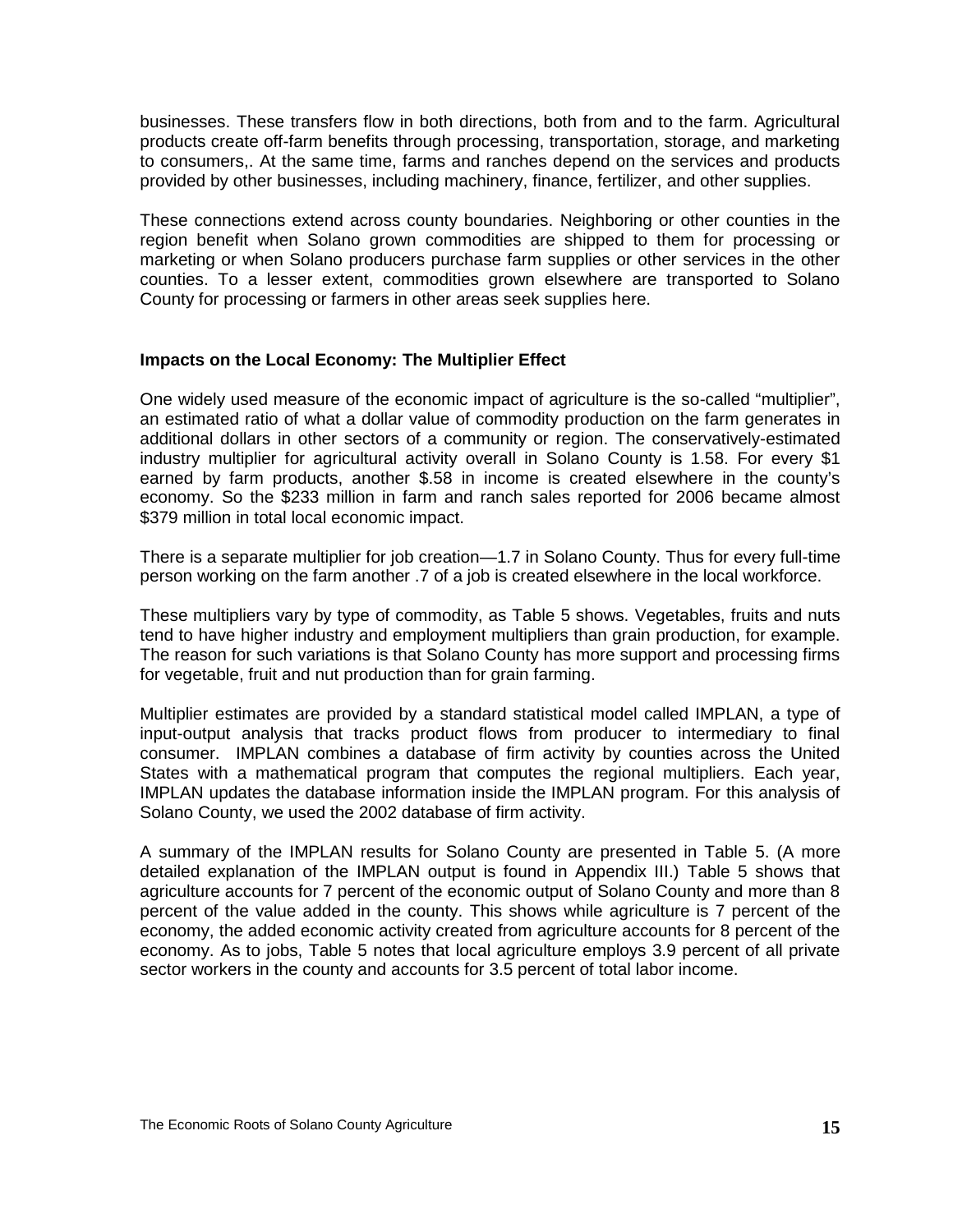#### <span id="page-20-0"></span>Table 5. **Solano County IMPLAN Results**

|                                |                    |          | <b>Percent of County</b> |            |
|--------------------------------|--------------------|----------|--------------------------|------------|
|                                | <b>Multipliers</b> |          | Economy                  |            |
|                                |                    |          | Industry                 | Multiplied |
|                                | Employment         | Industry | Output                   | Output     |
|                                |                    |          | percent                  |            |
| Agricultural Processing and    |                    |          |                          |            |
| Production                     | 1.70               | 1.58     | 7.00                     | 8.23       |
| <b>Agricultural Processing</b> | 2.62               | 1.68     | 5.45                     | 6.20       |
| <b>Agricultural Production</b> | 1.40               | 1.58     | 1.55                     | 2.38       |
| Forestry, Fishing, Hunting     | 1.81               | 0.16     | 0.23                     | 0.23       |
| <b>Ag-support Activities</b>   | 2.62               | 0.18     | 0.38                     | 0.38       |
| Farming                        | 1.47               | 1.20     | 1.78                     | 1.78       |
| Grains, Oilseeds, Cotton       | 1.28               | 0.07     | 0.09                     | 0.09       |
| Vegetables, Fruit and Nuts     | 1.62               | 0.57     | 0.93                     | 0.93       |
| Greenhouse and Nursery         | 1.47               | 0.24     | 0.46                     | 0.46       |
| <b>Other Crops</b>             | 1.75               | 0.07     | 0.12                     | 0.12       |
| Beef, Dairy Cattle             | 1.21               | 0.19     | 0.14                     | 0.14       |
| <b>Other Animals</b>           | 1.22               | 0.05     | 0.04                     | 0.04       |
| Source: IMPLAN, 2002           |                    |          |                          |            |

#### **Agricultural Support Industries**

Much of the agriculture-related economic activity measured by multipliers covers the large variety of services and products (inputs) that farms and ranches need to produce their commodities. Solano County producers depend on an extensive support network. There are fewer local providers in that network, however, as businesses have consolidated in recent decades because of national changes in their industries and in their clientele. Solano County producers thus have fewer choices in where they purchase goods and services, turning more to sources outside the county—

whether in adjacent counties, elsewhere in the region, or through the internet.

The support requirements of local agriculture are extensive and include finance, trucking, tractors, other mechanical implements, fencing, irrigation equipment, fertilizer, feed, seeds, etc. Table 6 presents an illustrative list of major support businesses in three sectors --agricultural credit, input suppliers, and farm implements. Following is a synopsis of trends in these support sectors.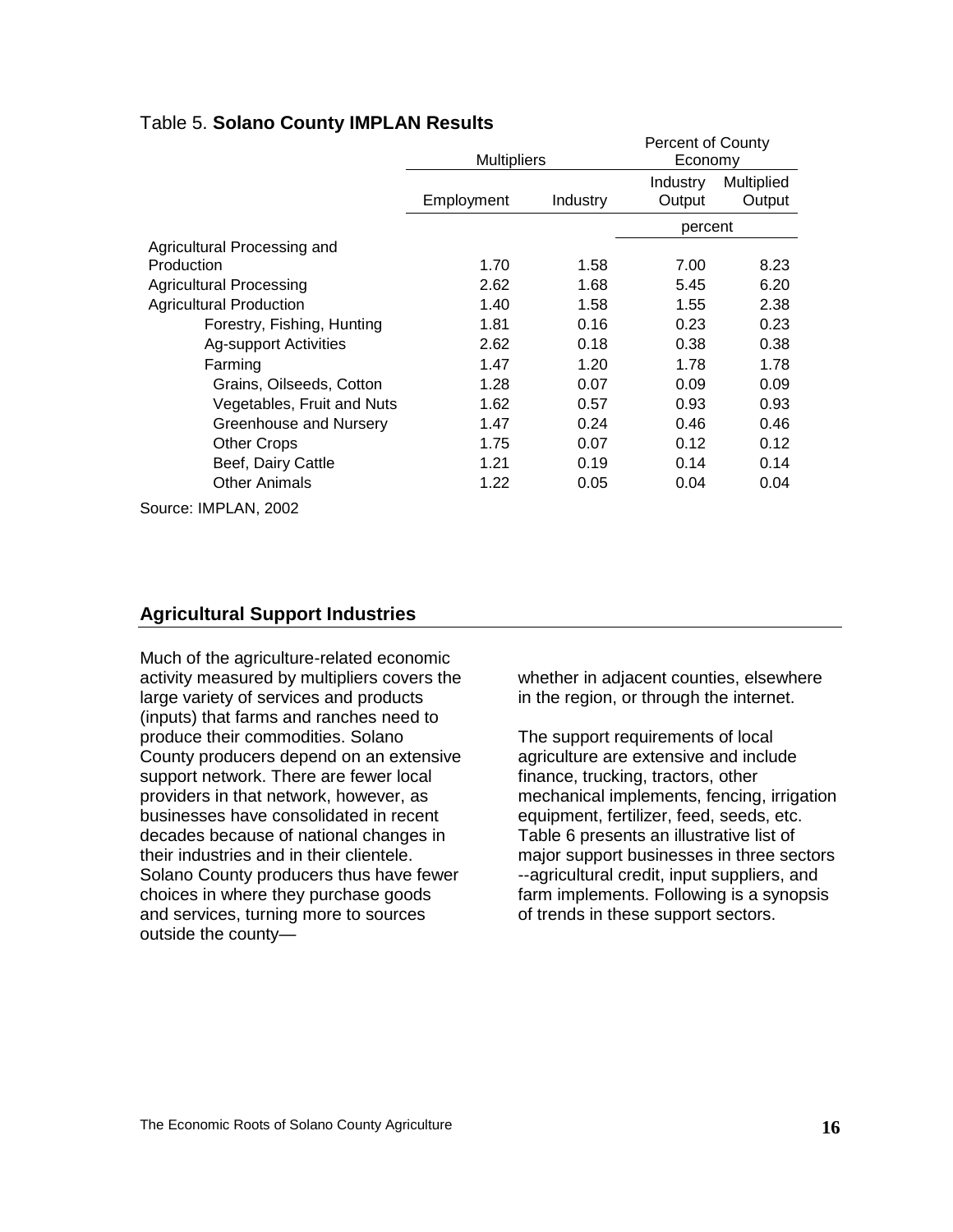#### **Agricultural Credit Sources**

Solano County farmers now have access to three major agricultural lenders, after considerable consolidation in the banking industry in the 1980s and 1990s. Two are local commercial banks which specialize in agricultural business; the third, with its nearest office in adjacent Yolo County, is a part of the national farm credit system originally developed through federal

action. Farmers require credit either for annual operational needs (to pay for production expenses before commodity income is received) or for capital needs such as land purchases. As indicated in our focus group sessions and survey, Solano producers do not see the recent decrease in credit sources as limiting their options.

#### **Input Suppliers**

Providing a wide range of specialized products and services to farmers and ranchers (and also gardeners and "hobby" farmers), these businesses operate in a highly competitive environment. Local suppliers in some product areas compete with national retailers, such as Lowe's and Home Depot. In other cases, some local suppliers cater to particular agricultural segments.

For example, the Suisun Valley Fruit Growers Co-op specializes in orchard and vineyard products, while Grower Ag Services and John Taylor Fertilizers serve row crop producers in the Dixon Ridge and Montezuma Hills areas. For bulk products such as fertilizer, close proximity to local suppliers is an economic advantage by minimizing transportation costs.

#### **Farm Implements**

Solano County farmers and ranchers currently have access to only three local implement dealers, each specializing in the types of equipment used in a particular agricultural region of the county. More than selling

tractors, combines and other equipment, the dealers are also a source for replacement parts often needed on an emergency basis by producers.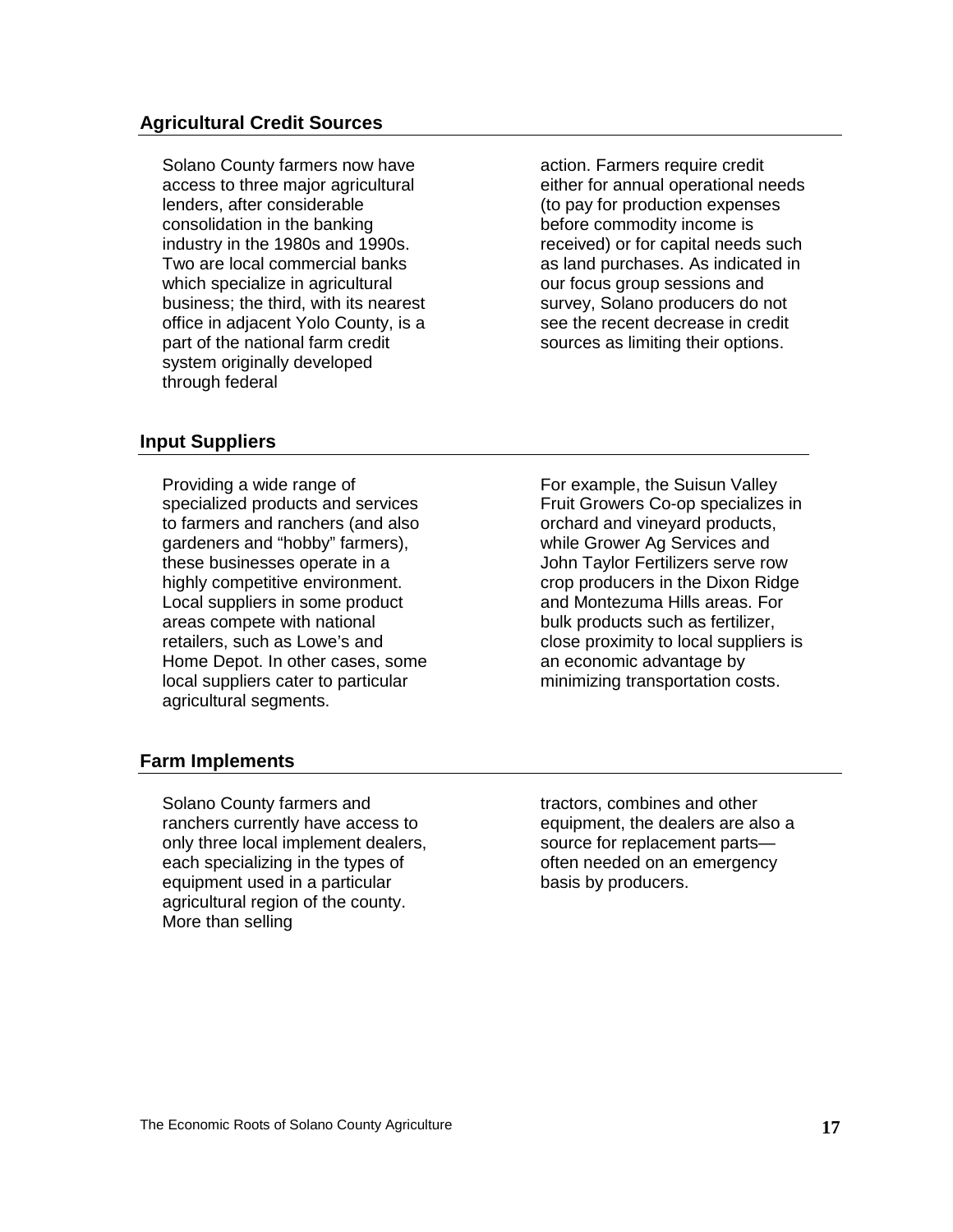#### <span id="page-22-0"></span>Table 6**. Illustrative Agricultural Support Sectors and Firms**

| <b>Agricultural Credit</b> |                                         |
|----------------------------|-----------------------------------------|
|                            | Bank of Rio Vista                       |
|                            | First Northern Bank, Dixon              |
|                            | Sacramento Valley Farm Credit, Woodland |
| <b>Input Suppliers</b>     |                                         |
|                            | Dixon Aviation, Dixon                   |
|                            | Growers Ag Service, Dixon               |
|                            | John Taylor Fertilizers, Dixon          |
|                            | Suisun Valley Fruit Growers, Fairfield  |
|                            | Valley Farm Transport, Dixon            |
|                            |                                         |
| <b>Farm Implements</b>     |                                         |
|                            | Dolk Tractor Company, Rio Vista         |
|                            | Green Valley Tractor, Fairfield         |
|                            | Valley Truck and Tractor Company, Dixon |

#### **Agricultural Processors**

For many Solano County farmers and ranchers, processing facilities provide the sole or principal market for their commodities. Some growers are still able to ship to local plants, an economic advantage in transportation costs and perishability. Most notable are two Dixon plants-- Superior Farms for lamb processing (the only lamb slaughter house west of the Rockies) and Campbell Soup (the only outlet for local tomato producers). Walnuts and wheat are other commodities that have access to local plants or in adjacent counties. Whether or not a processing facility is conveniently available can determine what is produced locally. Thus sugar beets and fruit for canning are no longer grown in Solano County because of plant closings in recent decades.

#### **The Bottom Line**

As measured by dollar value and labor multipliers, the benefits of local agriculture for the overall Solano County economy are less than they could be, as compared with many other agricultural counties in California. The industry multiplier for Solano was reported as 1.58, however for the entire state of California, the industry multiplier was 2.27. The Solano industry multiplier is lower than that for California as a whole because the number and diversity of agricultural support businesses and processing facilities are relatively limited in Solono. Indeed, they have declined in recent decades. The two major exceptions are the tomato cannery and sheep slaughter house located in the Dixon area. The county benefits from having these two processors which provide employment to county residents, local government revenue, and benefits to other businesses Most other farm commodity sectors—including wine grapes, beef cattle, dried plums, small grains, wheat and corn-- are not similarly advantaged. As well as limiting economic value for the county as a whole, this means that producers have to travel further to get services or process and market their commodities--directly increasing transportation costs and hence diminishing profits.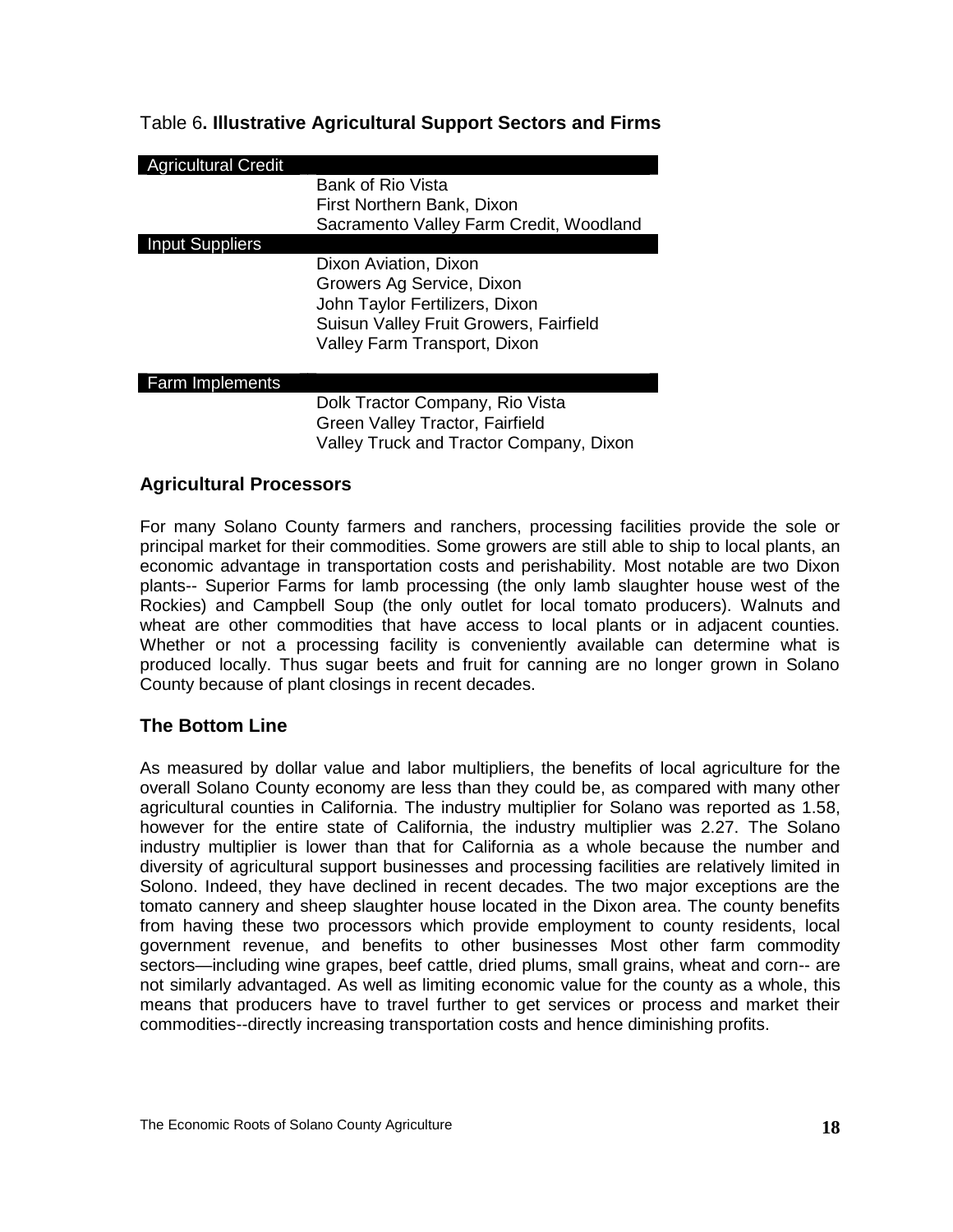# **Information Sources**

- **IMPLAN results for Solano County**
- IMPLAN results for the State of California
- **Producer and other interviews**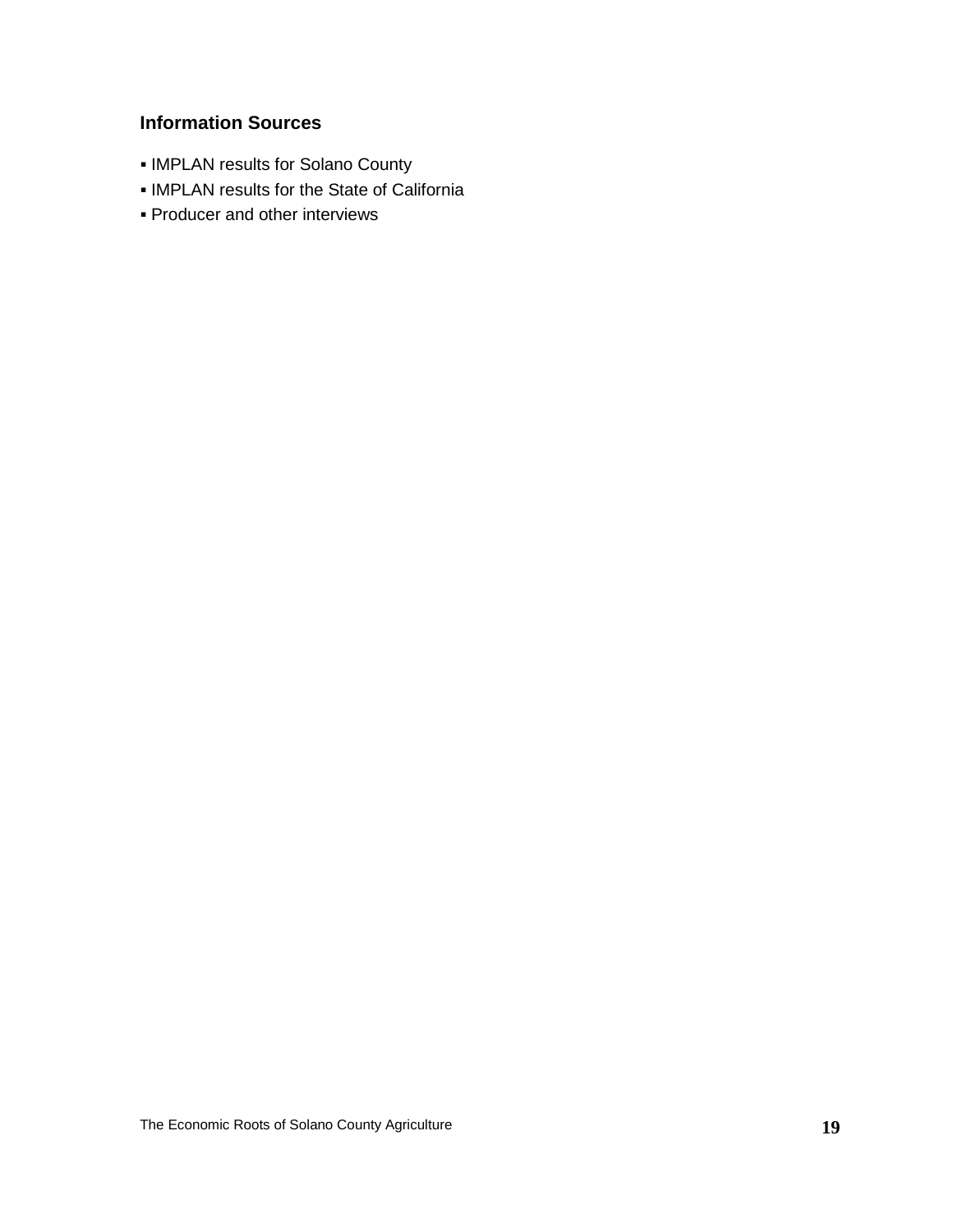#### <span id="page-24-0"></span>**7. Farm Income: Multiple Sources**

The earnings made directly from commodity sales by Solano County farmers --\$233 million in 2006—are the top income source from their businesses. Farmers also receive other forms of income linked to agricultural operations or ownership of farmland. Some are found in the entrepreneurial opportunities for adding value to crop and animal production. Others are inherent in the environmental and other public benefits of keeping land in agricultural use or at least preventing its conversion to urban uses. Table 7 identifies several distinct income sources and other economic benefits for Solano County farm operators and farmland owners, with information presented for dollar amounts and affected acres where available.

The non-commodity revenue sources are relatively minor additions to the overall income of local farmers. They are received by just a few of Solano County's more than 900 farms, with the exception of the property tax benefits of the Williamson Act which covers most agricultural land in the county. Nevertheless, these forms of income are important to some farmland owners and operators and are options that others can use in future years. Some of these income sources have considerable future growth potential, especially the "green payments" that come from participation in federal conservation programs and the sale of agricultural easements.

A much larger source of income, not included in Table 7 because it is not linked directly to agricultural operations or land ownership, is the off-farm income that many operators and landowners earn from other employment or retirement payments. We have no estimate of the dollar amount involved, but it is considerable judging from the number of farmland owners in Solano County who have such non-farm income. The Census of Agriculture reported these employment patterns for principal farm operators in Solano County in 2002:

- 39% (357operators) identified their "primary" occupation as other than farming.
- Almost half (457 operators) had off-farm employment at some time during the year.
- 32% (300 operators) worked 200 or more days off the farm.

As mentioned in our focus group interviews, a major significance of non-farm income including retirement pensions and investment returns not reported by the Census of Agriculture—is that it provides important income for some rural families that allows them to keep their land in agricultural use. In effect, the non-farm income helps to subsidize farm operations, especially when commodity production is not profitable.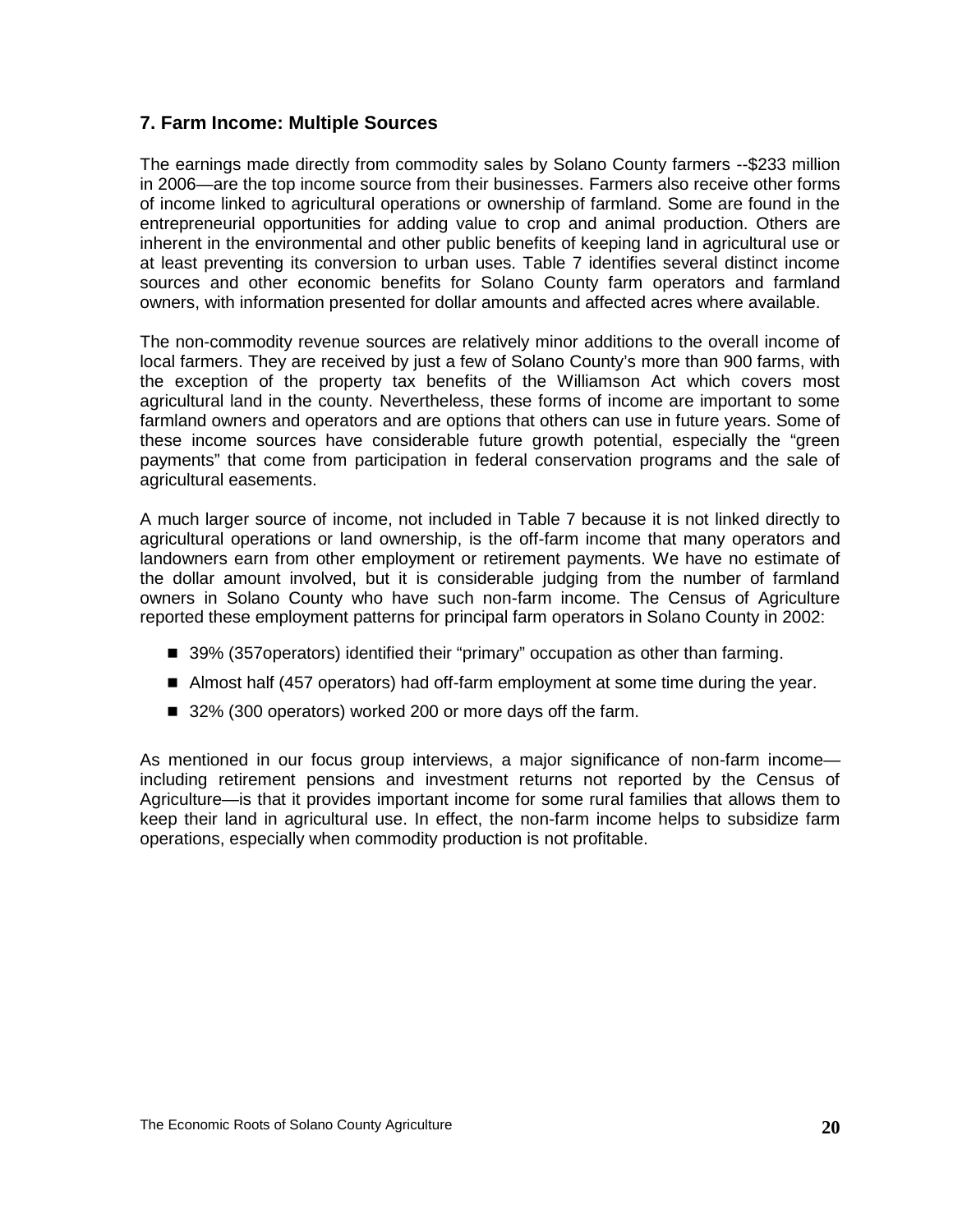| <b>Source</b>                        | <b>Activities</b>                                                                                                                                                            | <b>Income Earned or</b><br>other Economic<br><b>Benefits/Period</b><br>Covered            | <b>Acres</b><br><b>Represented</b>                             |
|--------------------------------------|------------------------------------------------------------------------------------------------------------------------------------------------------------------------------|-------------------------------------------------------------------------------------------|----------------------------------------------------------------|
| Commodity<br><b>Sales</b>            | Market Value of Crops and Animals<br>Produced                                                                                                                                | \$238 million/ 2005.                                                                      | All farmland,<br>362,000 acres                                 |
| Farm-Related<br>Sources              | Custom work for other farmers, rental<br>payments, recreational services, etc.                                                                                               | \$4.7 million/ 2002.                                                                      | <b>NA</b>                                                      |
| Federal<br>Conservation<br>Pyments   | USDA-administered programs that<br>compensate farmland owners for<br>conservation efforts, including<br>wetland reserves, prevention of soil<br>erosion, water quality, etc. | Approximately \$5<br>million in payments/<br>2000-2006.                                   | <b>NA</b>                                                      |
| Other<br>Government<br>Payments      | Other direct cash payments from<br>Federal programs including disaster<br>relief and crop support.                                                                           | \$2.2 million/2002.                                                                       | <b>NA</b>                                                      |
| Sale of<br>Conservation<br>Easements | Compensation for elimination of<br>development rights through perpetual<br>easements held by the Solano Land<br>Trust and other agencies.                                    | Approximately \$10.5<br>million from Solano<br>Land Trust in 1988-<br>2007.               | 3,700 acres in<br>12 farm parcels<br>as of March,<br>2007.     |
| <b>Williamson Act</b><br>Contracts   | Property tax benefits for agricultural<br>landowners who voluntarily sign<br>contracts restricting development for<br>10-year renewable periods.                             | Approximately \$3.48<br>million in 2006-07, an<br>average of \$13 per<br>contracted acre. | 264,461 acres in<br>2005                                       |
| Energy<br>resources                  | Income from natural gas sales and<br>wind turbines on agricultural<br>properties.                                                                                            | At least several million<br>\$ annually.                                                  | Unknown totals<br>in Rio Vista and<br>Montezuma Hills<br>areas |

#### <span id="page-25-0"></span>Table 7. **Sources of Income from Agricultural Operations and Farmland in Solano County**

Sources: Solano County Agricultural Commissioner, Assessor, Solano Land Trust, U.S. Census of Agriculture, California Department of Conservation, personal interviews.

Following are further details about the non-commodity income sources identified in Table 7.

#### **Farm-Related Sources**

Included in this category are a variety of forms of income that the Census of Agriculture identifies as "sales and services closely related to the principal functions of the farm business." The largest specific portions of the \$4.7 million total for Solano County farms in 2002 were for custom work in which farmers provided other farmers with services such as

The Economic Roots of Solano County Agriculture **21**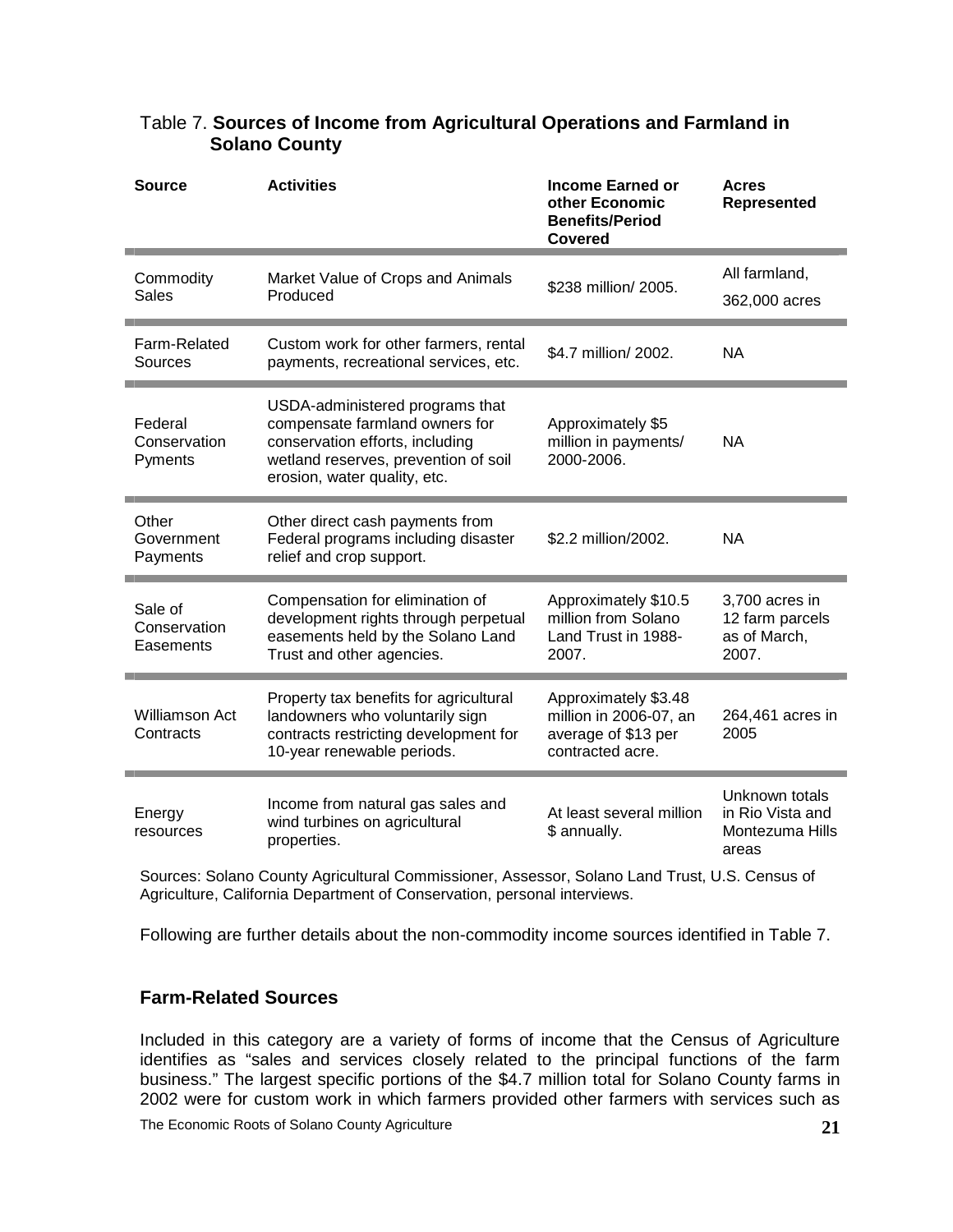planting, plowing, spraying and harvesting (\$1.4 million for 42 farms) and income received by landowners for the rental of their land for agricultural production (\$1.3 million for 73 farms). (Rental income may be underreported in the Census numbers considering the large volume of acres that are under lease.) Lesser amounts were earned for insurance payments for crop and livestock losses, recreational services on farmland such as hunting, and animal boarding.

#### **Federal Conservation Payments**

Close to \$1 million annually is paid to Solano County agricultural landowners for conservation practices under several programs administered by two U.S, Department Agencies, the Natural Resources Conservation Service and the Farm Services Agency. The two most used programs in the county are:

- The Environmental Quality Incentive Program (EQIP), which funds cost-share arrangements in which landowners or operators engage in conservation practices that lead to such environmental benefits as erosion control, water and soil quality improvements, and reduced grazing impacts. In 2001-06, 82 EQIP contracts totaling \$1.8 million were signed with Solano County farmers representing 26,000 acres.
- The Conservation Reserve Enhancement Program (CREP), which retires land from production for 10 years to allow for the restoration of wildlife habitat. Eleven contracts for 2,588 acres were funded in the southeastern part of the county in 2001-06 for a total of \$2.7 million in landowner payments.

Typically more farmers apply for these programs than can be supported through available funding. Funding for such "green" payments is determined by the federal farm bill approved every five years and annual appropriations passed by Congress. Indications are that the next farm bill, scheduled for passage in 2007 will boost spending on conservation programs.

#### **Other Government Payments**

Besides conservation payments, other federal government funds directly received by agricultural landowners in Solano County include payments for disaster relief and commodity support. These programs have limited applicability in Solano County. Local growers are not major participants in the largest federal assistance program, commodity support payments primarily for corn, wheat, soybeans, rice, and cotton.

#### **Conservation Easements**

Placing a conservation easement on a farm permanently restricts the urban development of the property. The incentive for individual landowners to voluntarily give up their development rights is largely economic— one-time cash payments. There is also the personal satisfaction of acting to maintain the land in agriculture or open space for the long term.

Since 1998 a dozen local landowners have sold the development rights on their farm properties, representing about 3,700 acres, to the Solano Land Trust. They received a total of \$10.4 million in one-time cash payments, averaging about \$ 2,800 per acre. Three of the sellers also received federal tax benefits totaling \$1.9 million for donating portions of the value of their easements. The total economic returns from these two sources approximated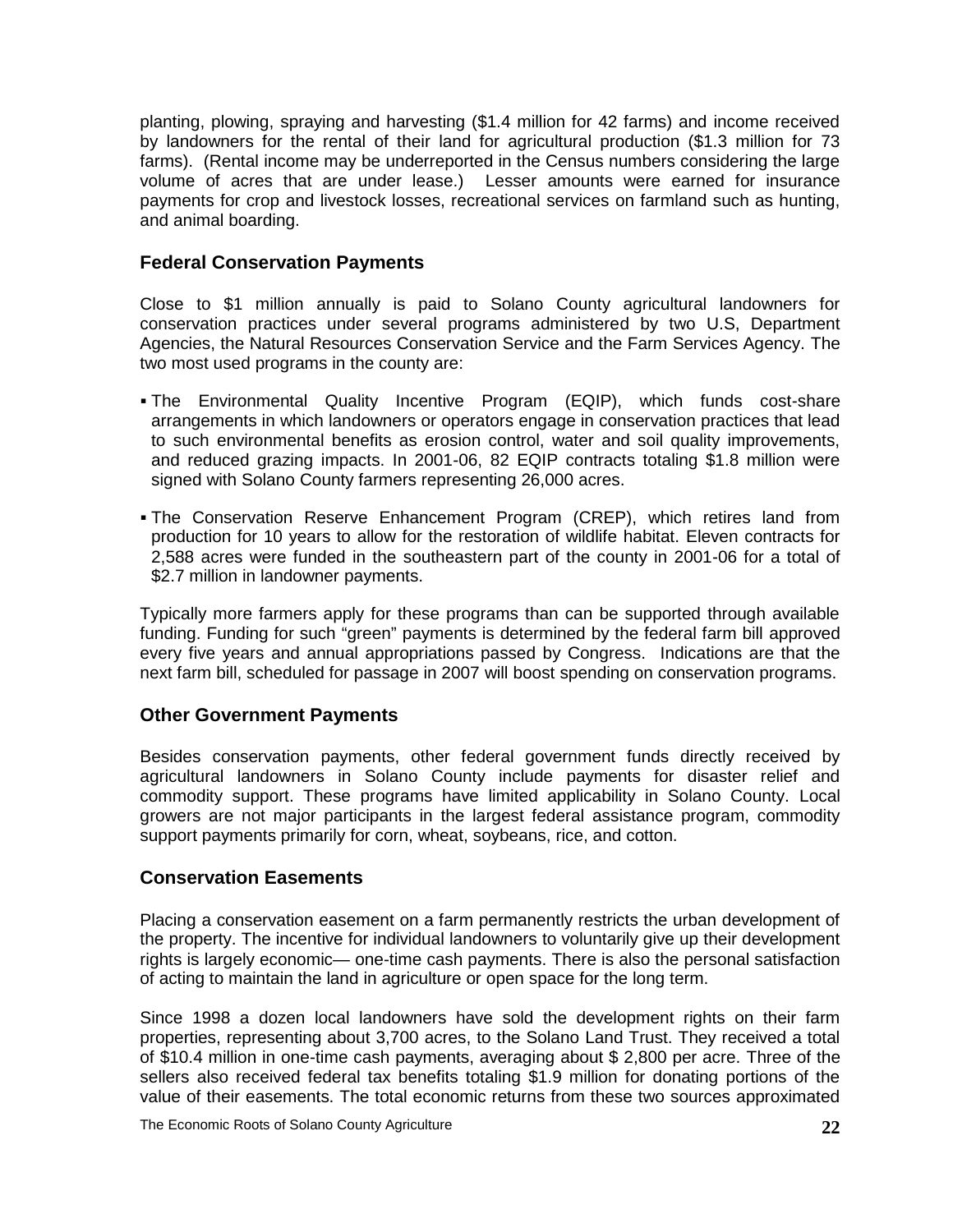the value of the rights voluntarily abandoned, or the difference between the full-market and agricultural values of the parcels. The highest values for easement purchase are in areas with the greatest urban pressures, especially along or near the I80 corridor in the Dixon and Suisun Valley areas. Landowners typically use their cash payments from easement sales to pay down farm debt, improve or expand their agricultural operations, or for personal purposes such as retirement.

The easements on agricultural land currently held by SLT are scattered throughout the county, although a significant block of contiguous easements has emerged recently around the I80 interchange at Pedrick Road, forming a greenbelt between the cities of Dixon (Solano County) and Davis (Yolo County). Easements are held on both cropland and grazing land. However, the SLT proposes a more focused 20-year strategy for future acquisitions under its "Agricultural Conservation Easement Plan" adopted in 2002. Priority is to be given to cropland on Class I soils in the Dixon Ridge, Winters, Vaca Lagoon, and Green/Suisun Valley regions. The plan calls for spending \$3 – 5 million a year to put another 20 – 40,000 acres under easement during the 20-year plan period. The major obstacles to achieving these outcomes are limited funding sources and the availability of interested landowners in the pertinent areas.

The land trust administers the most active agricultural easement program in the county. There are others, including the joint powers arrangement between the cities of Dixon and Vacaville which maintains a "greenbelt" easement between the two cities along Interstate 80, covering 1,000 acres intensely farmed in high value crops.

#### **Williamson Act Contracts**

Instead of direct cash payments, a different kind of economic benefit is received by landowners with agricultural properties enrolled in the Williamson Act—reduced property tax payments. Owners of almost three-quarters of all Solano County agricultural land share \$3.4 million a year in reduced taxes—about a 47 percent reduction-- through this 40 year-old state program that is administered by the county. The annual tax benefits average \$13 an acre. Cropland generally earns higher per-acre savings, although percentage reductions are higher for grazing land.

Landowners voluntarily enroll in the program and obtain tax benefits in exchange for signing contracts with county government that restrict urban development. The 10-year contracts are automatically renewed every year, unless they are non-renewed (resulting in a nine-year phase-out) or cancelled (immediate termination with landowner penalty). As partial compensation for the lost property taxes, Solano County government receives about \$700,000 a year in subvention payments from the state—only about a fifth of tax losses (shared by the county with other local governments in agricultural areas). The county does not participate in the Farmland Security Zone program, a relatively new version of the Williamson Act that provides larger property tax reductions to farmland owners in return for 20-year renewable contracts.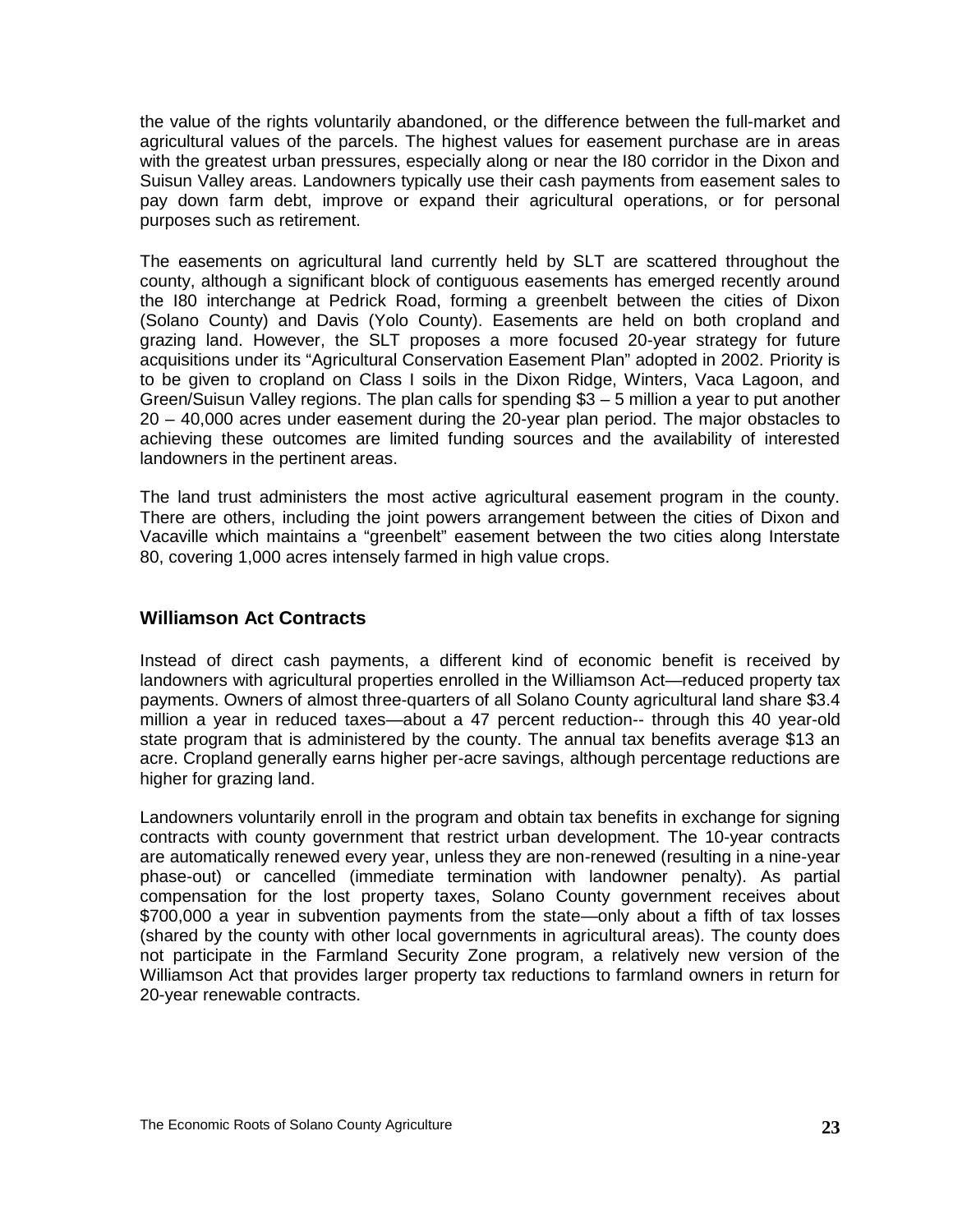#### **Energy Resources**

Geological and geographical conditions provide a small number of Solano agricultural landowners with another form of non-commodity income—receipts from the generation of energy. Landowners in the Rio Vista and Montezuma Hills areas, along the Sacramento River in the county's southeastern section, reap the unique benefits of having natural gas deposits or high wind flows on their properties. As this information is closely guarded, neither individual nor aggregate revenue amounts from these sources are publicly available. Anecdotal accounts suggest that the income to a few landowners is considerable, with a rough estimate of several million dollars a year for the two energy sources combined.

The properties with these resources are largely ranches that produce grain, cattle and sheep. Their large size permits the equipment placement and access routes that the installation of natural gas wells and wind turbines requires, while allowing continued agricultural operations around the facilities. Landowner income from energy companies is based on two factors—an annual base rent for use of the property and a larger but fluctuating amount linked to the value of the energy produced.

Natural gas has been extracted in Solano County since the 1930s and is produced by companies that sell the gas to PG&E. Wind power for the generation of electricity is a more recent development in Solano County, with the first turbines constructed in the 1980s. The wind turbines are confined to the "Collinsville-Montezuma Hills High Wind Resources Area", a county general plan designation. About 700 turbines are currently in operation, developed and operated by energy companies that sell the power produced to PG&E. SMUD (the Sacramento Municipal Utility District) also obtains electrical power from wind turbines in the area on parcels it owns

#### **Information Sources**

- Solano County Agricultural Commissioner
- Census of Agriculture
- Solano County Assessor
- USDA, Natural Resource Conservation Service, Solano County Office
- Solano Land Trust
- Solano County Department of Resource Management
- California Department of Conservation
- **Interviews**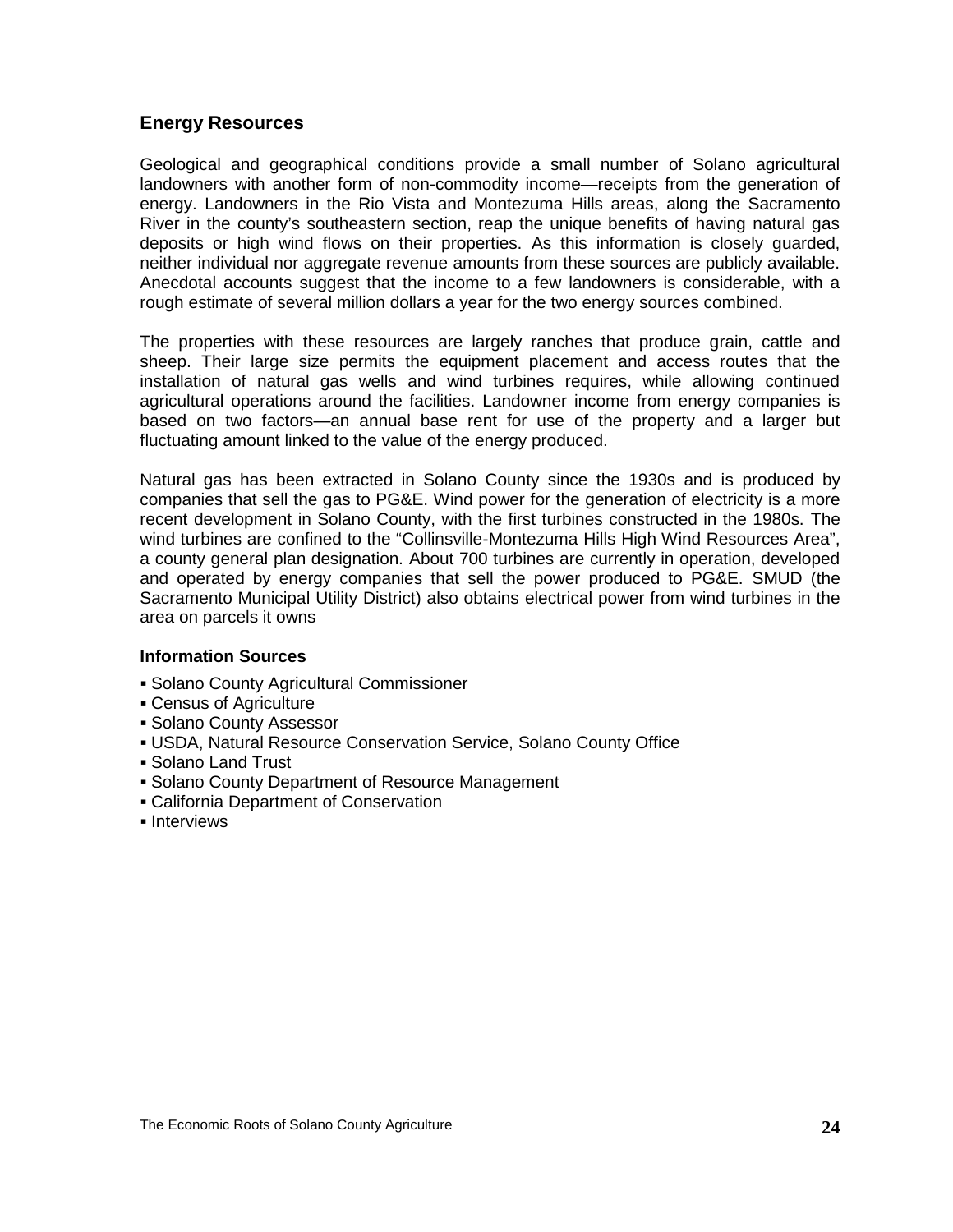#### <span id="page-29-0"></span>**8. Agricultural Land Markets**

Agricultural parcels in Solano County are regularly bought and sold, establishing a market that is measured by land prices and availability. Land market trends affect agricultural operations in two significant ways:

- In enhancing or restricting the ability of farmers to acquire land for agricultural purposes.
- In leading to the purchase of farmland by non-farmers for residences, often fragmenting the agricultural landscape and cutting into farm efficiency and productivity.

Land availability is a major economic resource for farmers. Affordable prices allow established operators to expand their production and become more profitable by efficiently using equipment and labor. Land affordability may also allow new farmers, typically younger individuals and families, to enter the business. Such agriculture-related purposes compete directly with the residential demand for country property. It is a competition in which home seekers who can afford higher land prices usually set the market, outbidding farmers and ranchers.

In fact, very few purchasers of Solano County farmland are agricultural operators; the overwhelming majority are homesite purchasers and investors, a situation that has been prevalent for many years. This is strongly confirmed by our interviews in May and June of 2007 with three professional land appraisers who work with rural properties in Solano County.

Land affordability has been an issue for local farmers for two decades and more. Before, agricultural land values were largely influenced by farmers' income streams--the prices they received from commodity sales. Affordability became a more serious problem in 2001 when land values—and especially rural property prices—began to escalate in Solano County, as in other parts of California centered on the Bay Area. Values almost doubled in 2001-06, the sharpest increase for any comparable period since Word War II. Contributing factors were low interest rates, high profits from investments, and the lure of cheap land in urban fringe places like Solano County as compared to more urbanized parts of the Bay Area. By fall of 2006, the local real estate boom ceased and values stabilized but did not start to decline.

#### **Current Values and Affordability**

Agricultural land market values vary by region of the county, as Table 8 shows. The three different agricultural areas listed together represent most of the market value of agricultural production in Solano County. The Dixon Ridge region has the most varied commodity mix, with orchards, tomato production, and other field crops. The Suisun Valley is noted for its vineyards and fruit production.

The demand for country properties for residential use is strong in the Dixon Ridge and Suisun Valley areas, and less intense in the Montezuma Hills. Interstate 80, with its commuter connections to the Bay and Sacramento employment centers, cuts through the Dixon Ridge area and is adjacent to the Suisun Valley, boosting housing values in both areas. Because of its aesthetic assets, as a small valley with vineyards and orchards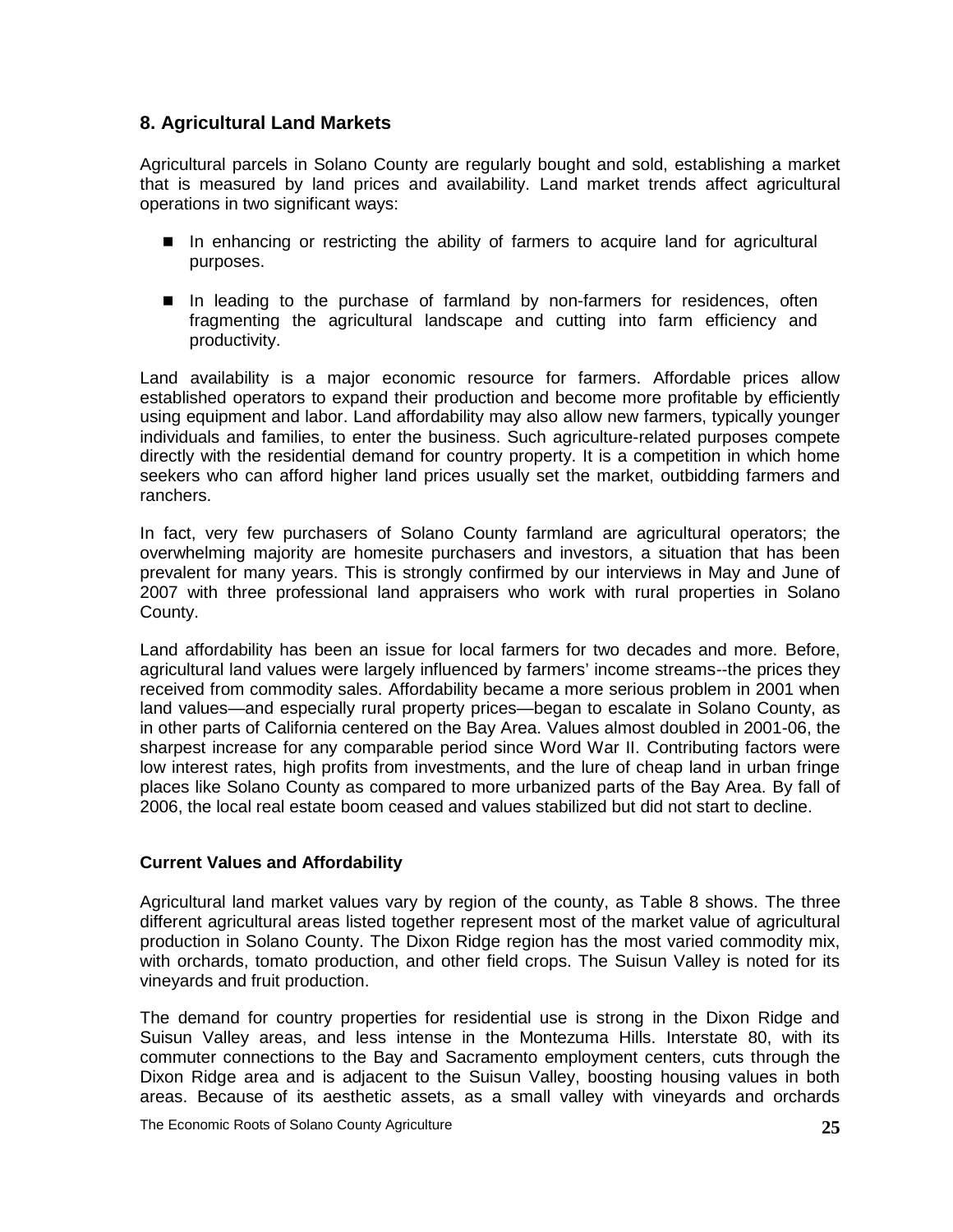rimmed by hillsides, parcels in the Suisun Valley are sought for large and expensive homesites and thus bring higher prices than in the Dixon Ridge area, as Table 8 notes. By comparison, the residential demand is less intense in the Montezuma Hills because of the area's relatively remote location, its less green landscape, and large ranch parcels. A few sales of 100-acre and larger parcels for homesites have been recorded in this area in recent years.

As justified by commodity income, what is an affordable level of market value for agricultural use in Solano County? Our appraiser informants cite a range of between \$1,000 and \$4,000 per acre, far below the current and recent land values listed in Table 8 for the Suisun Valley and the Dixon Ridge areas. In the Montezuma Hills, the income from grain and animal production would justify land prices at the low end of the affordability scale, at or slightly higher than \$1,000 an acre.

In individual cases, agricultural operators may pay higher prices for farmland. For example, the potential for wind energy production drives up the value for some ranch parcels in the Montezuma Hills. Other agricultural purchasers are willing to pay higher prices for certain parcels because of a good fit with their overall operations or can take on a large loan because of little or no existing debt. Some farmers and ranchers also participate in the market as speculators, buying parcels for investment in anticipation of future development options.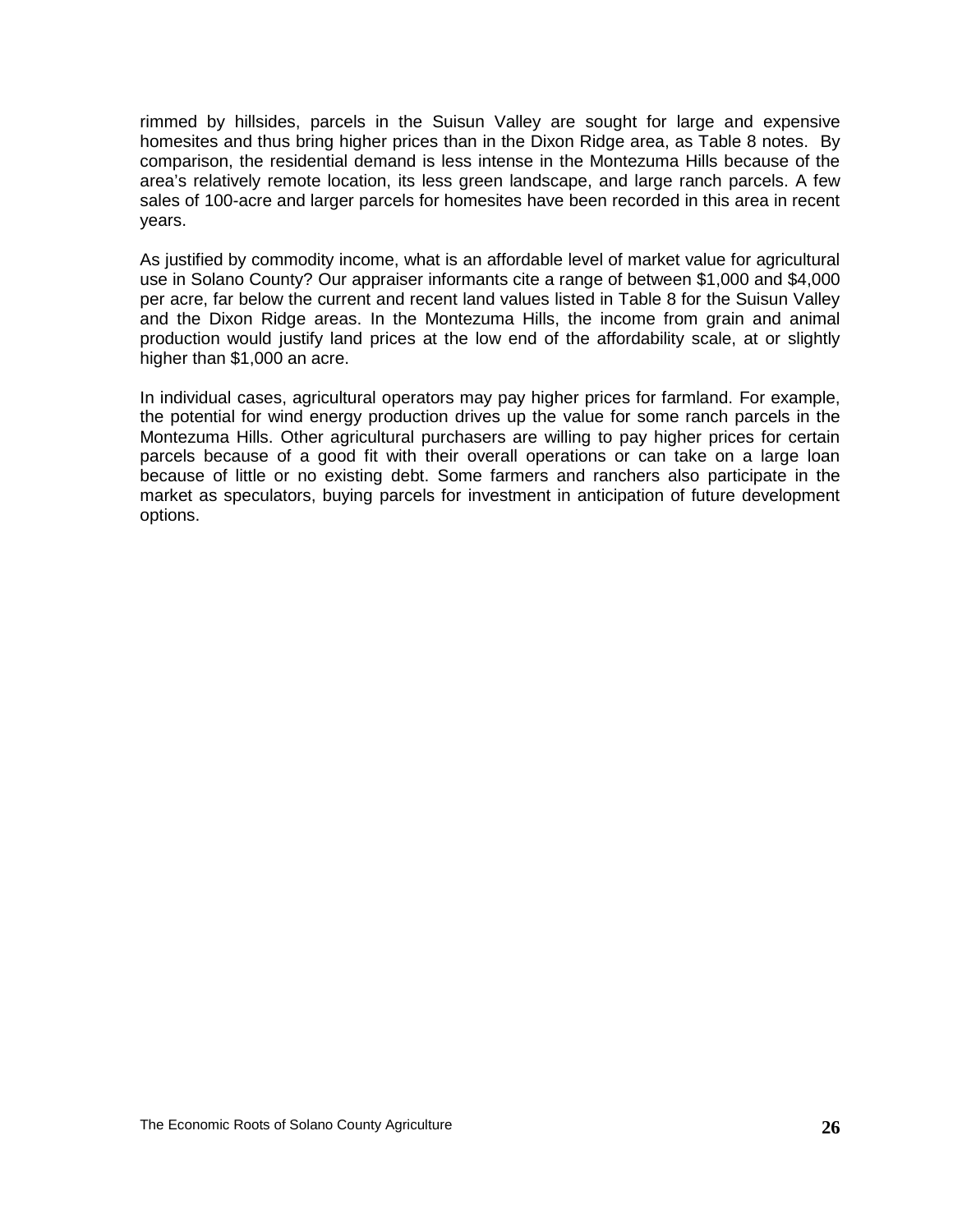#### <span id="page-31-0"></span>Table 8. **Representative Market Values for Agricultural Land in Solano County, Spring, 2007**

| <b>Agricultural Region</b>         | Market Value Per Acre                                                                                    | <b>Market Value Per Parcel</b>        |
|------------------------------------|----------------------------------------------------------------------------------------------------------|---------------------------------------|
| Dixon Ridge-<br>Dixon/Winters Area | \$8,000 per acre for larger<br>parcels, 80-acres plus. Over<br>\$12,000 per acre for 40-acre<br>parcels. | \$900,000 for a 40-acre<br>parcel.    |
| <b>Suisun Valley</b>               | \$30,000 per acre for 40-acre<br>parcel.                                                                 | \$1.25 million for 40-acre<br>parcel. |
| Montezuma Hills                    | \$3,000 per acre for large<br>ranches.                                                                   | <b>NA</b>                             |

Source: Estimates provided by three rural land appraisers.

#### **Leased Farmland**

Even if additional acreage is too expensive to purchase directly, farmers seeking to expand their agricultural operations can get access to more land by leasing from other landowners who are not active operators. Indeed, there is an active market for leasing farmland in Solano County, with both landowners and operators looking for such connections. Most lessors are retired farmers or absentee landlords.

Two types of lease arrangements are prevalent in Solano County. Share arrangements are common for grapes and row crops, in which the operator pays a percentage of gross income on commodity sales to the landowner. The current range is  $15 - 20$  percent. In the second type, operators make an annual per acre payment to the landowners, with higher quality soils generating higher compensation—currently up to \$200 per acre.

Most leases involve written agreements, although some arrangements among parties who know each other well are confirmed simply by handshake. Most leases are for three to five years, although permanent plantings such as orchards are for longer periods, especially if the operator provides development costs.

#### **Agricultural Zoning**

In Solano County and elsewhere, agricultural zoning is intended to protect agricultural operations from incompatible land uses, primarily residential development. Agricultural zones carry out this purpose in several different ways—primarily by designating the minimum acres required for one residence, and also by limiting allowable land uses to farmrelated activities. In theory, the larger the minimum parcel size the more the sale of agricultural property for residential purposes is discouraged; the assumption is that potential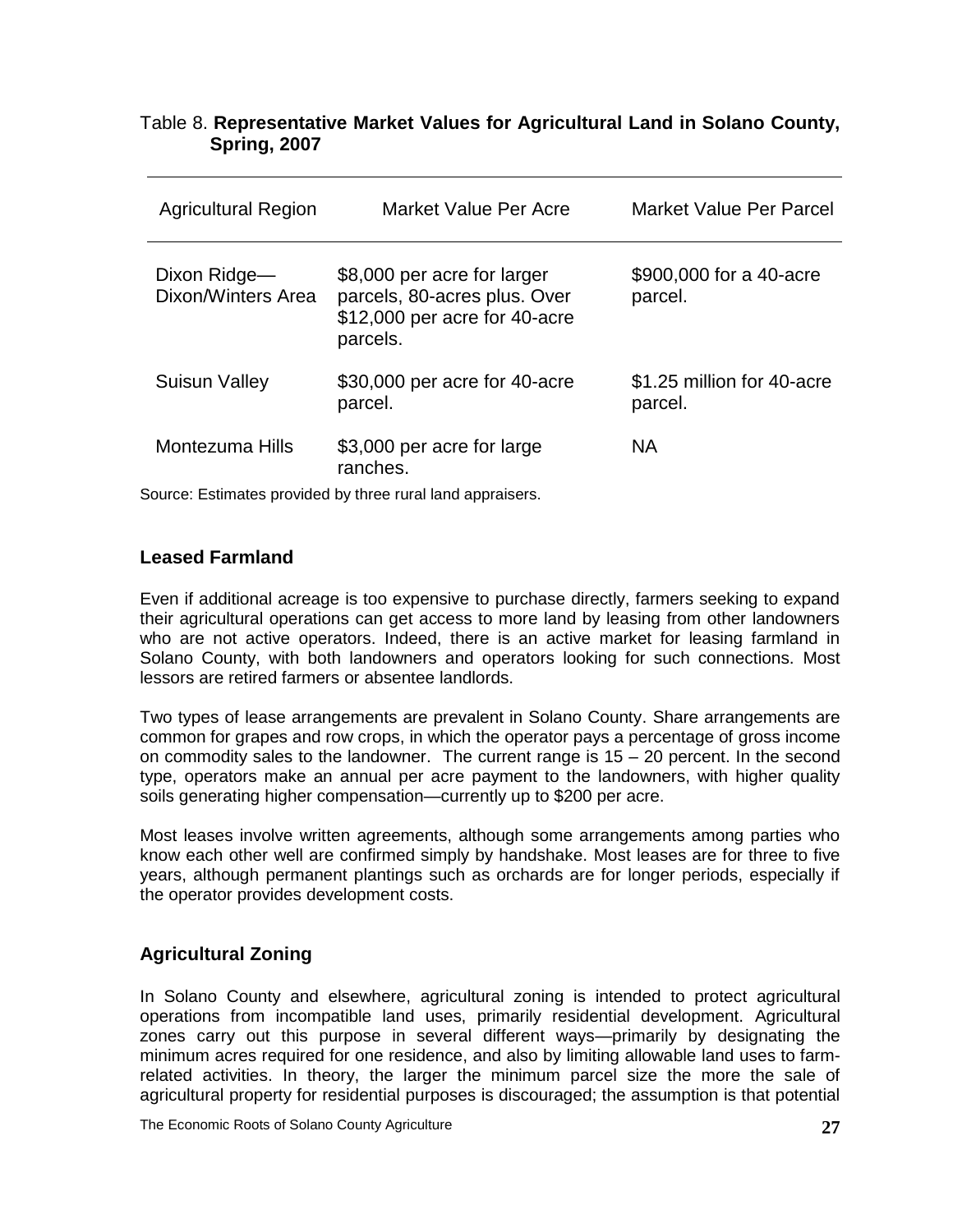homebuyers are put off by the high relative cost and maintenance obligations of purchasing large parcels. In practice, in recent years the minimum parcel size requirement has had little effect on the sale of agricultural land for residential use in Solano County.

Solano County has four exclusive agricultural zones, with minimum parcel sizes of 20-, 40-, 80-, and 160 acres. The 40 and 80 categories are focused on the best and most productive agricultural soils for growing crops ("intensive agriculture"), while the 20 and 160 categories ("extensive agriculture") are generally designated for lesser quality soils used for dry land farming and animal production (*Zoning Regulations,* Solano County Department of Resource Management).

The county's parcel size requirements have become less effective over the years in restraining the purchase of farmland for non-agricultural uses, according to the land appraisers we interviewed and anecdotal information. Even larger farms and ranches subject to the 80- and 160-acre minimums are being purchased in greater numbers for homesites, the appraisers report.

We have some evidence of this in the steady pattern of lot splits in Solano County's agriculturally-zoned areas. Under California law, an individual parcel of undeveloped land can be divided into as many as four smaller lots (a "minor" subdivision) without going through the extensive review and general plan change that a formal ("major") subdivision requires. Each of the smaller lots is subject to the minimum parcel size requirement in that zone.

County records show 136 such lot splits in agricultural zones in the 19 years between 1987- 2005 covering a total of 32,971 acres, a little more than eight percent of Solano's agricultural land. The 136 original parcels were split into 397 smaller parcels, with the average size dropping from 255 to 82 acres. Table 9 details the lot split activity according to the zone category.

| Minimum            | <b>Total Acres</b> | <b>Before Lot Split</b> |                                 | After Lot Split      |                             |
|--------------------|--------------------|-------------------------|---------------------------------|----------------------|-----------------------------|
| <b>Parcel Size</b> |                    | Number of<br>Parcels    | <b>Average Size</b><br>in Acres | Number of<br>Parcels | Average<br>Size in<br>Acres |
| 20 acres           | 8,109              | 51                      | 159                             | 165                  | 45                          |
| 40 acres           | 9,261              | 61                      | 171                             | 168                  | 70                          |
| 80 acres           | 2,332              | 8                       | 291                             | 21                   | 111                         |
| 160 acres          | 13,267             | 16                      | 677                             | 43                   | 270                         |
| Total              | 32,969             | 136                     |                                 | 397                  |                             |

#### <span id="page-32-0"></span>Table 9. **Lot Splits (Minor Subdivisions) in Solano County Agricultural Zones, 1987 – 2005, By Minimum Parcel Size Requirement**

Source: Solano County Department of Resource Management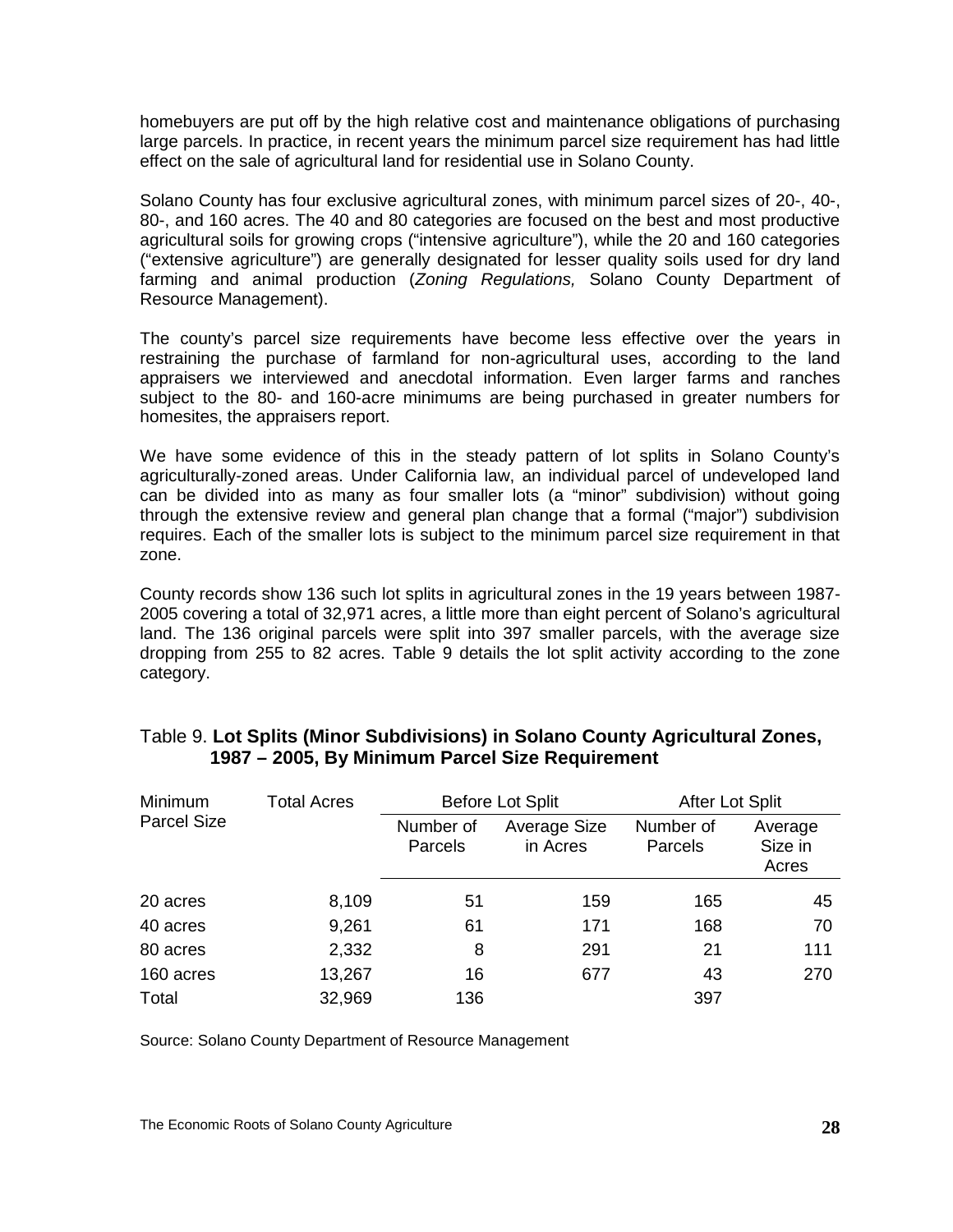We lack firm data to pin down the causes of this activity and the degree to which smaller parcels remain in agriculture after the split. Perhaps some lot splits were the result of property divisions within farm families and other factors unrelated to residential demand. Anecdotal evidence, however, suggests that homesite sales accounted for the majority of the lot splits detailed in Table 9 .

#### **Information Sources**

- **Interviews with land appraisers**
- Solano County Department of Resource Management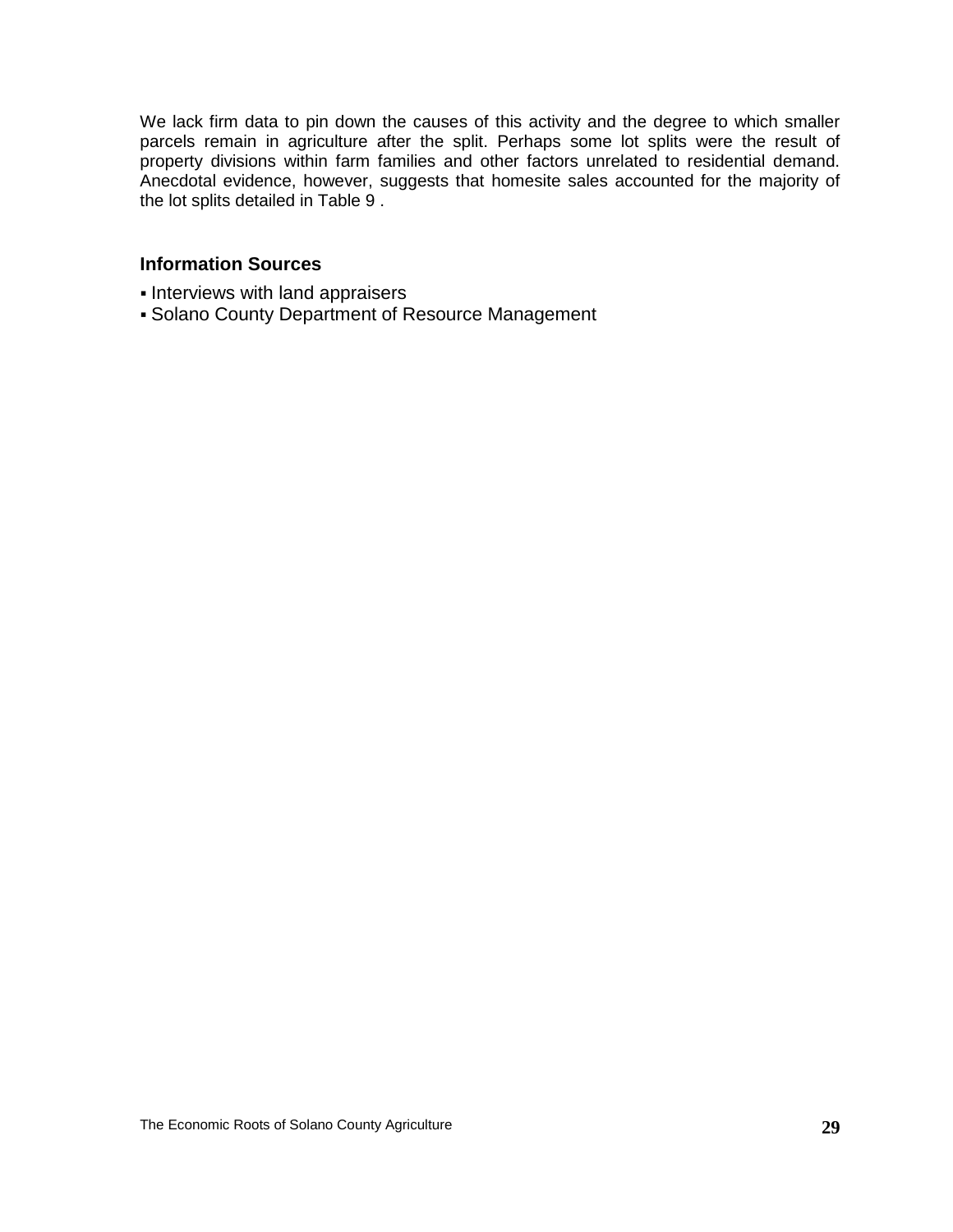#### <span id="page-34-0"></span>**9. The Human Dimension: Farm Operators and Families**

Solano County farms and ranches are not just economic enterprises; they also have social meaning as places where families reside and maintain a rural way of life. It is difficult to separate the human aspect of local farming from its economic and land use characteristics. Many agricultural operators place high value on the intangible rewards of working with the land, raising their families in the country, and retaining land with a long history of family ownership. They see themselves as land stewards and preservationists, as well as business people and equity holders. Personal and family considerations offset to some degree the economic risks involved in growing crops and animals. Thus decisions to sell or not sell farmland for monetary gain require that farm families weigh economic and non-economic factors, a deliberation that is complicated by intergenerational relations.

We get a glimpse of the personal and family dimensions of Solano County agriculture from the Census of Agriculture information displayed in Table 10, supplemented by comments volunteered by participants in our focus group sessions and the results of the individual questionnaires they completed.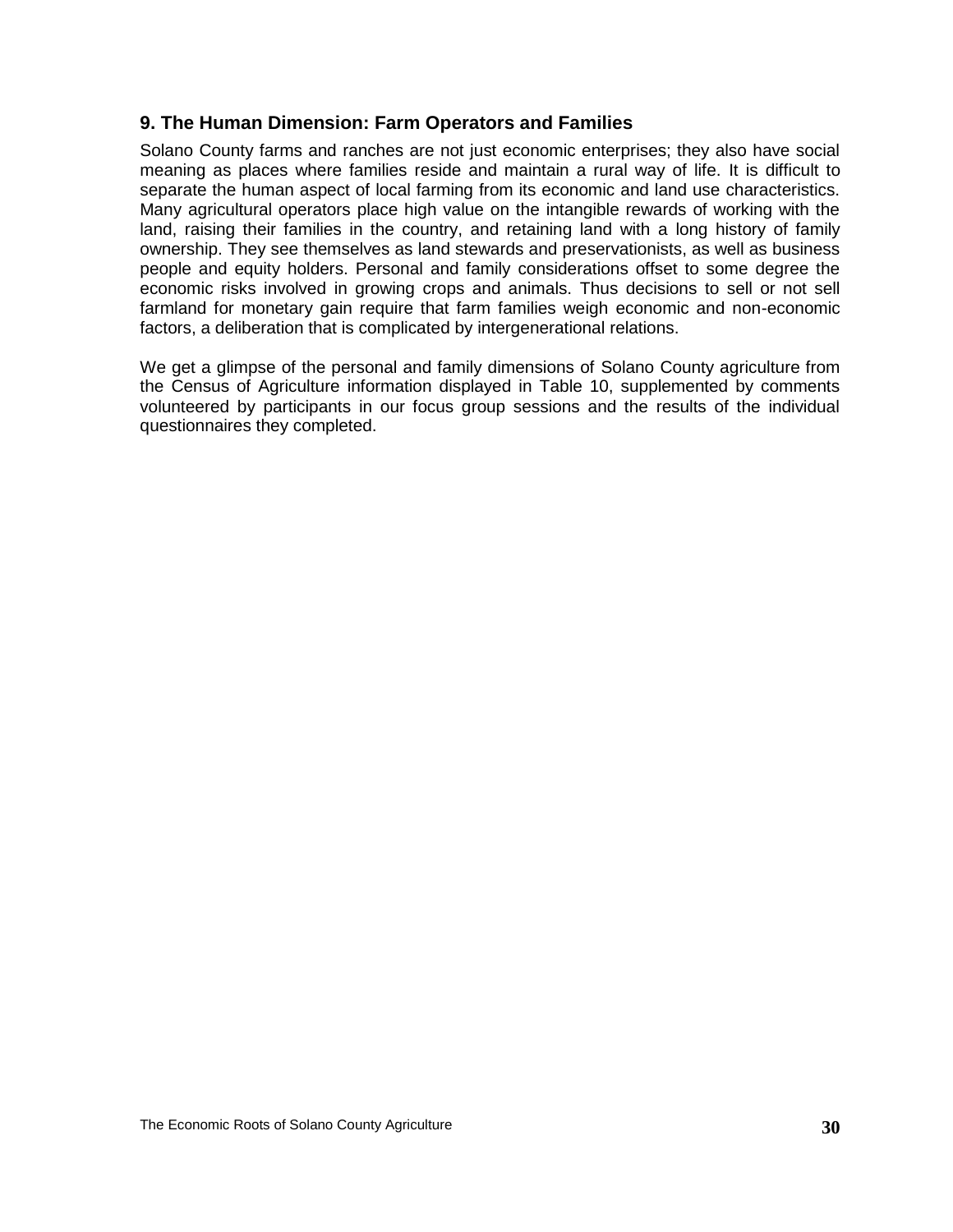|                                                                        | <b>Solano County</b> | <b>California</b> |
|------------------------------------------------------------------------|----------------------|-------------------|
| <b>Total Principal Operators</b>                                       | 915                  | 79,631            |
| <b>Total All Operators</b>                                             | 1,456                | 125,095           |
| <b>Farms with Multiple Operators</b>                                   | 438                  | 33,962            |
| Mean Age of Principal Operators                                        | 56.2                 | 56.8              |
| Percent under 45                                                       | 15.3%                | 17.7%             |
| Percent 65 and over                                                    | 24.1%                | 27.8%             |
| Primary Occupation Farming as % of<br><b>Principal Operators</b>       | 60.9%                | 61.6%             |
| 100+ Days Worked Off Farm for<br><b>Principal Operators</b>            | 42.5%                | 39.6%             |
| Average Years on Present Farm                                          | 17.5                 | 18.4              |
| Percent 10 Years +                                                     | 67.6%                | 69.5%             |
| Place of Residence on Farm as<br><b>Percent of Principal Operators</b> | 73.7%                | 72.5%             |
| Women as % of Principal Operators                                      | 20.4%                | 15.8%             |
| Women as % of All Operators                                            | 34.6%                | 29.5%             |

### <span id="page-35-0"></span>Table 10. **Farm Operator Characteristics, Solano County and California, 2002**

Source: Census of Agriculture

About 90 percent of Solano County farms are legally organized as family-type businesses either as family or individual units, partnerships among family members, or family-held corporations. Even more significantly, the family characteristics of local farms are indicated by the following:

- More than 73 percent of the county's farms were the places of residence of the principal operators in 2002 (Table 10).
- Almost half of all farms had multiple operators in 2002, typically family members (Table 10).
- Family members constitute much, if not most, of the workforce for individual farms and ranches. About two-thirds of the 69 respondents who replied to this item on the questionnaire for focus group participants noted that relatives were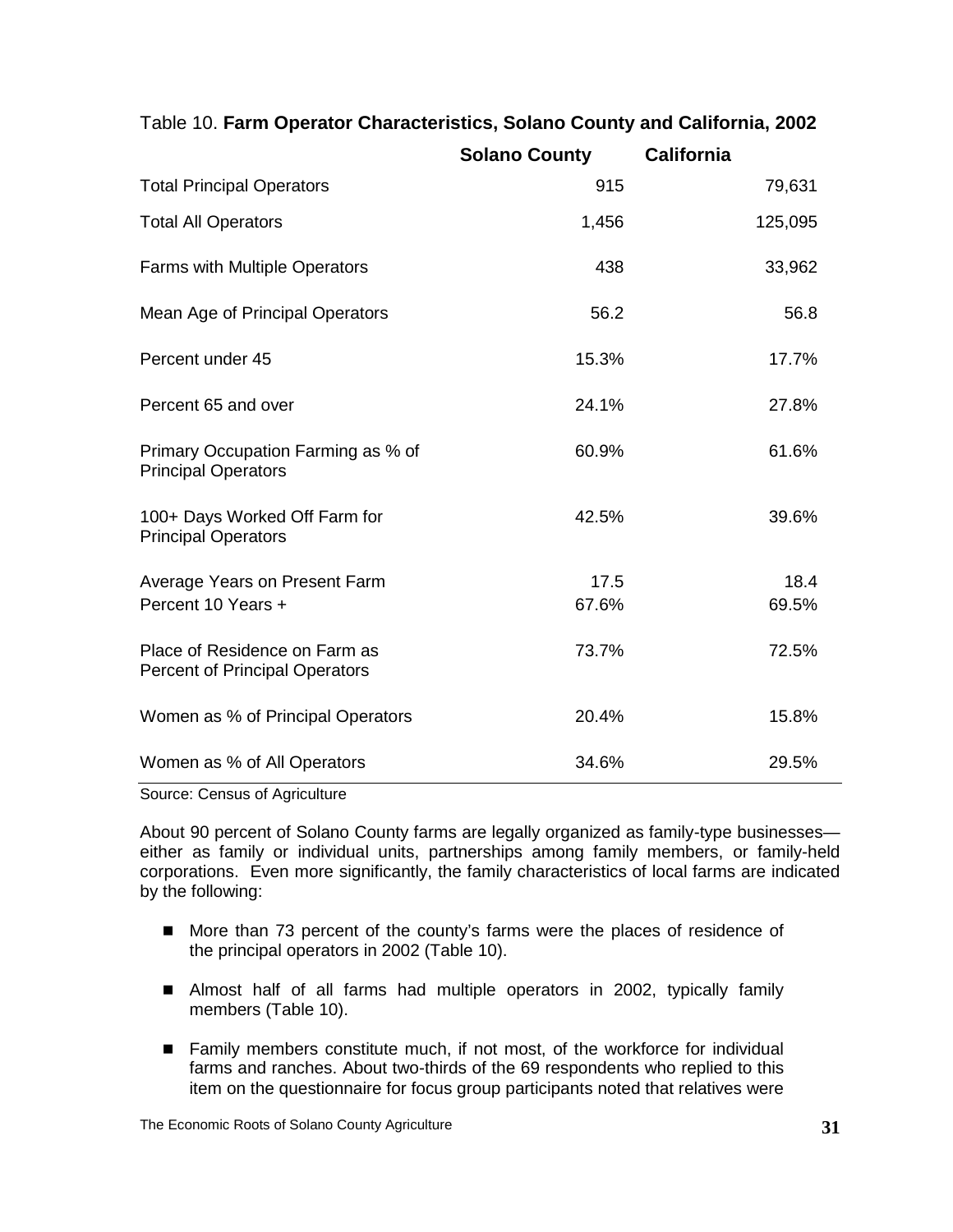involved in their agricultural operations—including spouses, children, siblings, parents, uncles, nieces, and nephews

 Also according to the questionnaire, respondents reported that their families had owned farmland in Solano County (not necessarily the current farm) for an average of 63 years. Individual operators surveyed by the Census of Agriculture in 2002 had worked their present farms for an average of 17.5 years each, with 67 percent reporting 10 or more years on the same farm (Table 10).

As elsewhere in California, Solano County farmers are an aging group. Between 1987 and 2002, the average age of local farmers increased from 52.5 to 56.2 years, a trend that began some years before. A quarter of the principal operators in 2002 were 65 or older; only 15 percent were under 45.

This aging trend suggests that fewer young people are engaged in agriculture in Solano County. As older operators retire there will be fewer natural successors, possibly forcing the sale of their farmland to non-farmers. A number of focus group participants noted the increasing tendency of sons and daughters to look for occupations away from farming. Asked in the questionnaire whether "family members were likely to take over the operation in future years?", a bare majority of the respondents—32 of 69—gave a negative answer.

#### **Information Sources**

- Census of Agriculture
- Summary of Focus Group Sessions
- Questionnaire for Focus Group Participants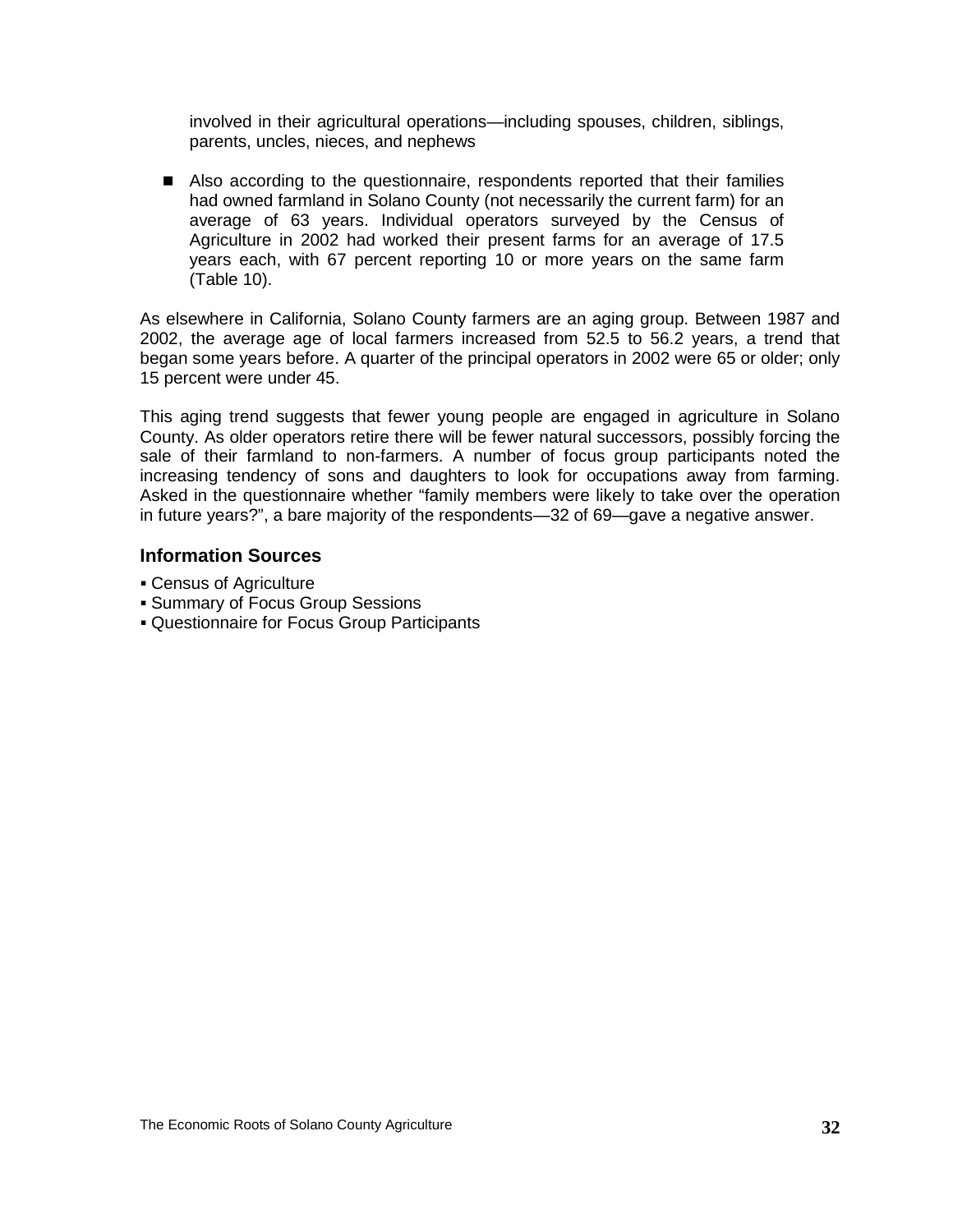#### **10. Irrigation and Drainage**

The one input the great majority of Solano County producers require for their production is water. Because of the Mediterranean rain cycle of wet winters and dry summers, Solano producers rely on local services to provide water during the dry summer months and remove the water during the rainy winter. These organizations deliver their services through a system of canals and ditches that function as a local plumbing network. The Montezuma Hills, a portion of the Jepson Prairie and the hilly watershed lands of the Coastal Mountains are the only regions where Solano County producers farm with only natural rainfall.

Solano County has two distinct plumbing systems for agriculture. The major irrigation system moves from Lake Berryessa to an area ranging to the west in Suisun and Green Valley and over to Yolano in the Southeast. The natural and built drainage system moves winter rainfall off farmland into the Delta. Both systems are vital to the economic health of Solano County agriculture.

Like any plumbing, the irrigation and drainage systems servicing Solano County falter when blockage prevents water from flowing or the system is pushed beyond its capacity or purposes. The county has three public water agencies originally established to serve agricultural lands. They are the Solano Irrigation District, Main Prairie Water Agency, and Reclamation District 2068. Their ability to deliver water to farmland is restricted when agricultural land is divided into residential parcels. An irrigation system is designed to deliver water to an entire farm parcel. When a home is built on a portion of that parcel, the irrigation system must be redesigned to allow water to flow over and in some cases through this parcel to the next parcel down the line.

Water drainage is also complicated by rural land parcelization. Drainage systems usually divert rainwater through parcels in flowing to the Delta. This diversion is designed to occur over large areas. With residential development—even single homes-- on such parcels, construction is needed to direct the flow of rainwater away from homesites.

#### **Information Sources**

- Summary of Focus Group Sessions
- **Interviews with irrigation district managers**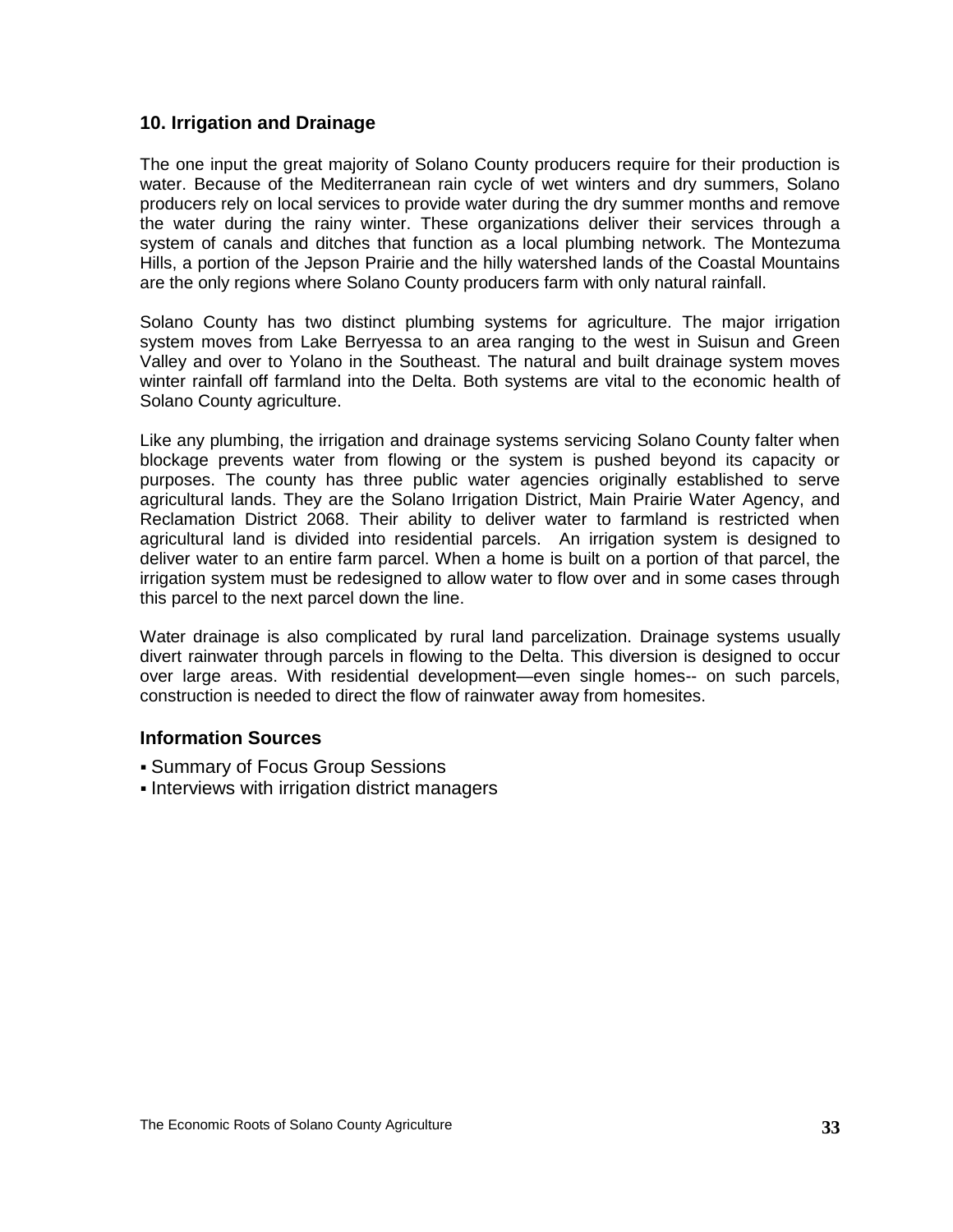## **11. A Brief History of Solano County Agriculture**

Solano County's geography and natural resources create a diverse agricultural landscape. Local agricultural industries have a history in the county that originated with the first Spanish settlers. These 19<sup>th</sup> Century (18<sup>th</sup>?) settlers brought cattle, grain and grape production to the fertile valleys and hillsides of the county. While some of the original commodities of Solano County are still grown locally, other agricultural products have been added to the mix over the years.

## **Early Settlement Until 1880**

Attracted by lush hillsides and valleys, the first European settlers in the county came to establish cattle ranches. In the 1850s former gold miners and early pioneers who came across the plains in wagon trains began raising cattle and sheep all over the county. By the 1860s, Solano County was ranked as the top wheat-producing area in the state. Wheat, cattle and sheep remained the top local commodities for many years.

But international conditions in the late 1870s abruptly changed the local agricultural system. A steep decline in world wheat prices, stimulated by production increases, forced local farmers to shift crops. Much of the shift also was dictated by variations in soil and cultivation conditions in different regions of the county and by market access. Farmers in the flat open areas east of the Vaca Mountains continued to produce primarily livestock and wheat. Those who settled in the more confined Suisun, Green, Pleasants and Lagoon Valleys began to switch from wheat and livestock to grape and orchard crops.

### **The Tree Fruit Industry, 1870s through 1920s**

Many early settlers planted small acreages of fruit trees around their homes for family and local consumption. The combination of soil quality, warm days, cool nights and protection from wind on valley floors created an environment that gave Solano County fruit an early ripening advantage in the nation. Because of the lack of irrigation at this time, the dry farmed orchards produced a fruit small in size, high in sugar and low in moisture, assets for shipping and canning. Early settlers tried to capitalize on these traits but transportation limitations restricted the fruit from reaching markets outside of California.

When Solano County was linked into the national railroad system in 1868, the valleys around Vacaville and Fairfield became the center of the orchard industry that would make the county known in fruit markets all over the US. Within a few years, arrivals from two Asian nations helped advance the local fruit industry. Chinese settlers were the first to come to the county, following work on the railroads. Japanese settlers arrived in the 1890s. The two groups provided the labor and farming skills, sharing the knowledge with local producers that earned Solano County the title of "The Orchard of America". The improved production knowledge occurred almost simultaneously with improvements in refrigerated railcars and fruit canning technology. Vacaville became the center of the county's fresh fruit canning, drying and shipping, an industry that reached reach markets all over the world.

The Economic Roots of Solano County Agriculture **34** Solano County-raised fruit was able to access three distinct markets at profitable times during the year. The early producing fruit was shipped via train to outlets on the East Coast,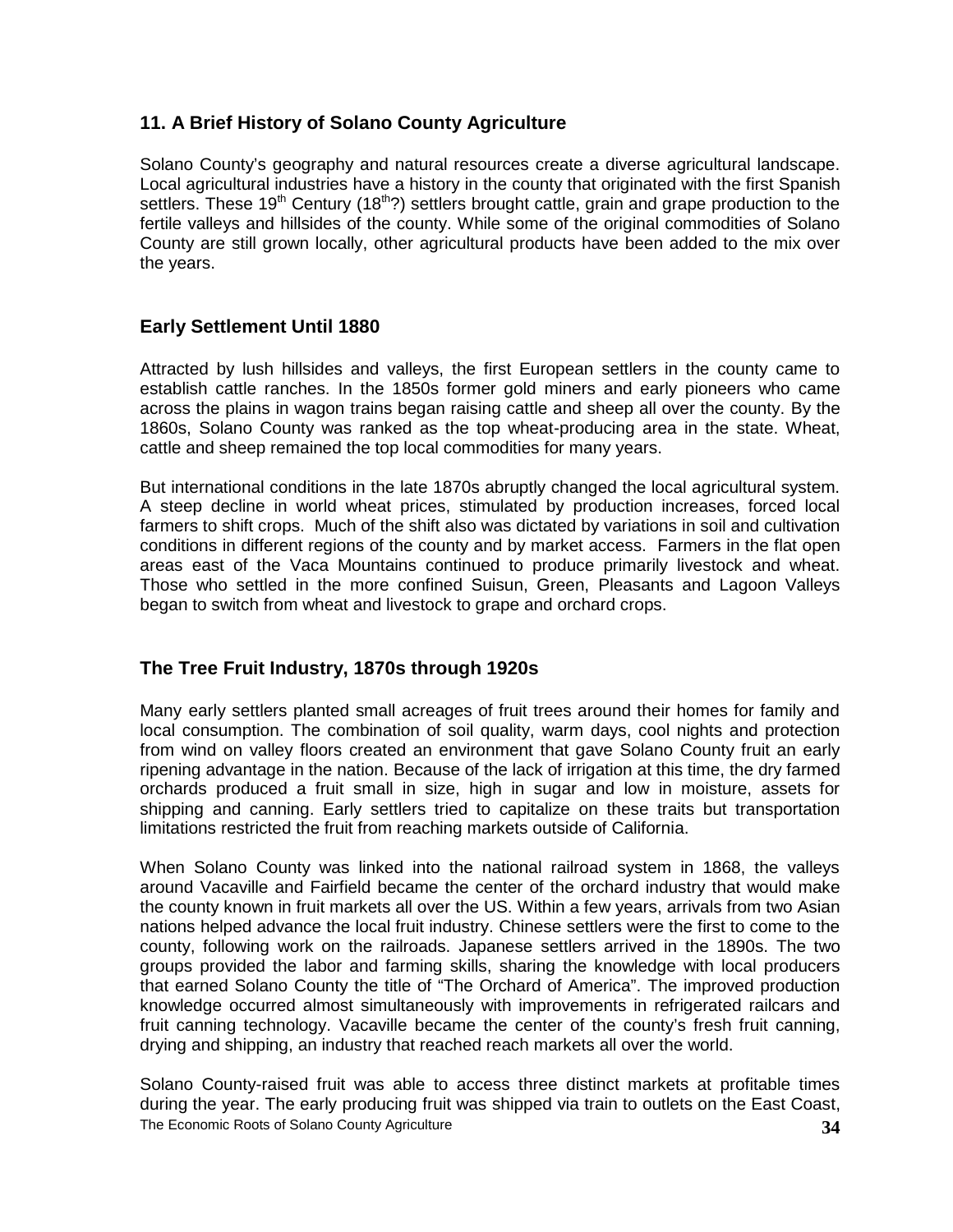fetching early and very high prices. A second market involved the sale of canned and preserved fruit during winter months, make possible by the high sugar content from dry land farming. Finally, the low moisture content of Solano fruit meant efficiency in drying. Tapping these separate markets, Vacaville had numerous fruit shippers, canners and dry yards at the peak of the fruit industry around the turn of the century.

While orchard production supported a number of small family farm operations in the valleys of the county, areas not suited for fruit production continued to specialize in dry land livestock and grain production. Dixon became the center for sheep production and marketing in the county.

#### **The Great Depression, Irrigation and World War II**

The boom years of the early 1900s were followed by the Great Depression, which nearly eliminated fruit production in Solano County. Between 1925 and 1939, local fruit shipments decreased by over 90 percent. The decline was caused by skyrocketing consumer prices, a virulent cherry disease and erosion problems caused by poor soil management practices.

Orchard owners in Solano quickly switched to prune production because plums were inexpensive to dry and required less labor to harvest than other fruit tree crops. The days of small-scale orchards producing multiple fruit tree crops ended as farms converted to dried plum production.

The introduction of irrigation into the San Joaquin Valley in the early 1900s forever created agricultural competitors for Solano County. Large sections of the San Joaquin Valley were converted from dry land livestock and grain farming into orchard and tree crop production, a trend that continued through the post World War II period. As a result, Solano County's lost its eminence in the statewide fruit canning industry.

### **Irrigation, Field Crops and Development**

The largest crop shift in the history of Solano County agriculture was still to come. The completion of Monticello Dam in 1957, a U.S. Bureau of Reclamation project, brought irrigation to the fertile lands east of the Vaca Mountains. As irrigation went in, livestock production was pushed into the hills and the fertile soil on the valley floor was converted to field crops, mainly sugar beets, processing tomatoes and irrigated corn and wheat. This shift in the local crop mix boosted the county's agricultural market value from an estimated \$12.7 million in 1957 to \$133.9 million in 1986.

#### **Information Sources**

- Producer Interviews
- Solano County Historical Society books and documents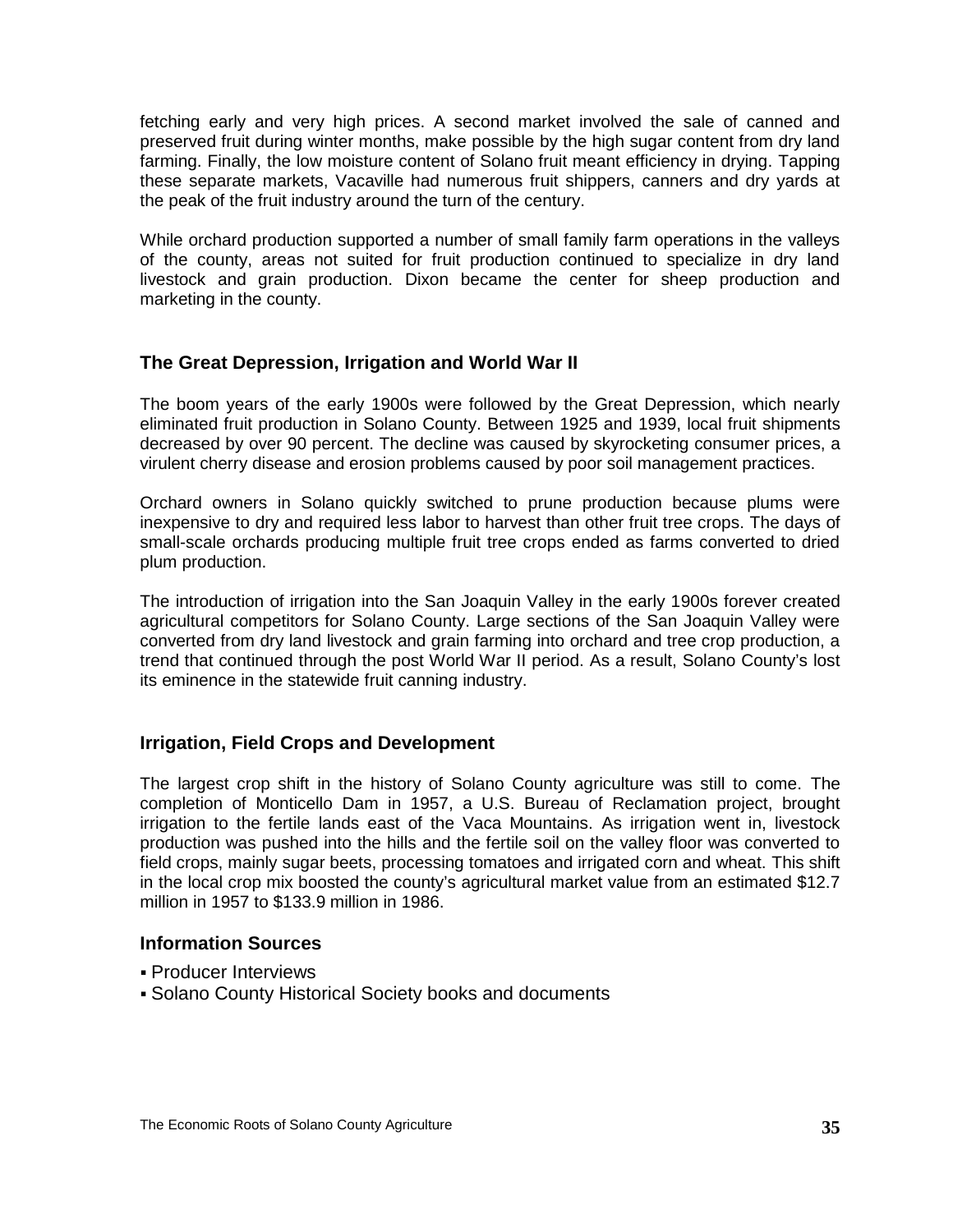**Appendix I**

| <b>Commodity Profiles</b>                    |    |
|----------------------------------------------|----|
| <b>WALNUTS</b>                               | 37 |
| <b>WINE GRAPES</b>                           | 39 |
| <b>SHEEP</b>                                 | 42 |
| <b>PROCESSING TOMATOES</b>                   | 44 |
| <b>BEEF CATTLE</b>                           | 46 |
| <b>ALMONDS</b>                               | 48 |
| <b>ALFALFA</b>                               | 50 |
| NICHE AGRICULTURAL PRODUCTION                | 52 |
| <b>DAIRY</b>                                 | 54 |
| <b>DRIED PLUMS (PRUNES)</b>                  | 56 |
| <b>SUNFLOWER SEED</b>                        | 58 |
| <b>MONTEZUMA HILLS GRAINS - OATS, BARLEY</b> | 60 |
| <b>WHEAT AND CORN</b>                        | 62 |
| <b>NURSERY CROPS</b>                         | 64 |

The Economic Roots of Solano County Agriculture **36**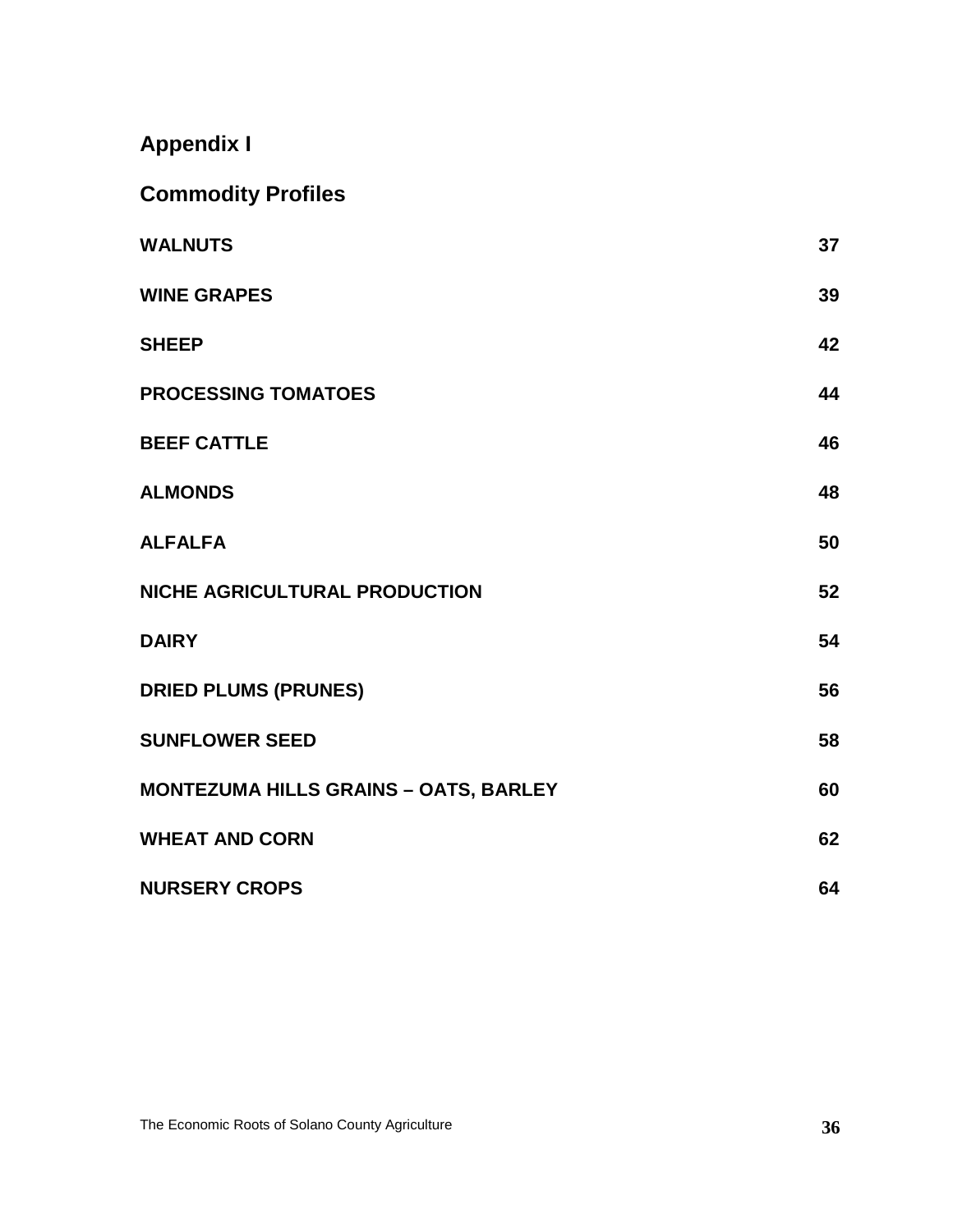## <span id="page-41-0"></span>**Walnuts**

#### **Current Status and Issues**

Pushed by rising global demand, walnuts are an expanding Solano County commodity in acreage and market value. In 2006 and 2005, walnuts ranked fifth among all commodities in the county in market value, up from sixth in 2004. In contrast, in the years before 2000 the crop rarely appeared in the top 10 in market value of all local commodities.



As elsewhere in California, the local walnut industry has benefited from the growing reputation of the nut as a healthy food. Medical and nutritional research highlights the health benefits of eating walnuts, which are high in omega-3 fatty acids, vitamin E and antioxidants. As a result, both market demand and prices for the commodity have steadily increased in recent years.

Plantings of new trees, both because of the expansion of existing walnut orchards and the development of new orchards, have proliferated in recent years. As of 2006, Solano County had 1,109 acres in newly-planted trees, about one-sixth of the bearing acres in the County. Solano is not the only county in California to see an increase in walnut acreage, however, and the statewide increases may result in a lower market price for walnuts in the future if production exceeds demand. Nevertheless, the walnut market is not expected to decline for at least the next few years, as the recently planted trees will require another two or three years before coming into full production.

### **Marketing System**

English walnuts are used as a snack item or as an ingredient in candy, cereal or baked goods. Manufacturers of these food items generally purchase walnuts that have already been dried and shelled by processors. Walnuts are typically produced on small family farms of less than 200 acres that vary in their on-farm processing capacities. Some producers perform no processing and only sell the raw nut in the shell to processors. Other walnut producers have on-farm driers that allow them to market their products for a slightly higher price. Solano County also boasts a number of organic walnut orchards. However, most of the local crop is sold to processors in Yolo and Sacramento and other nearby counties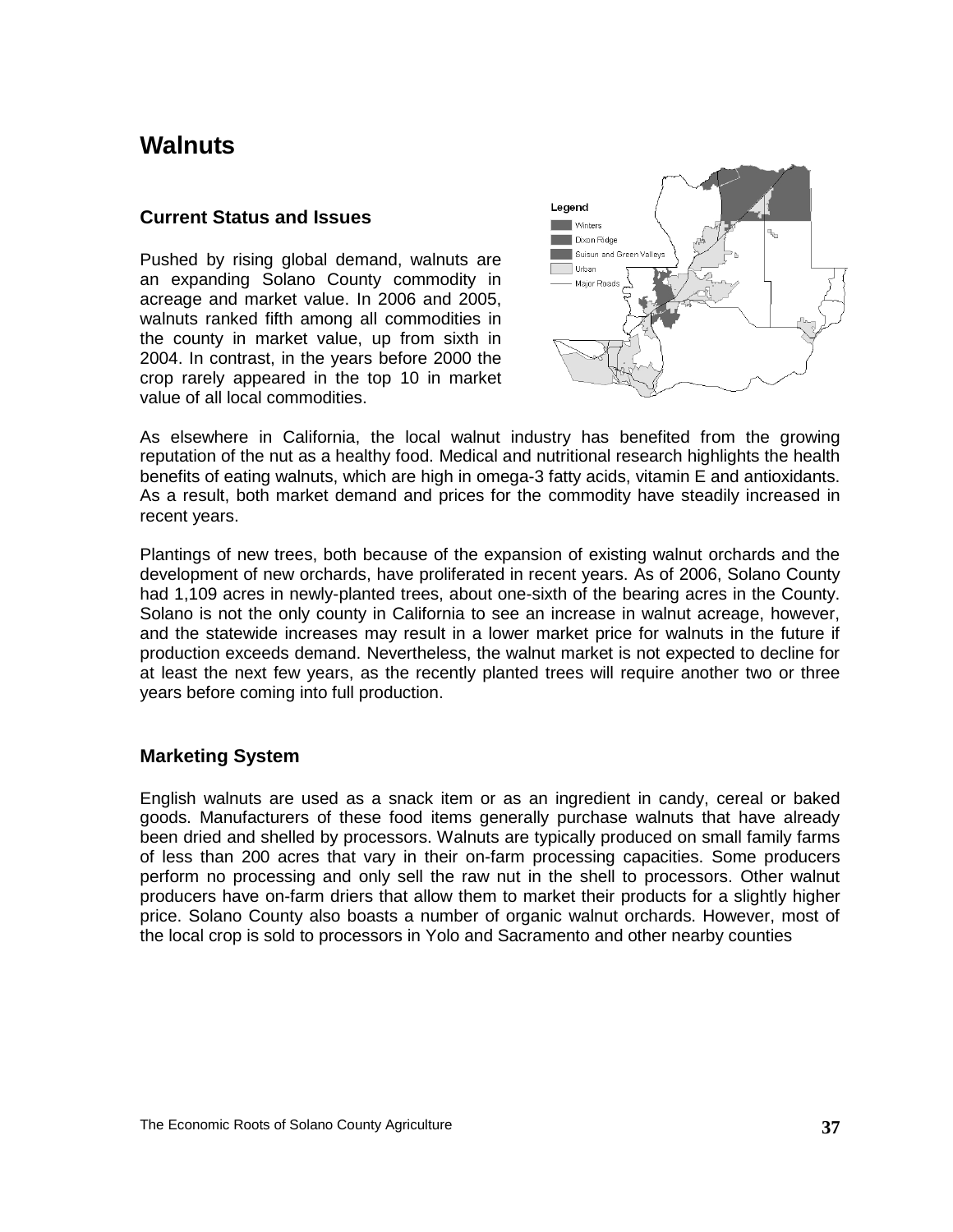## **Market Value and Acreage Trends**

Solano County walnuts in 2006 were grown on 8,484 acres and generated a market value of \$18.1 million. The 2006 numbers showed a slight increase over the figures from 2005, when Solano County ranked 11<sup>th</sup> in walnut production in California and produced 3% of the state total walnut value. In 2005, local orchards produced 10.9 tons of walnuts at an average of 2.5 tons per acre. The average price then was \$1,507 per ton for walnuts in the shell or \$0.75 per pound. The statewide average price for whole walnuts was around \$0.73 per pound.

The price for shelled walnuts has varied since the 1980s from a low of \$1.08 to a high of \$2 per pound. The price appears to have stabilized at around \$1.50 in recent years. While accurate price information for organic walnuts is harder to come by, organic producers report there is a strong market for their crop as an ingredient in organic food.



### **Location and Cultivation Requirements**

Putah Creek plays a special role in making the Winters region a prime walnut production area. Alongside the creek run deep alluvial soils, rich and low in clay, enabling walnut trees to sink deep roots. Putah Creek also slowly leaks water into the surrounding soil. Most of this water is leached deeply into the soil and the long roots of the walnut tree allow it to tap into that water source.

The decision to plant a walnut orchard is a long-term commitment that begins with large, upfront investment in the trees with four to five years without income, followed by 35 years of production for a total of 40 years dedicated to this one commodity.

Walnuts are harvested annually beginning in October and through late November.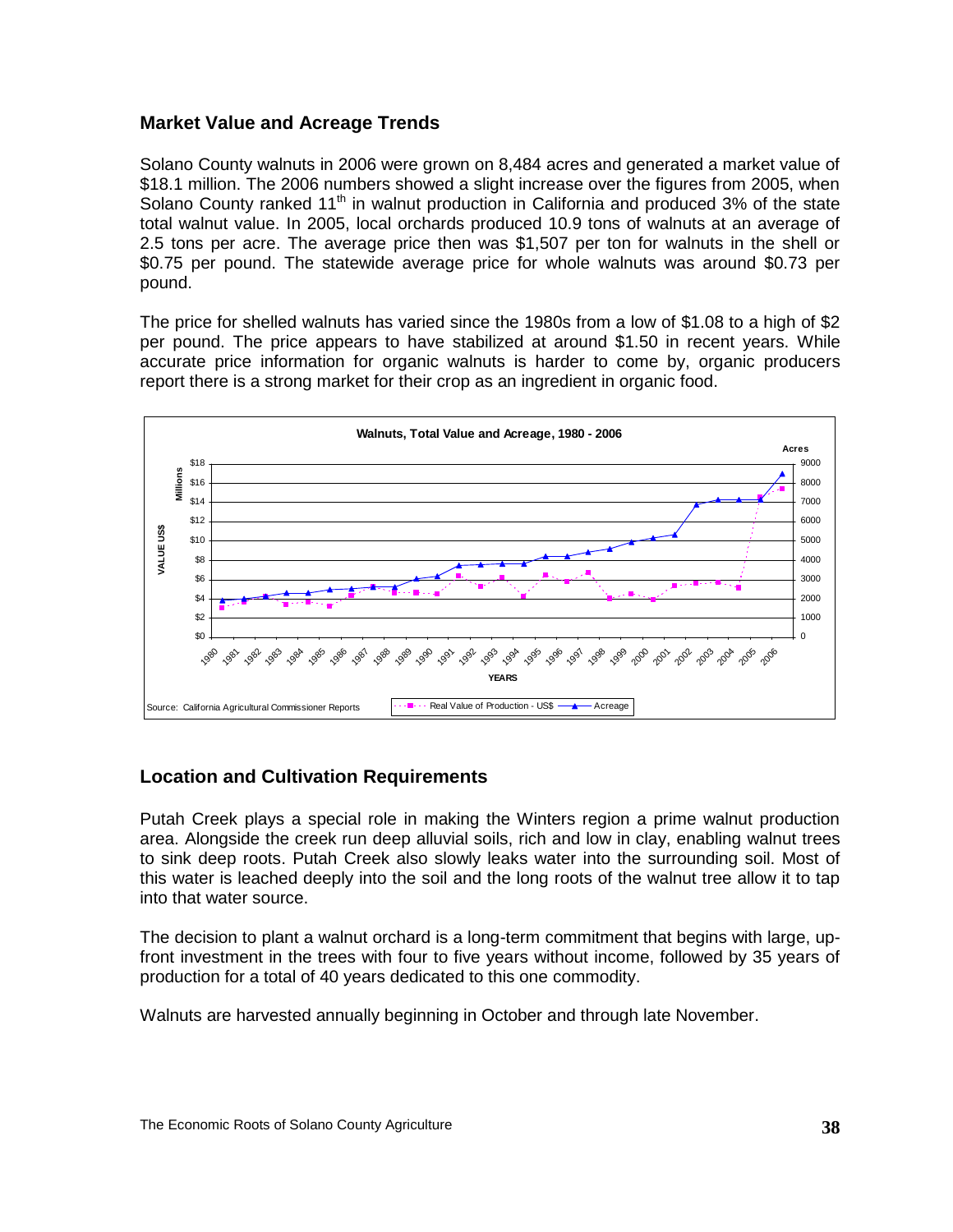## **Wine Grapes**

#### **Current Status and Forecast**

Although grapes for wine production have a long history in Solano County, their value and tonnage have sharply increased in the past 10-15 years. One reason is that many growers converted their fruit orchards into higher value vineyards, as local peaches, plums, pears and other fruit lost traditional cannery markets. Conversion to grape

<span id="page-43-0"></span>

production also has been influenced by the success of wines produced in other northern California areas, notably nearby Napa and Sonoma counties. As plantings and local production increased in the 1990s, a few small wineries opened in the Suisun Valley, though most grapes harvested in the county are shipped to processors elsewhere.

Since the early 2000s, however, the profitability of the wine grape industry in Solano has dropped as a result of price decreases and the loss of annual contracts between growers and major wineries. Global market forces, marked by a boom and bust cycle in recent years in the supply and prices of grapes, have been the underlying factor. Lacking the popularity and reputation of Napa wines, Solano-grown grapes are more vulnerable to market fluctuations. Some advocates for the industry suggest that local production can avoid some of these fluctuations through collective promotion and marketing to identify the county as a source of high-quality wine.

A different challenge for local grape production is the attractiveness of vineyard properties for large rural residences, which drives up the market values for such land to levels unaffordable for agriculture. The large profits involved motivate some landowners to sell all or a portion of their wine grape acreage to wealthy individuals who want to own "wine estate". Such properties often continue in grape production, with the new owners contracting with others to manage the vineyards.

#### **Marketing System**

Most wine grapes produced in Solano County are sold via contract to wineries elsewhere, mainly in Napa County and the Central Valley. Only about 3% percent of the local grape tonnage goes to wineries in Solano County. While in the 1970s and 1980s, local growers were able to sell their grapes "on a handshake" with established Napa County wineries, relations became more formal in later years as the wine industry underwent a wave of consolidations and many of the medium to large scale local wineries were purchased by multinational corporations. This change coincided with a downturn in market prices forcing some producers to let their grapes go unharvested to save costs. Finding a market for all local grapes has continued to be a challenge for Solano County wine grape producers.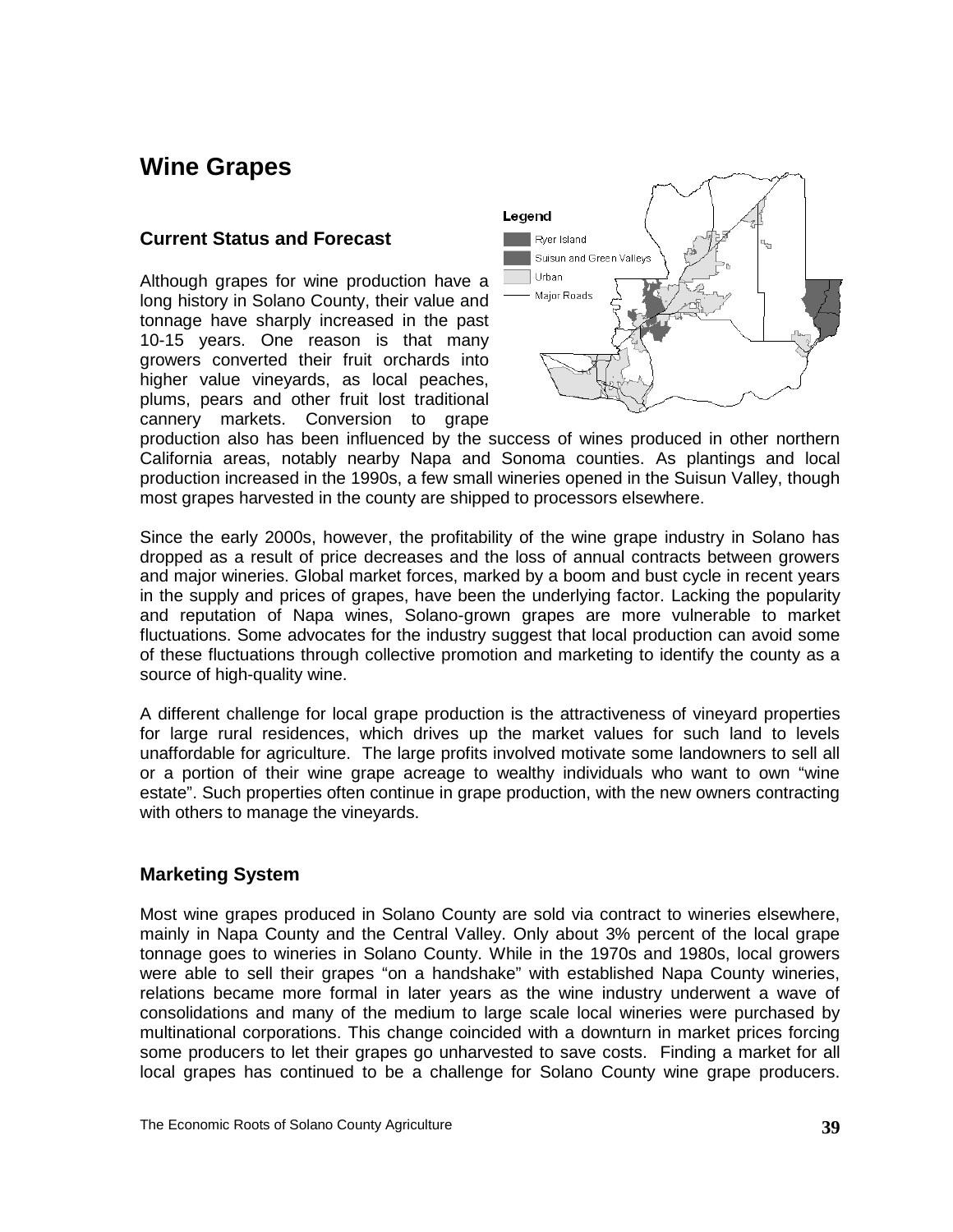Many producers try to market their grapes to home winemakers, small wineries and other markets that were unheard of a few years ago.

#### **Market Value and Acreage Trends**

Wine grapes ranked seventh in market value among Solano County commodities in 2006, generating \$9.3 million in sales. This was a decline from 2000, when grapes ranked third and earned producers \$18 million. As the table shows, market values for grapes peaked in the mid 1990s and again in 2000, but have declined since then. Acreage devoted to the commodity has been stable since 2000 despite generally lower prices, reflecting the difficulty of changing permanent plantings. In response to the market problems, some growers in 2003 began to pull their vineyards, leaving the land fallow.

Most local production is used as a blending grape by wineries located outside of Solano County. A wine can be labeled and marketed with a specific geographical region if 75 percent of the grapes in the wine were produced in the geographical region listed on the label. Wine grapes from other regions of California are then used for the other 25 percent in the bottle.

Solano County has three distinct American Viticultural Areas (AVA), allowing labels and marketing with geographical designations. The northwest corner of the county is a part of the North Coast AVA. Suisun Valley, Green Valley and Wild Horse Valley each have their own AVAs. Currently there are only six Suisun Valley labeled wines, with three of them bottled outside of Solano County.

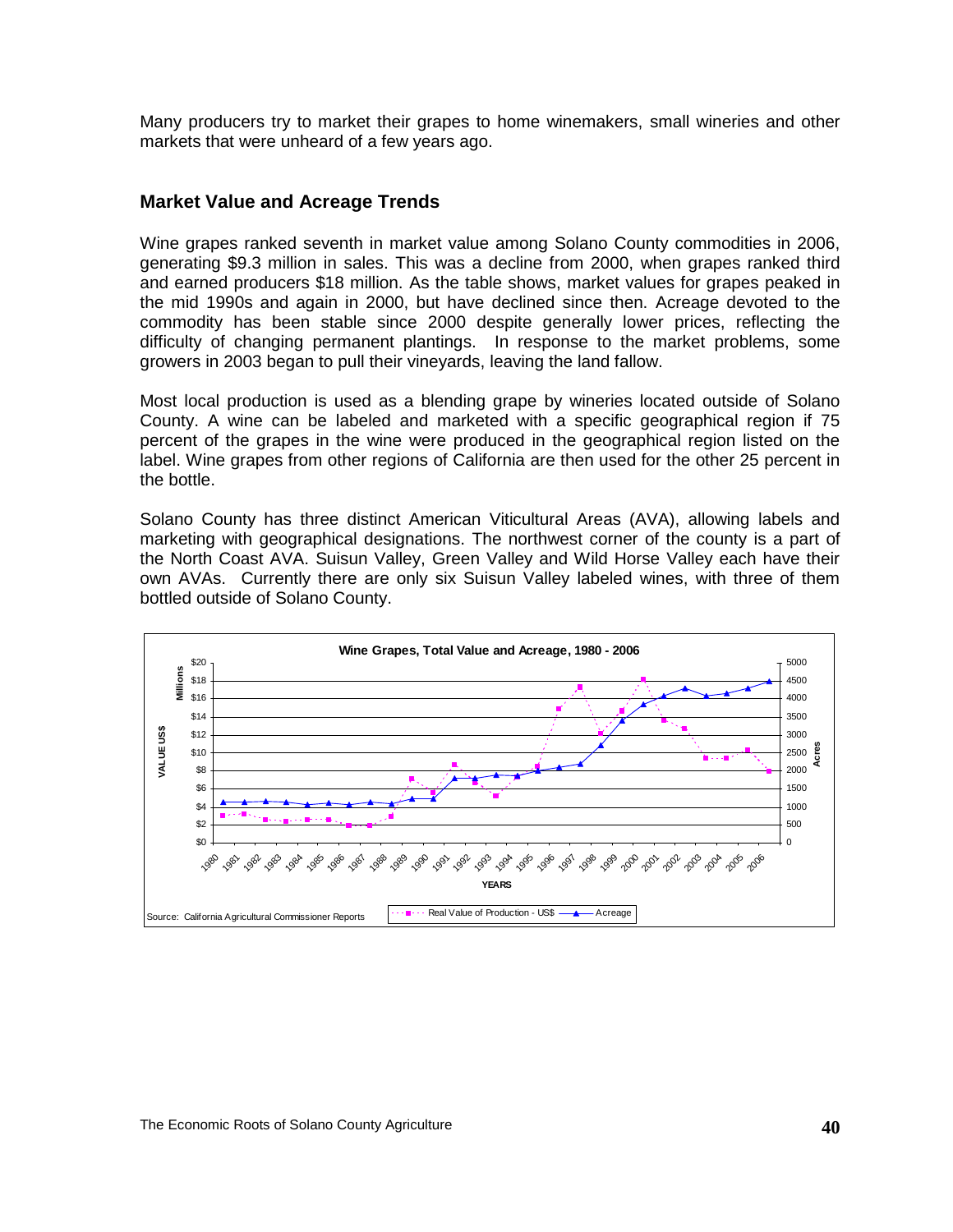#### **Location and Cultivation Requirements**

Solano County is home to about 20 wine grape producers. Most of the local grapes are grown in Suisun Valley, with the remaining production in Green Valley, Wild Horse Valley, Ryer Island along the Sacramento River in the Delta and scattered around Dixon. Wine grape producers range in size from more than 200 acres to less than five.

The Suisun Valley is uniquely suited for wine grape production because of the numerous microclimates created by the geography of the valley. The cool air and fog from the Bay help create an ideal combination of cool nights and hot days that is conducive to high quality production.

Wine grapes are typically harvested beginning in late September through mid November.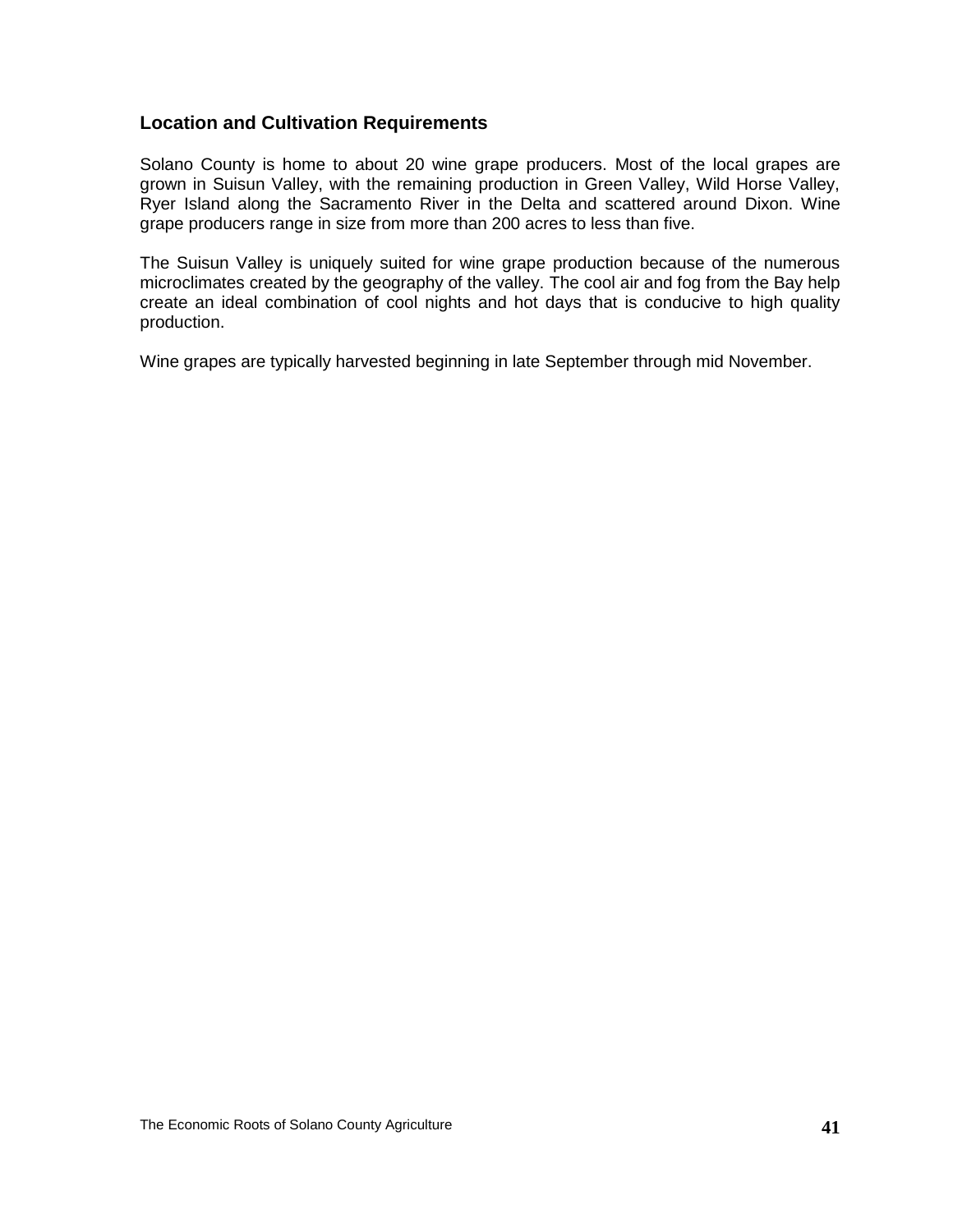## <span id="page-46-0"></span>**Sheep**

#### **Current Status and Issues**

The markets for sheep and wool have not been good to Solano County sheep growers for some years. Sheep have been raised in the county since the dawn of local agriculture in the  $19<sup>th</sup>$  century. The plentiful rain and grass seen primarily in eastern parts of the county encouraged sheep raising, though this was diminished somewhat when organized irrigation systems arrived in the 1950s and popularized crop farming.



Sheep products are still a major part of Solano County agriculture, ranking 10<sup>th</sup> in market value among all local farm commodities in 2005. Solano has been a significant sheep production region on the state and national levels, ranking third and tenth, respectively, among California and U.S. counties in market value in 2002, according to the Census of Agriculture. However, prices earned by producers, overall sales volume, and production have fallen in recent years because of competition from importers and changes in consumer preferences. Particularly troublesome for local producers has been the decrease in the number of slaughterhouses throughout the western states as a result of industry consolidation.

Currently, raising sheep is barely or not profitable for most local growers. Although prices have stabilized in recent years, the economic future of this sector of Solano County agriculture is problematic. A major asset for local growers is the Superior Farms Processors in Dixon, which is the only sheep processing facility west of the Rocky Mountains.

### **Marketing System**

Sheep producers market three products: wool, lamb and mutton. Lamb is the meat of animals less than 12 months old and is typically the meat preferred by U.S. consumers. Mutton and yearly mutton are the meat from sheep over 12 months in age. Mutton demand is currently increasing in the U.S. with increased levels of immigration from Latin America, where mutton is preferred over lamb.

Regardless of the recent increase in demand for mutton, the sheep industry is plagued with oversupply and low per capita levels of consumption. The U.S. does not have a history of high levels of per capita lamb or mutton consumption, especially when compared to beef, chicken or pork.

Historically, sheep producers relied on high wool prices to offset low meat prices, but in recent years wool marketing has almost come to a halt in Solano County because the cost of removing the wool can be more than the value of the wool. The wool market has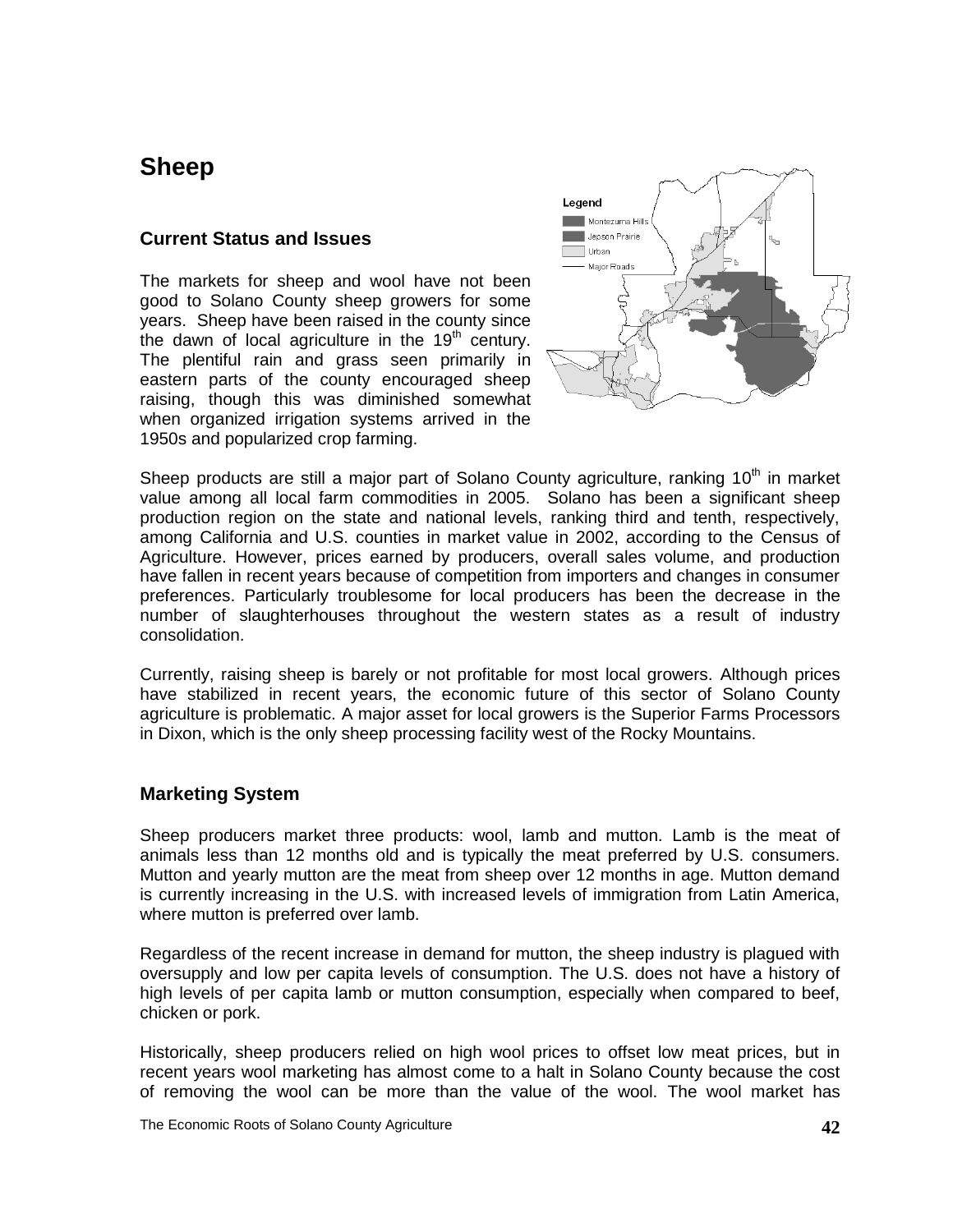decreased considerably because of the wide variety of poly fibers currently used to make clothing. This has left sheep producers dependent only on the lamb and mutton markets for revenues.

A few Solano County sheep producers have found a unique market for their sheep through Niman Ranch, A major national niche seller of high quality meat. This relationship began in 1991 when producers agree to raise their lamb according to the natural standards of Niman Ranch. Central to the success of this relationship with Niman Ranch is the Superior Farms processing facility in Dixon.

### **Market Value and Acreage Trends**

In 2006, 43,269 head of sheep and lambs were marketed for a total value to producers of \$4.2 million while 308,083 pounds of wool brought \$200,300. The value of wool production in Solano has not surpassed \$1 million since 1980 and was practically nil in 2003 and 2004.



## **Location and Cultivation Requirements:**

About 60 Solano County (Census 2002) ranchers are active sheep producers, who typically also produce small grains and wheat in a rotational system on non-irrigated land. The Montezuma Hills region is the center of sheep production in the county, because of favorable soil, climate and geography. The ground in the Montezuma Hills is typically used for sheep grazing the year after it is planted to small grains. The ground is then left fallow in the third year.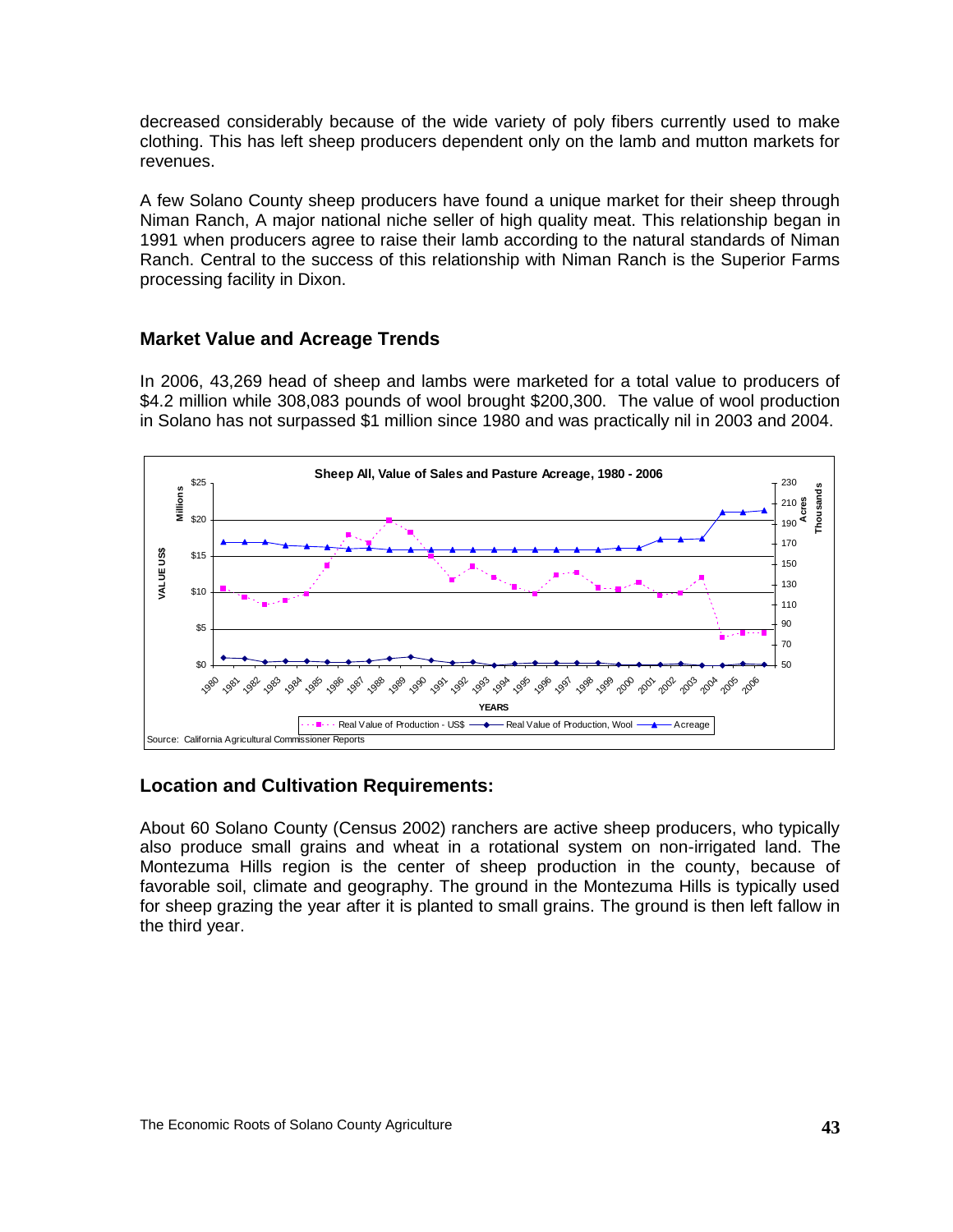## **Processing Tomatoes**

### **Current Status and Issues**

Processing tomatoes are one of the top commodities in Solano County, ranking fourth in market value in 2006. Yet the local crop has declined in the past ten years in value, acres, and production, because of shifts in the overall industry largely external to Solano.

The closure in the 1990s of several canneries in the region was a major part of this trend. Tomato processors moved facilities south from the

<span id="page-48-0"></span>

Sacramento Valley to the San Joaquin Valley to be closer to the farmland increasingly being devoted to tomatoes. There are more favorable growing conditions in the southern region, leading to the production of tomatoes with a higher percentage of soluble solids and decreasing the cost of separating the solids from the water within the fruit.

Fortunately for local growers, Solano County retains one tomato processing plant, the Campbell's Soup facility outside Dixon, which takes virtually all the Solano crop. Future local production of tomatoes is dependent on the continued operation of the Dixon plant.

### **Marketing System**

Processing tomatoes are the basis for tomato soup, salsa, spaghetti sauce and ketchup. Raw tomatoes are highly perishable and must be accepted for processing within six hours of harvesting. Like most tomato processing plants in California, the Dixon facility produces a basic tomato sauce or paste that is sold to other plants which combine other products into the final consumer product. All processing tomatoes are marketed via a contract with a processor, and producers do not plant tomatoes without a contract. Processing plants operate around the clock during the harvest period and the contracts assure a constant supply to feed the production line. Most processors source their tomatoes within a 45 mile radius to limit the perishability problem. The crop is mechanically harvested and delivered to the processor in tandem bulk trailers holding approximately 12 tons each.

Prior to being unloaded into the plant, each tomato load is sampled and graded based upon the percentages of mold, color, worm and solids. Grades are used in determining payment to the producer. Grading is done by a third party to ensure neutrality. Tomatoes are then manufactured into paste or diced and shipped to other food processing facilities for finishing**.**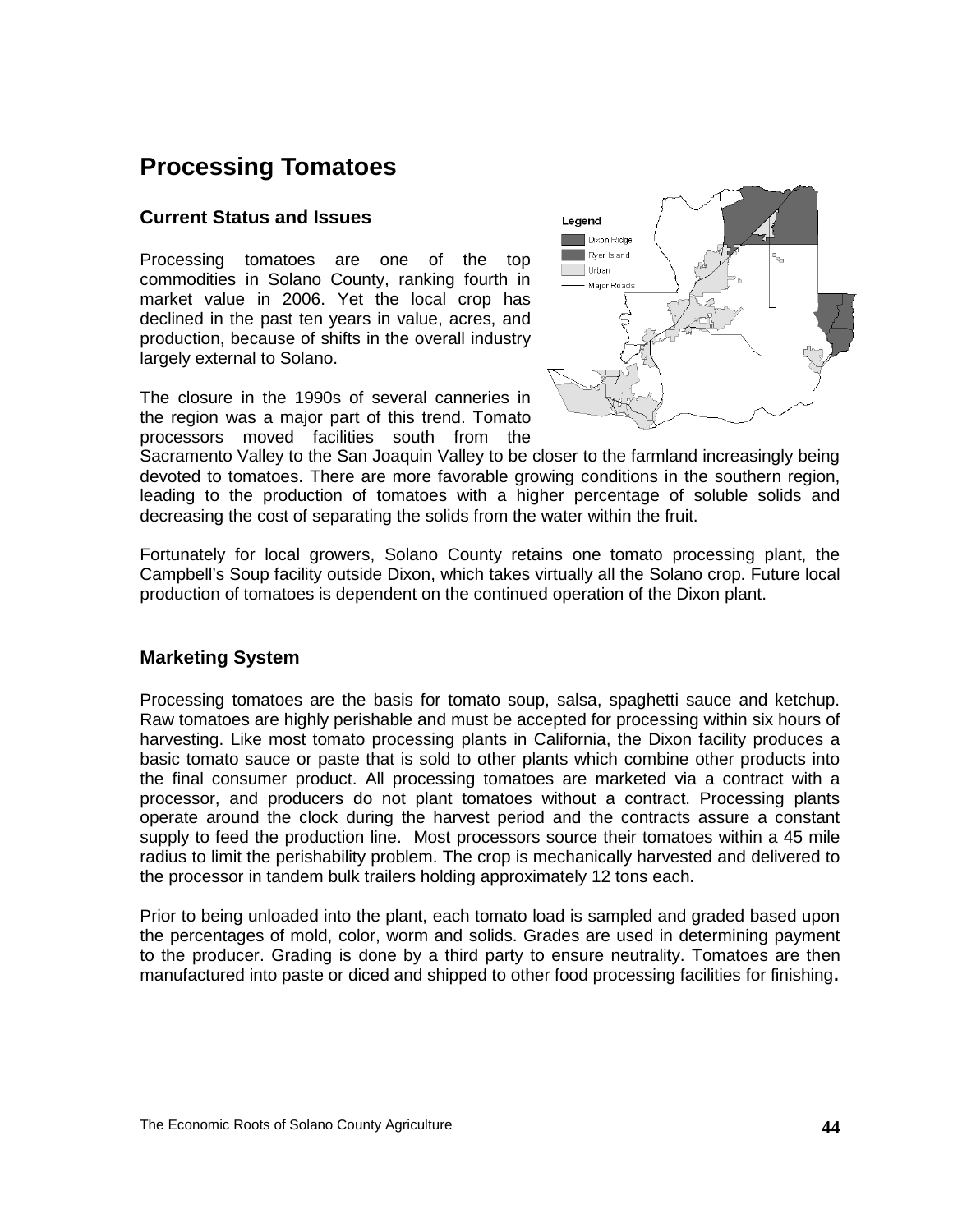#### **Market Value and Acreage Trends**

In 2006 about a dozen Solano County tomato farmers earned \$20.8 million from the crop grown on 10,000 acres. As the chart indicates, market value and acreage for tomatoes in the county peaked in the mid 1990s. The expansion of the industry in earlier years, starting in the 1960s, was stimulated by the locally developed mechanical harvester, which replaced farmers' reliance on hand labor, and increases in the demand for tomato products aided by the growing popularity of pizza.



#### **Location and Cultivation Requirements.**

Solano County tomato growers are clustered around Dixon in close proximity to the local processing plant. Tomatoes are a warm-season crop, sensitive to frost at any growth stage. Optimal soil temperature for seed germination is  $68^{\circ}F$  (20 $^{\circ}C$ ). The Mediterranean weather conditions prevalent in Solano County—average summer air temperatures between  $77^\circ$  F ( $25^{\circ}$ C) and  $95^{\circ}$ F ( $35^{\circ}$ C) and low to non-existent summer rainfall—are ideal for growth and development of the fruit and limit disease problems. Well-irrigated plants can tolerate temperatures in excess of 100 $^{\circ}$  F (38 $^{\circ}$ C). Fruit development and quality are severely reduced when day and night temperatures drop below  $68^{\circ}F(20^{\circ}C)$  and  $50^{\circ}F(10^{\circ}C)$ .

Processing tomatoes are planted from late January until May. The crop is harvested and delivered to the plant from July to October. In years with unseasonable weather, the harvest may start later and extend past mid-October. The occurrence of rain during the harvest season can be very detrimental; damage can vary from mild mold to total crop loss. Processor contracts require growers to deliver a definite tonnage at agreed-upon delivery times and prices.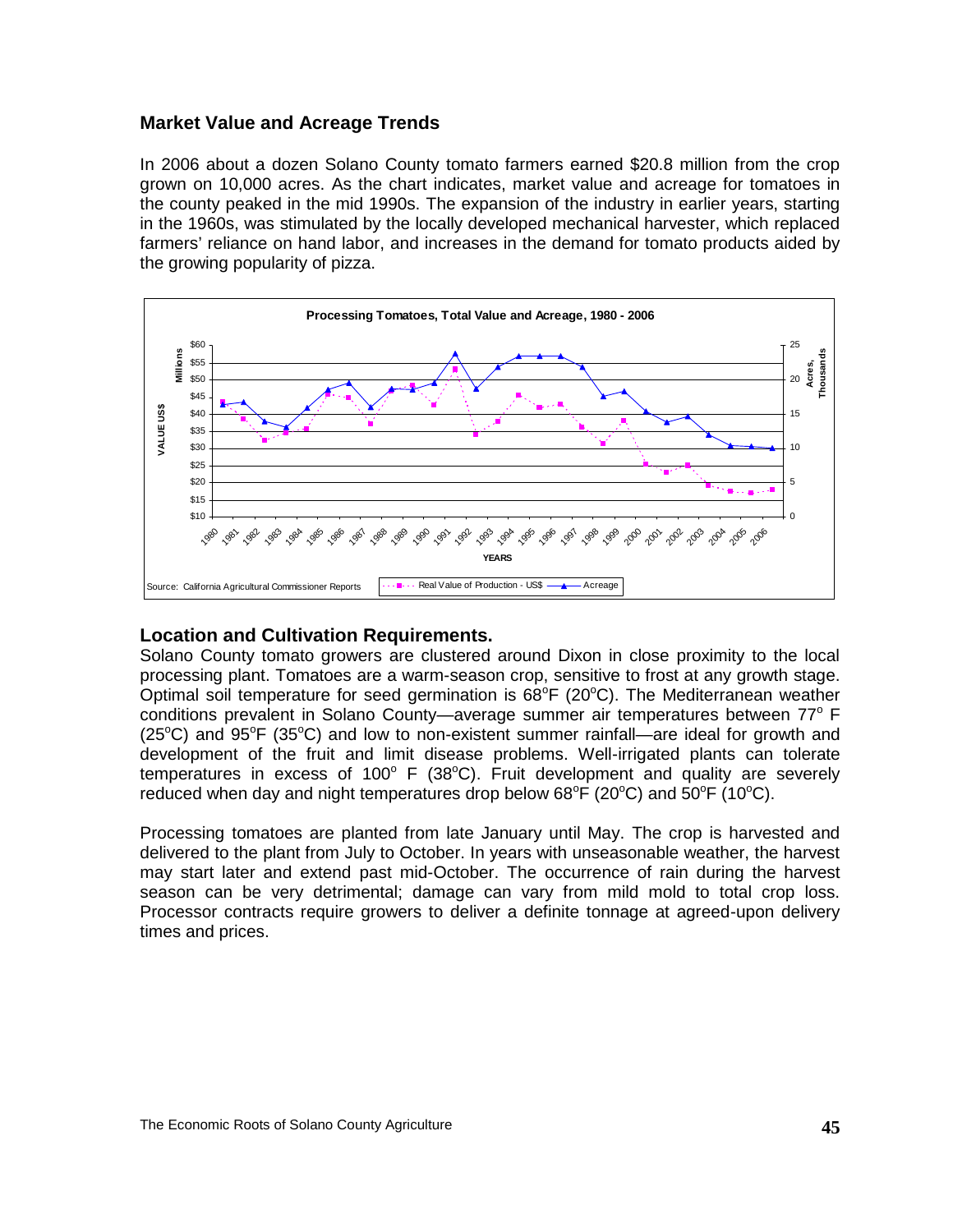## **Beef Cattle**

## **Current Status and Issues**

Cattle and calves consistently rank among the top agricultural commodities in Solano County in both market value and land used. They were the second top commodity in market value in 2006, 2005 and 2004, as local growers received favorable prices because of general market conditions. About

<span id="page-50-0"></span>

200,000 acres or 55 percent of all agricultural land in the county is devoted to pasture and grazing land. The majority of this land is used for beef cattle production, with the remaining going for sheep grazing.

Most beef grazing occurs on hillsides and on less than prime soils. The cost of expansion, augmented by high land values throughout the county, is a critical issue for local cattle operations. This problem limits economies of scale in the industry. Furthermore, cattle operations at times experience conflicts with urban neighbors over the impacts of large herds, leading to high costs for local operators and some relocation of grazing areas.

Cattle have been grazed in Solano County since the  $19<sup>th</sup>$  century. Since that time, beef producers have experienced economic fluctuations, with alternating periods of profitability and loss depending on market conditions. Proximity to livestock auctions in Galt and Petaluma has granted Solano County beef producers good access to the commodity market. However, producers have been hindered in value-added marketing due to the lack of USDA-inspected beef slaughterhouses close to Solano County.

### **Marketing System**

Solano County cattle production is part of the national beef cattle industry that delivers animals to large scale livestock processors in the Great Plains. Regional outlets for receiving the animals, such as auction houses, are also part of the market system. The closest livestock auction to Solano County is in Galt, about 20 miles away in southern Sacramento County. Without this auction in Galt, the beef industry in Solano County would have a much more difficult time marketing its calves. Currently, the closest USDA inspected livestock processing plant is in Oroville, and until there is a closer option for producers to process their cattle into cuts of beef, a value-added beef product will be very difficult to establish. The Galt auction has served as the primary livestock market for several years since the closure of the Dixon market in 1989.

Most Solano County beef producers are commercial cow-calf operations. These producers have their cows give birth to one calf per year, and the calf is either sold when weaned from the cow or added back into the herd. Cow calf producers typically sell their calves once or twice a year. There are a handful of purebred beef producers who also run cow-calf herds and have the option of marketing their calves as purebred to other producers as well as to the open market.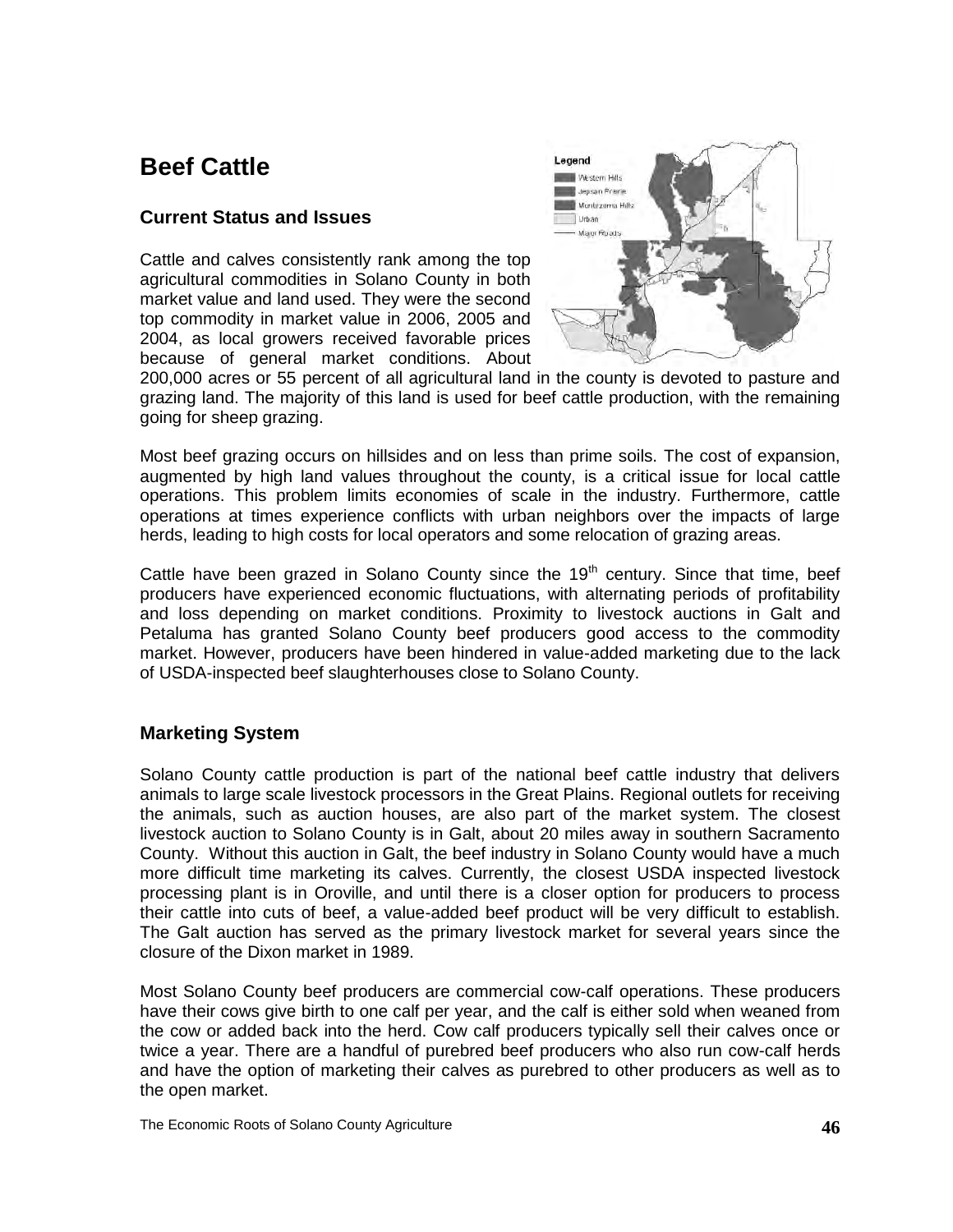#### **Market Value and Acreage Trends**

As the chart shows, the market value of beef production in Solano County has increased since 1996, as prices have gone up. Economists attribute this increase to a cyclical period in which demand is greater than supply for numerous reasons.

Solano cattlemen generated \$25.1 million in sales in 2006, slightly less than the \$27.2 million the year before. They sold 36,000 cattle and calves in 2006 at an average price of \$86.21 per hundredweight.



### **Location and Cultivation Requirements**

Cattle ranches are scattered throughout the county, on hillsides and grassy areas not suitable for growing high value crops that require irrigation. Generally, these areas also produce dry land wheat and other grains in a rotational system. Most beef cattle operations are located in hills and lowlands around Vacaville, Fairfield and Vallejo. Prior to the creation of the Solano Irrigation District in 1956, the majority of land around Dixon was in a combination of sheep and beef cattle production, along with orchards. The delivery of water to this area quickly moved livestock production to the lower quality soils, where it remains to this day.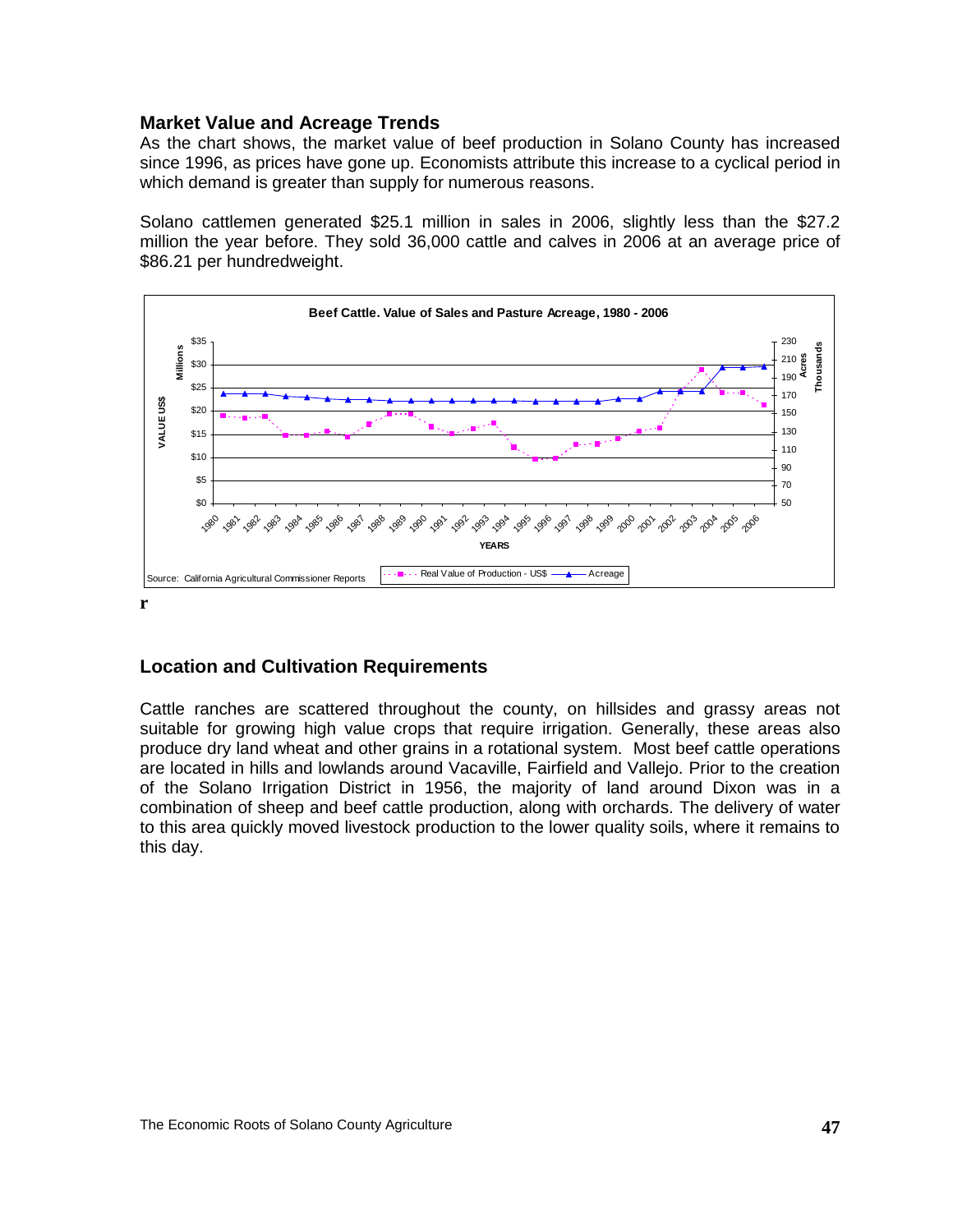## <span id="page-52-0"></span>**Almonds**

#### **Current Status and Issues**

Almonds are currently one of the biggest success stories in California agriculture, having generated record yields and prices in the last four years and thus major profits for producers. Solano growers certainly have shared in this run-up of production and



earnings, although the increase here has not been as rapid as in other counties where almonds are a more dominant commodity. Almonds were the  $8<sup>th</sup>$  most valuable crop in market value in Solano County in 2006, rising from 23<sup>rd</sup> as recently as 2000. Statewide, the commodity is ranked fourth in market value, with 14 other counties leading Solano in sales.

The industry has been very successful at increasing the demand for almonds in both domestic and international markets. This unprecedented growth in a tree nut market has industry experts and economists wondering when almonds will become oversupplied. Statewide in 2005, a total of 611,723 acres were in almond production. This was a significant increase from the 516,767 acres in production in 2000.

#### **Marketing System**

After the harvest, the nuts are delivered to handlers and marketers. Farmers who have invested in shelling equipment and can deliver their almonds already shelled receive a higher market price. In Solano County, most growers sell their almonds through Blue Diamond® , the private almond processing and marketing firm that was once a large statewide grower's cooperative and is headquartered in Sacramento. There are also a few small, independent buyer/handlers who purchase local almonds.

Prices are paid to the grower based on the shelled product that is delivered minus a penalty for losses due to pests, blanks, gummed nuts, and off-grade type kernels. Growers can sell the hulls left over after shelling, primarily as a soil amendment, although the earnings of this byproduct are minimal compared to the value of the nut meats. Prices paid by Blue Diamond® , shortly after delivery of the nuts, are usually a certain percentage of the anticipated price, with a later payment made after the nuts are sold. Independent buyers may pay for the almonds at the time of delivery or in several payments over a year. Growers selling to independent handlers may receive higher payments if they agree to be paid over a long period of time.

In 2006, according to Agricultural Commissioner data, local growers received \$4,116 per ton, a decrease from the \$5,375 received in 2005.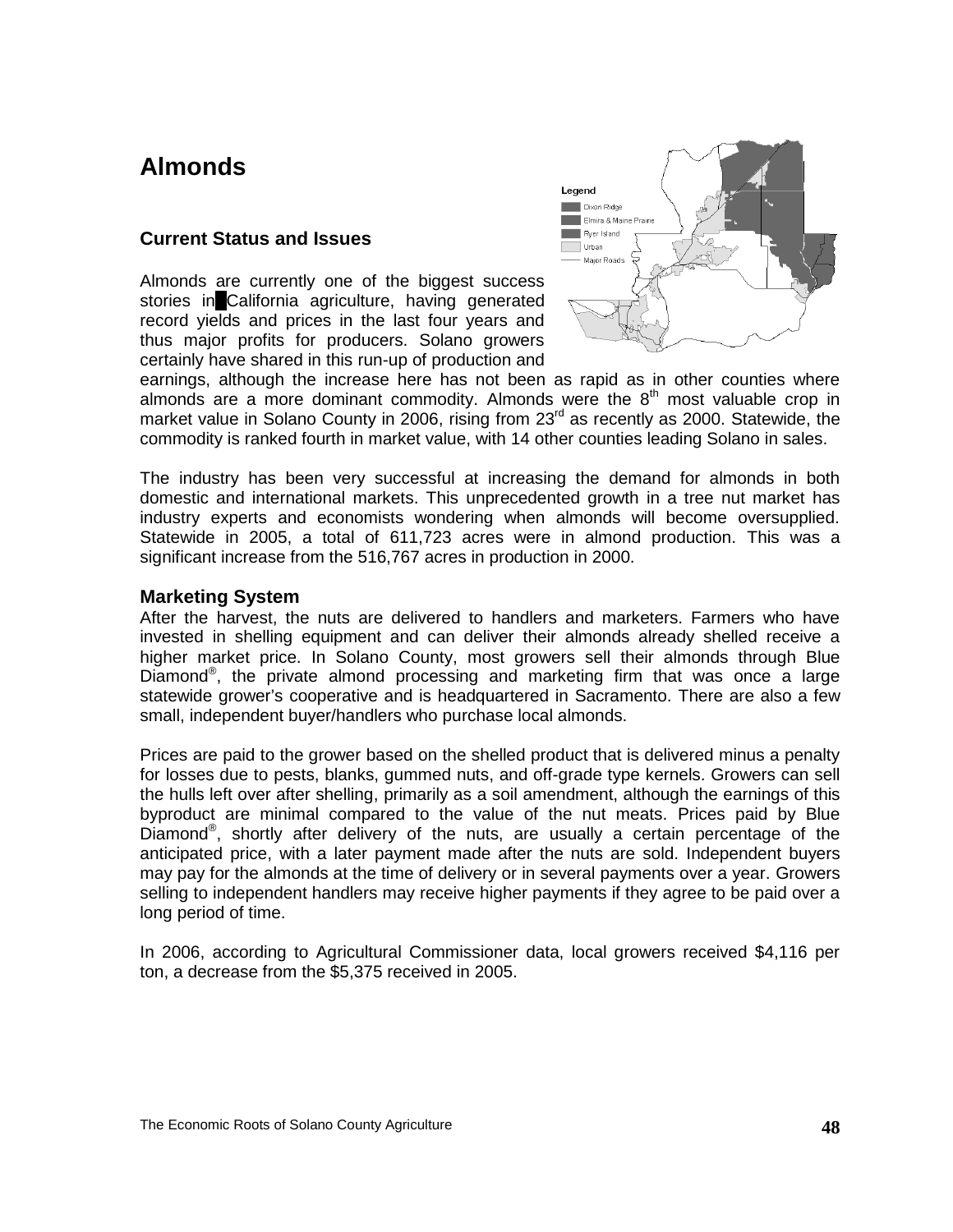#### **Market Value and Acreage Trends**

Almond production in Solano County is clearly on the rebound. After a 15-year slide in acreage and value, production began to increase in 2000. In 2006, Solano County had 2,106 acres of bearing almond trees and produced just over \$5 million in sales. Another 949 acres were non-bearing trees, newly planted and representing a continuing increase in production for the near future. Solano's sales are a very small part of the industry's statewide \$2 billion in annual sales.



### **Location and Cultivation Requirements**

Traditionally almond production in Solano County was based along Putah Creek south of Winters. However, over the past few years orchards have been established further south around Dixon. Almond production processes are intensive, including irrigation, nutrition, pollination, orchard floor management, tree training and pruning and pest management. Integrated pest management is widely practiced. Most of the almonds in Solano County are grown conventionally, although a few acres are devoted to organic production. The different cultivars grown are unique to California, many of them developed by local plant breeders. Rootstocks are needed to grow high quality nuts. Peach seedlings, peach-almond hybrid and Marianna 2624 plum are the rootstocks most commonly used. Most of the almonds grown in Solano County are mechanically harvested.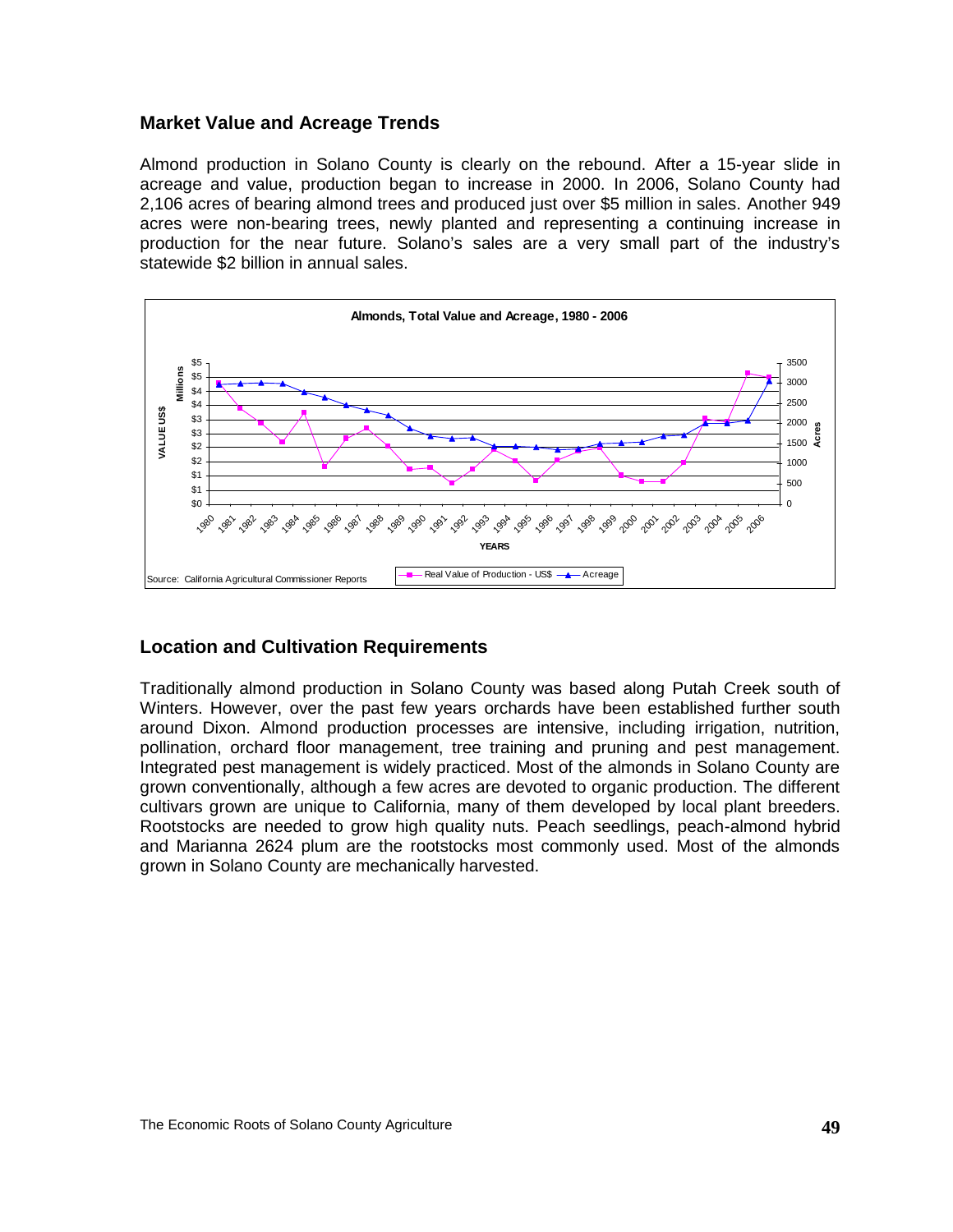## <span id="page-54-0"></span>**Alfalfa**

#### **Current Status and Issues**

Because of favorable soil, irrigation and other growing conditions, Solano County growers produce high-quality alfalfa that is sought by large scale dairies. As a result, alfalfa is among the top local commodities in market value—ranking third in 2005.



In 2002, Solano ranked  $10<sup>th</sup>$  among counties in the

state and  $43<sup>rd</sup>$  in the nation in the market value of alfalfa and other hay. Market values and production have steadily increased over the years. Many of the growers who abandoned sugar beet production in the late 1990s as the result of the loss of processing outlets converted their acres into alfalfa.

Although a low value crop, alfalfa produces good returns for growers who can keep their costs low. The economic health of the local alfalfa industry is tied directly to the health of the dairy industry. Solano County alfalfa producers see an increase in sales when milk prices are high and a decrease when milk prices are low. Prices usually do not fluctuate greatly from year to year, so alfalfa growers have had a steady and generally profitable crop. This is expected to continue into the near future.

Alfalfa producers believe that the Solano County confined animal ordinance adpted in 2005 limits their profitability. The ordinance limits the locations where a dairy can locate and generally increases the costs involved in permitting a large scale confinement animal operation. Producers argue that another large scale dairy in the county would create a valuable local market for their alfalfa. Silage, made from fresh chopped corn, and haylage, which is freshly chopped hay, are commonly blended with alfalfa to produce high quality feedstuffs for dairy cows. Alfalfa producers often plant corn as part of the crop rotation system. A new dairy would increase the local demand for both commodities produced in this rotational system. Alfalfa producers tell us that alfalfa production is more profitable and therefore preferred by local producers over silage and haylage.

### **Marketing System**

Most alfalfa produced in Solano County is sold to dairies elsewhere in northern California, particularly to large dairies in Fresno and Merced Counties where there is little alfalfa acreage. Local alfalfa production is generally marketed through a broker who handles the details of shipping and guarantees a quick payment to producers. Most alfalfa producers use a broker because they do not personally have the time to find a buyer and secure payment directly from individual dairies. The use of brokers also ensures that Solano County alfalfa is shipped all over California. According to Solano alfalfa producers, local alfalfa is shipped to Marin and Sonoma Counties on the coast and to many Central Valley counties.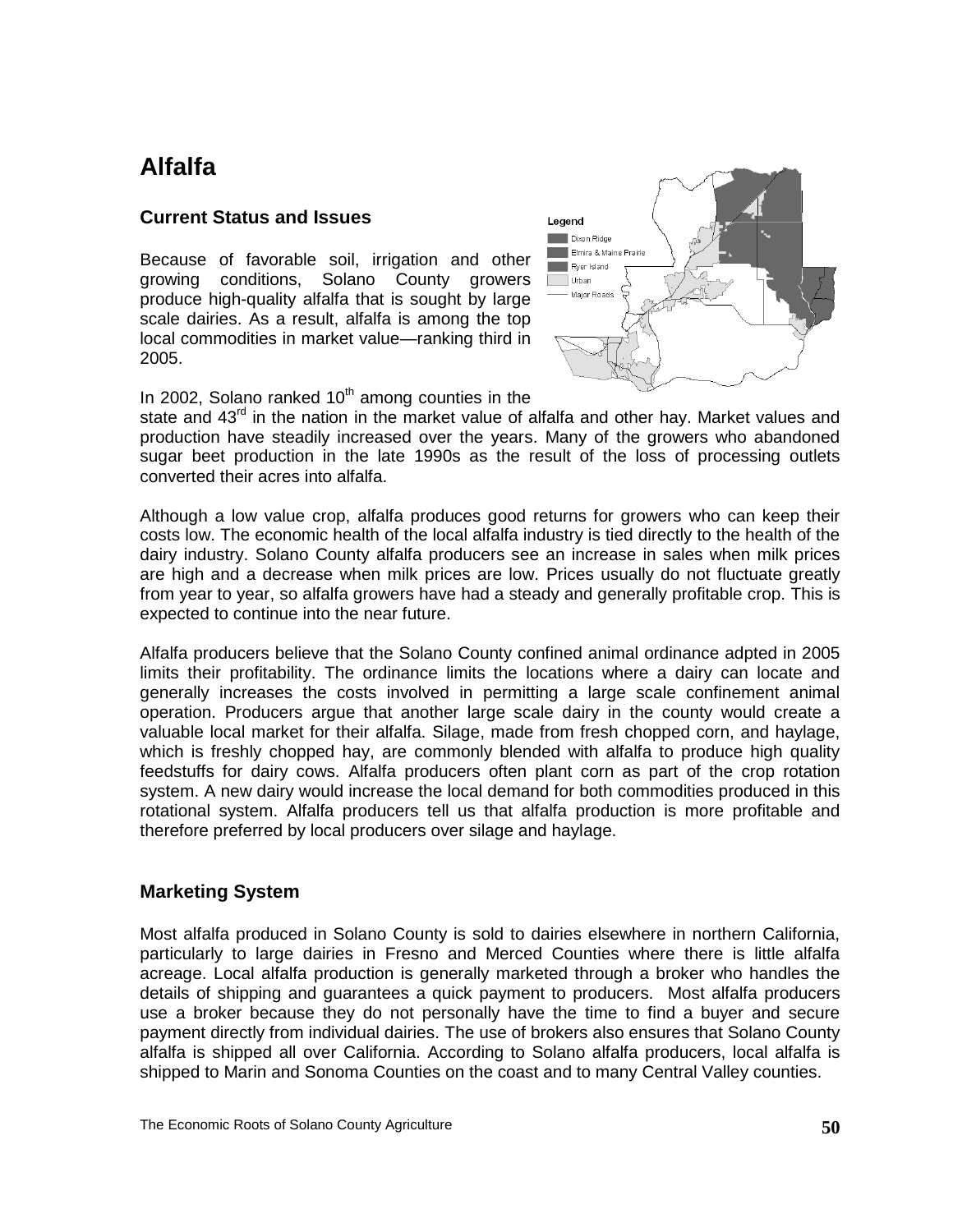Alfalfa is harvested in the field into bales that range in weight from less than 100 pounds to more than one ton. Each load of alfalfa is tested for total digestible nutrients (TDN). The TDN is a measure of level of protein and moisture content which determines the quality of the alfalfa. The dairy industry has different TDN standards than the horse industry, with the lowest quality alfalfa being sold to beef producers. The price varies according to quality.

## **Market Value and Acreage Trends**

As the chart shows, market value and acreage devoted to alfalfa production have steadily increased over the past 20 years. In 2006, the crop was grown on 36,304 acres and generated \$23.3 million for producers. This represented a sixfold increase over the acres and market value of the mid 1980s. A boost in acres used for alfalfa production occurred around 2000 when many growers shifted from sugar beets to alfalfa as a result of the local termination of beet production. Both crops can be produced on Class II soils.



### **Location and Cultivation Requirements**

About 140 Solano farmers (Census of Ag 2002) grow alfalfa on large plots that average about 240 acres each. Most production occurs around Dixon and south of Midway Road, an area with good soil, plentiful water and cool nights—conditions that combine to create a high quality crop. Affordable irrigation water is critical to producer profits, since alfalfa is a low value commodity.

A locational issue for many alfalfa growers is the proximity of nearby rural residences. Profitable alfalfa production requires the aerial application of pesticides, flood irrigation, and the operation of harvesting equipment sometimes at night—conditions that frequently lead to negative impacts on residences in the neighborhood. If growers lose the ability to engage in these practices because of local conflicts, their principal agricultural alternative is to convert their land to less profitable livestock production.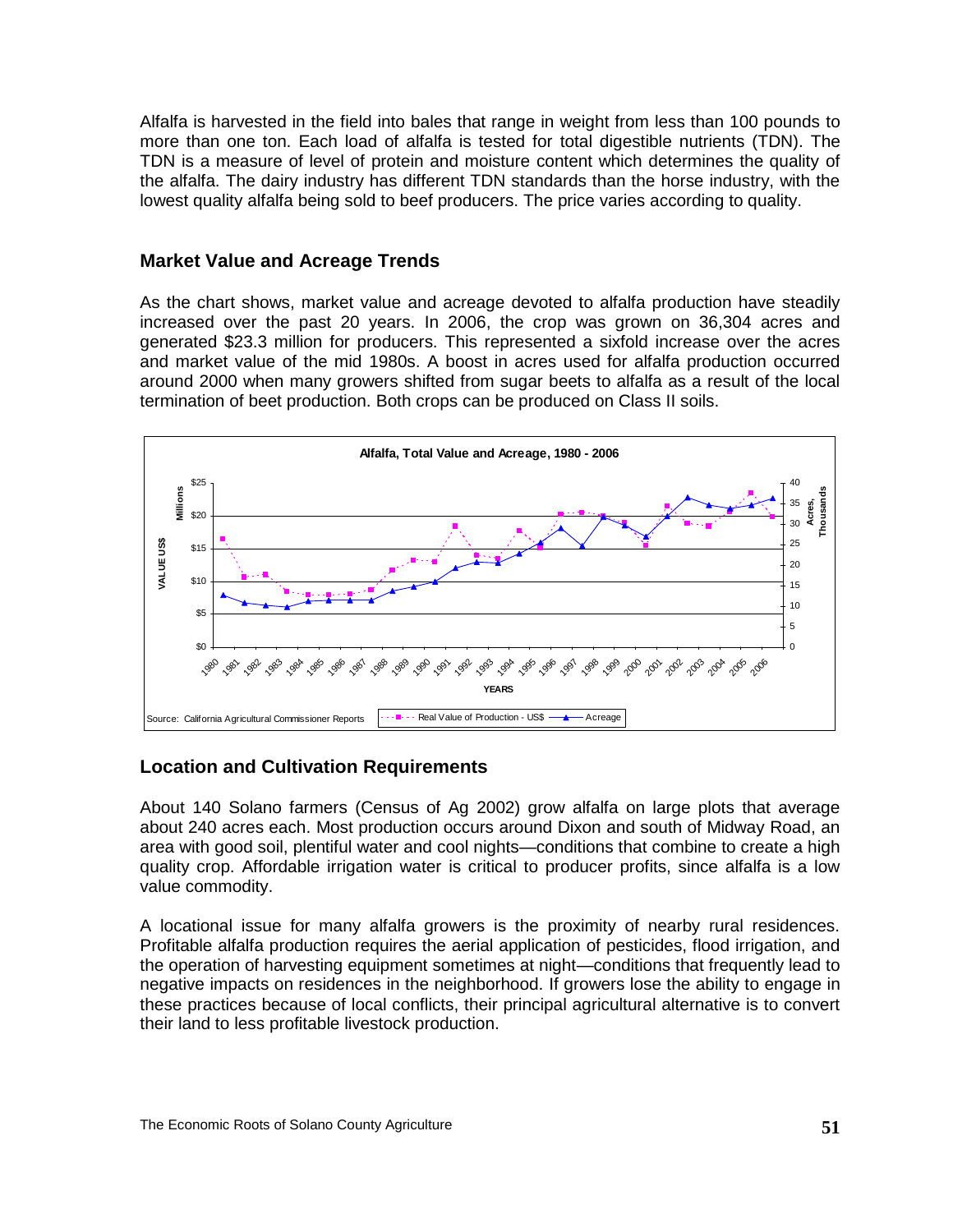## **Niche Agricultural Production**

### **Current Status and Issues**

Solano County is home to numerous small-scale agricultural operations producing for niche markets. The type of goods produced range from fresh fruit to flowers and from eggs to olive oil. While not a major percentage of the total value of agricultural products in Solano County, such crops provide economic opportunities for a number of small scale farmers.

<span id="page-56-0"></span>

## **Fresh Fruit**

In Suisun Valley, Green Valley and along Pleasants Valley Road, there are a few small producers growing cherries, pears, apricots and other fruit for the fresh fruit market. The majority of the production from these farms is sold either on-farm or to local markets. This type of fresh fruit production is a remnant of the Solano fresh fruit industry of the early 1900s, which grew some of the first California fruit bound for East Coast markets.

## **Olive Oil**

Solano County has an excellent combination of soil and climate for olive oil production. A handful of local olive oil producers are trying to succeed in the competitive olive oil market. California production is a small player in the world market as only the  $15<sup>th</sup>$  largest olive oil producer. . The U.S. domestic olive oil market is dominated by European Union imports. Since 1989, olive oil imports into the U.S. have increased more than 250 percent to meet the demand for olive oil created by the popular understanding of its health benefits as a cooking oil and salad dressing. Small scale olive oil companies specializing in hand picked, small batch and high quality olive oil , many of which are grower owned, have begun to thrive in recent years.

### **Organic Production**

In 2005 Solano County was home to 27 registered organic producers who produced \$2.8 million in value from 985 registered organic acres. The top organic commodities in terms of market value were walnuts, miscellaneous leaf vegetables, endive, fresh market tomatoes, and apples. In terms of acreage, the top organic commodities were walnuts, miscellaneous leaf vegetables, apples, almonds and kiwi fruit.

Solano County is a very small player in the overall California organic industry. It does not have any large scale multiple crop organic farms that are common in the Capay Valley of Yolo County.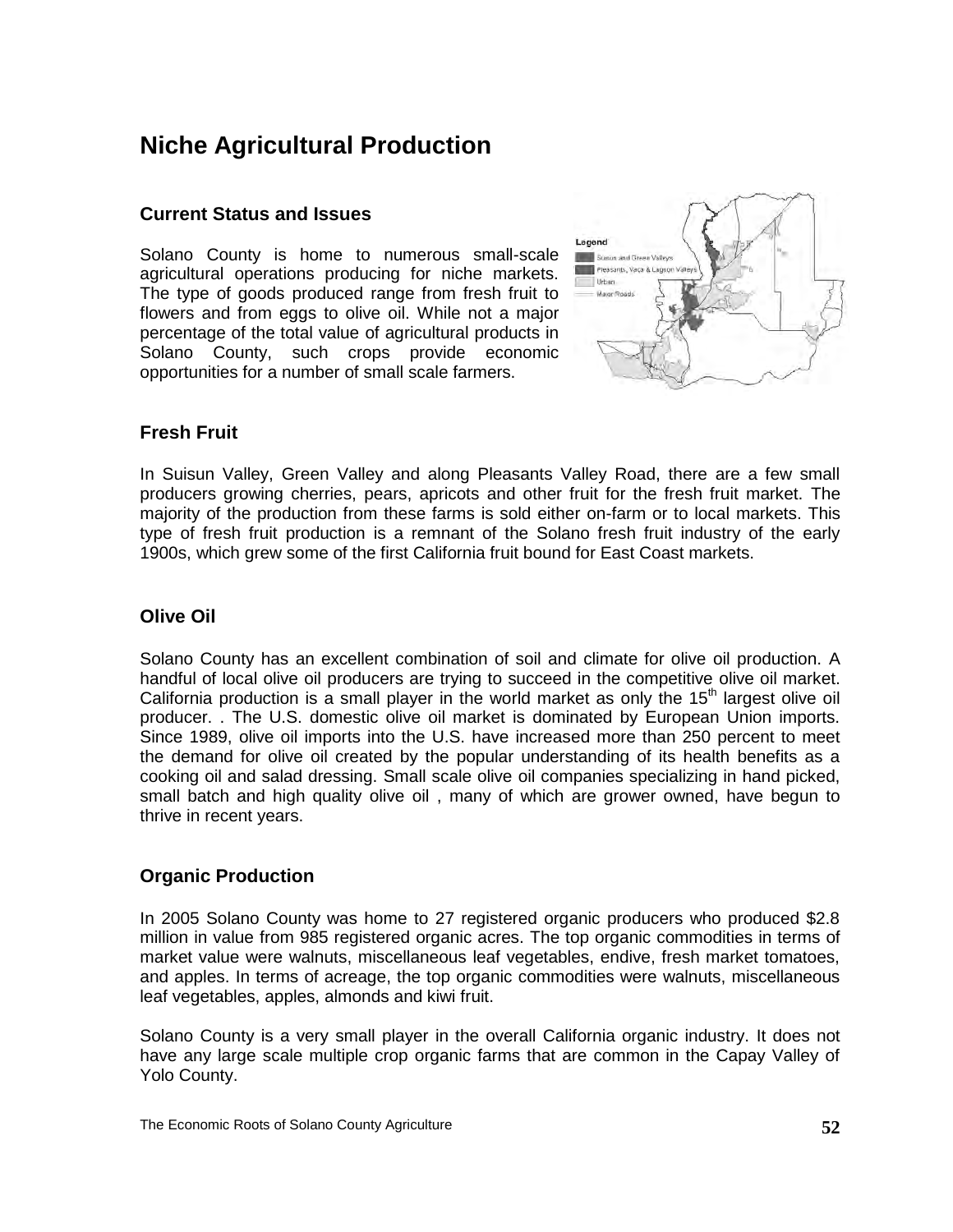#### **Produce Stands**

Suisun Valley is home to a thriving farm stand industry. The eight farm stands currently in operation include single crop stands-- specializing in kiwi, cherries or strawberries-- and stands open year-round which sell a variety of fruits and vegetables. County government regulations for the construction and operation of produce stands are a continuing problem for operators. One regulatory issue concerns the source of the produce sold; stands that sell only fruits and vegetables off-site are generally not allowed to operate in agricultural zones. However, it is difficult to monitor compliance with this requirement. Stands located on parcels enrolled in the Williamson Act face further use complications. Other issues involve the county's implementation of state and federal health, safety and other regulations. Produce stand operators assert that such rules conflict with their desire to provide an attractive shopping experience, including an open-air environment where customers can select fresh produce from wooden crates and bins.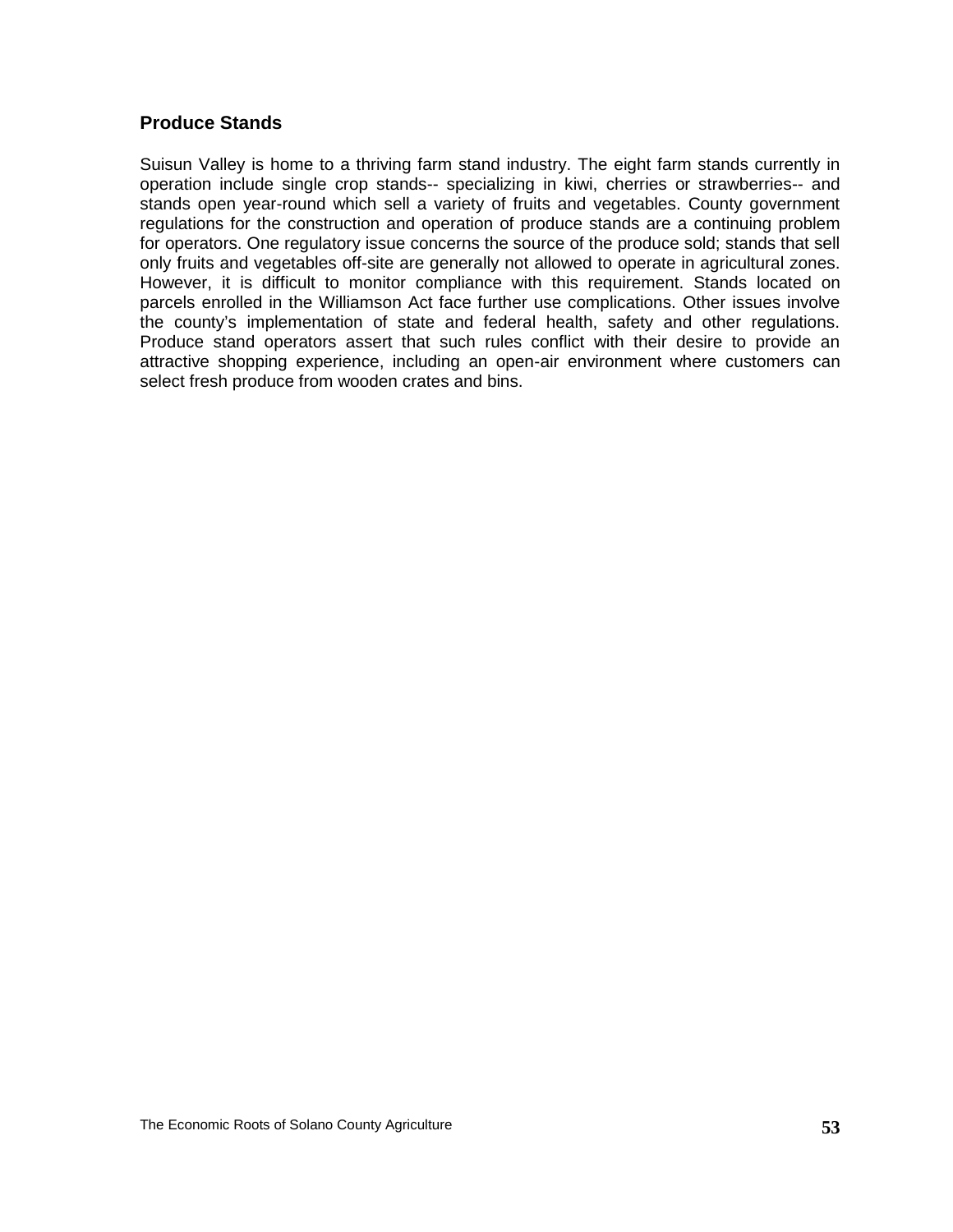## <span id="page-58-0"></span>**Dairy**

#### **Current Status and Issues**

Milk ranked sixth among Solano County agricultural commodities in 2006, producing \$10.4 million in market value, although only three dairy farms were on record as operating in the county. One is a large dairy with more than 6,000 cows, while the other two are relatively small operations. The local production and sales of milk have increased greatly over the years, with the 2005 market value



representing more than a fourfold increase since 1995.

However, the prospect of future expansion of this agricultural sector is constrained by county regulations which limit the location of new dairies. In 2005 the Solano County Board of Supervisors approved additions to the county code, which restrict the location of confined animal operations and define limits on their environmental effects. While not an outright moratorium on new large-scale dairies, the new regulations require proposed operations to undergo a strict review process and to adhere to stringent standards.

Enacted as the result of an outcry from urban residents against a proposed large-scale dairy, the new regulations reflect an ongoing conflict between urban and agricultural interests in the county. Urban groups are concerned about dairy impacts on residential lifestyles, while agricultural interests focus on the economic health of local farming. Agricultural leaders see lost opportunities for other sectors of the county's agriculture industry, since dairies typically purchase large quantities of feedstuffs such as alfalfa and corn from nearby suppliers to minimize their costs.

### **Marketing System**

Typically, refrigerated trucks from the handler/processor arrive at the dairy farm at least once per day to pick up milk and haul it to the processing plant. The plant converts the milk into either a fluid or manufactured product and sells this product to retailers. Virtually all of the county's milk production goes into the fresh milk market, with less than one percent processed into other dairy products.

The prices producers receive are set by state and federal mechanisms. Under a California state marketing order, the state sets minimum prices which processors must pay dairy farmers for raw milk. These prices are based on national wholesale market prices for dairy products and differ by the end product produced. However, since the advent of pooling, all dairy producers receive the same "blend price" for their raw milk, regardless of how an individual producer's milk is utilized. The state oversees the pool and pays producers monthly, determining a blend price based on the average price of milk used across all products produced.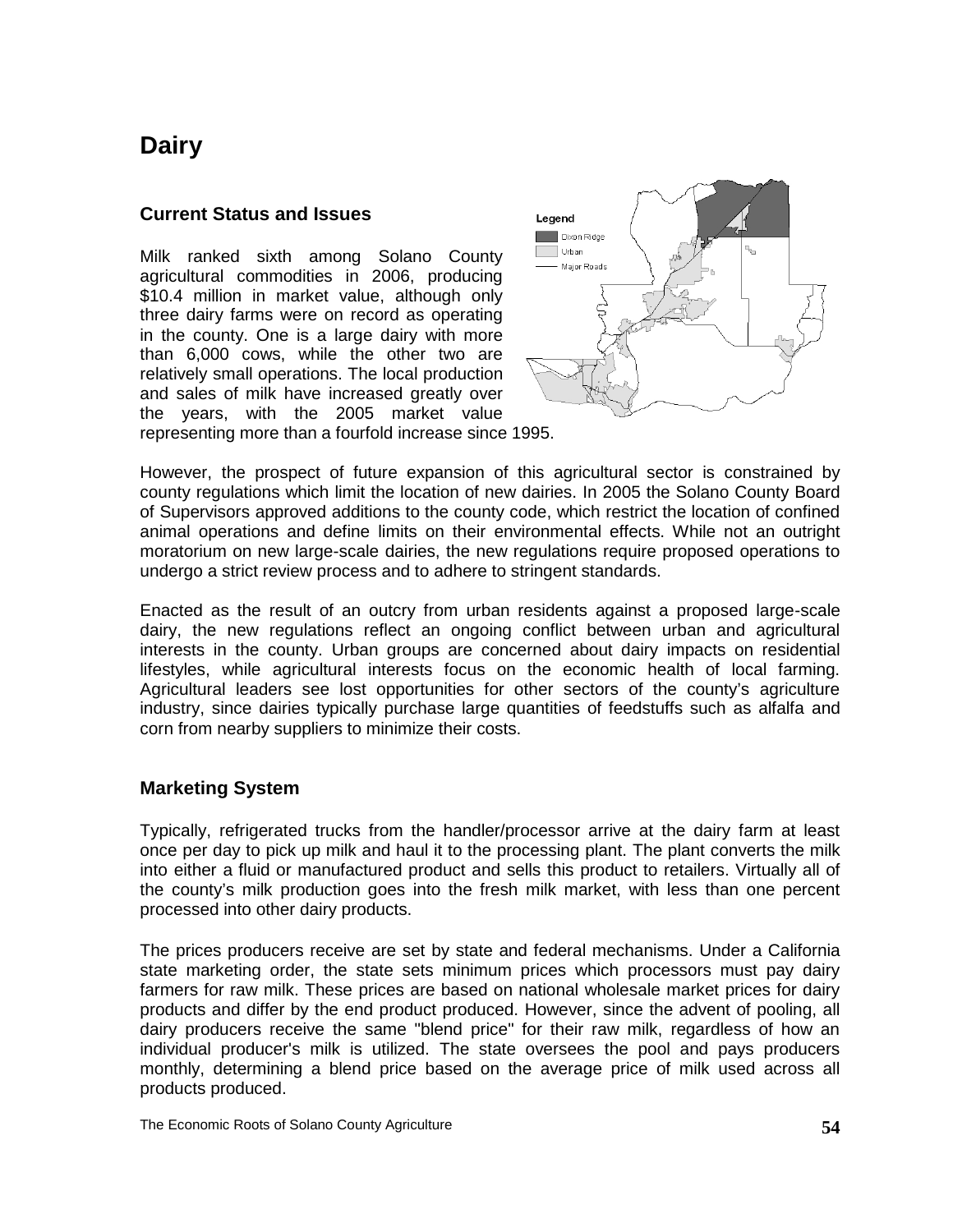### **Market Value and Acreage Trends**

In 2006, according to Agricultural Commissioner data, Solano County dairies produced 865,568 cwt of milk for the fresh market at an average sales price of \$12.10 per cwt.

While Solano County has a long history of small scale dairies, the market value of milk produced in the county increased almost three-fold in 2003, as indicated in the chart, due to the addition of the large-scale dairy.



### **Location and Cultivation Requirements**

The three Solano County dairies are located in and around Dixon. The new confined agricultural regulations have limited the possible locations of new diaries to an area south and east of Dixon and North of Rio Vista. While the new regulations limit where additional large scale dairies can be placed, they will be in close proximity to the feedstuffs grown in the area.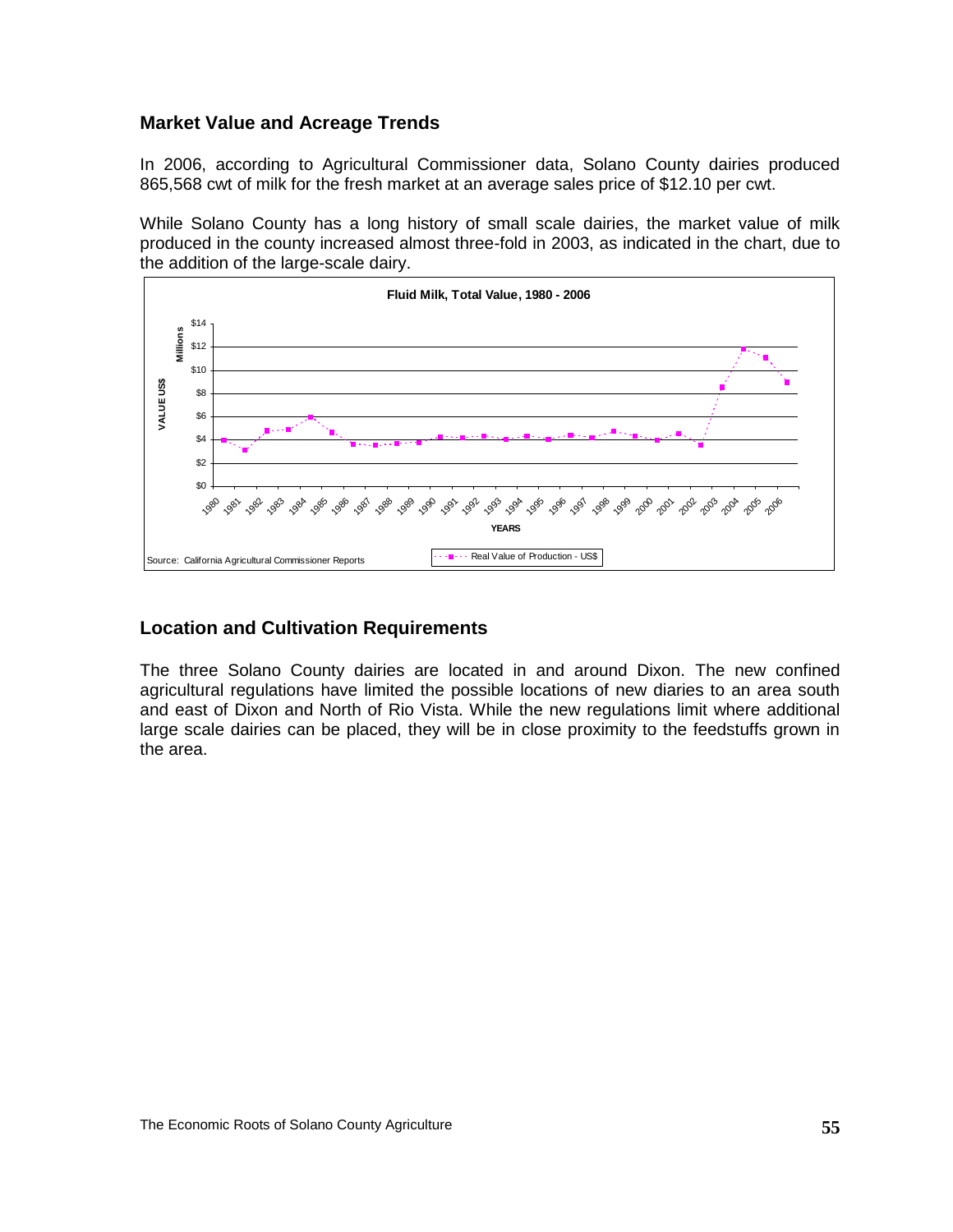## <span id="page-60-0"></span>**Dried Plums (Prunes)**

#### **Current Status and Issues**

While Solano County produced \$4 million in dried plums and ranked  $9<sup>th</sup>$  in commodity value in 2006, the dried plum industry in Solano County, as in the entire nation, is in a precarious situation. The industry is facing increasing competition from Chilean and Argentinean plum production and



decreased per capita consumption in the U.S. If U.S. consumers increase their consumption of dried plums for positive health benefits or as the Baby Boomer generation increases in age, then the dried plum industry in California will rebound. With no change in U.S. consumption, however, the industry will continue to shrink in the face of growing overseas competition.

Plums were first introduced into the Santa Clara Valley of California in 1856. By 1900, there were 90,000 acres of plums and drying houses spread throughout California. U.S. per capita dried plum consumption reached a peak in 1990, but has since decreased. In 2001, at the request of the California Dried Plum Board, the USDA officially renamed prunes to dried plums in order to improve the product's market image. In 2002, California acreage reached 80,000 acres for the first time since 1992, but declined to less than 72,000 acres by 2004. Increased competition on the world market has caused the price for dried plums to decline annually from 1993 to 2004.

#### **Marketing System**

Lacking a local dried plum processor, Solano County producers must ship their plums to Yuba City to be dried. Local producers often complain that the cost of shipping the fresh plums 60 miles to Yuba City severely decreases their profits.

California produces nearly all of the dried plums grown in the U.S. and accounts for 70 percent of the world production. While the majority of dried plums produced in the U.S. are consumed domestically, the dried plum industry is currently focused on the international market. However, the U.S. has seen increased competition from Chile in the European market. Most U.S. dried plums are processed through the Sunsweet Growers cooperative based in Yuba City. An estimated 20 independent dried plum processors operated in the state in 2004.

### **Market Value and Acreage Trends**

The Economic Roots of Solano County Agriculture **56** Dried plum acreage in Solano County began to decline in 2002. Almost 1,000 acres plum trees were pulled between 2001 and 2004. Since this decline in production, the total value of dried plums produced in Solano County has increased to almost \$4.0 million in 2006. The \$4.0 million in sales is large enough to rank dried plums  $9<sup>th</sup>$  in total value generated by a commodity. The recent increase in dried plum production may result from an improvement in the quality of data collection and reporting by the Solano County Agricultural Commissioner.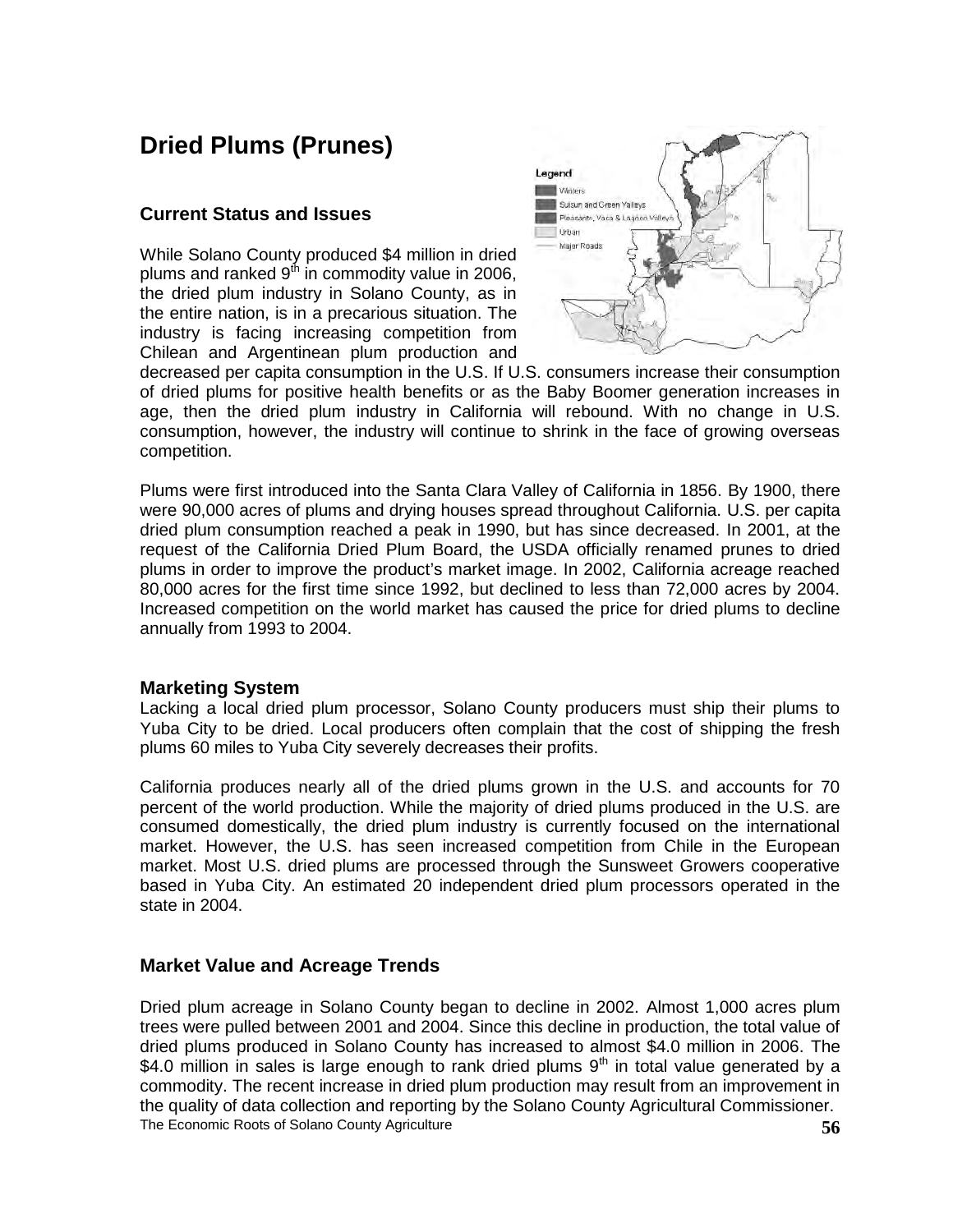

## **Location and Cultivation Requirements:**

Dried plums in Solano County are grown primarily in Suisun Valley and in the alluvial soils at the top of Pleasants Valley Road and around Winters. Plums grow best in areas with deep alluvial soils and wind protection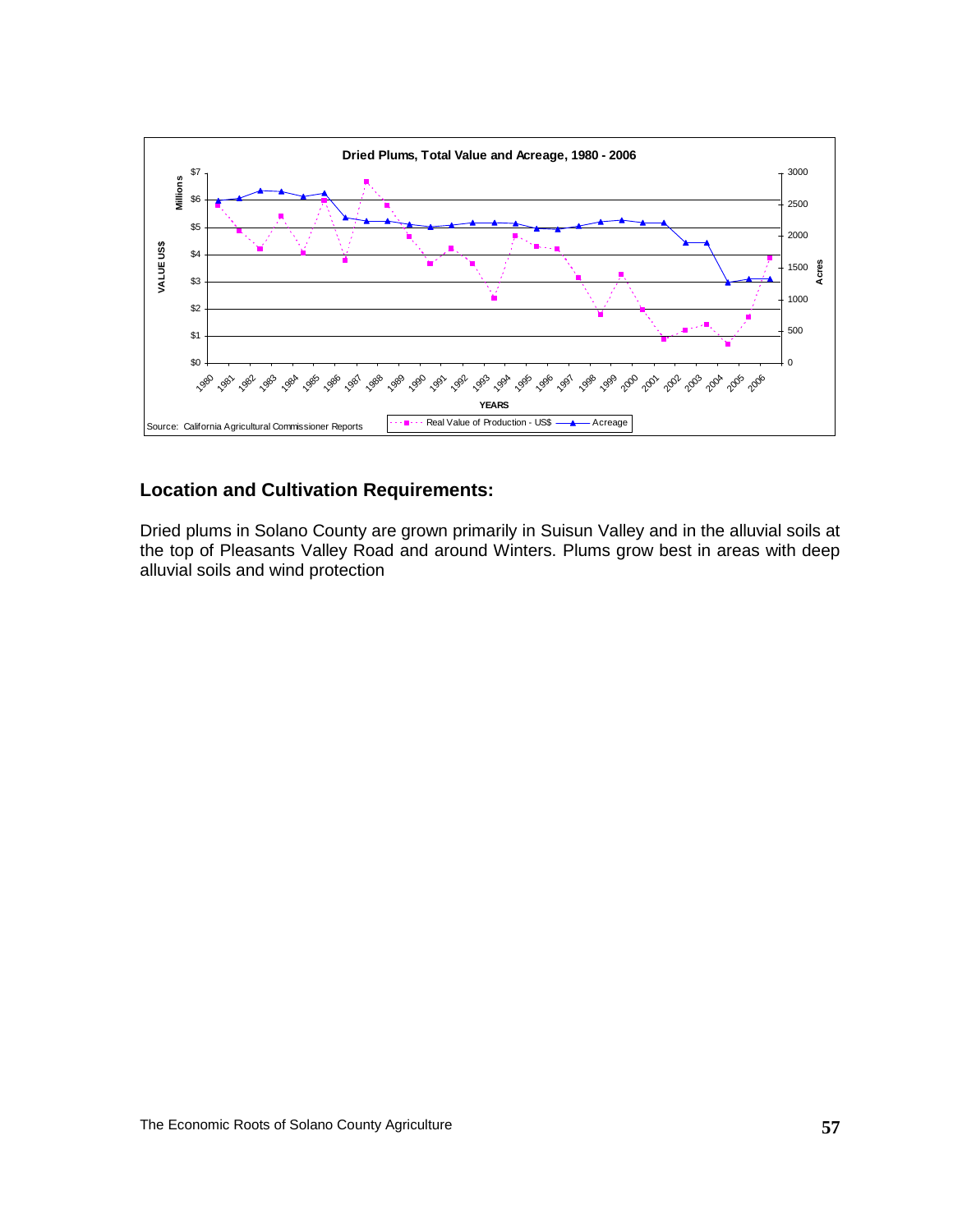## **Sunflower Seed**

#### **Current Status and Issues**

Over the past five years, sunflowers have emerged as a leading commodity in Solano County, ranking  $8<sup>th</sup>$ in market value in 2005 and  $12<sup>th</sup>$  in 2006. Solano County farmers grow sunflower seeds for two separate markets. In the first, seeds are sold on a commodity basis to be processed into oil and meal.

<span id="page-62-0"></span>

The second market is for certified sunflower seeds, which are produced under contract for seed propagation companies. Sunflowers have been produced in Solano County for a long time, with considerable fluctuations in value and acreage over the years.

#### **Marketing System**

Planting certified sunflower seed under contract must be spatially coordinated because sunflowers are open pollinators. When two sunflower fields are planted next to each other, the harvested crop will have the genetics of both fields. In order to produce genetically pure certified seed, each field is required to be almost one mile from any other sunflower field. Harvested certified seed is delivered to a specific location determined by the contract. The seeds are cleaned and repackaged for delivery as seed for commodity production in the next season.

Commodity sunflower seeds are sold as a bulk commodity and processed into a wide array of products. Typically, the seeds are pressed to separate the oil from the rest of the seed. The residual is called meal and is processed into numerous products. Seed sold as a commodity receives the local commodity price determined by the world market.

The majority of sunflowers grown in the United States are produced in the Great Plains as part of a wheat and sunflower rotational system. The Great Plains production drives the world market price for sunflower seeds, and the relatively small Solano County production has no effect on market price.

#### **Market Value and Acreage Trends**

Sunflower seed production is on the rise in Solano County. In 2006 sunflowers were planted on almost 6,615 acres and generated almost \$5.5 million in value. The seeds are produced as part of the tomato, alfalfa and wheat rotation system. Seed production in the Dixon Ridge area is preferred as a rotation crop over wheat or corn because of higher profits and a secure market price under contract.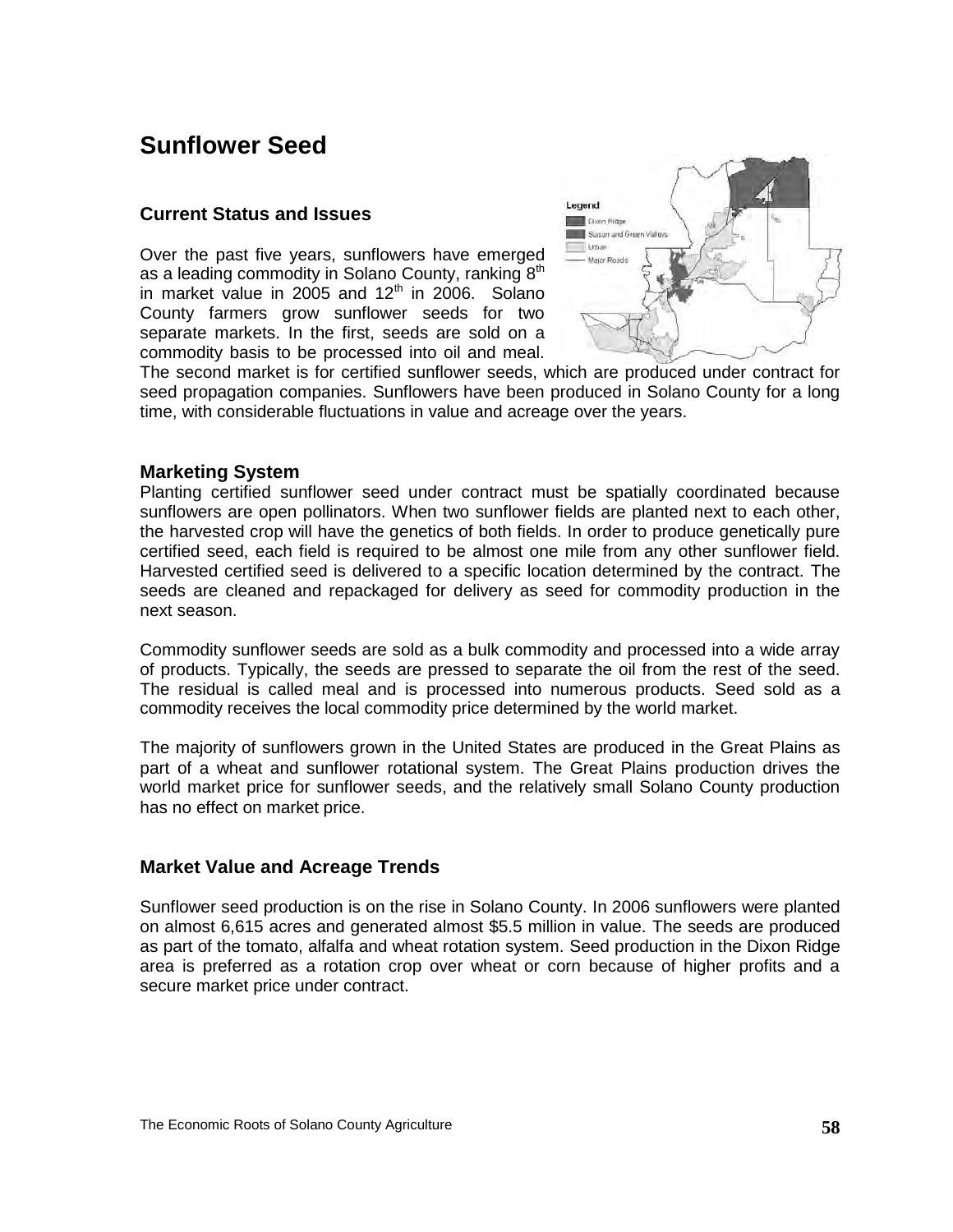

### **Location and Cultivation Requirements**

The deep alluvial soils of the Dixon Ridge area are perfect for sunflower production. Once the seeds are planted, weed control and irrigation are the major factors impacting production. Sunflowers are planted in May and harvested in August or September.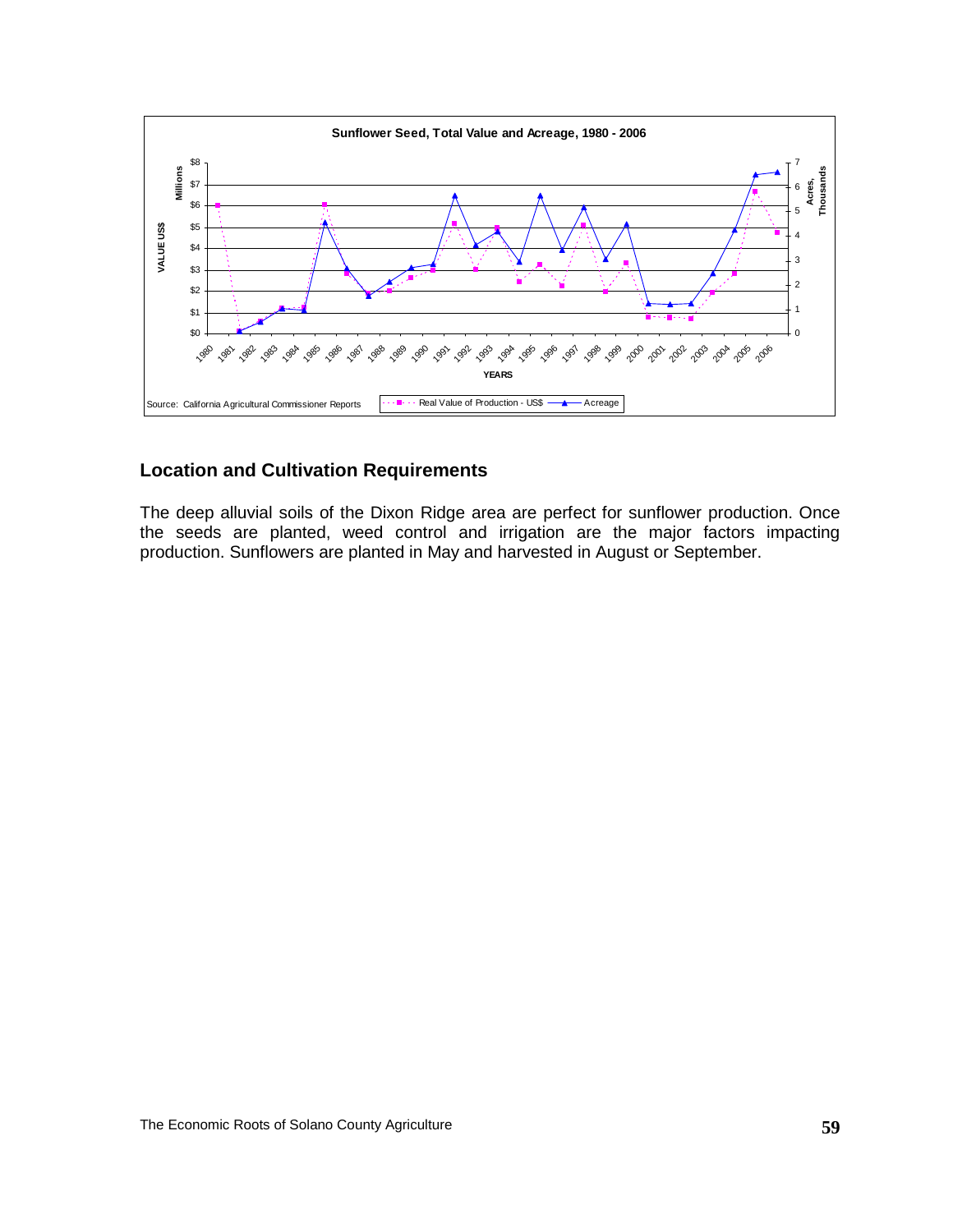## **Montezuma Hills Grains – Oats, Barley**

#### **Current Status and Issues**

The Montezuma Hills region is farmed in a crop rotation system that includes sheep, small grains and a fallow period. As part of this rotation, up to one third of this region can be in small grain production at any given year.

Historically, the small grains grown were limited to oats and barley. Recently some producers have been experimenting with safflower and

<span id="page-64-0"></span>

canola. Small grain production in Solano County faces the challenges that come from producing a commodity on a small scale while receiving a globally determined market price. Montezuma Hills producers farm on a terrain that is too hilly for the kind of large scale production utilized in the upper Great Plains and Europe.

As part of the three-commodity rotation system, small grain production does not have to be profitable every year to make economic sense for producers also involved in the sheep industry. However, small grains can not be unprofitable every year for producers. As part of the rotation system, small grains are a leading income source for producers.

#### **Marketing System**

Small grains are harvested and shipped to a Woodland elevator, or to the Port of Stockton for export. Without these close outlets, small grain producers would have greater transportation costs. . The barley and oats produced in Solano County are usually marketed for animal feed. When there were multiple animal feeding operations in the Solano area, producers had several local markets. Now almost all of the production is shipped out of California.

Solano County is loosely connected to the world small grain industry. Profitable years are typically defined when the main small grain production regions experience a bad harvest. The more difficulty small grain producers in the Midwest have in harvesting their crops, the more profitable small grain production is in Solano County.

### **Market Value and Acreage Trends**

Small grain production is declining in value in Solano County because fewer acres are being planted in this crop and commodity prices have not kept pace with inflation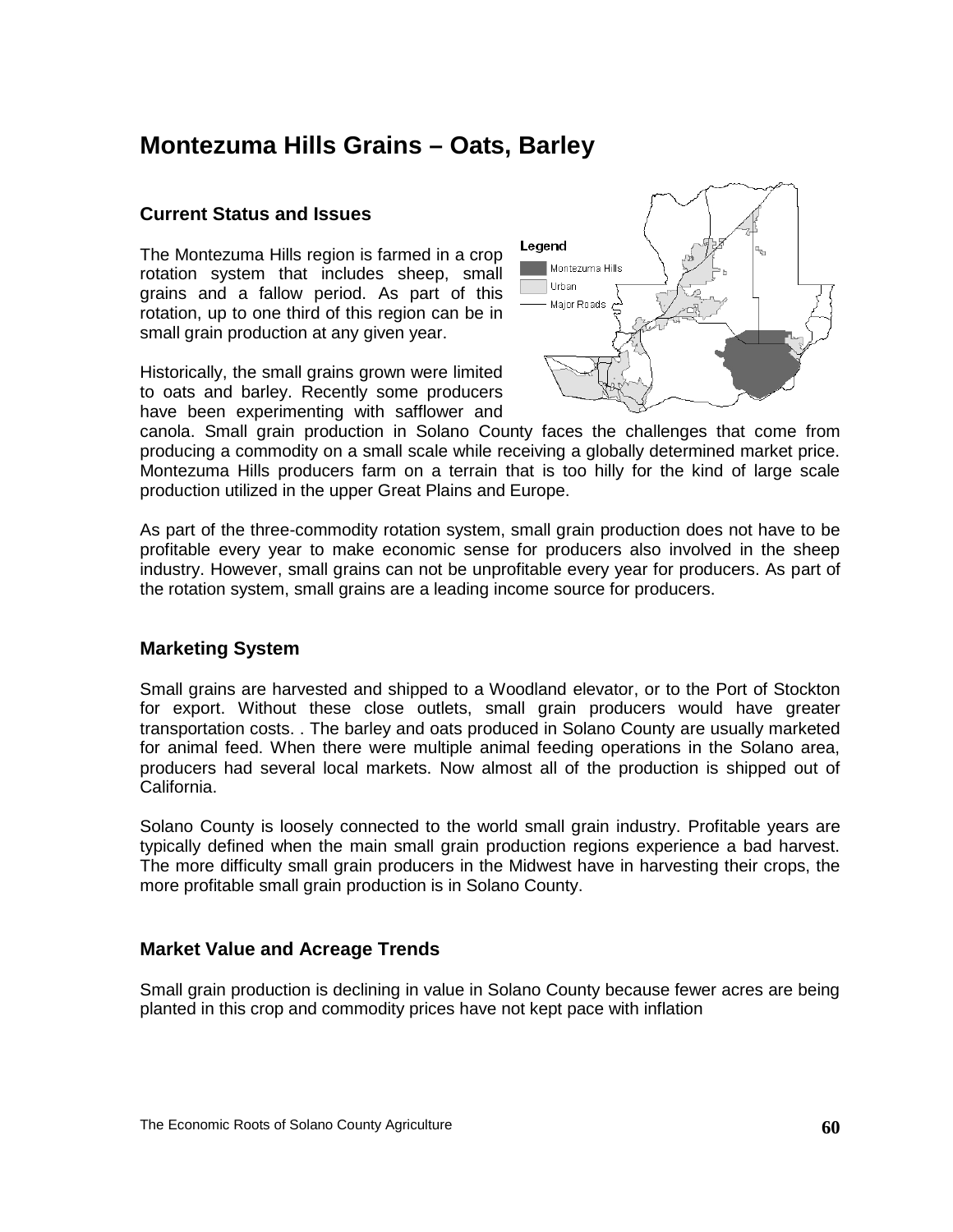

#### **Location and Cultivation Requirements**

The sheep, small grains and fallow crop rotational system may be the best agricultural use of the Montezuma Hills region in terms of working in conjunction with the environment. The Montezuma Hills are a natural grassland. Over the years producers have learned to farm here in a manner that allows them to cultivate a grain crop while utilizing the naturally occurring grass.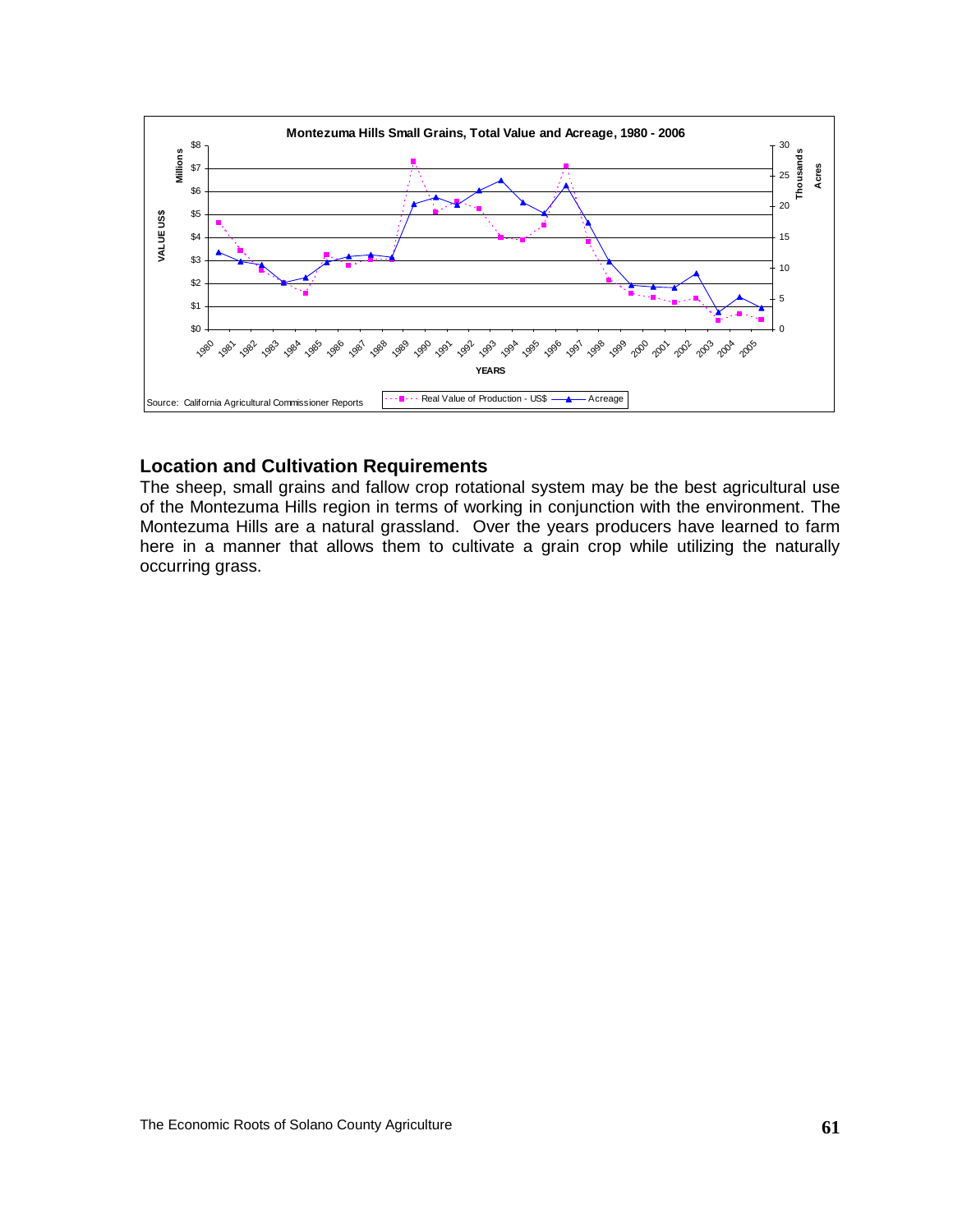## **Wheat and Corn**

#### **Current Status and Issues**

Today, wheat and corn are produced in Solano County to rest the land for processing tomatoes, green peppers or alfalfa which are all more profitable parts of the same crop rotation system. In the Dixon Ridge area wheat and corn are used to rest the land as part of the tomato, alfalfa or safflower rotation. The Montezuma Hills region

<span id="page-66-0"></span>

uses wheat as part of the three year rotation between sheep, wheat or other small grains and fallow. Neither area has the economies of size necessary to compete with the Great Plains or Corn Belt where the majority of wheat and corn in North America are grown.

The corn grown in Solano County is planted for the same reason as wheat with the exception of sweet corn. Grown in a similar manner as field corn, sweet corn is separately marketed to area groceries stores as a vegetable crop. The Dixon area has a reputation for growing quality sweet corn. Detailed information on sweet corn production is no longer available in the annual crop reports published by the Solano County Agricultural Commissioner.

Higher market prices have increased the number of acres planted in corn in Solano County in recent years. .

### **Marketing System**

.

Wheat and field corn are harvested and immediately shipped to a grain elevator where producers receive a price per ton that is based on the world market. Because Solano County producers are small and inefficient in comparison to the large scale Midwestern producers, wheat and corn production are seldom profitable for most Solano County producers.

As grain production has declined in the area over the last 10 years, Solano County producers are losing their connection to the market. Since wheat production is not profitable in the Dixon area and only occasionally profitable in the Montezuma Hills region, both areas likely will experience declining profitability in the future.

### **Market Value and Acreage Trends**

With some fluctuations, the overall Solano County trend in the past 25 years has been a steady decrease in wheat and corn market values and acreage, as the charts indicate.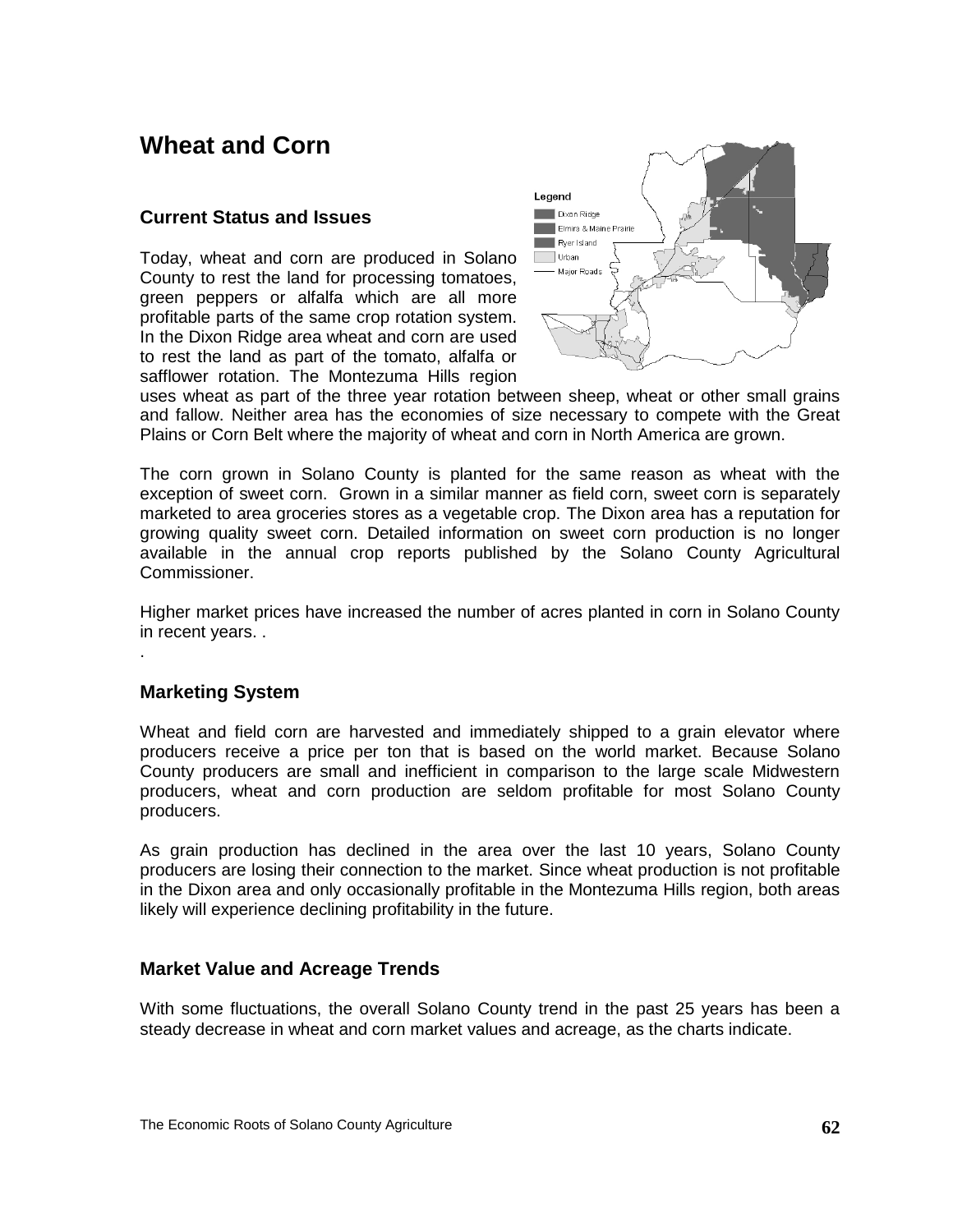



### **Location and Cultivation Requirements**

Wheat and corn are best grown in soils with low clay levels and high amounts of organic matter. The Dixon Ridge and most of the Elmira and Maine Prairie area are well suited for corn and wheat production. Wheat is planted in the late summer or early fall before the rainy season and is harvested in late June and early July. Corn is planted in the spring and harvested in August and September.

Wheat is a large scale commodity that requires large acreage and easy access to market. Any urbanization that keeps producers from using large scale implements, large acreage irrigation and drainage will harm the already low levels of profitability of Solano County producers.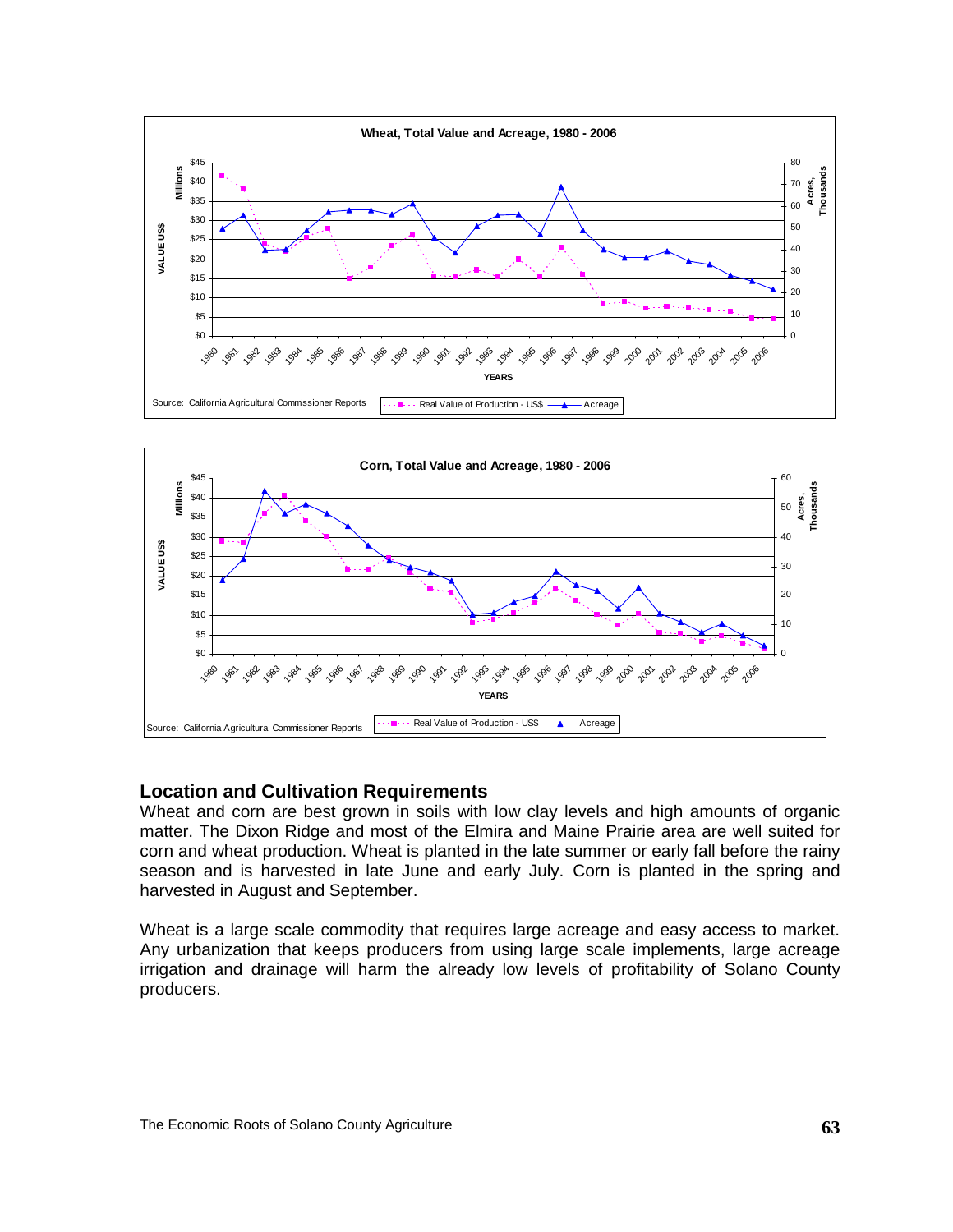## **Nursery Crops**

#### **Current Status and Issues**

Solano County is home to a healthy nursery crop industry because of a combination of favorable growing conditions and transportation access. While there are a handful of nurseries **in the same of the same of the same of the same of the same of the same of the same of the same of the same of the same of the same of the same of the same of the same of the** in Solano County, local production is dominated by one operation. The smaller nurseries

<span id="page-68-0"></span>

produce tree plantings, ornamental plants and other nursery crops to provide local producers and residential customers with new orchard plantings or ornamental plants.

By contrast, the leading nursery in Solano County does not market its production locally and depends on few suppliers in Solano County. The nursery located here a few years ago because of the availability of inexpensive land next to a major roadway and in a climate conducive to outdoor growing of nursery crops. This is large nursery is linked to suppliers and final consumers across the nation.

It is difficult to compare nursery production with other agricultural commodities in the county. Nursery crops are not planted in Solano County soil, but are grown in containers. Yet, especially the one large nursery is an important agricultural employer and its production is overseen by the Agricultural Commissioner as are other plant crops.

#### **Marketing System**

The small nurseries provide fruit and nut tree and vine crop starters for the orchard and wine industries in Solano County.

The one large nursery sells ornamental trees and shrubs throughout the United States. This nursery supplies trees and shrubs to retail nurseries and development projects. It has more in common with large scale nurseries in San Diego than neighboring smaller operations in Solano County.

#### **Market Value and Acreage Trends**

The large nursery dominates the total market value of nursery products grown in the county. Because nursery crops are generally planted into closely placed, they have a very high value per acre. Historically, the Agricultural Commissioner has not collected acreage information on nursery crops within Solano County.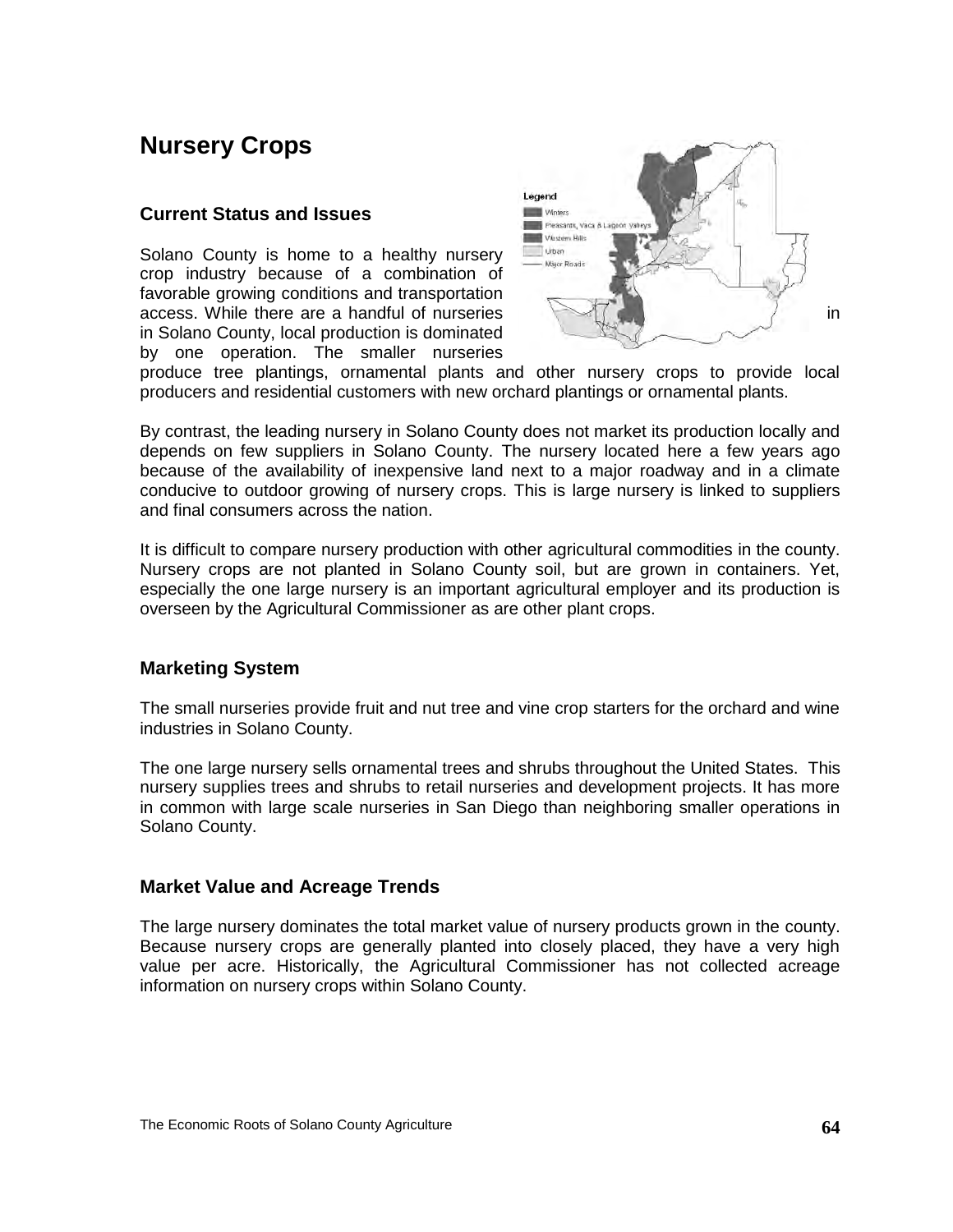

### **Location and Cultivation Requirements:**

The nursery industry is located in Solano County because of excellent climatic conditions and easy access to the interstate road system.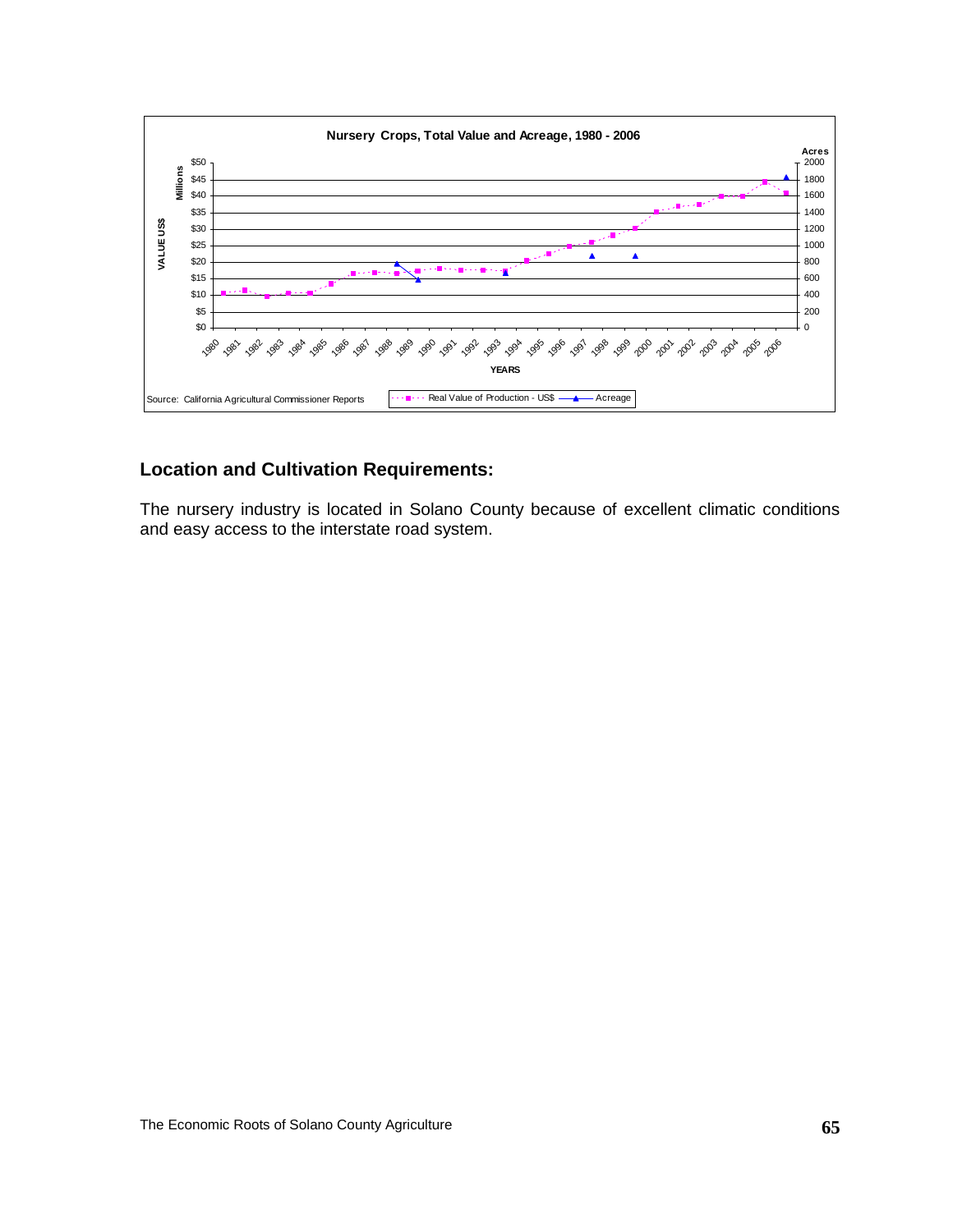# **Appendix II**

## **Agricultural Regions**

| <b>DIXON RIDGE</b>                        | 69 |
|-------------------------------------------|----|
| <b>ELMIRA AND MAINE PRAIRIE</b>           | 73 |
| <b>MONTEZUMA HILLS</b>                    | 76 |
| <b>RYER ISLAND</b>                        | 79 |
| <b>SUISUN VALLEY AND GREEN VALLEY</b>     | 82 |
| <b>WINTERS</b>                            | 85 |
| <b>JEPSON PRAIRIE</b>                     | 88 |
| PLEASANTS, VACA AND LAGOON VALLEYS REGION | 91 |
| <b>WESTERN HILLS</b>                      | 94 |
| <b>SOLANO COUNTY</b>                      | 96 |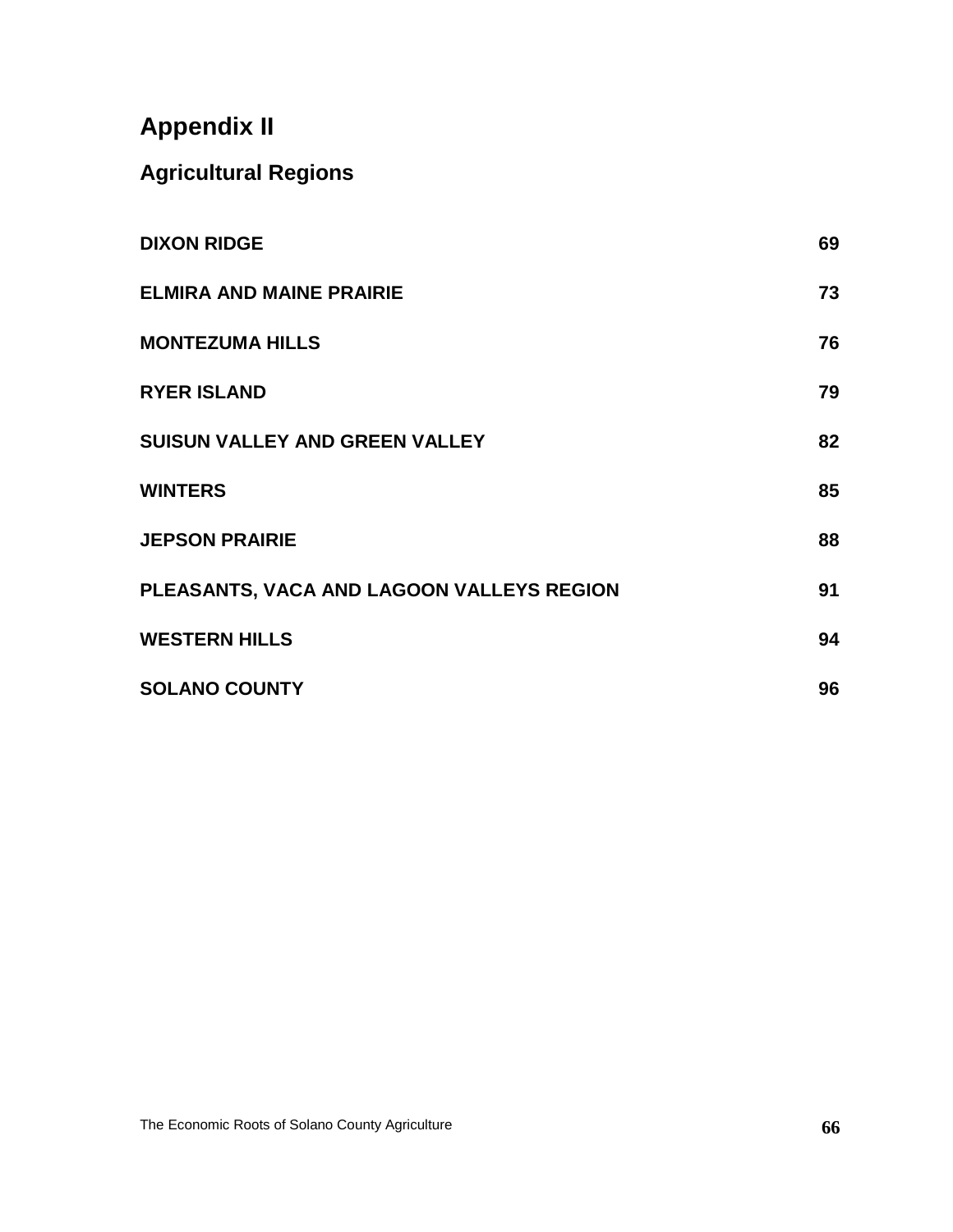## **Agricultural Regions**

It is nearly impossible to have a conversation with a Solano County producer without hearing a local geographical term—e.g. Dixon Ridge, Montezuma Hills, Suisun Valley used to define an area. After completing several focus groups and and a number of interviews, we concluded that the designation of individual agricultural regions in Solano would help to present an accurate picture of local farming and ranching, one more meaningful than just a countywide perspective. Producers know the general location of these regions and the agricultural activities which take place there, although the exact boundaries defining the regions lack precision. Agricultural borders may be a quite a subjective interpretation of geographical data, but the visualization of these regions serves as a useful reference historically and economically.

## **Defining the Regions**

The crops grown in various locales are a major factor in determining an agricultural region. Field crop regions-- Dixon Ridge, Elmira and Maine Prairie, Montezuma Hills and parts of the Suisun Valley--are defined by the crop rotational systems used by most producers in these areas. Other regions such as the Pleasants, Vaca and Lagoon Valleys are defined more by soil type and elevation. Areas primarily in livestock production, such as the Southwest Hills, are defined by a combination of soil type, slope and land use.

If agricultural regions are to be defined mainly by commodities produced, the county could easily be divided into 15 or 20 individual areas because of the diversity of crops grown locally. However, we developed our layout of the agricultural regions by grouping individual fields according to the rotational or permanent cropping system used and then applied natural resource elements to delineate their edges. Each agricultural region was defined by combining satellite images, soil survey information, county infrastructure, topography and producer interview information.

Multiple high resolution satellite photos of Solano County were stitched together and loaded into a Geographical Information System (GIS) file. Here the photos were combined with digital soil, road and elevation data to create a geographic model. Most producers interviewed were asked to verbally define the boundaries of their agricultural region and a few were asked to draw the boundaries on a map. The producer information was then used to guide the GIS based process to digitally define each production region.

## **Crop Rotation, Permanent Crops and Risk**

No one single environmental characteristic**,** production practice, or trait of an area defines an agricultural production region. Agriculture is a risky business. Every year, producers plant crops or raise animals without knowing how the weather will impact their harvest or what market price they will receive for their production. Farmers utilize a battery of chemicals and farm implements and produce a variety of commodities to reduce risk. The visible results of this decision are the assortment of crops grown across Solano County.

Each local producer selects a permanent or rotational cropping system based on the combination of crops perceived to return the highest level of profit in the long run. At times,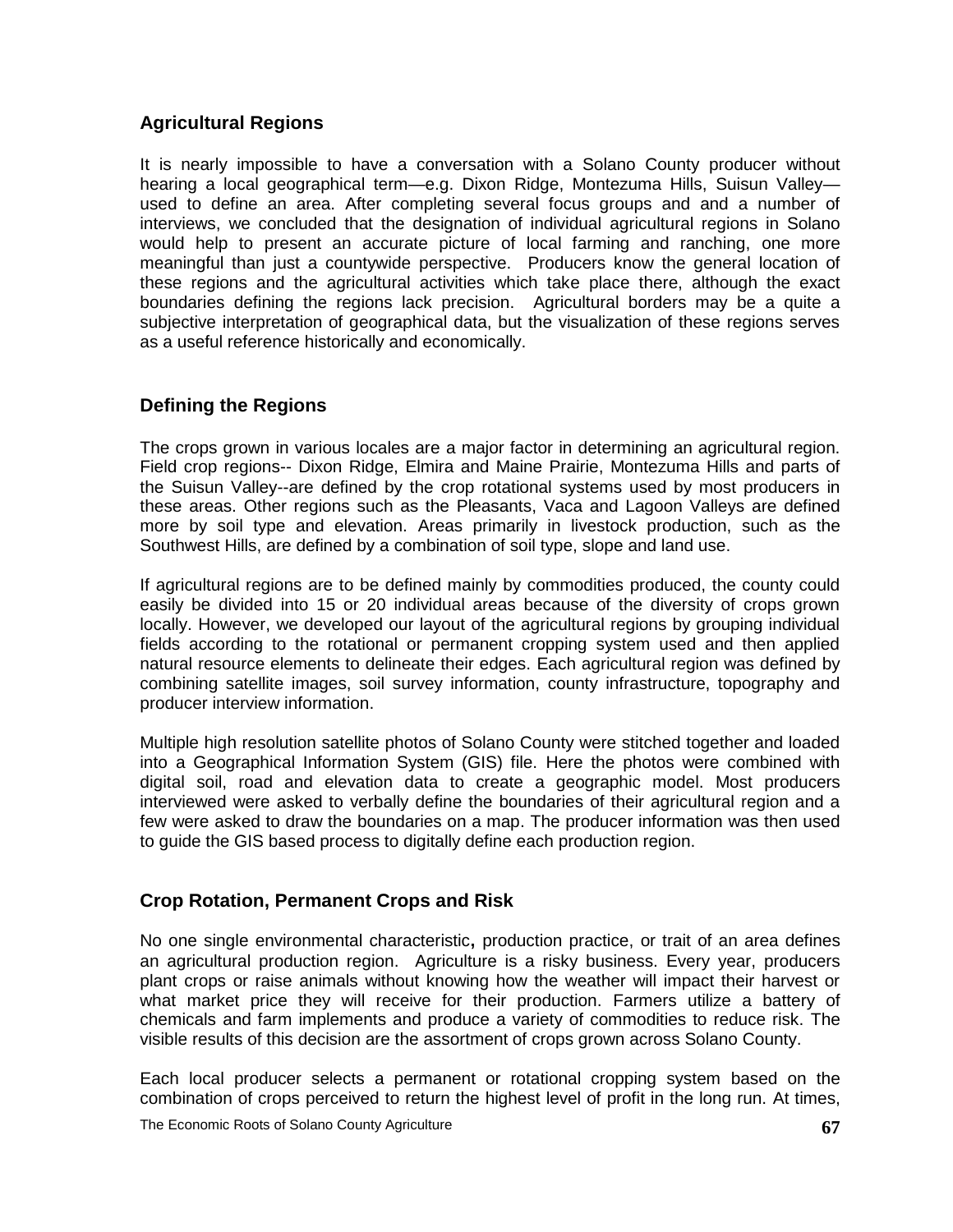field crop producers will plant a crop (e.g. legumes) with the primary goal of soil improvement rather than profit; the recovered soil will then be planted the following year with a more lucrative crop. For farmers also involved in livestock production, pasture land management and livestock products serve as insurance against draught and poor crop market prices. The system is complex and every planting decision is weighed carefully. In the following sections, the basics of the crop rotational system are presented by the geographic region on which they are planted.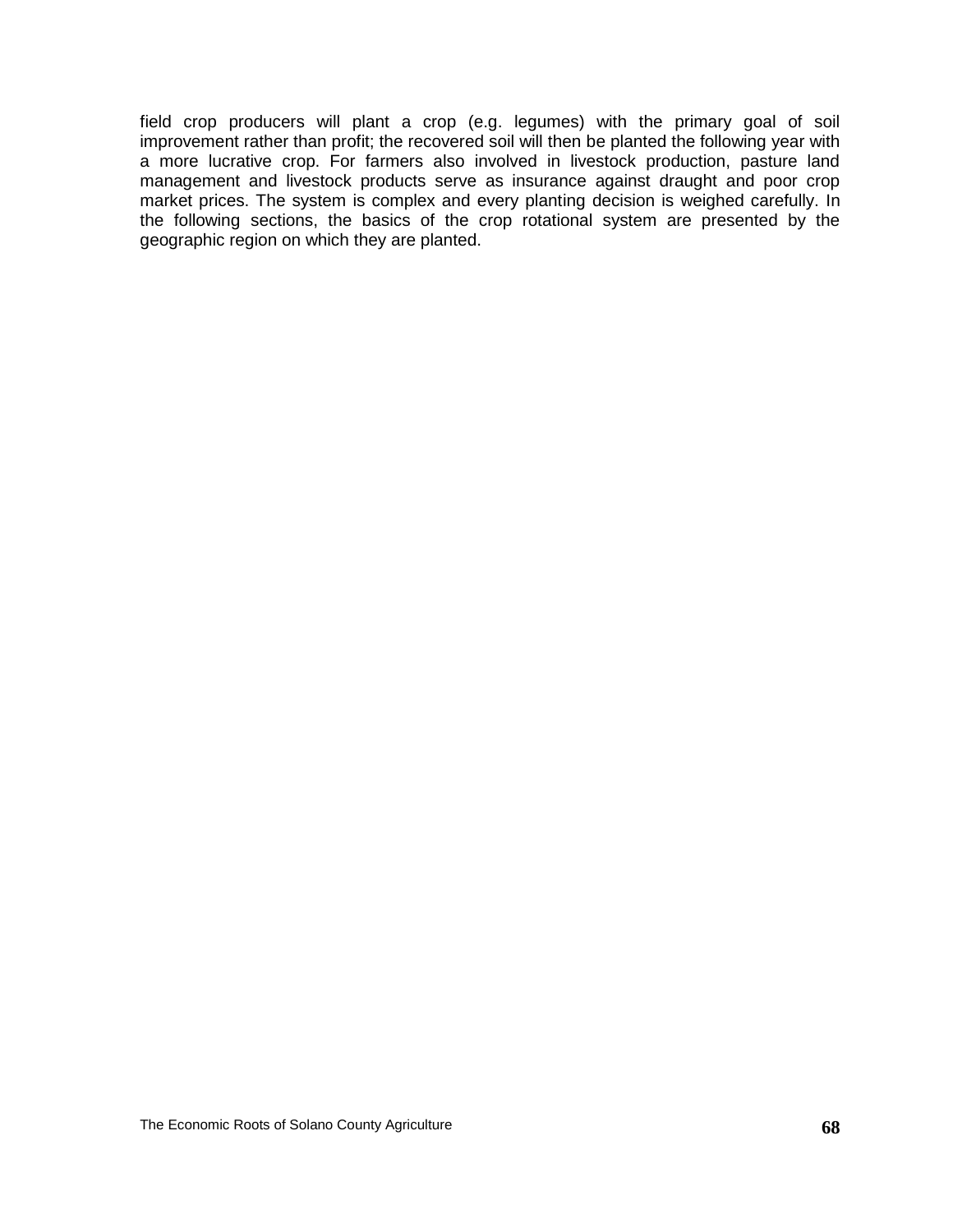## **Dixon Ridge**

#### **Major Crops**

Processing Tomatoes Bell Peppers Alfalfa **Sunflower** Wheat Corn



### **Geographical Area**

Total Number of Acres: 57,390 Total Value of Production: \$64,205,584 Value per Acre of Production: \$1,118 Percent of Region in Rural Residences: 11.9

Boundaries: Dixon Ridge is bounded on the north by Putah Creek and to the east by the Yolo County line. The southern boundary is defined by Midway Road. The western edge is marked by a combination of rural residential and cropping patterns which switch from field crops into ranchettes and tree crop-based production.

### **System overview**

Dixon Ridge evolved from a sheep-producing area into a field crop system when irrigation was introduced to the area in the 1950s. Production in the region is more similar to patterns in nearby Yolo County than to other areas of Solano County. Several producers farm in both Solano and Yolo Counties. Dixon Ridge is essentially an extension of Sacramento Valley agriculture.

The rotational system here can include processing tomatoes, bell peppers, alfalfa, safflower, sunflowers, wheat, and corn. The most profitable crop is processing tomatoes. Every three or four years, a field is planted to processing tomatoes based upon a yearly contract with a tomato processing facility. In other years, another less profitable crop is planted to allow the soil to "rest" until tomatoes can be planted again. Dixon Ridge producers acknowledge their economic dependence on the tomato production contracts and are unsure of their ability to continue field crop production should the contracts be discontinued.

The majority of tomatoes grown in the Dixon Ridge are processed through the Dixon-based Campbell Soup plant. The tomato industry in the the past 15 years has experienced both a consolidation of of processing plants and a shift south to the San Joaquin Valley in in tomato production with plan relocation. Campbell Soup continues to operate the Dixon plant because the continued ability to produce high quality finished products.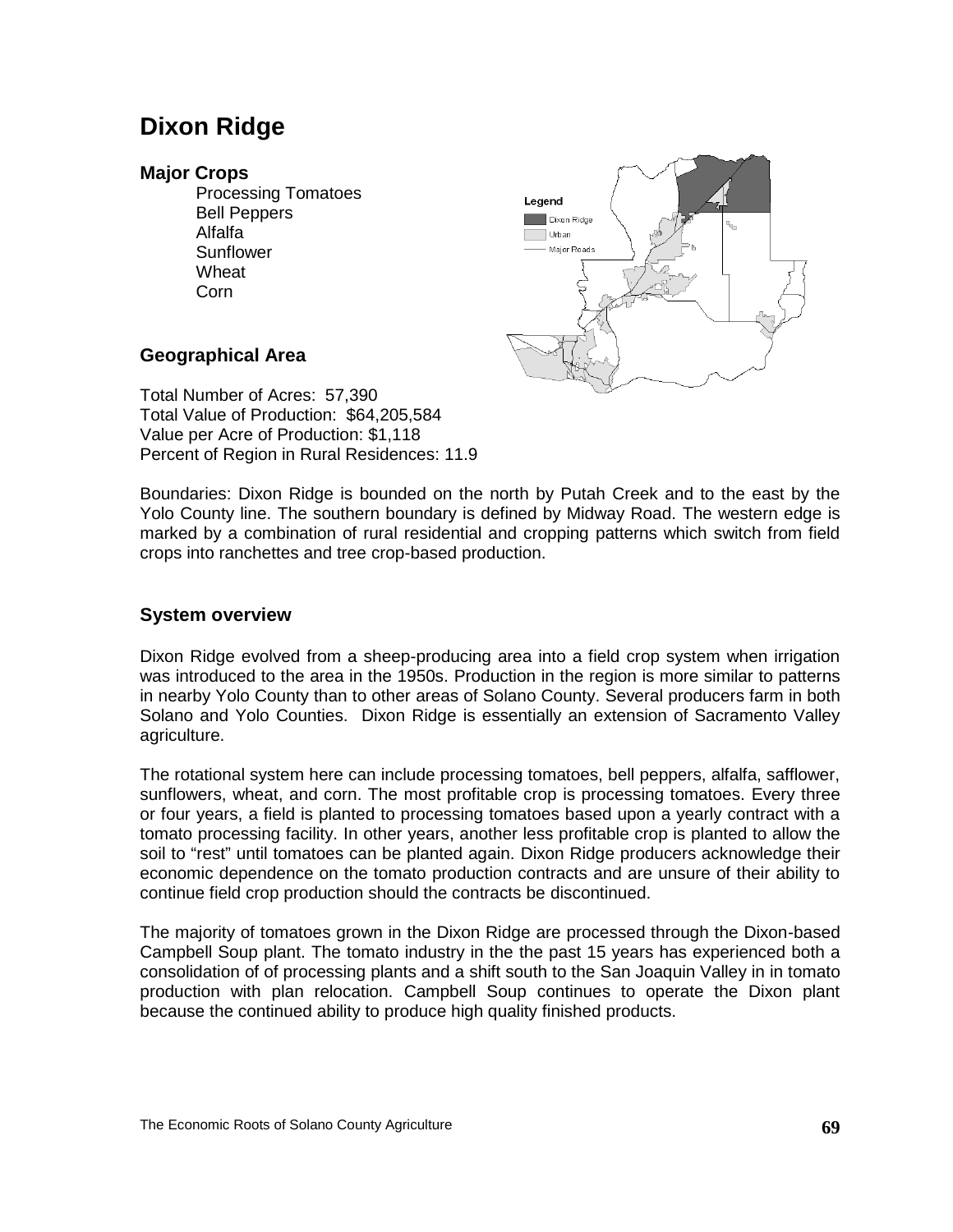To ensure quality, tomatoes are brought to the plant as quickly as possible following their harvest. The location of all of Solano's tomato production within a few miles of the plant is a big advantage. Urban development, local road congestion, or other problems that inhibit transportation of the tomatoes from the field to the plant could be harmful to continued tomato production in the Dixon Ridge area.

Farms in the region are large operations. Dixon Ridge is the only agricultural region in the county in which most farmland is rented by operators from landowners. The exact percentage of rental land is not known, but most producers interviewed indicated that their landlords lived off the farm, many in San Francisco.

Continued land rental arrangements in the long-term are problematic, as local operators suggest, because a number of successor owners are unlikely to retain these connections. According to anecdotal accounts, most of the children of their landlord have nonagricultural occupations with relatively little interest in maintaining agriculture on farm properties they are likely to inherit.

#### **Agricultural Value by Commodity**

The dairy industry is the largest agricultural value generator in the Dixon Ridge area. Because of the road layout in the region, there were enough unidentified fields which are known to be in field crop production, but we were unable to verify their production. Walnuts have surpassed all row crop production in the region. Almost 30 percent of the agricultural production in the Dixon Ridge comes from tree crop production. Processing tomatoes and alfalfa are the leading row crop value generators.

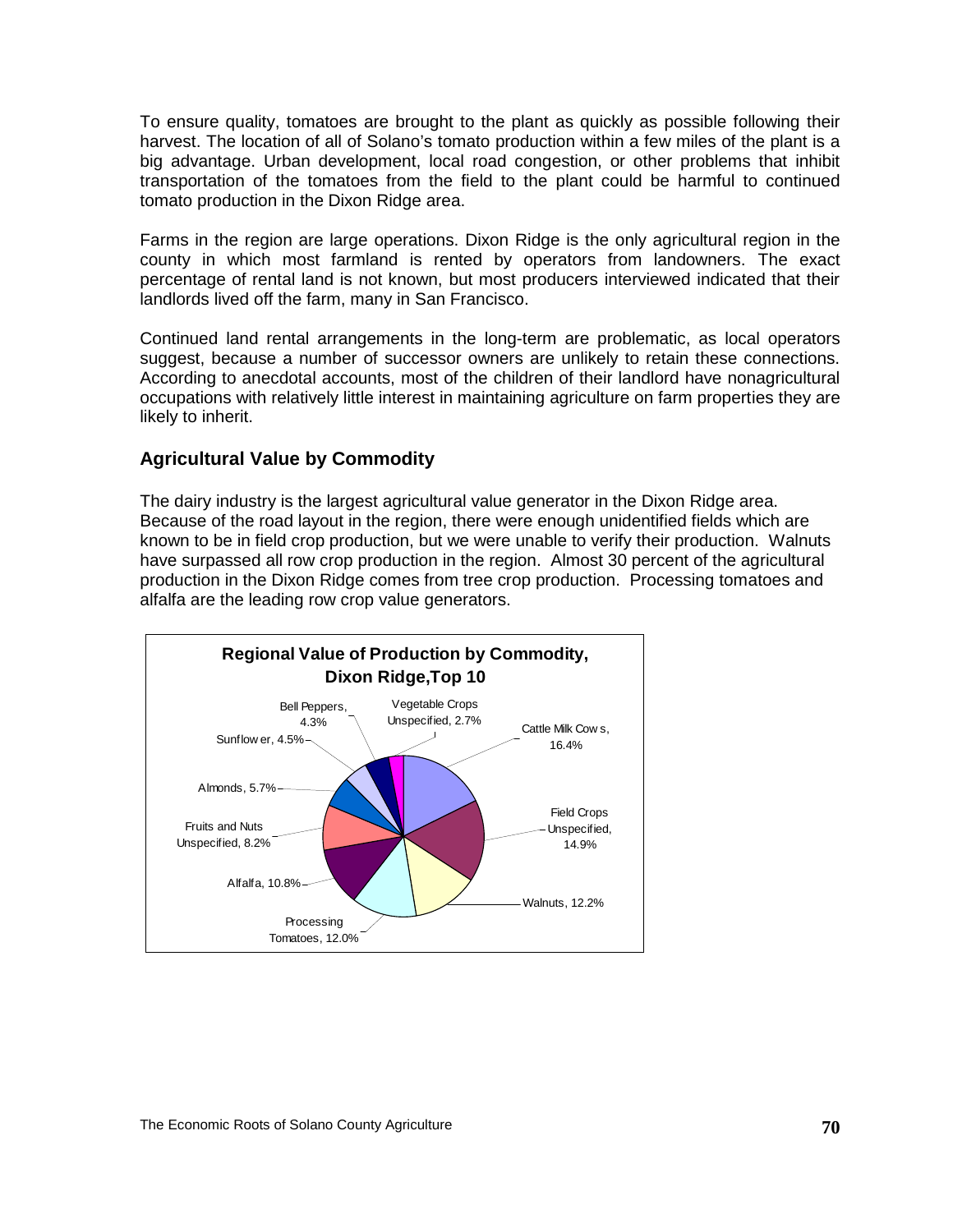## **Agricultural Production by Area**

Alfalfa covers almost 16 percent of the area in the Dixon Ridge. Wheat and processing tomatoes complete the top three. Processing tomatoes acreage totaled around 5,000 acres, which is down considerably from five years. We believe the decline is the result of regional economic pressures and tomato processing consolidation. Almost 4 percent of the Dixon Ridge area is covered by rural residents.



## **Soils and Slope**

Most of the county's Type I and Type II prime agricultural soils are found in the Dixon Ridge area. The Solano County Soil Survey conducted in 1977 lists the dominant soil types as in the Yolo and Brentwood classifications. These soils were created from alluvial deposits and are very deep, with low levels of clay. Irrigated orchard and field crops are the prevailing commodities.

The slopes of the individual fields that comprise Dixon Ridge have been laser leveled to aid irrigation, drainage and large scale production.

#### **Regional Infrastructure**

Driving along I-80, field crops are visible on both sides of the interstate in Dixon Ridge. The large-scale producers in the area rent land on both sides of the interstate. However, the freeweay is a difficult barrier for farmers who need to move their expensive equipment to and fro, increasing production costs. The small and poorly designed Pedrick Road overpass is the major route. Producers often have to assign two or three workers to the task of moving heavy and outsized equipment across the overpass to control traffic movements.

The Economic Roots of Solano County Agriculture **71** Irrigation and drainage infrastructure are critical elements of Dixon Ridge farming. Obstacles that block the flow of water to or from a parcel greatly increase the cost of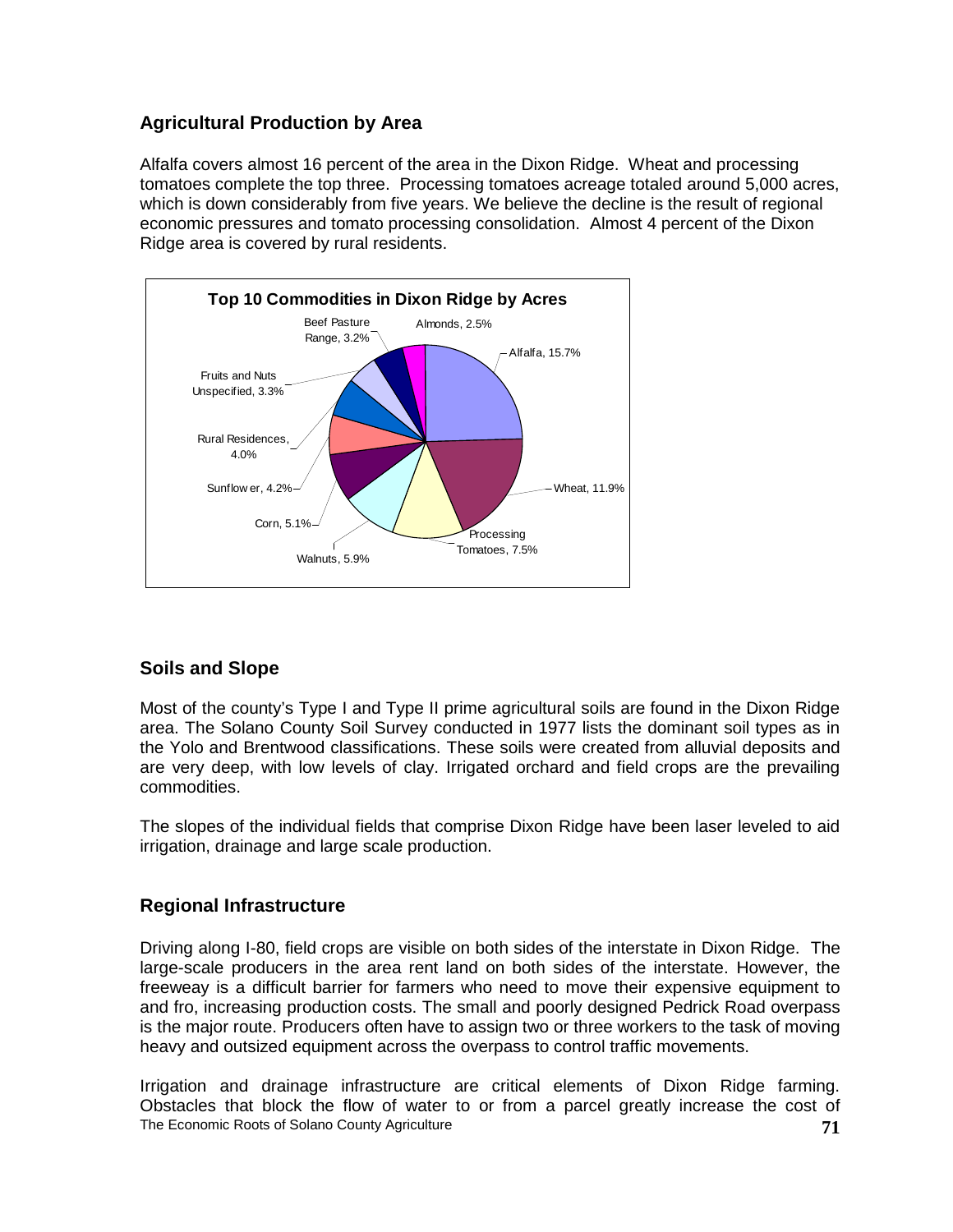production. The water infrastructure is designed for fields no smaller than 40 and in some cases 80 acres. Thus, cutting up these properties for two- or three-acre residential sites can severely impede the flow of water to remaining farmland and to neighboring parcels.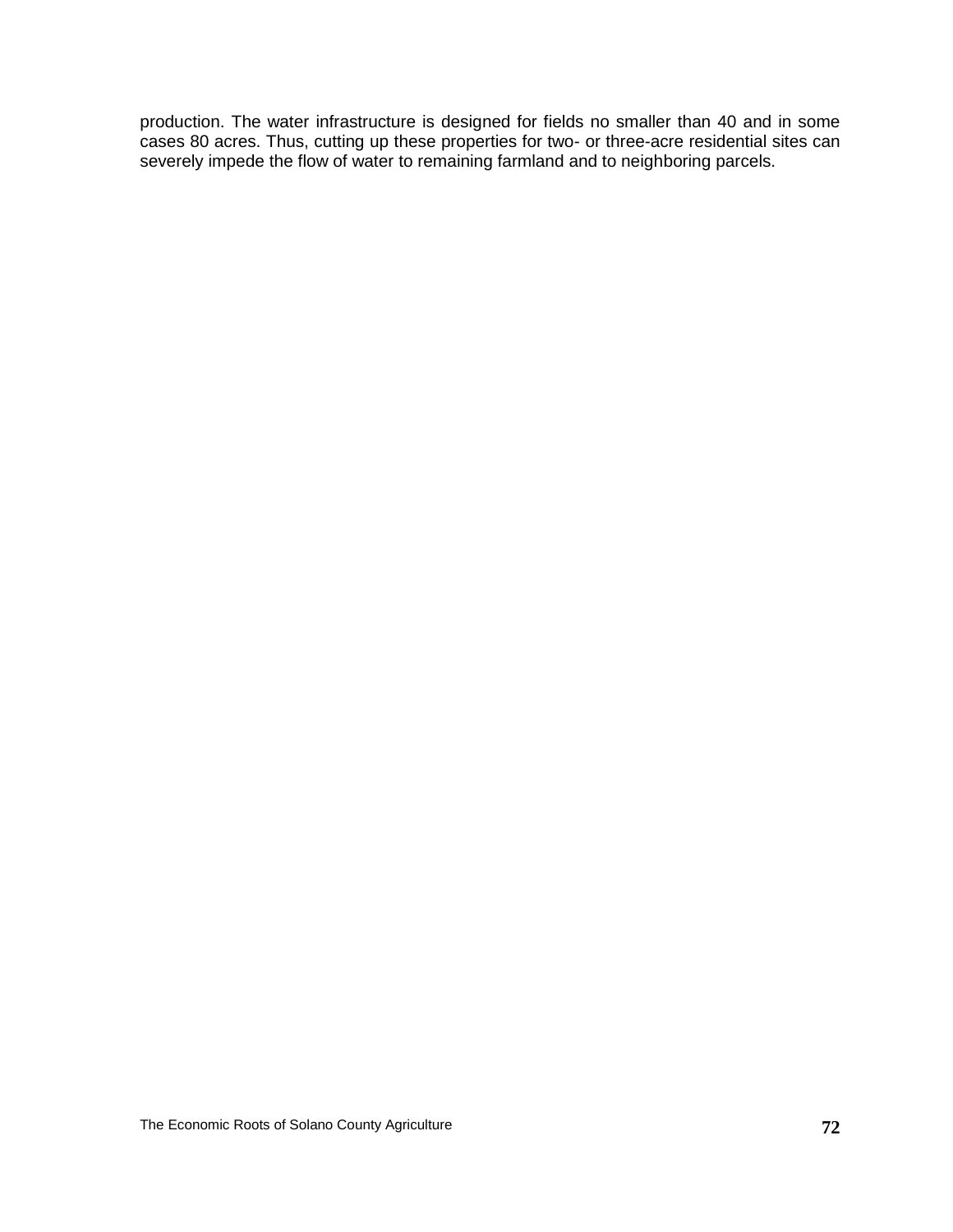## **Elmira and Maine Prairie**

#### **Major Crops**

Alfalfa Wheat Corn **Pasture** Beef Cattle Sheep



#### **Geographical Area**

Total Number of Acres: 74,812 Total Value of Production: \$ 41,703,906 Value per Acre of Production: \$ 557.45 Percent of Region in Rural Residences: 1.1%

Boundaries: The Elmira and Maine Prairie region is bounded to the north by Midway Road. The Yolo County line and Ryer Island form the eastern boundary. The southern edge is defined by a combination of changes in soil and a shift from row crop into pasture-based agricultural production. The western border is formed by the city of Vacaville.

#### **System overview**

The area south of Midway Road and North of Jepson Prairie is primarily planted in a field crop rotation with lower value crops than the Dixon Ridge. Alfalfa serves as the most profitable crop in the rotation system. Wheat, corn and other grains are used as other parts of the rotation. Cattle and sheep are grazed on pasture on the remaining area. There is a clear north-to-south change in this area's cropping system based on soil type. In the north the field crop rotational system is dominant, while pasture slowly becomes a larger part of the farming system further south. The rotational system is based on the quality of soil and access to irrigated water. Over the past few years this area has seen an increase in irrigated pasture acreage as producers have shifted from field crops to livestock production. This region was home to the local sugar beet industry until the one accessible processing plant in northern California closed in the 1990s.

Economically, this region is connected to the agriculture of the Sacramento and San Joaquin Valleys because dairies there purchase most of the alfalfa, wheat, and corn grown in the Elmira and Maine Prairie area. Alfalfa produced in this section of Solano County is of high quality, aided by warm days and cool nights, access to irrigation and low to moderate slopes. However, producers in this region believe that the animal confinement regulations of Solano County limit selling to local markets and hence restrict profits. Most of the commodities produced in this area are sold to dairies and other animal operations in other counties.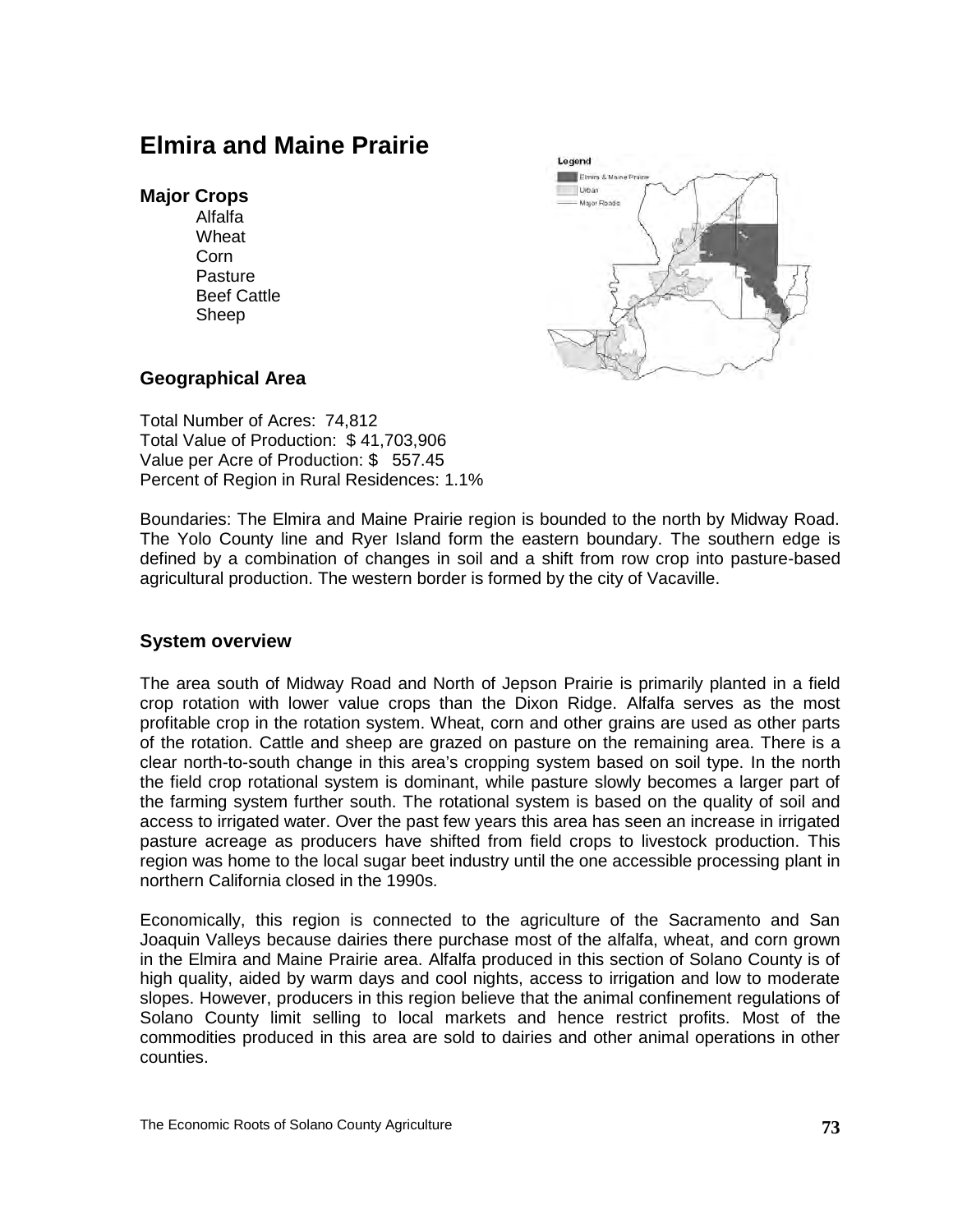## **Agricultural Value by Commodity**

Elmira and Maine Prairie is clearly a field crop production area. Alfalfa, pasture and turf are the three leading agricultural value generators for this region.



## **Agricultural Production by Area**

Because of the remoteness of some fields, we were unable to confirm the type of row crop production on 54 percent of the region. Pasture, alfalfa and wheat cover 30 percent of the area where we confirmed agricultural production. Turf, which is a leading value generator does not rank in the top ten commodities in terms of acreage.



**Soils and Slope**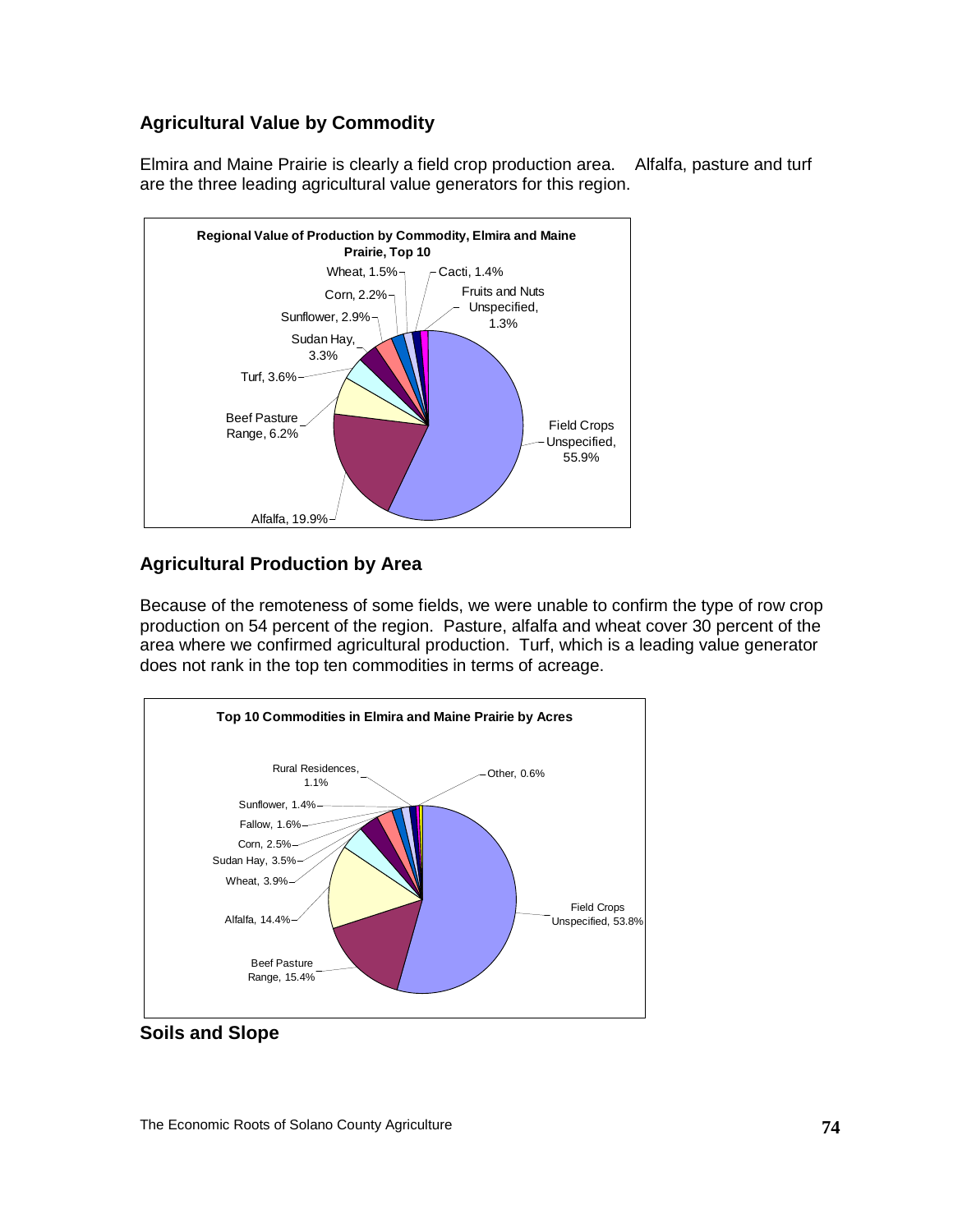The Elmira and Maine Prairie region has mainly Class II and III soils. In the northern section. The higher percentage of Class II soils in northern parts of the region allows for more field crop production. In the south, the Class III soils make livestock grazing more prevalent.

#### **Regional Infrastructure**

Similar to the Dixon Ridge area, this region is dependent upon low cost water delivery and removal. The dense, heavy soils are not conducive to producing higher value processing tomatoes and bell pepper field crops.

The eastern side of the Elmira and Maine Prairie region is relatively free of urbanization pressure. The western side is under pressure as Vacaville grows and expands towards Dixon.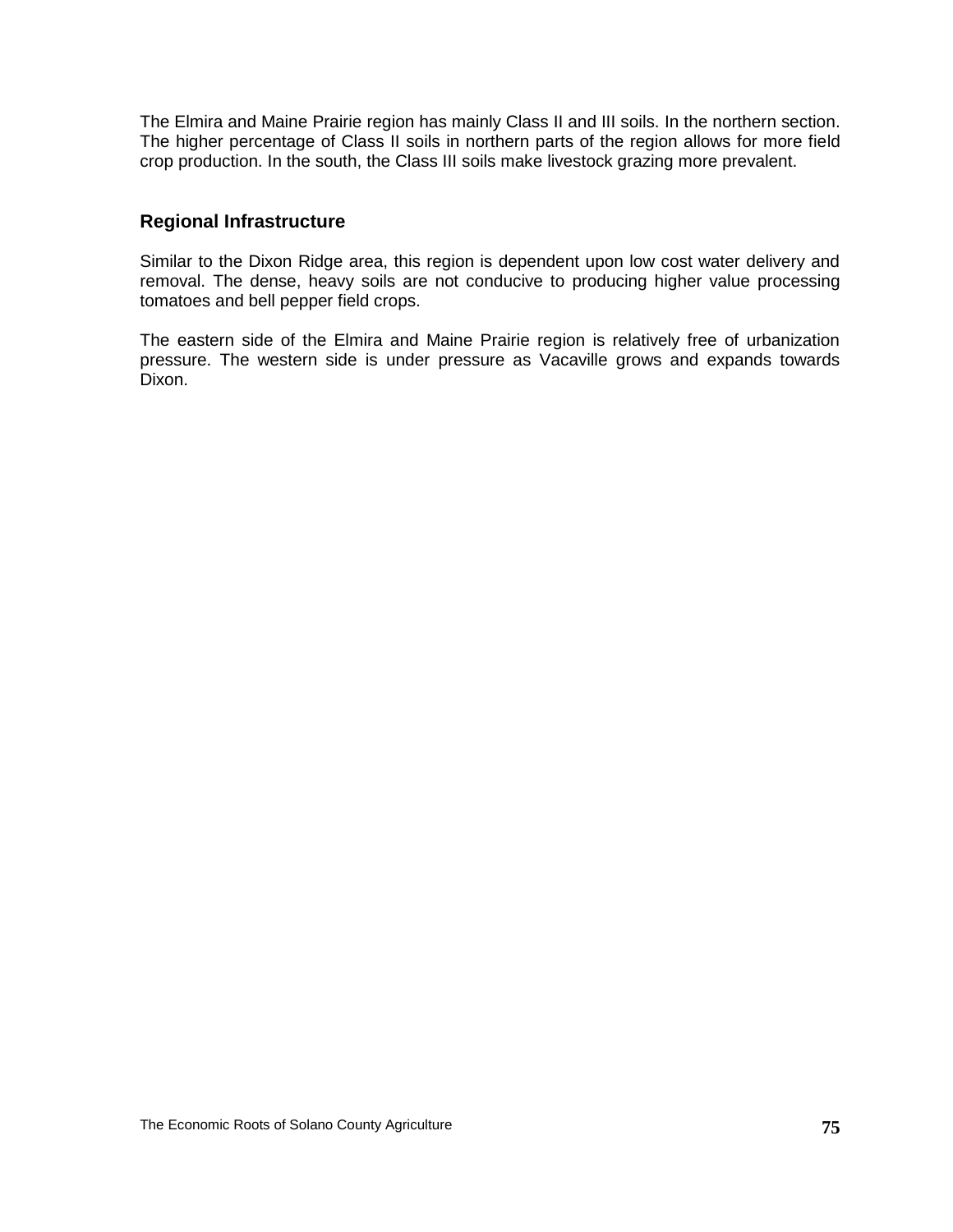## **Montezuma Hills**

#### **Major Crops**

Sheep Small Grains Fallow **Pasture** 



#### **Geographical Area**

Total Number of Acres: 54,995 Total Value of Production: \$ 7,415,814 Value per Acre of Production: \$ 134 Percent of Region in Rural Residences: 1%

Boundaries: The Sacramento River forms the southern border of the region. To the west, the Suisun Marsh edges the sheep, small grains and fallow cropping system. The northern boundary is formed by a combination of soil and cropping system changes and an increased occurrence of vernal pools. The city of Rio Vista is the eastern boundary of the region.

#### **System overview**

The current rotation of small grains, sheep and a fallow period is one of the oldest cropping systems in Solano County. It allows producers to spread the risks of poor harvests or low market prices across several different commodities. This mix is also a good environmental utilization of an area that is not well suited for field crop or cattle production. The Montezuma Hills are too hilly and the soil is too poor for large-scale field crop production, and cattle are too heavy for the steep hills and light soil.

The development of this farming system is partially the result of the region's proximity to the Delta. Historically, grain, lambs, and wool were easily transported through the Delta to San Francisco and points beyond. Rio Vista and the Delta were once the center of commerce in Solano County. Montezuma Hills growers recognized this and produced grains, fibers and meats that could be easily shipped to markets.

Agricultural landowners in the region are not completely dependent on income from agriculture. Gas wells and wind turbines also contribute to their income. The gas companies typically maintain the wells and access roads to the wells. Wind turbines are placed on rented land or on land owned by SMUD. On its properties SMUD rents grazing and pasture land to producers. Landowners who rent their land to other utility companies receive a small base rent plus a percentage of the price of the energy generated.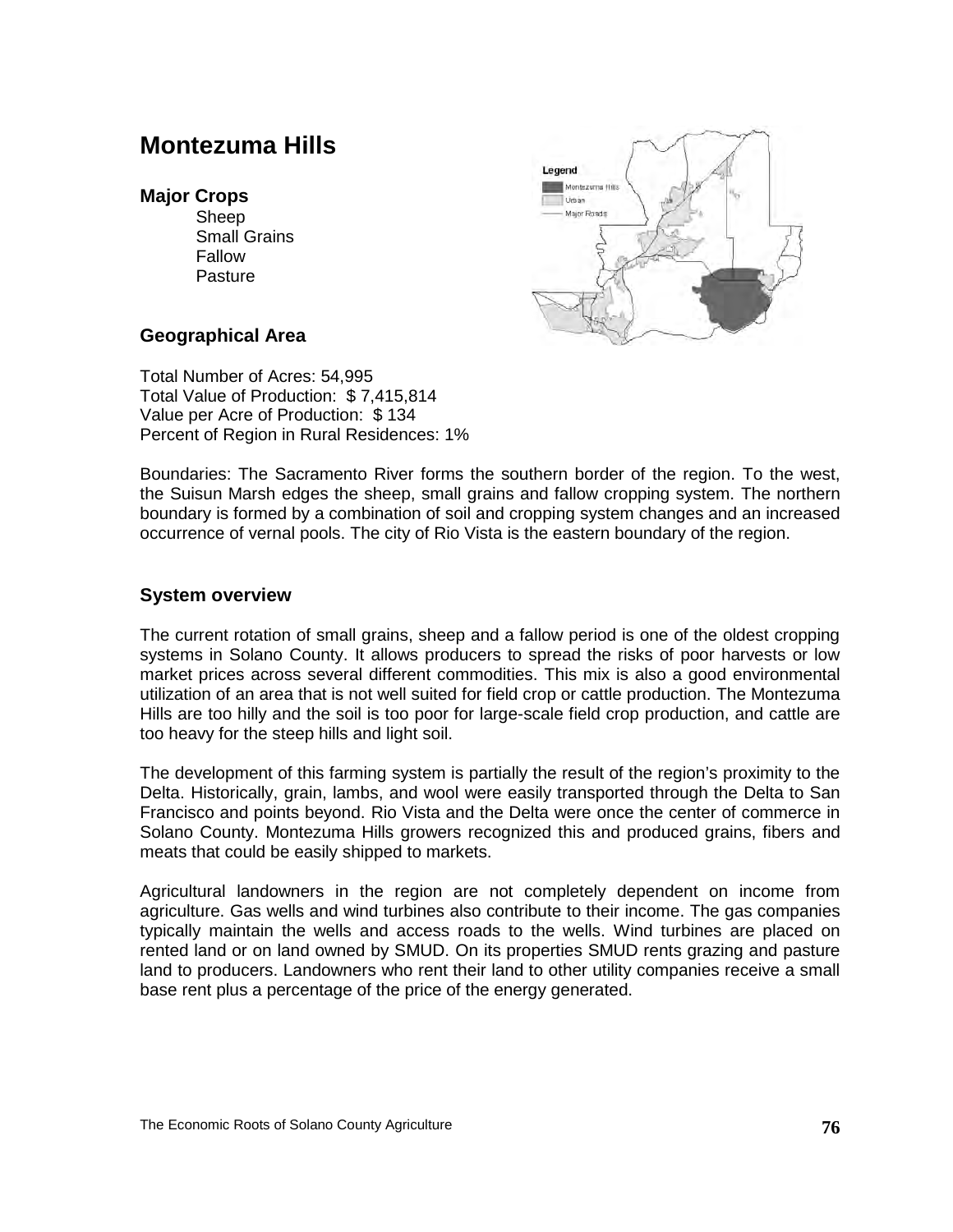## **Agricultural Value by Commodity**

The landscape of the Montezuma Hills is dominated by sheep and small grains production. The dominance is reflected in the sheep and small grain production accounting for 66 percent of the agricultural value generated in the region.



## **Agricultural Production by Area**

Sheep and small grains, when combined with pasture cover 99 percent of the Montezuma Hills region.



## **Soils and Slope**

The Montezuma Hills soils are associated with Altamont-Diablo soils, which are relatively deep but steeply sloped and less fertile than those in the Dixon Ridge. The clay content of these soils can be high, but the seasonal rain patterns allow the ground to be cultivated

The Economic Roots of Solano County Agriculture **77**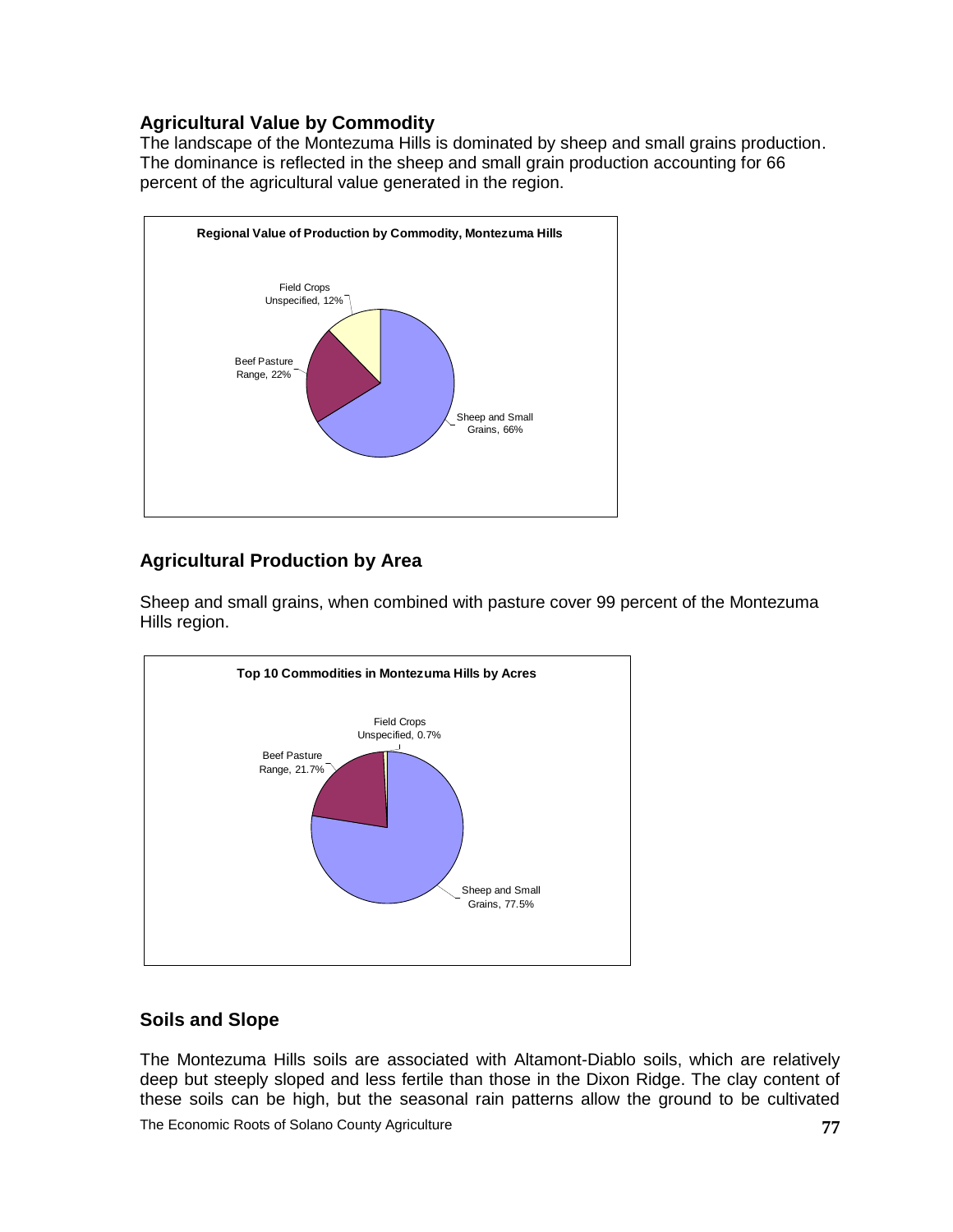during the dry season. If left uncultivated, the soils will support grass and small shrubs. Any trees in this area have been planted by settlers as wind breaks or shade.

### **Regional Infrastructure**

The Montezuma Hills are farmed without irrigation and therefore do not have the water infrastructure of other areas.

The area is under urbanization pressure as Rio Vista continues to grow.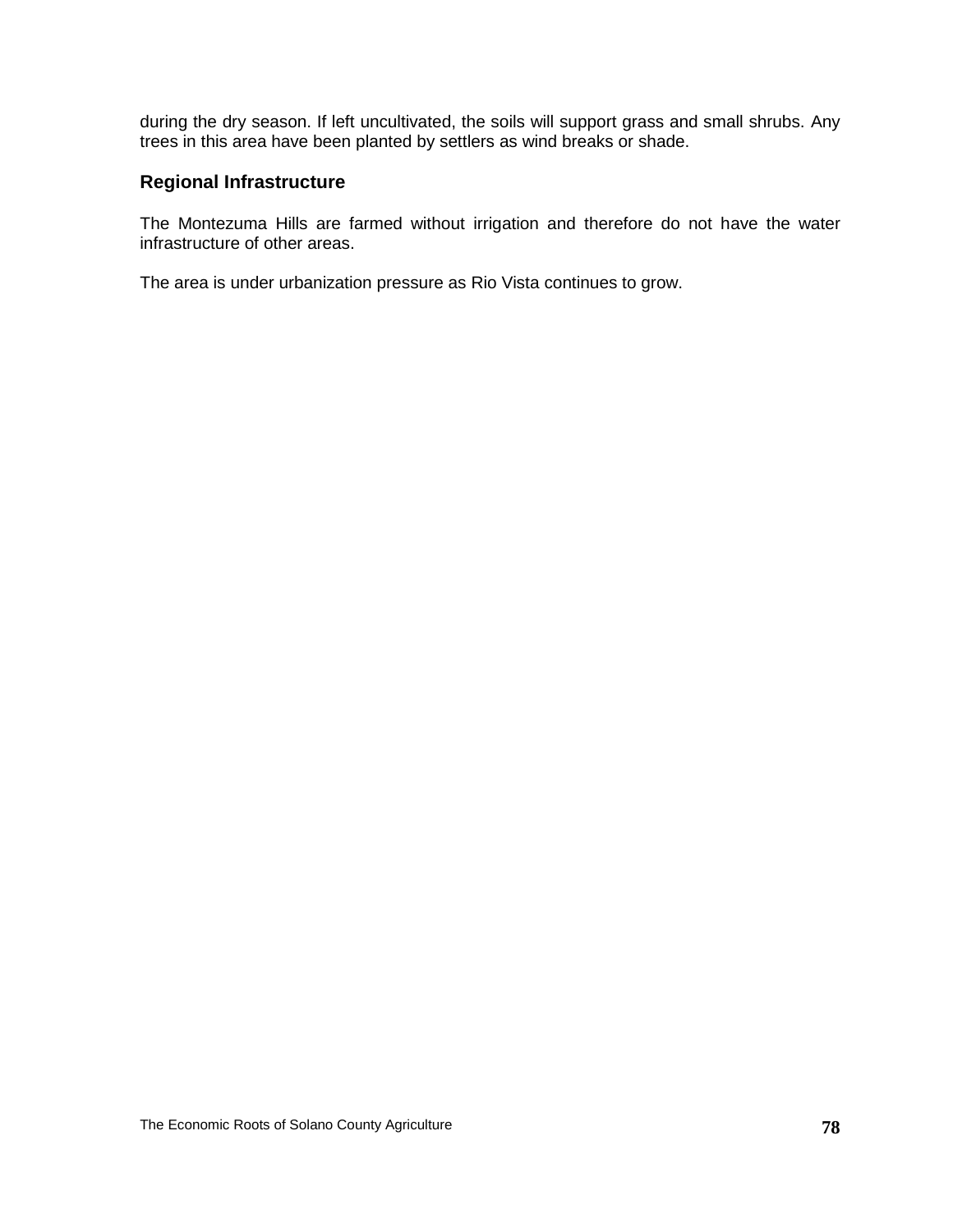## **Ryer Island**

#### **Major Crops**

Alfalfa Wheat Corn **Grapes** Pears **Tomatoes** 



#### **Geographical Area**

Total Number of Acres: 21,097 Total Value of Production: \$ 15,253,351 Value per Acre of Production: \$ 723 Percent of Region in Rural Residences: <1%

Boundaries: Ryer Island is defined on three sides by water and by the Yolo/Solano county line on the northern side.

#### **System overview**

Ryer Island has more common with the farming system of Dixon Ridge and southeastern Yolo County than any other area in Solano County. The area contains fertile soils and very little development which make it ideal for row crop production. The island is remote and the only means to access the southern island is via a small narrow bridge or by ferry. Producers who farm Ryer Island enjoy their ability to farm without having to worry about the complaints of urban neighbors.

The majority of the island is planted in field crops where the ground can be left fallow during spring flooding. In the areas of the island that do not flood, producers have planted a few acres in wine grapes and tree fruit crops. Because of the proximity to San Joaquin, Sacramento and Yolo counties, the majority of the commodities produced in this area are shipped into these areas for processing.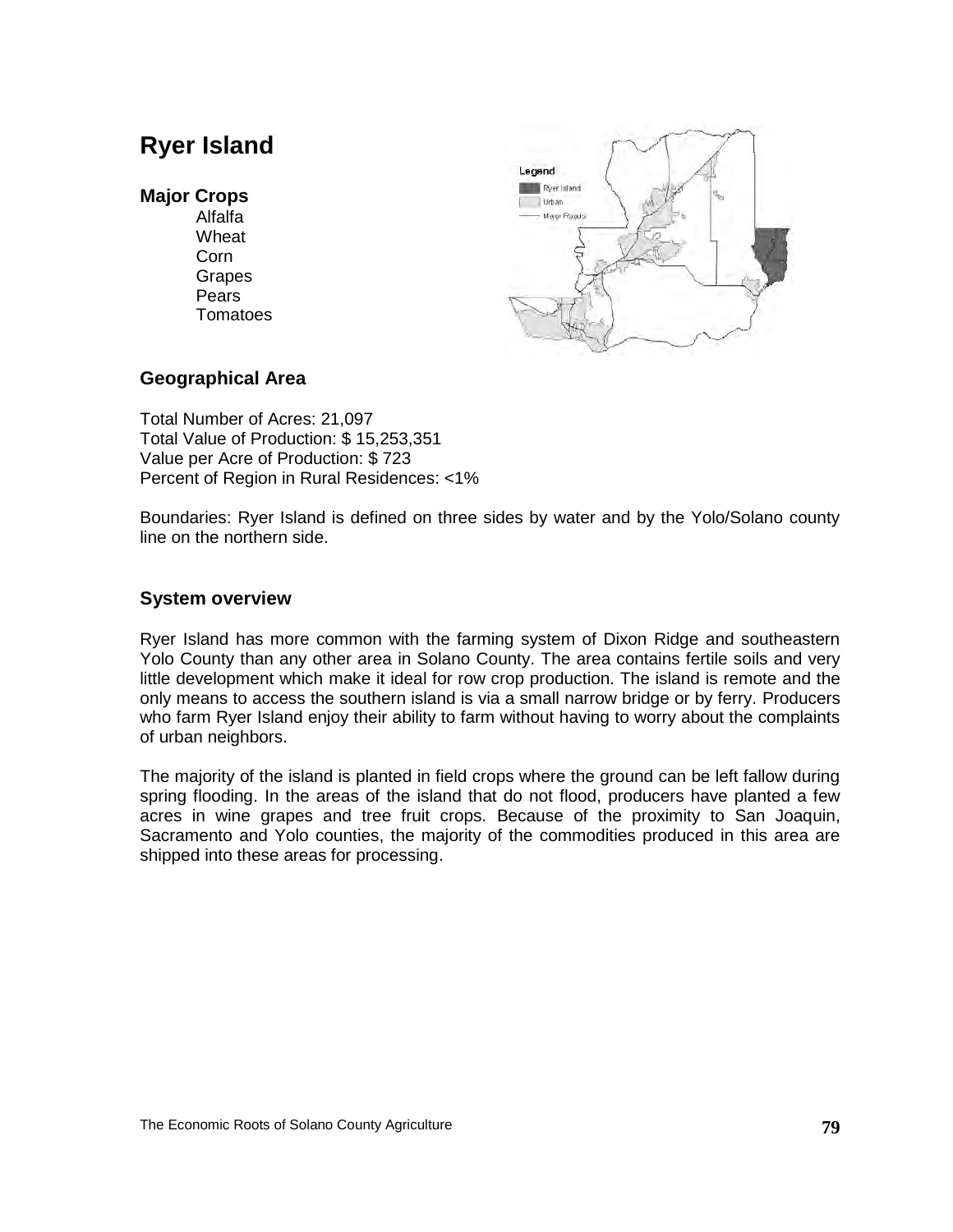## **Agricultural Value by Commodity**

The agricultural value created on Ryer Island is dominated by wine grapes, alfalfa and processing tomatoes. The lack of roads on the island forced us to classify almost 60 percent of the land as unspecified row crops.



## **Agricultural Production by Area**

Ryer Island is used in a similar manner as the agricultural land found across the county boarder in Yolo County. The area is dominated by alfalfa, wheat and corn with parcels of wine grape production along the edge of the levies. There is little pasture land found on the Ryer Island.



The Economic Roots of Solano County Agriculture **80**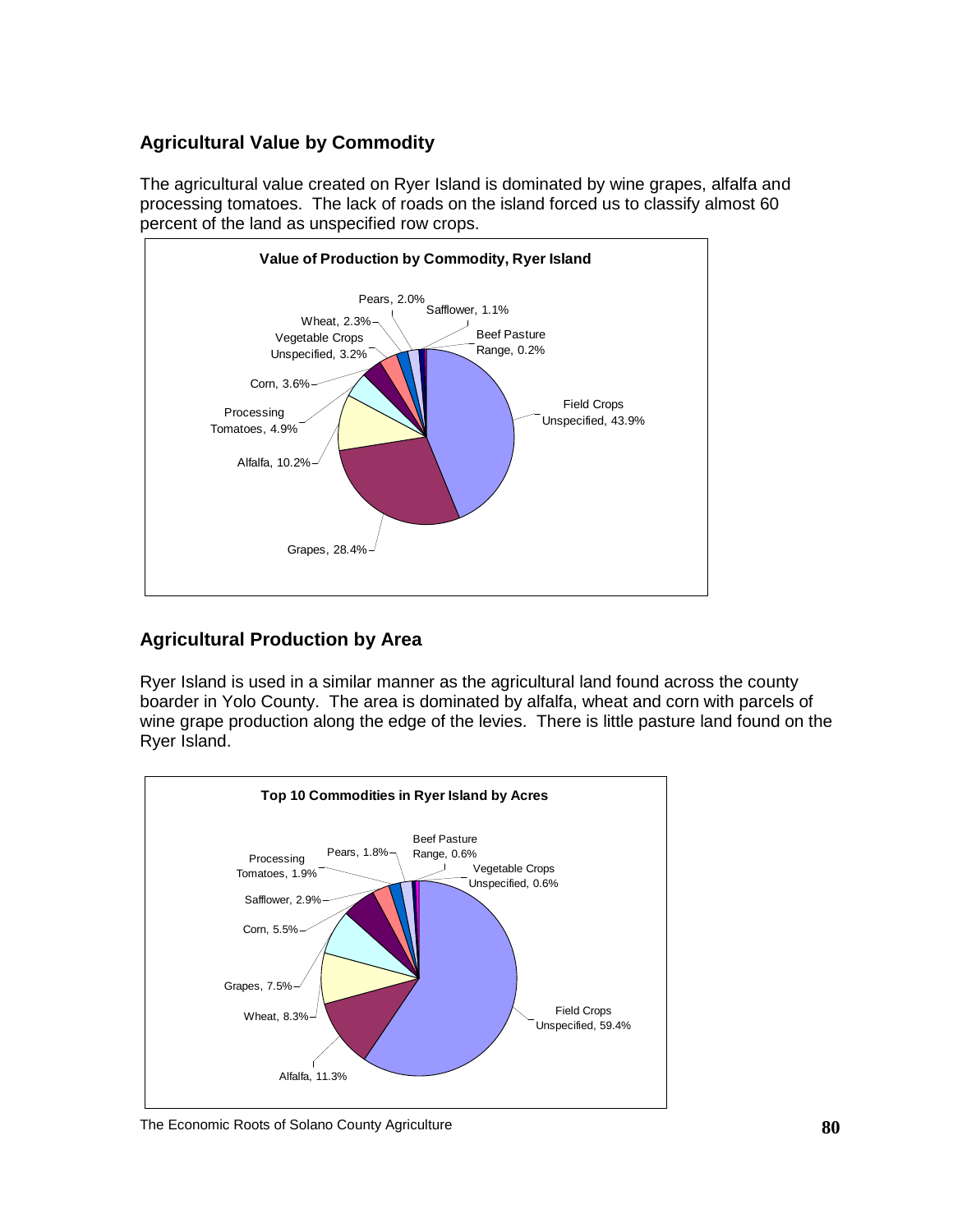#### **Soils and Slope**

Ryer Island is composed of Class II, III and IV soils, which are poor in drainage but tend to contain excellent organic matter. The soil quality is complicated by frequent spring flooding during periods of heavy winter rainfall and spring snow melt. The poor soil drainage is partially offset by the gentle slope found in this area.

#### **Regional Infrastructure**

Ryer Island is not dependent on any Solano-based irrigation delivery service for water. The landowners have water rights associated with their land that allow them to draw water from the Delta for irrigation purposes.

The region lies in a remote corner of Solano County. Farmers who produce field crops face higher than average transportation costs to get their products to market. Producers mentioned during meetings that they have lost money on crops in the past because of high transportation costs.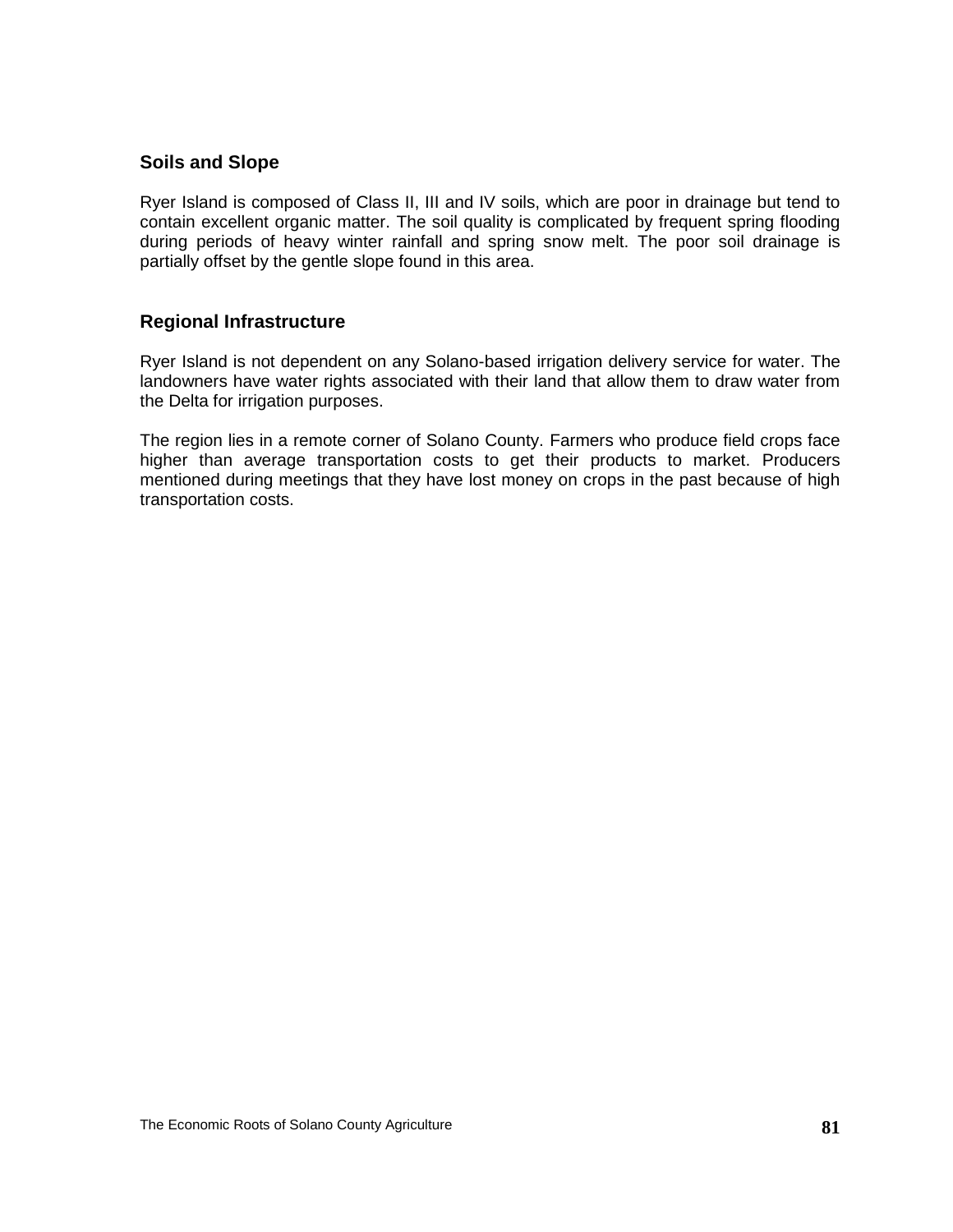## **Suisun Valley and Green Valley**

#### **Major Crops**

Grapes Tree Fruits Vegetable Crops Wheat Beans



#### **Geographical Area**

Total Number of Acres: 11,631 Total Value of Production: \$ 16,767,466 Value per Acre of Production: \$ 1,441 Percent of Region in Rural Residences: 2.7%

Boundaries: Suisun Valley and Green Valley are defined by the rich deep alluvial soils that form the floor of each valley. Both are surrounded by steep hillsides which are part of the coastal range which runs along the Western edge of California. The southern boundary for both of valleys is the Suisun Marsh.

#### **System overview**

Suisun and Green Valleys are blessed with excellent soil, climate and slope. However, between 25 and 50% of the very fertile land in these valleys is currently not in agricultural production. Several landowners in the region leave their land fallow as a long-term business decision that avoids making large investments in orchard or vine crop production. Most agricultural producers in Suisun Valley are either wine grape growers, farmers interested in value-added or agricultural tourism activities, or producers who wish to continue commodity based farming.

Grape growers in the Suisun Valley are seeking to establish the Suisun Valley AVA as the designation of a high-quality wine region. They plan to increase the number of wineries in the valley and find small, high-quality, niche markets for wine with the Suisun Valley label. There is also a movement to establish Suisun Valley as an agricultural tourism destination. The goal is to capitalize on the high volume of traffic along I-80, local tourism and proximity to the Bay Area.

The valleys are an attractive area for rural residence seekers and hence urban encroachment is an ongoing problem for local farmers.

#### **Agricultural Value by Commodity**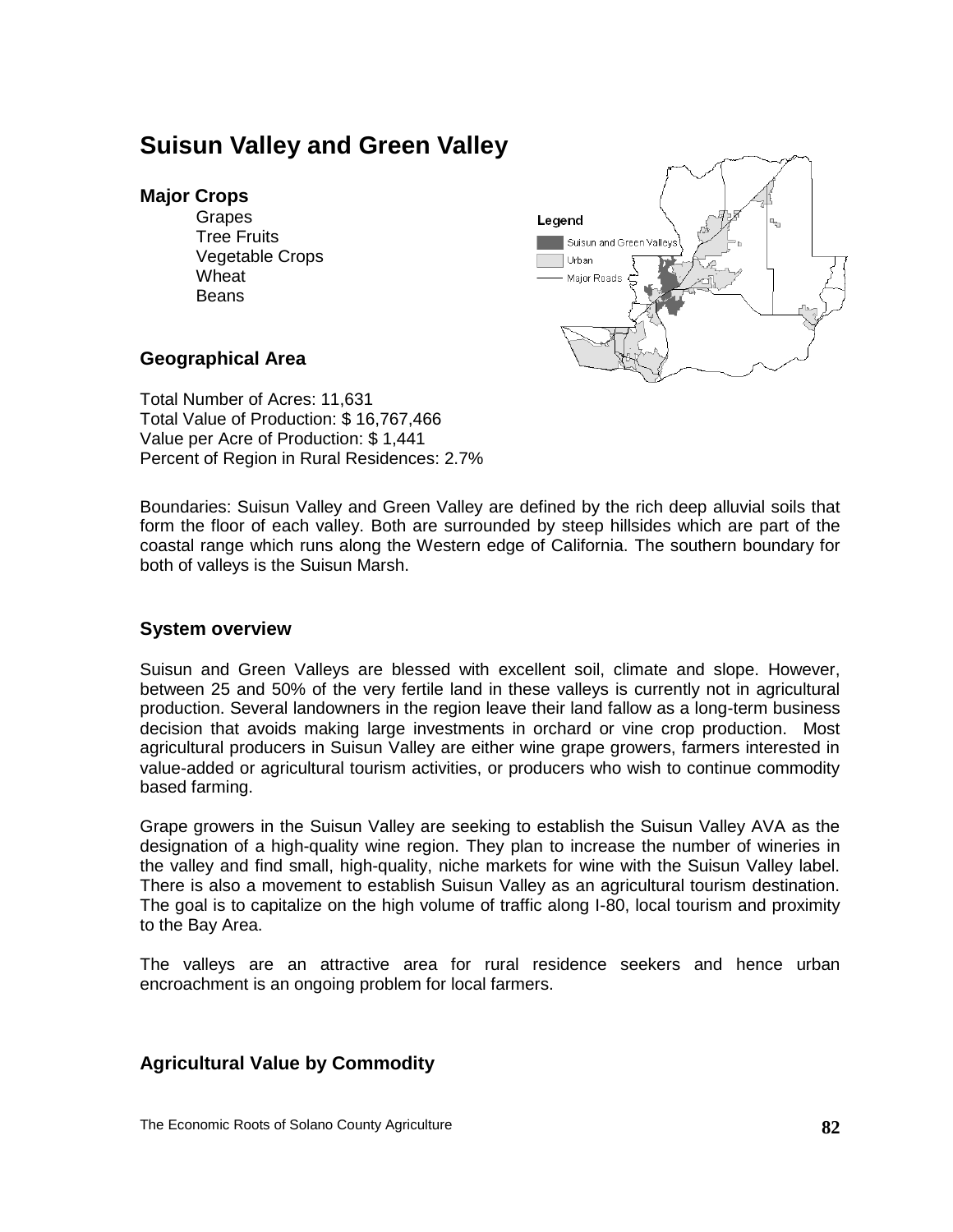Wine grape production is the clear leader in terms of agricultural value creation. Vegetable crops are the second largest contributor, followed by the turf grass production located on the southern edge of Suisun Valley. The small number of interior roads kept us from confirming production on 18 percent of Suisun Valley.



## **Agricultural Production by Area**

Grapes rank as the leading land use in Suisun Valley. The pasture land in Suisun Valley is located along the edges, in the southern section of the Valley and is a dominate land use in Green Valley. Our estimation of fallow land is lower than we expected because in many cases we could not separate fallow land from recently harvested farmland.



## **Soils and Slope**

The Economic Roots of Solano County Agriculture **83**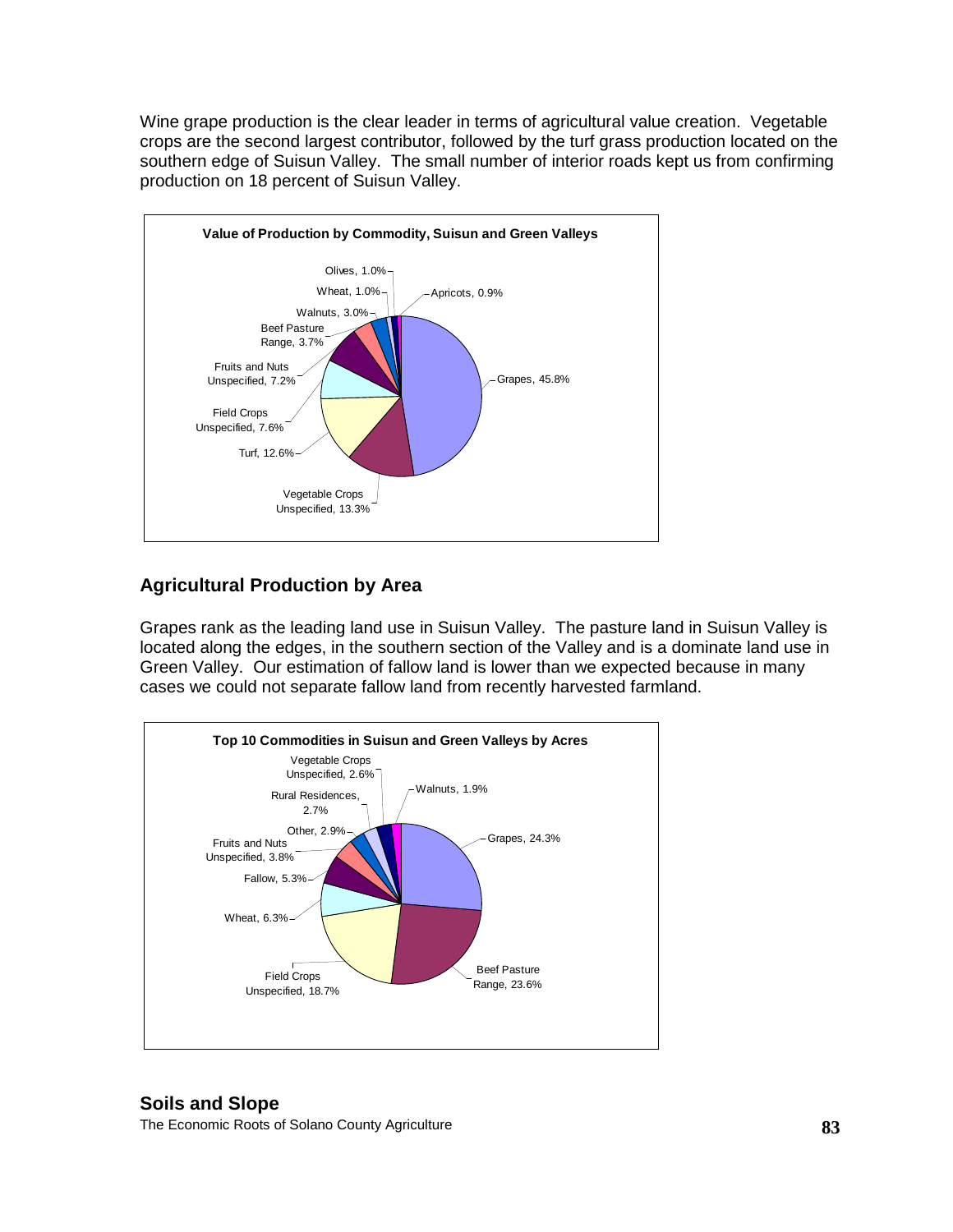Suisun and Green Valley have Class I Yolo-Sycamore associate soils that rival in fertility the soils found in the Dixon Ridge. These deep soils along gentle or zero slopes, wind protection and cool nights with warm days are excellent conditions for tree fruit and grape production. Low clay content and soft alluvial soils allow good drainage.

#### **Regional Infrastructure**

Suisun and Green Valleys are supplied with water through the Solano Irrigation District. The water delivery system to the valley is efficient and reasonably priced.

Impeded by the small scale of parcels in the region, Suisun and Green Valley landowners have struggled to find profitable commodities. Individual parcels here are much smaller then those found in the Dixon Ridge area.

The land parcels in this area are based on historical orchard production in which a family could be supported by 20 acres of high-value fruit crops. When international market forces forced the fruit processing industry to consolidate, producers in these valleys lost their connection to the canned fruit industry and were no longer able to market their fruit.

Some fruit orchards were converted to wine grape production in the 1980s and1990s, but the collapse of wine grape prices in the early 2000's was a blow to local producers.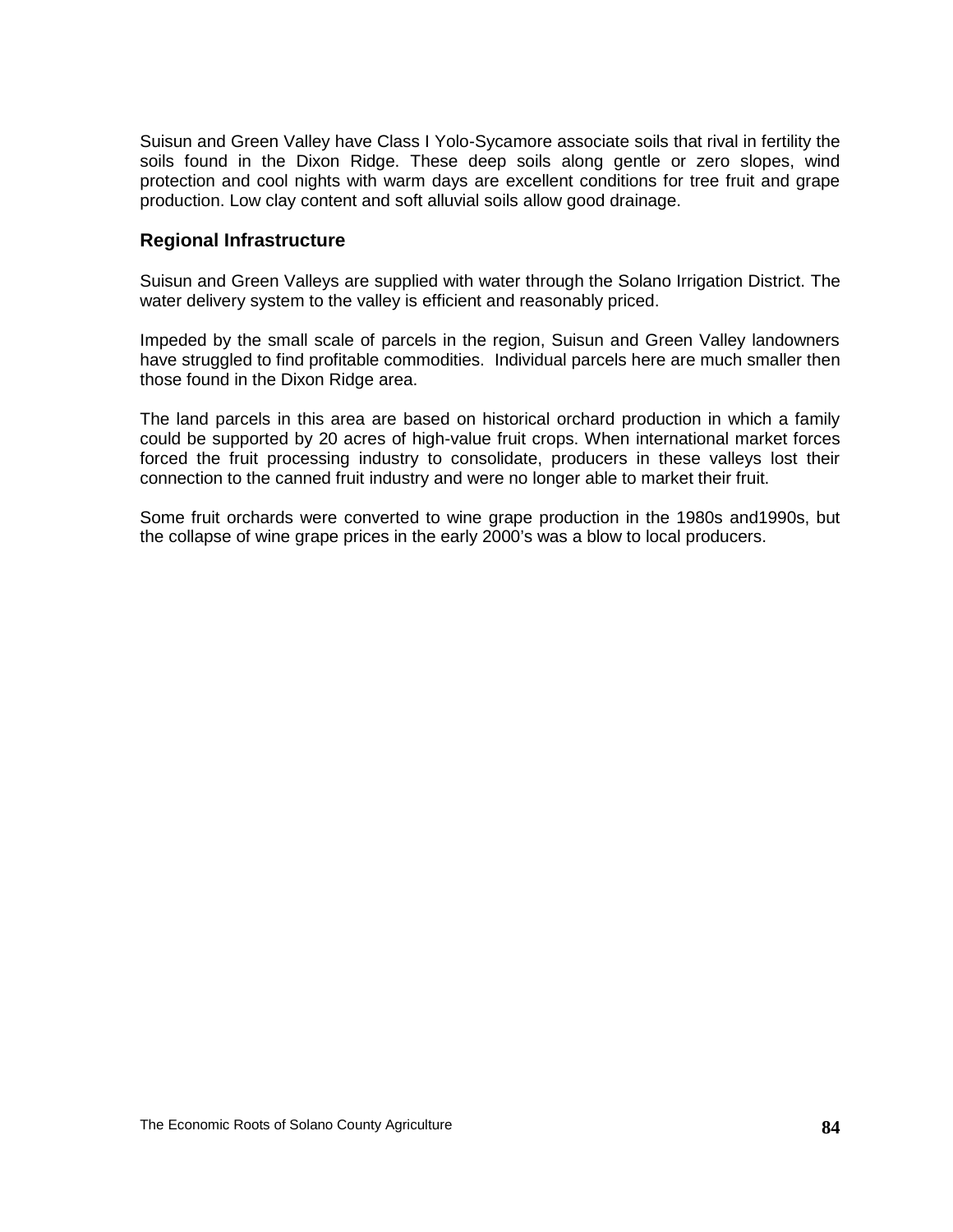## **Winters**

#### **Major Crops**

**Walnuts** Almonds Dried Plums

### **Geographical Area**

Total Number of Acres: 5,995 Total Value of Production: \$ 13,156,983 Value per Acre of Production: \$ 2,194.38 Percent of Region in Rural Residences: 1.2%



Boundaries: Boundaries: This region is essentially defined by the Solano County portion of the alluvial soils that run along Putah Creek. The creek forms the northern border of the region while the eastern edge is roughly defined by Stevenson Bridge and County Road 95A. Putah Creek Road and a shift in cropping patterns between tree crops and a field crop rotational system are to the south. The western edge is formed by a hillside that separates the Winters area from the Pleasants Valley Road area.

#### **System overview**

The Solano County fruit and tree crop industries are centered in the Winters region. The deep rich soil of the alluvial fan surrounding Putah Creek allows orchard crops to grow roots deep enough to tap into the underground water leached out of nearby Putah Creek. This area is named after the small Yolo city of Winters, adjacent to the county line.

Economically and socially, the Solano-based orchard owners associate with the Winters community. Many producers in the Winters region believe that the existence of Yolo County based processing is important to their continued success. Winters area producers believe that Solano County should help shield them from urbanization pressures coming out of the Bay Area so they can continue to function as part of the tree-based economic activity that spans the Solano/Yolo boundary.

Historically, this region was the second leading tree crop area in Solano County behind Suisun Valley. As the orchards in Suisun Valley were replaced with grapes, the Winters area overtook the Suisun Valley in terms of acreage and value generated from tree crops.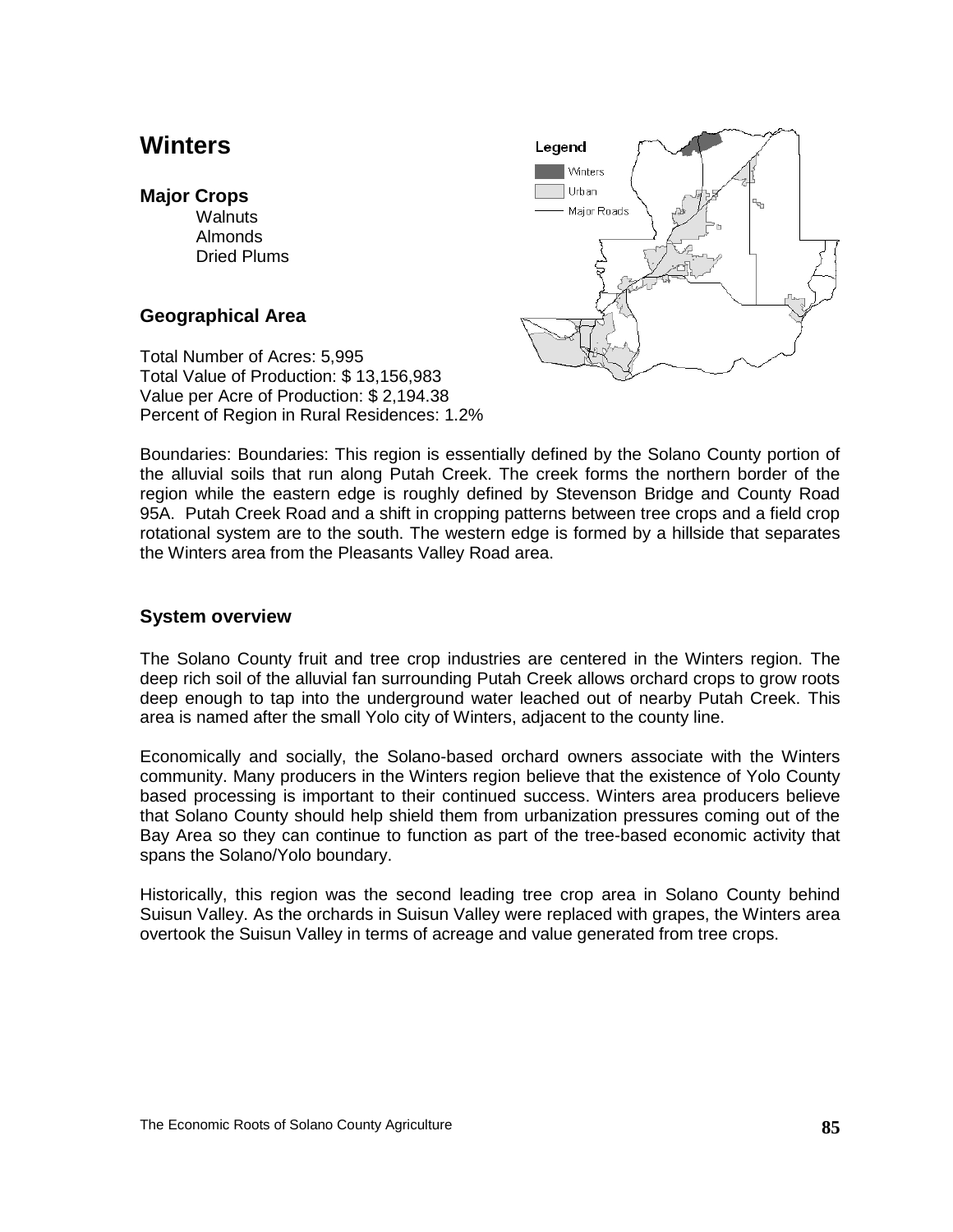## **Agricultural Value by Commodity**

Walnuts are the dominate crop in the winters area in terms of value creation and land use. The Winters area specializes in the production of high value tree and vegetable crops. The eastern and southern edges of the region are the locations for row crop production. The combination of high value commodities and row crop production combine to have the Winters region have the highest value per acre of production in Solano County.



## **Agricultural Production by Area**

The agricultural land use in the Winters directly impact the agricultural value creation. Tree crops and vegetable crops lead the region. Rural residences account for 1.2 percent of the land use within the region. The low percentage of rural residences does not reflect the rural residential pressure on the boarder with the Western Grazing region.



The Economic Roots of Solano County Agriculture **86**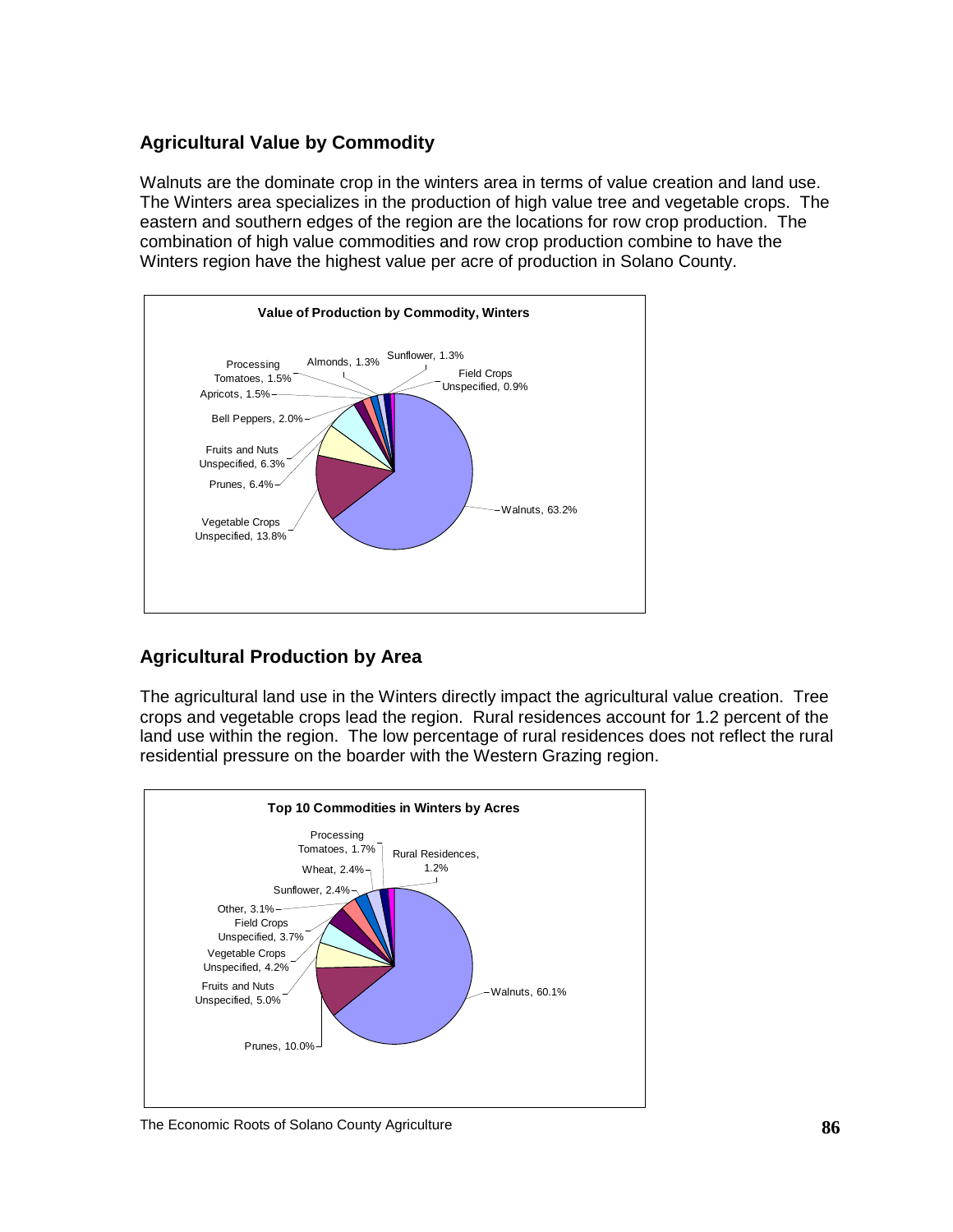#### **Soils and Slope**

Most of the alluvial plane around Putah Creek is class I soil and is composed of Yolo-Brentwood loam soils. Generally the area gently slopes towards the creek. The soil is ideal for orchard and tree nut production.

#### **Regional Infrastructure**

Farms in the Winters area are well supplied with water through riparian water rights and ground water. The deep alluvial soils allow tree crops to tap into the groundwater leaching from Putah Creek.

Urbanization from the Bay Area that reaches up Interstate 505 is a concern for Winters area producers. The smaller parcels originally created for orchard production are highly sought after for rural residences. Residential purchasers in the area generally have little knowledge of orchard production and are interested in maintaining the orchard more for landscaping reasons than profitable commodity production. This has led to isolated disease and pest problems which could threaten neighboring commercial orchards.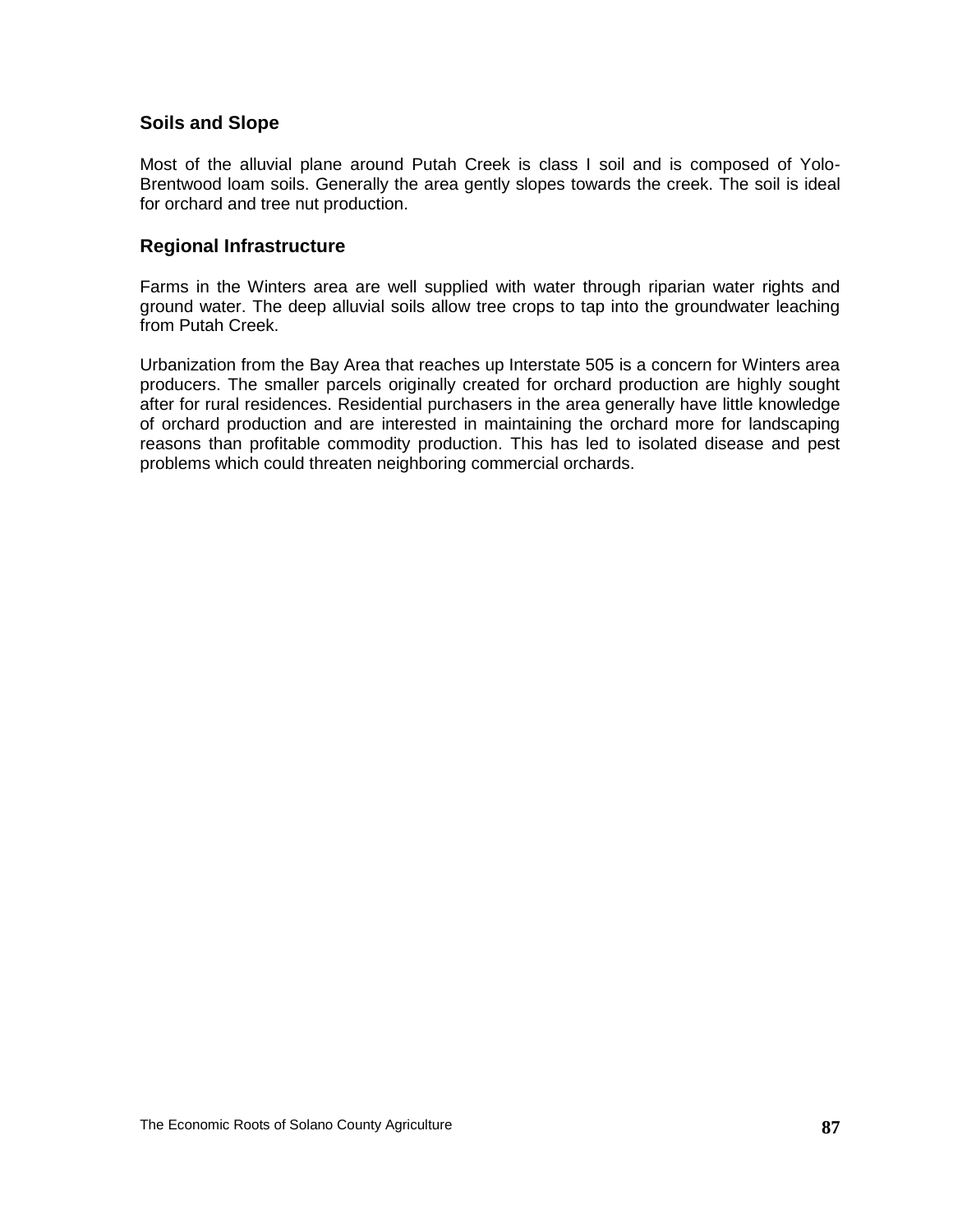## **Jepson Prairie**

#### **Major Crops**

**Cattle** Sheep **Pasture** 



#### **Geographical Area**

Total Number of Acres: 46,409 Total Value of Production: \$11,196,483 Value per Acre of Production: \$241 Percent of Region in Rural Residences: 1%

Boundaries: The bounds of Jepson Prairie are predominantly defined by changes in soil type and urbanization. The western edge is formed by Travis Air Force Base. The Suisun Marsh and a change in soil type together form the southern edge of this region. The eastern bound is defined by the Lindsey slough. The northern edge is based on crop patterns which show a shift from a field crop based system in the Elmira and Maine Prairie region to the pasture based system in Jepson Prairie.

#### **System overview**

Jepson Prairie is a very rural section of Solano County. The combination of poor soils, vernal pools and sloughs makes it impossible for this area to be used for any agricultural purposes besides livestock production. Stringent zoning and vernal pool protection policies, as well as the presence of landfills, have kept this area almost free of urbanization pressure.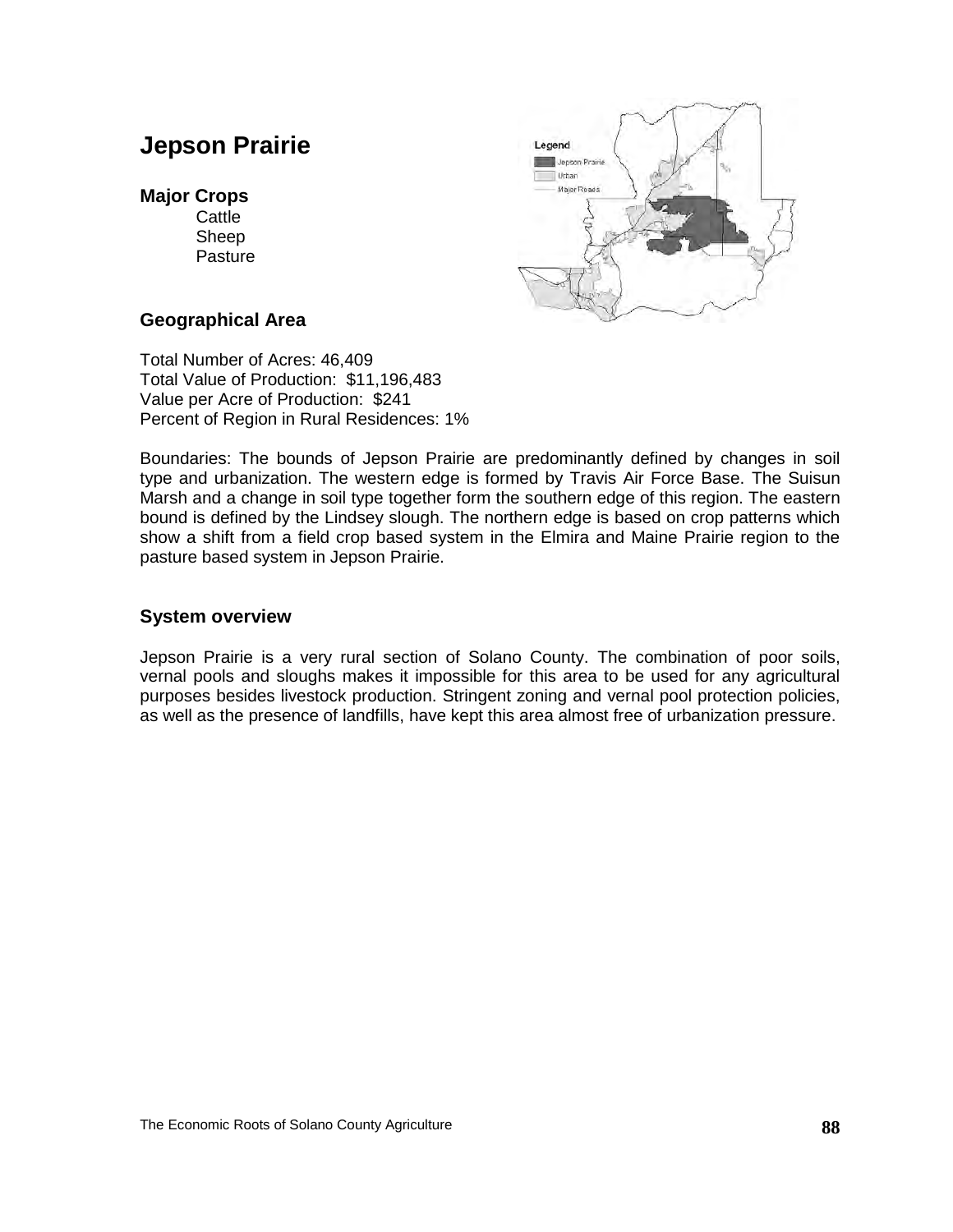## **Agricultural Value by Commodity**

Jepson Prairie can appear to be void of any economic activity to someone driving down Highway 113. Jepson Prairie is farmed almost exclusively as rangeland for beef and sheep production. The sensitive habitat of Jepson Prairie and low soil quality make livestock production the perfect agricultural activity for this region.



## **Agricultural Production by Area**

The Jepson Prairie region is utilized almost 100 percent for livestock production.

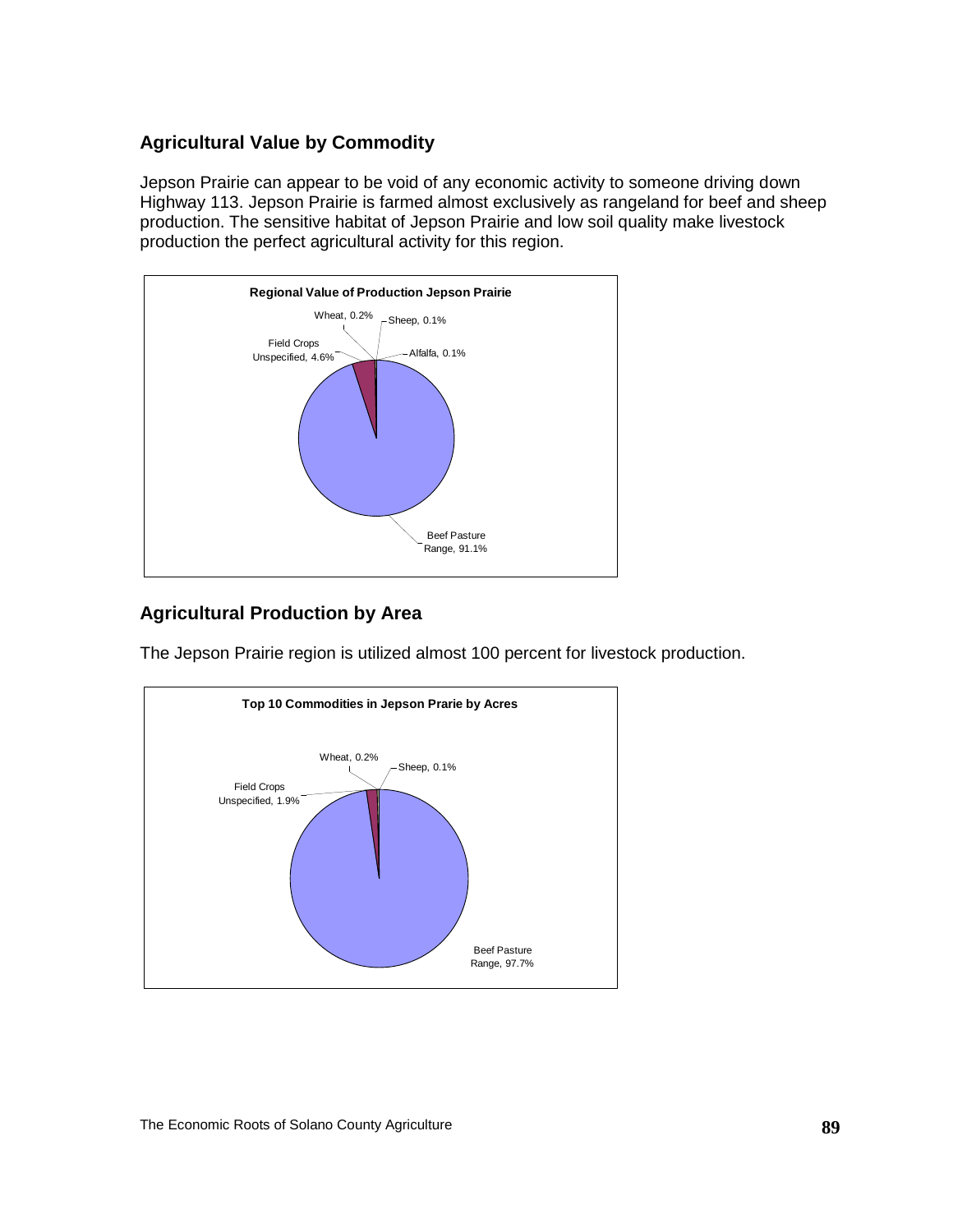#### **Soils and Slope**

The gently rolling hills, vernal pools and sloughs create a topography which can only support pasture based livestock production. Livestock production has little impact on the environment in this region. New research illustrates the important role cattle grazing plays in the long-term viability of the vernal pools, which serve as vital centers of biodiversity.

## **Regional Infrastructure**

Low-intensity livestock production and a low level of urbanization are adequately supported by the small amount of infrastructure in this region.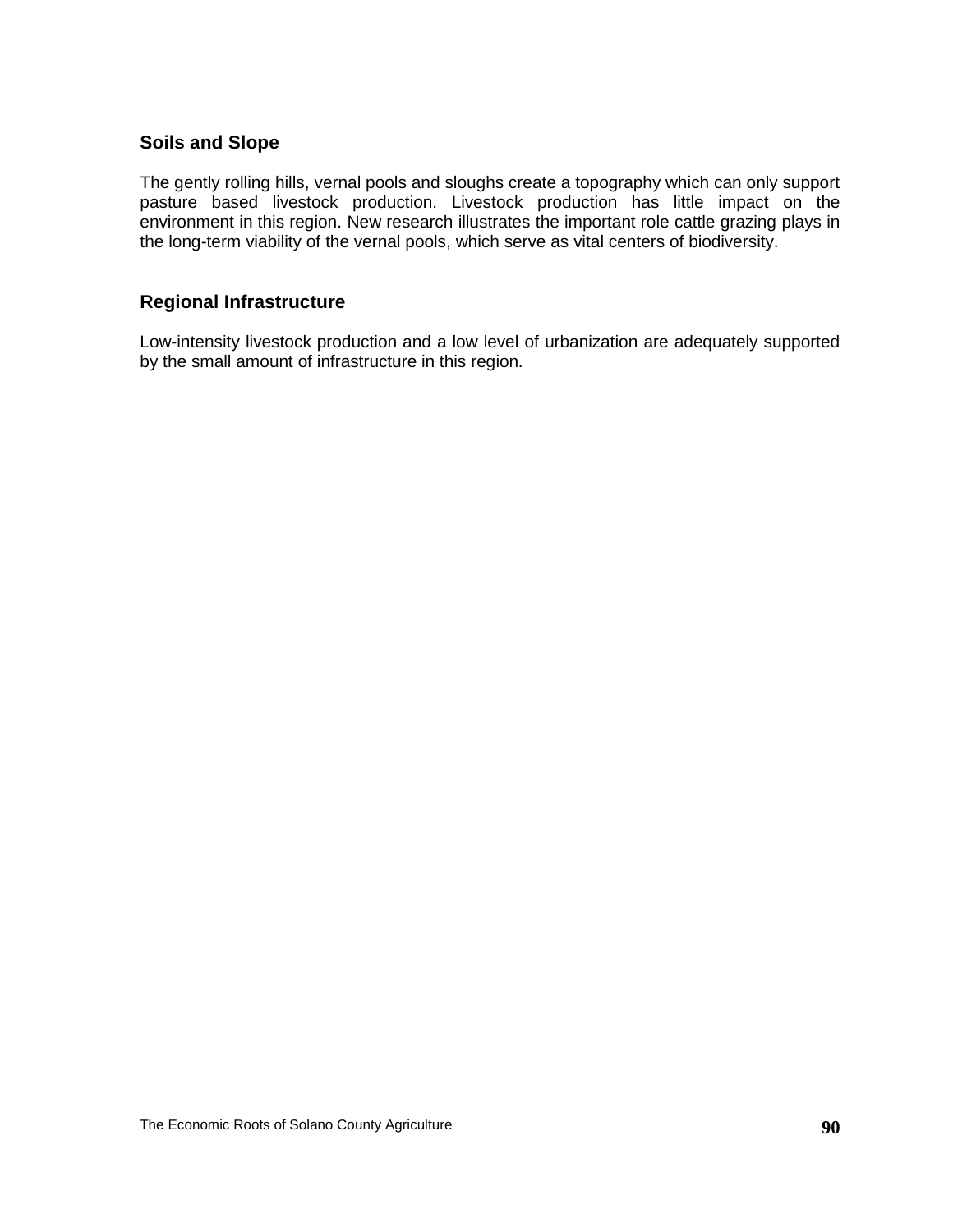## **Pleasants, Vaca and Lagoon Valleys Region**

#### **Major Crops**

Small-Scale Commodity and Niche Agriculture

### **Geographical Area**

Total Number of Acres: 6,304 Total Value of Production: \$ 3,892,493 Value per Acre of Production: \$ 645 Percent of Region in Rural Residences: 11.3%



Boundaries: A thin line of alluvial soils which runs through the Pleasants, Vaca and Lagoon Valleys region. The steep hills of the Vaca Mountains form the east and west boundaries. Putah Creek serves as the northern boundary.

#### **System overview**

Starting along Putah Creek, there is a thin strip of alluvial soil that runs north to south through Solano County, terminating at I–80 and Vacaville. This thin valley is home to several agricultural operations that are individually smaller than those found in eastern Solano County and that comprise a much smaller total area than Suisun and Green Valleys to the west.

This region is difficult to define because of the variety of crops produced. Historically, this area was home to orchard and some grape production. As older farming families have sold their land in recent years to people without agricultural backgrounds, small scale horse and livestock operations have increased. Yet the region still supports a handful of high-value niche agricultural operations owned either by established operators who converted their commodity based farms into higher value operations, or by new residents with agricultural interests.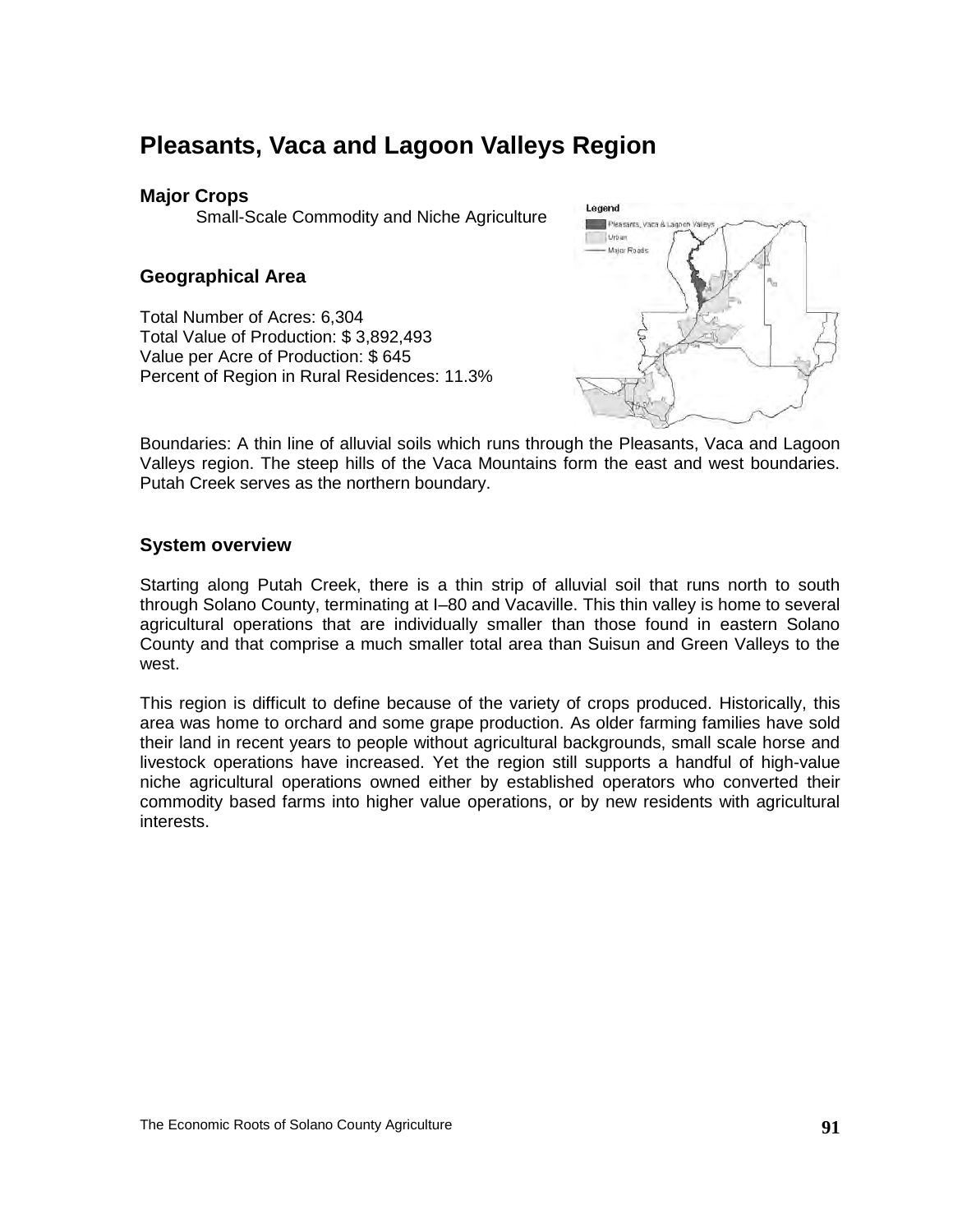## **Agricultural Value by Commodity**

The large number of small parcels and the diversity of commodities grown on these parcels made it very difficult to classify production in these interior valley regions. We had to rely on producer conversations to make most land use confirmations. Our interviews yielded production as varied as horses, organic eggs, tree crops to high value olive oil.



## **Agricultural Production by Area**

The Pleasants, Vaca, and Lagoon valley region is home to numerous small scale producers and hobby farmers.

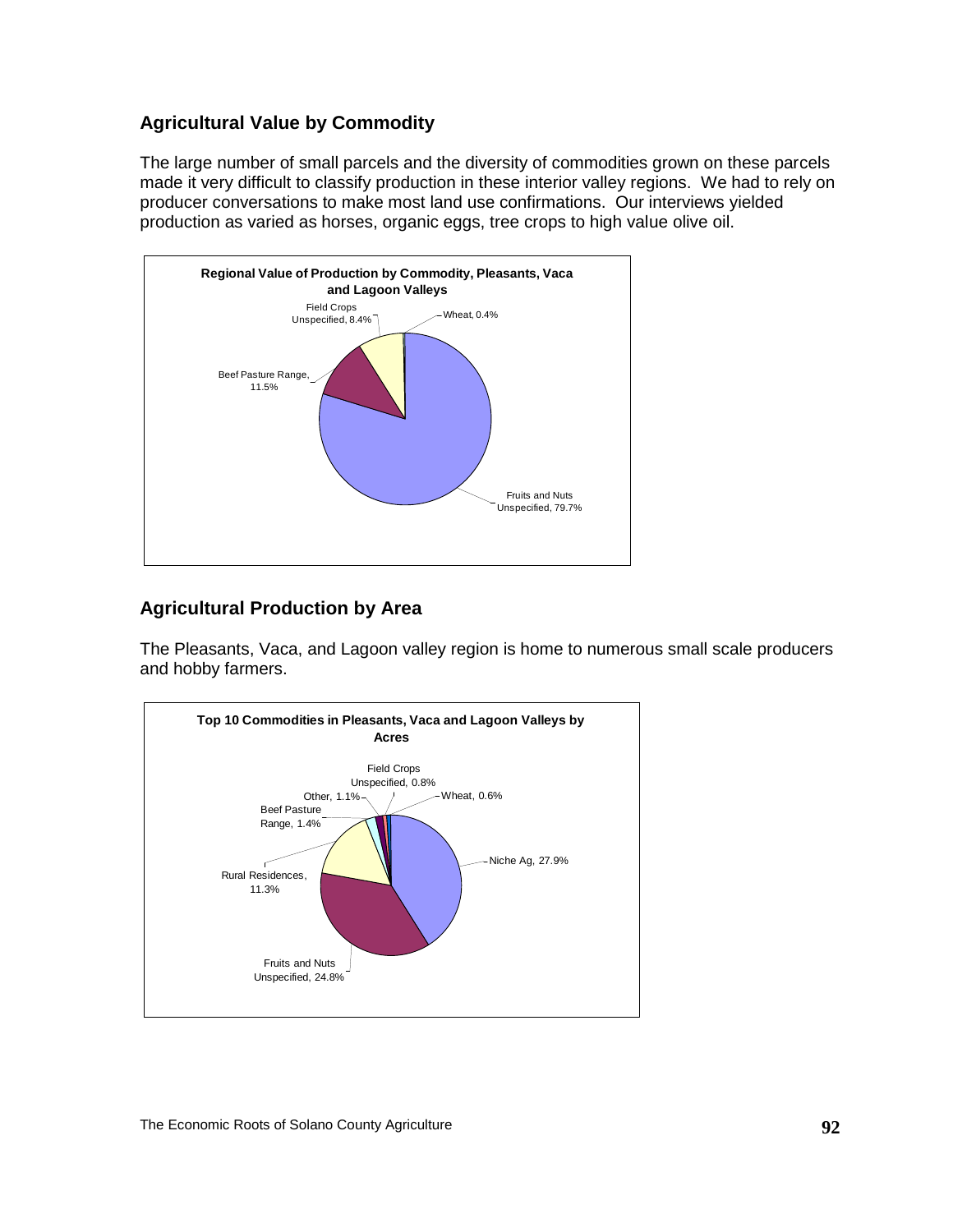### **Soils and Slope**

This region has high quality, alluvial soil along the valley floor that quickly gives way to lower quality soil on steep slopes. The valley floor is gently sloping and supports small scale crop production, while the hillsides are only suitable for pasture-based livestock production

#### **Regional Infrastructure**

This area is under constant pressure from urban growth moving to the north from Vacaville. Because of small parcel sizes the area cannot support large scale crop production**.**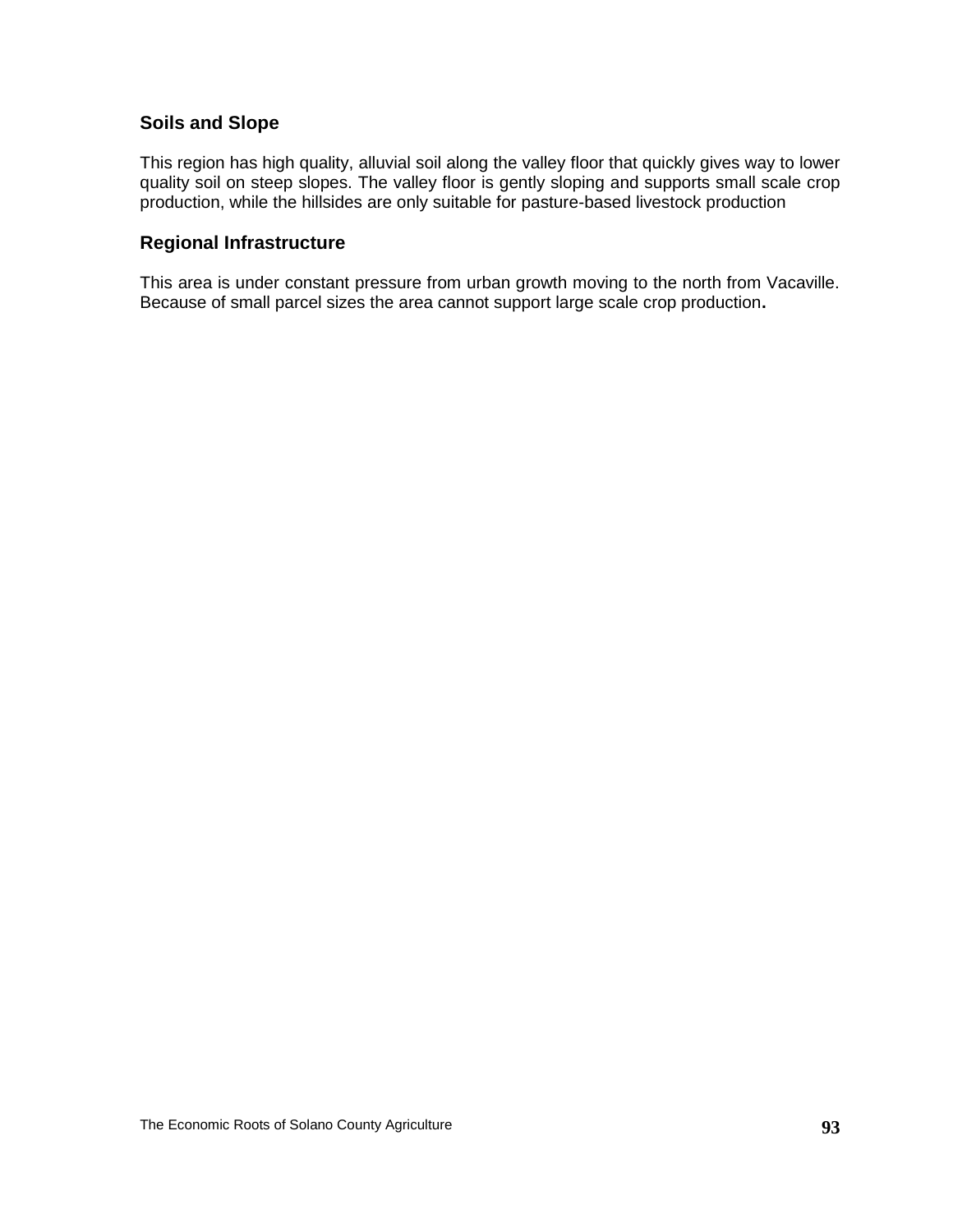## **Western Hills**

#### **Major Crops**

Beef Cattle Pasture



#### **Geographical Area**

Total Number of Acres: 79,741 Total Value of Production: \$ 16,955,080 Value per Acre of Production: \$ 212.63 Percent of Region in Rural Residences: 17.1%

Boundaries: This region is framed on all sides by a combination of high-quality valley floor alluvial soils, county boundaries and urban areas.

#### **System overview**

The Western Hills are one of the beef production centers within Solano County.

### **Agricultural Value by Commodity**

Beef produced off of the grazing land is the dominate leader in agricultural value creation in the Western Hills. There are small pockets of tree crop and vegetable production found throughout the region.

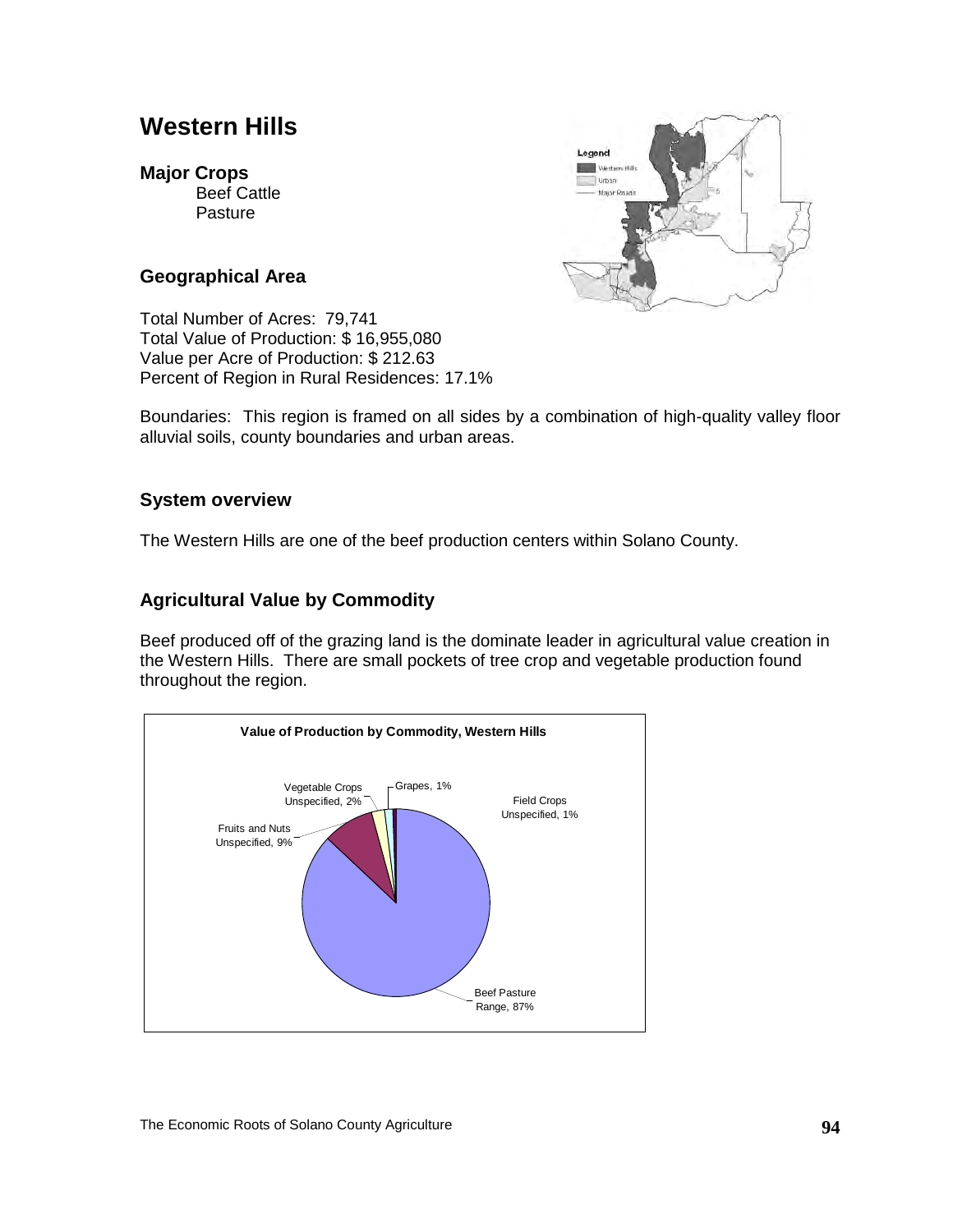## **Agricultural Production by Area**

Range land is the dominate agricultural land use in the Western Hills. The Western Hills is also the location of the large rural residential area located north of Vacaville along Interstate 505.



### **Soils and Slope**

Type IV soils and the steep slope of the hillsides in the Western Hills combine to limit the production in this region to pasture-based livestock.

## **Regional Infrastructure**

Beef cattle production does not require high levels of infrastructure. The area is under threat from urbanization as the cities of Vallejo and Fairfield push their boundaries in all directions.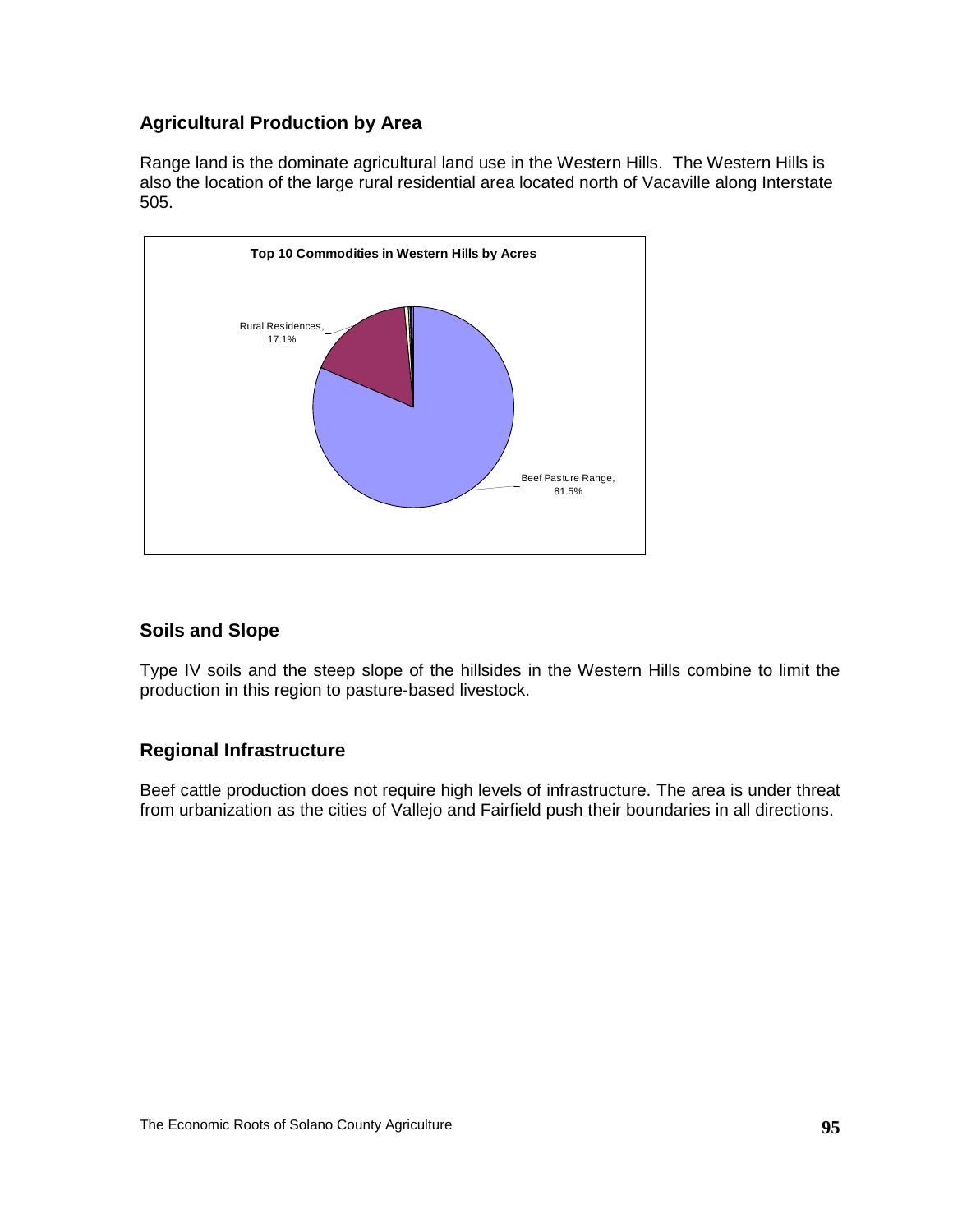## **Solano County**

#### **Major Crops**

Nursery products Cattle, calves Hay, alfalfa **Tomatoes** Vegetables **Walnuts** Milk, market fluid Grapes, wine Almonds Plumbs, dried

## **Geographical Area**

Total Number of Acres: 359,892 Total Value of Production: \$243,162,931 Average Value per Acre of Production: \$675.65 Median Ag Parcel Size: 38.44 acres Median Rural Resident Parcel: 4.8 acres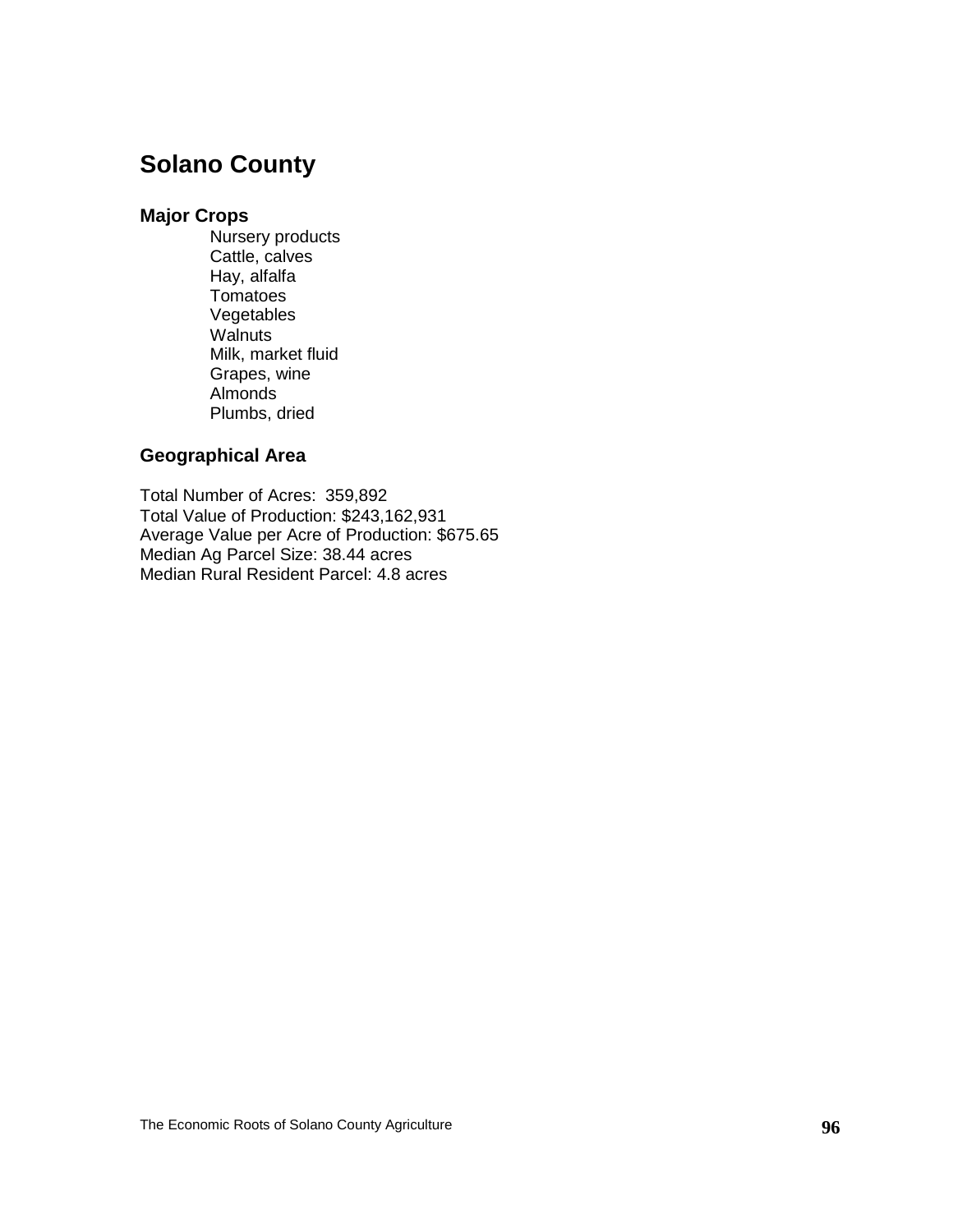#### **Agricultural commodities by acreage**

The leading commodities in terms of number of acres used in production are Beef Cattle and Sheep which graze the pasture and rangeland found throughout the County. We estimate 50 percent of the agricultural land in Solano County is used as grazing and rangeland. Nursery crops lead Solano County production in terms of value, but are produced on less than 1 percent of the acreage. Other important commodities in terms of value are processing tomatoes and alfalfa and milk production.

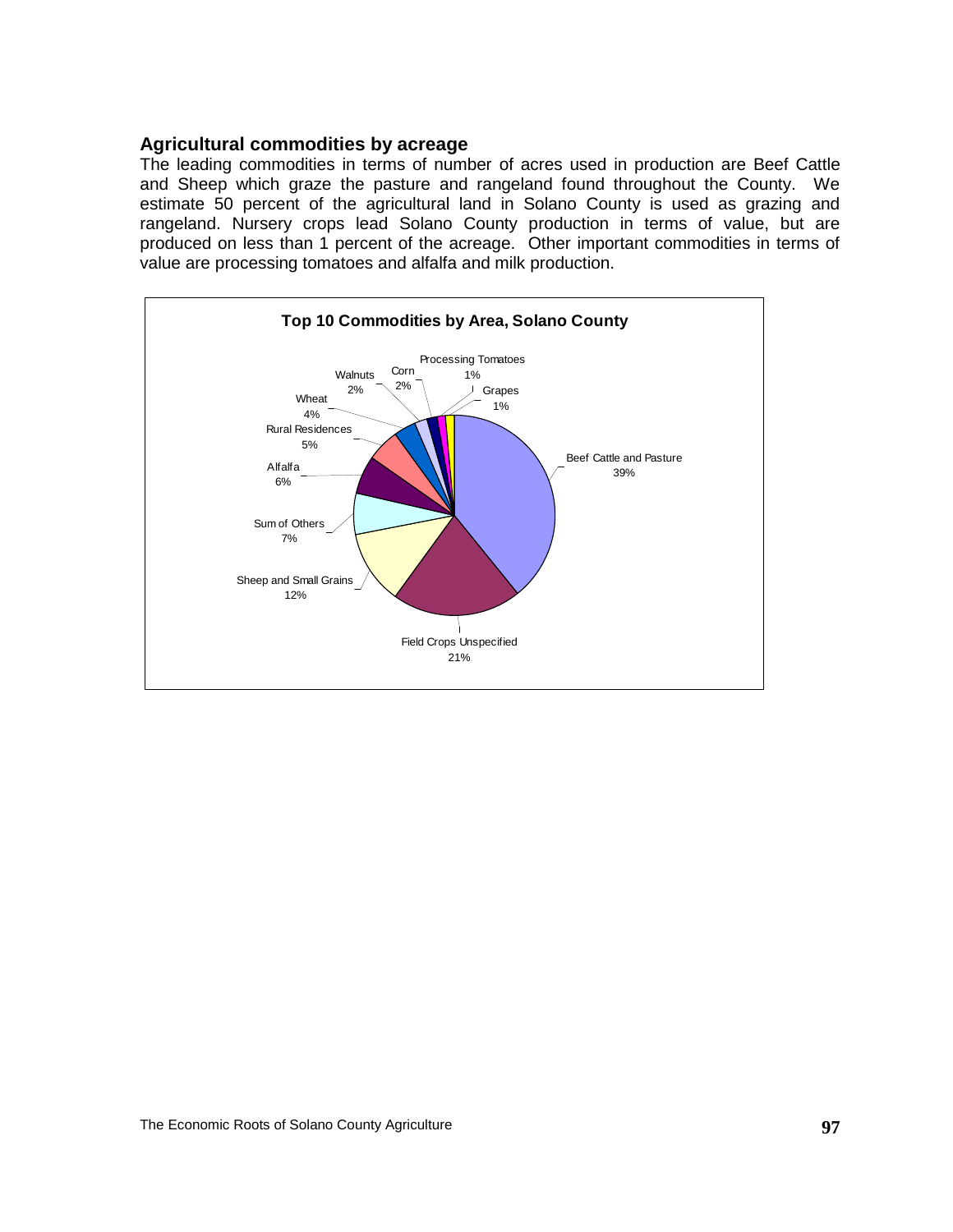#### **Agricultural regions by acreage**

As defined by our agricultural regional boundaries, the Western Hills Account for 22 percent of the agricultural land in Solano County. While the Western Hill is the largest area, the Dixon Ridge, Winters and Suisun Valley are the leaders in terms of agricultural value creation.

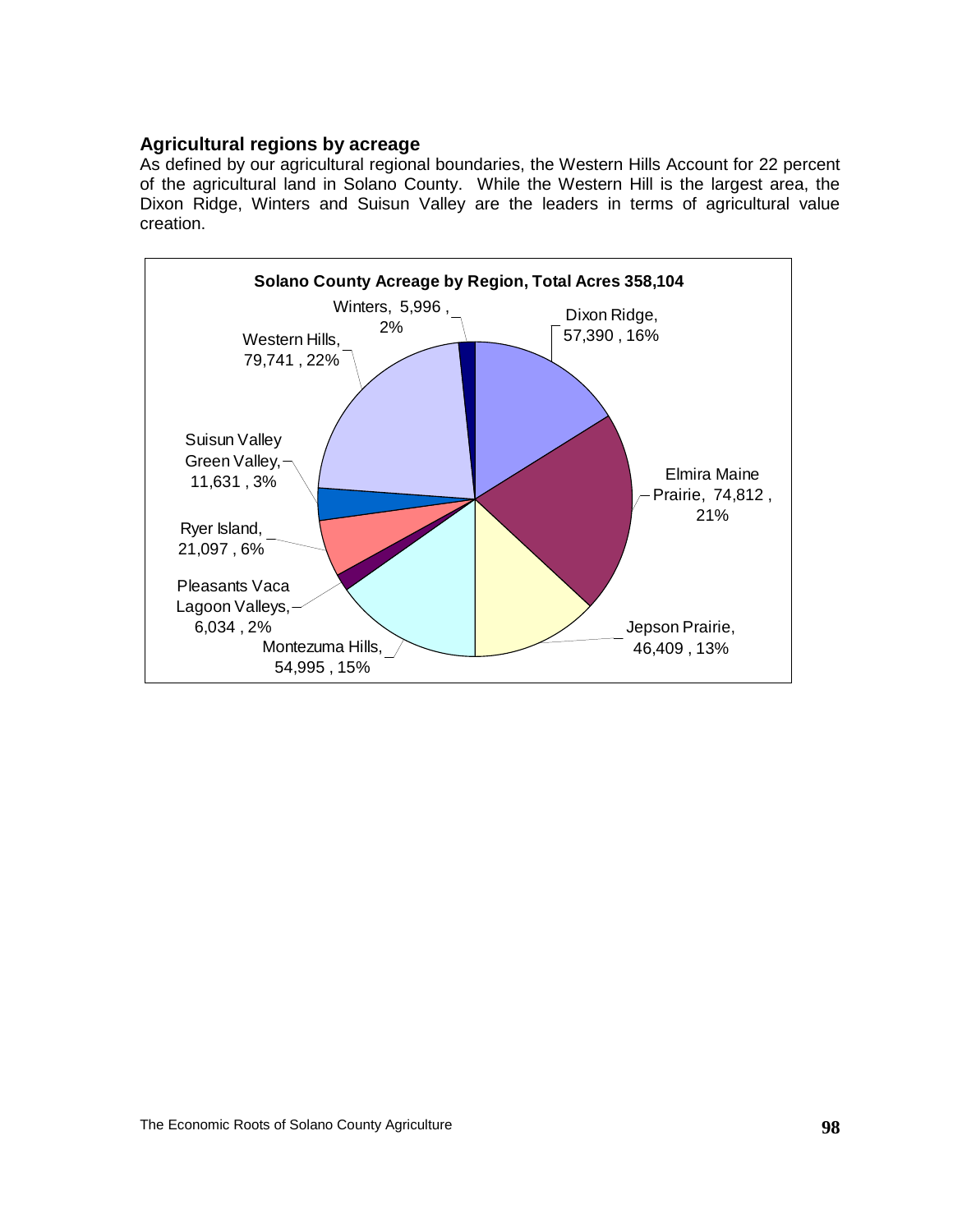#### **Agricultural regions by value**

This graph highlights the importance of the Dixon Ridge, Winters and Suisun Valley. The Dixon Ridge and Winters combine to generate 40 percent of the agricultural value in Solano County. When the Suisun Valley is added to the Dixon Ridge and Winters area, 50 percent of the agricultural value generated in Solano County is accounted for. The Elmira and Maine prairie region is also important as it generates almost 22 percent of agricultural value while accounting for only 21 percent of the agricultural area.

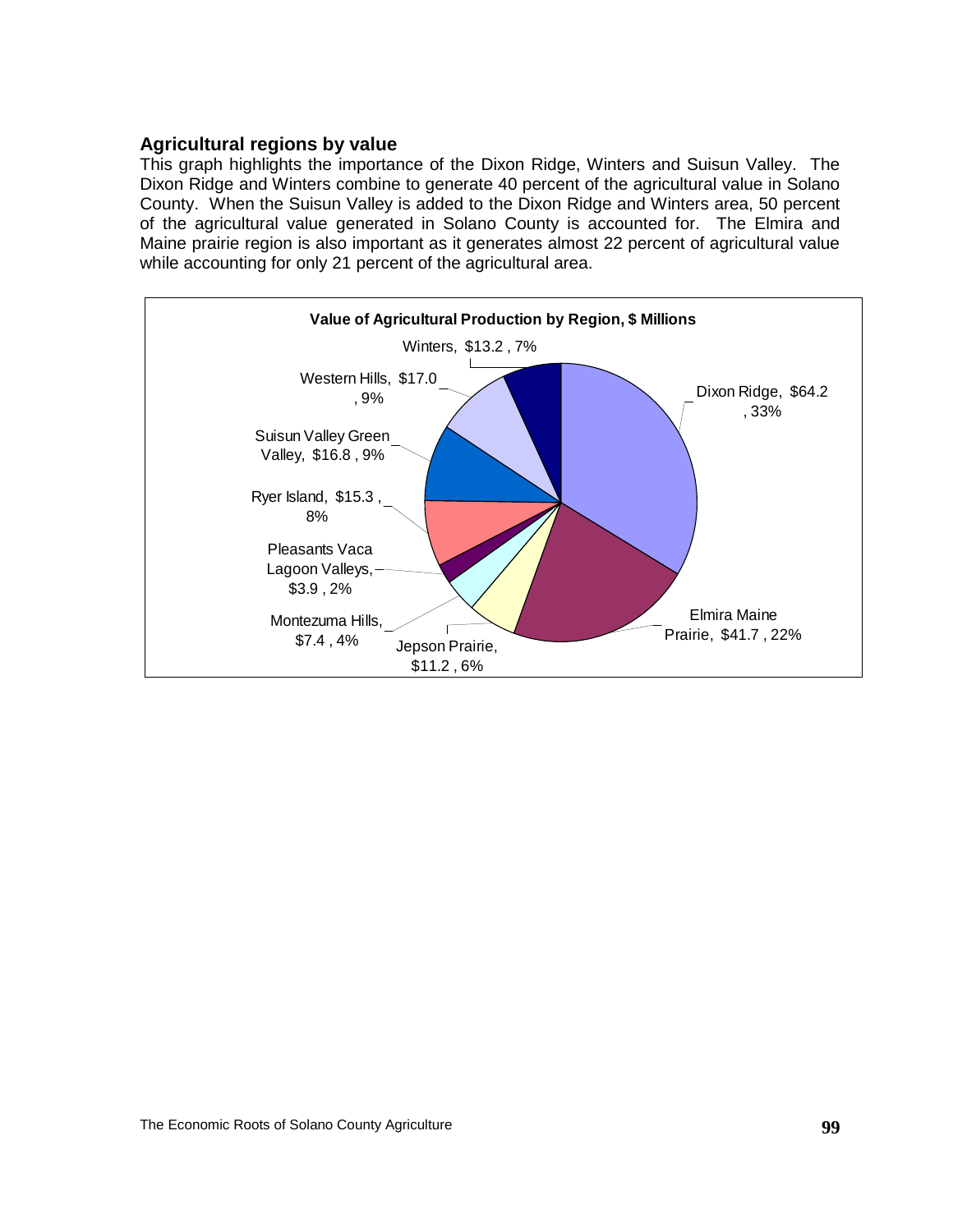#### **Agricultural regions by average value per acre**

An insightful measure of the important an area is to overall value creation within Solano County is a measure of value per acre of production. The Winters area is the clear leader in value per acre with an average of over \$2,000 per acre. The Suisun Valley and Dixon are second and third with average value per acre of production of over \$1,000. Areas with lower value per acre of production are typically used for livestock or field crop production that requires large acreages.

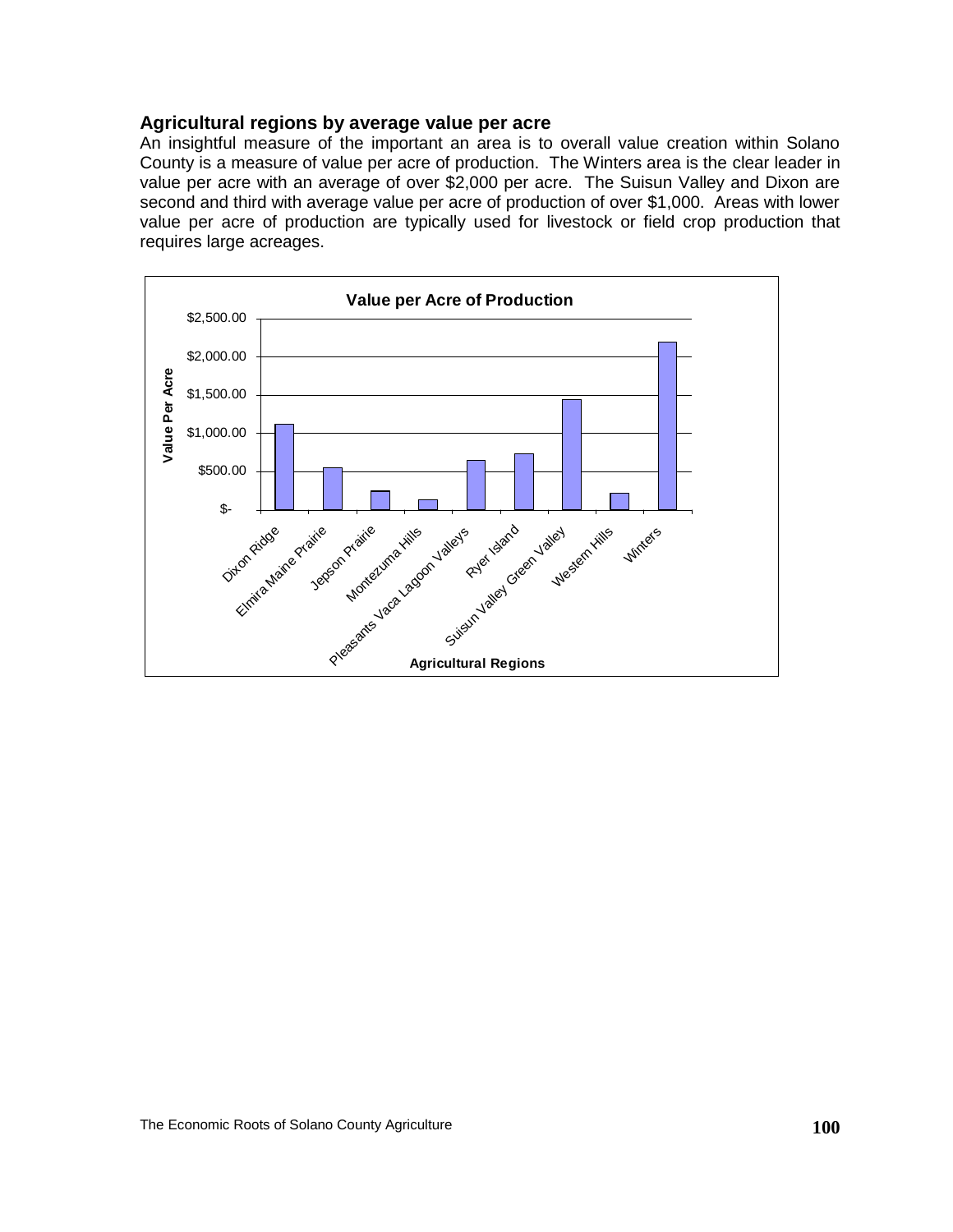# **Appendix III**

**Solano County Multipliers**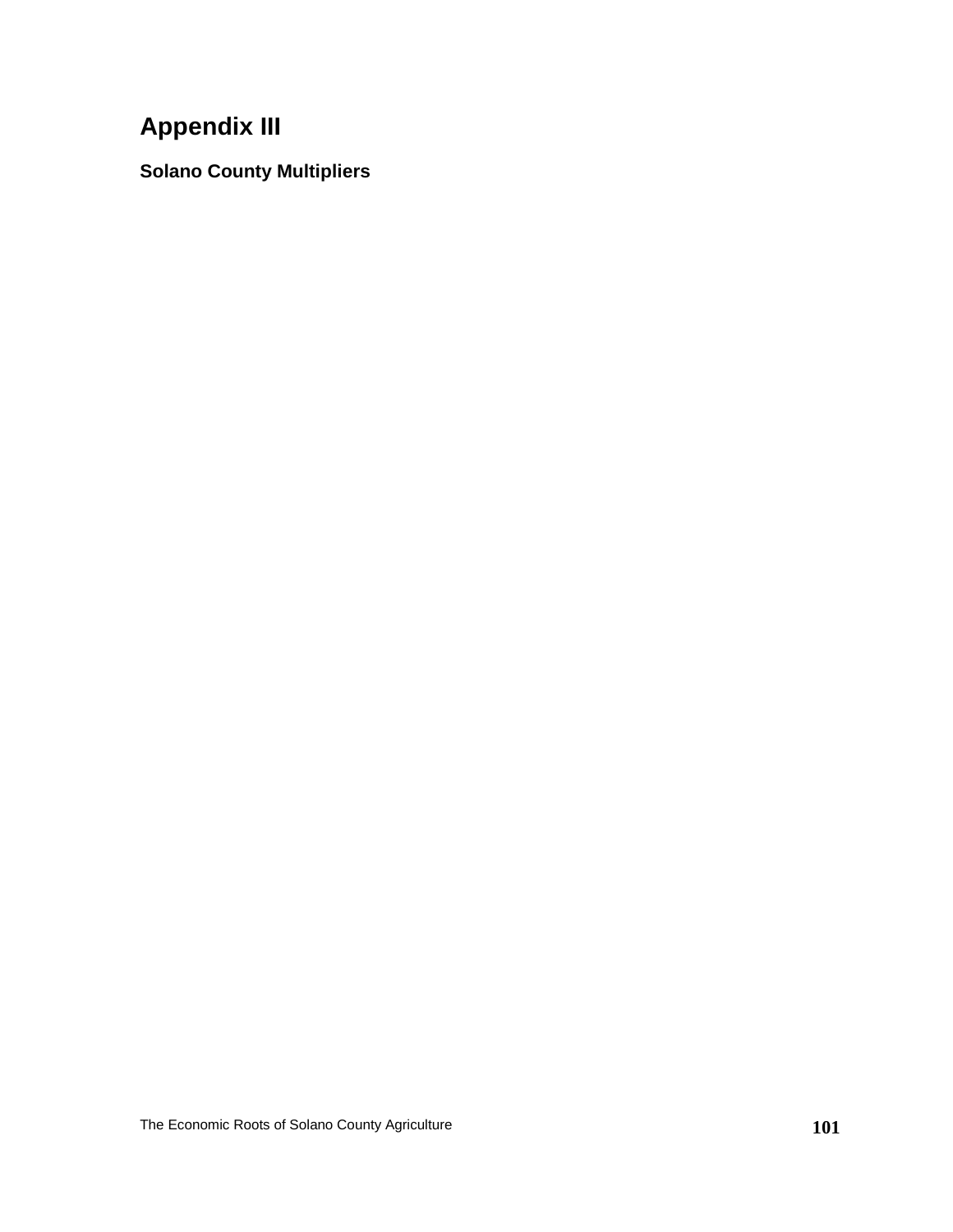Agriculture creates significant ripple effects (i.e. multipliers) throughout the economy of Solano County. Each dollar earned within agriculture fuels a more vigorous economy by stimulating additional activity in the form of jobs, labor income and value added.

We utilized IMPLAN<sup>[1](#page-106-0)</sup> Pro® version 2.0 software and accompanying 2002 dataset to determine multiplier effects. IMPLAN utilizes a model developed by the USDA Forest Service and designed to model the interrelationships between the economic sectors in the state and regional economies. The model employs input-output tables to show transactions among sectors. For any given industry, the model enables quantification of outputs (value of production), jobs, labor income and value added both before and after taking into account the ripple effects on the entire economy. These ripple effects are expressed as a dollar value and as an industry multiplier. Industry multipliers are typically a ratio close to 2. For the statewide agricultural production and processing industry there is a value added multiplier of 2.27. Thus for every dollar of value added in that sector, there is an additional \$1.27 added to the state economy. Ripple effects may also be measured in terms of jobs added to the economy.

Ripple, or multiplier effects are composed of three types of effects—direct, indirect and induced. Direct effects measure the direct outputs of a particular industry and thus are determined directly by that industry's inputs. Indirect effects are the secondary inter-industry effects that one industry has on another. For example, increases in fertilizer purchase by the vegetables, fruits and nuts subgroup indirectly results in the production of additional fertilizer as well as usage of additional natural gas to produce the fertilizer and increased production and transport of the gas. These direct and indirect effects result in changes in population and income, which in turn affect household consumption. Induced effects are the changes in household consumption of goods and services measured in employment, income and value added.

The industry multipliers are essentially the ratio of total effects to direct effects for each industry. For example, in Table 1, the direct effect from Solano County agricultural production and processing is 6,432 jobs, the total effect (direct, indirect and induced) is 10,934 jobs and, in Table 2, the Solano County employment multiplier 1.70 (an additional 0.70 jobs created for every job in agricultural production and processing). Here we can see that the multiplier of 1.70 can be derived by dividing the total effect (10,934) by the direct effect (6,432).

There is an important caveat when interpreting the multiplier effects of particular industries. The total effects (direct, indirect and induced) and industry multipliers for aggregated subgroups are not equivalent to the sums of the individual subgroups. Agricultural activities are related in many ways, so when regional economic impacts of one industry are measured, effects associated with the production of other industries are also incorporated. Thus one industry's output becomes another industry's input. To avoid double counting, each industry must be separately analyzed to determine a unique "net effect" on the regional

<span id="page-106-0"></span>The Economic Roots of Solano County Agriculture **102 102** <sup>1</sup> IMPLAN (IMpact Analysis for PLANning) developed by the U.S. Department of Agriculture Forest Service, together with the Federal Emergency Management Agency and U.S. Department of Interior Bureau of Land Management. IMPLAN's secondary database is derived from published sources including the U.S. Department of Commerce, Bureau of Economic Analysis, U.S. Department of Labor Bureau of Labor Statistics and U.S. Department of Agriculture.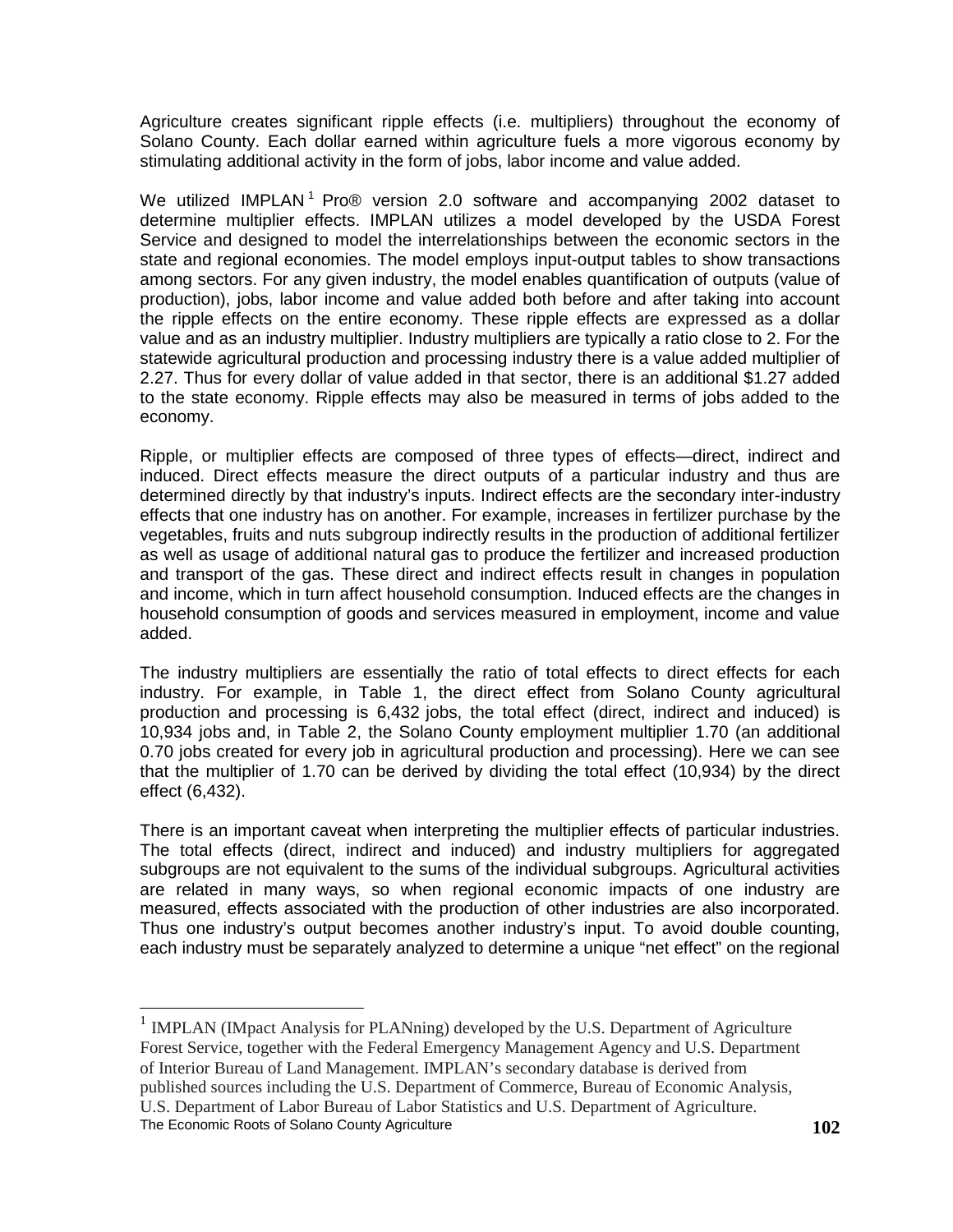economy. This is why the total economic effect of farming is not the sum of the effects of each of the subgroups—field crops, vegetables, fruits, dairy, etc.

Multiplier effects differ by commodity because the production of some commodities may be related to more input and processing industries located within the county or region than others. Multipliers may also differ by region due to geographic dispersion of industries related to agriculture, differences in aggregate size of agriculture and type of commodities produced in that region. In addition, county multiplier effects do not reflect interactions with industries located out of county. Some industries may have a greater impact at the county level, while other industries may have broader geographic impacts, which are not included in the IMPLAN analysis for Solano County.

|                                                      |                    | <b>Direct Effects</b>  |                 |                | <b>Total Effects</b> |                 |                |
|------------------------------------------------------|--------------------|------------------------|-----------------|----------------|----------------------|-----------------|----------------|
|                                                      | Industry<br>Output | Employment             | Labor<br>Income | Value<br>Added | Employment           | Labor<br>Income | Value<br>Added |
|                                                      |                    |                        |                 |                |                      |                 |                |
|                                                      | (\$millions)       | (jobs)<br>(\$millions) |                 | (jobs)         | (\$millions)         |                 |                |
| Agricultural Processing<br>and Production            | 1,221              | 6,432                  | 230             | 516            | 10,934               | 391             | 815            |
| Agricultural Processing                              | 951                | 2,619                  | 145             | 366            | 6,861                | 281             | 614            |
| <b>Agricultural Production</b><br>Forestry, Fishing, | 270                | 3,813                  | 83              | 149            | 5,338                | 127             | 235            |
| Hunting                                              | 28                 | 284                    | 4               | 13             | 514                  | 9               | 22             |
| <b>Ag-support Activities</b>                         | 32                 | 1,086                  | 27              | 22             | 1,368                | 35              | 37             |
| Farming<br>Grains,                                   | 210                | 2,443                  | 51              | 114            | 3,615                | 85              | 176            |
| Oilseeds, Cotton<br>Veg, Fruit and                   | 12                 | 314                    | 2               | 5              | 401                  | 4               | 9              |
| <b>Nuts</b><br>Greenhouse and                        | 99                 | 1,080                  | 26              | 60             | 1,749                | 45              | 91             |
| Nursery                                              | 42                 | 379                    | 16              | 36             | 557                  | 21              | 46             |
| <b>Other Crops</b><br>Beef, Dairy                    | 13                 | 118                    | 2               | 7              | 206                  | 4               | 11             |
| Cattle                                               | 33                 | 377                    | 1               | 3              | 595                  | 5               | 14             |
| <b>Other Animals</b>                                 | 8                  | 175                    | $\overline{2}$  | $\overline{2}$ | 213                  | 4               | 4              |
| Total Solano Economy                                 | 17,436.00          | 166,961                | 6,661           | 9,911          |                      |                 |                |

#### Table1. **Solano County Direct and Indirect Effects**

Solano farmers constitute an essential part of the county economy. As this report documents, farm production is itself large and dynamic. Furthermore, farm production is closely linked to many other industries: the production of farm inputs, the processing of food and beverages, the textile industry, transportation and financial services. Including multiplier effects, Solano farm and closely related processing industries account for 7 percent of the total Solano economy, employ 3.9 percent of the county's private sector labor force and account for 3.5 percent of the county labor income. Every dollar of value added—labor and property income and indirect business taxes—in agricultural processing and production generates an additional \$0.58 in the county economy. For every 100 jobs in agriculture, including the food industry, there are 70 additional jobs created throughout the county.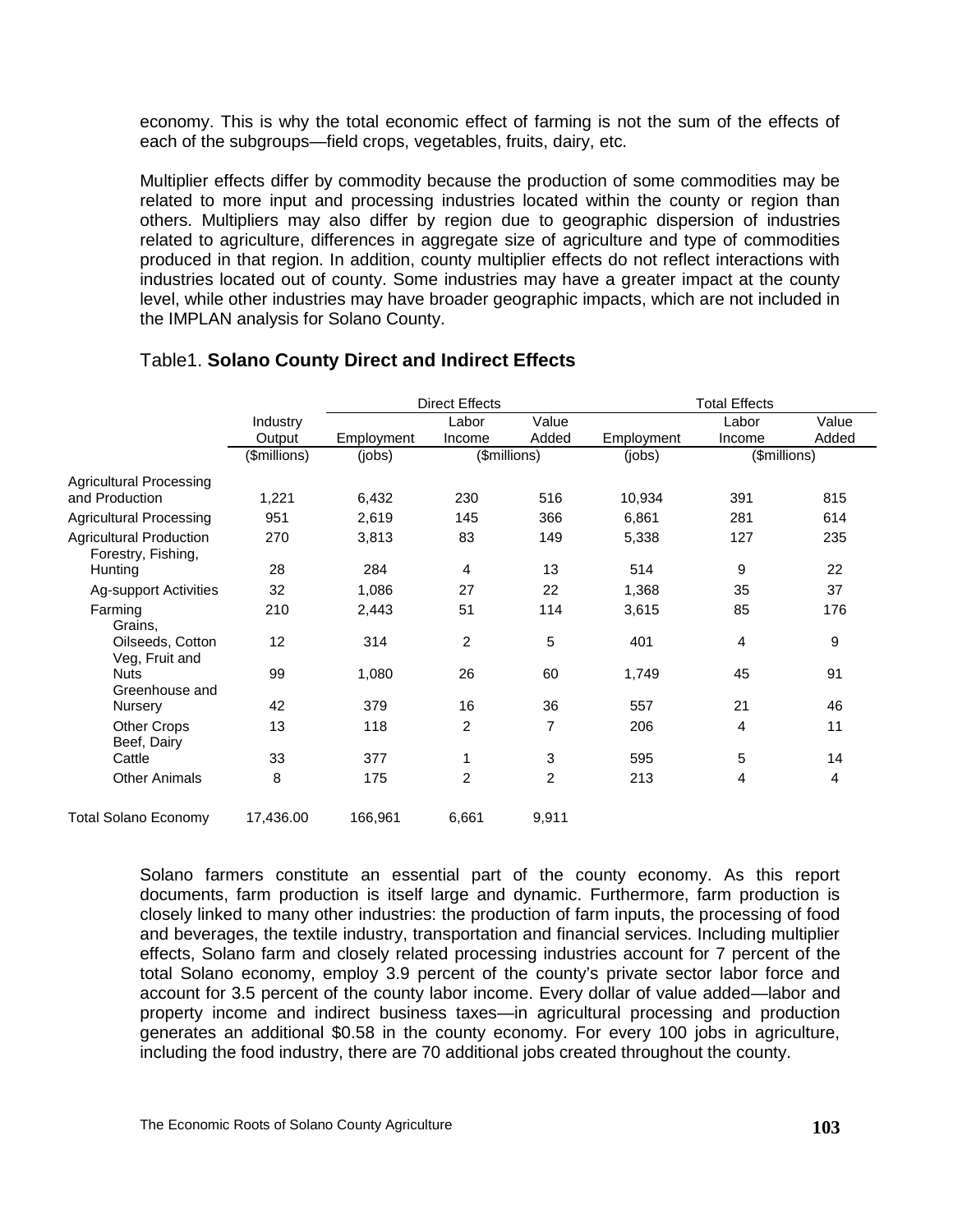|                                        | Employment | Labor Income | Value Added |
|----------------------------------------|------------|--------------|-------------|
| Agricultural Processing and Production | 1.70       | 1.70         | 1.58        |
| <b>Agricultural Processing</b>         | 2.62       | 1.94         | 1.68        |
| <b>Agricultural Production</b>         | 1.40       | 1.54         | 1.58        |
| Forestry, Fishing, Hunting             | 1.81       | 2.25         | 1.75        |
| <b>Ag-support Activities</b>           | 2.62       | 1.33         | 1.71        |
| Farming                                | 1.47       | 1.67         | 1.55        |
| Grains, Oilseeds, Cotton               | 1.28       | 2.21         | 1.80        |
| Veg, Fruit and Nuts                    | 1.62       | 1.74         | 1.53        |
| Greenhouse and Nursery                 | 1.47       | 1.33         | 1.28        |
| <b>Other Crops</b>                     | 1.75       | 2.06         | 1.63        |
| Beef, Dairy Cattle                     | 1.21       | 5.05         | 4.70        |
| <b>Other Animals</b>                   | 1.22       | 2.15         | 2.12        |

## Table 2. **Solano County Industry Multipliers**

### **Employment Multipliers**

Employment multipliers represent the increase in number of jobs created throughout the economy as the result of one job in the agricultural sector as listed in column one of Table 2. For instance, for every job in the Agricultural Processing and Production industry, an additional 0.70 jobs are created within Solano County. An industry with a multiplier greater then 2.0 will create more than one job in the overall county economy for every one job created within the industry.

#### **Labor Income Multipliers**

This variable is a measure of net wages, salary, dividends and profits returned within the county. Unlike the employment multiplier which can be thought of in terms of jobs, the labor income and value added multipliers are estimations of financial increases in economic output. For every \$1 dollar increase in labor income from an industry listed in the left column, the county economy will see an additional increase in labor income equal to the income multiplier minus one. For example, for every \$1 million increase in labor income in Agricultural Production, Solano County receives additional increase of \$540,000 in labor related income.

#### **Value Added Multipliers**

Value added multipliers provide a measure of the increase in overall economic activity when a specific industry has an increase in sales. IMPLAN uses data from employee compensation, taxes on production of inputs, and gross property tax information to create the estimate of value added. Similar to labor income multipliers, value added multipliers are estimations of financial increases resulting for economic output. For example, every \$1 million increase in value added from Agricultural Production in Solano County creates \$580,000 in other economic activity within the Solano County economy.